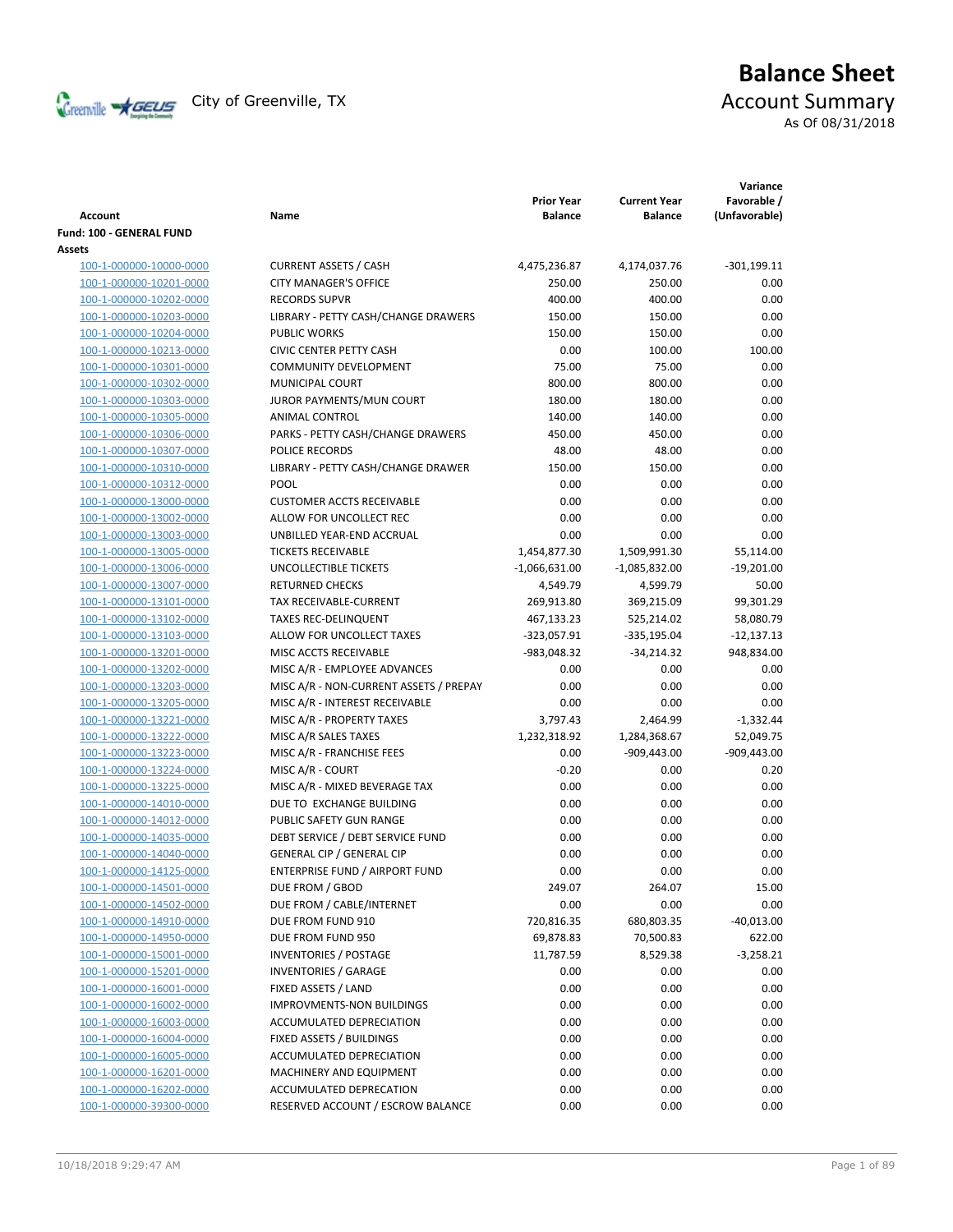**Variance**

|                         |                                             | <b>Prior Year</b> | <b>Current Year</b> | Favorable /   |
|-------------------------|---------------------------------------------|-------------------|---------------------|---------------|
| <b>Account</b>          | Name                                        | <b>Balance</b>    | <b>Balance</b>      | (Unfavorable) |
| 100-1-000000-91030-0000 | 4A-EDC                                      | 0.00              | 0.00                | 0.00          |
| 100-1-000000-91410-0000 | <b>INVENTORY / MATERIALS &amp; SUPPLIES</b> | 0.00              | 0.00                | 0.00          |
| 100-1-000000-91410-0700 | <b>INVENTORY / PAPER STOCK</b>              | 0.00              | 0.00                | 0.00          |
| 100-1-000000-91430-0000 | NON-CURRENT ASSETS / PREPAYMENTS            | 0.00              | 0.00                | 0.00          |
|                         | <b>Total Assets:</b>                        | 6,340,614.75      | 6,268,197.89        | -72,416.86    |
|                         |                                             |                   |                     |               |
| Liability               |                                             |                   |                     |               |
| 100-1-000000-20101-0000 | <b>ACCOUNTS PAYABLE</b>                     | 0.00              | 942.55              | $-942.55$     |
| 100-1-000000-20102-0000 | <b>CREDIT CARD PAYABLE</b>                  | 0.00              | 0.00                | 0.00          |
| 100-1-000000-20103-0000 | ACCRUED ACCOUNTS PAYABLE                    | 29,682.60         | 29,682.60           | 0.00          |
| 100-1-000000-20114-0000 | <b>INVESTMENT ADVISORY FEES</b>             | 0.00              | 0.00                | 0.00          |
| 100-1-000000-20115-0000 | PD EMP COMMISSION                           | 73.08             | 56.17               | 16.91         |
| 100-1-000000-20116-0000 | POLICE DONATIONS                            | 15,494.16         | 13,391.24           | 2,102.92      |
| 100-1-000000-20117-0000 | <b>FIRE DONATIONS</b>                       | 13,415.42         | 9,074.15            | 4,341.27      |
| 100-1-000000-20118-0000 | <b>COMBAT CHALLENGE</b>                     | 804.06            | 804.06              | 0.00          |
| 100-1-000000-20119-0000 | <b>CEMETERIES DONATIONS</b>                 | 61.79             | 61.79               | 0.00          |
| 100-1-000000-20120-0000 | <b>LIBRARY DONATIONS</b>                    | 13,212.56         | 12,379.78           | 832.78        |
| 100-1-000000-20121-0000 | ANIMAL SHELTER DONATIONS                    | 640.85            | 561.85              | 79.00         |
| 100-1-000000-20122-0000 | <b>PARKS DONATIONS</b>                      | 281.03            | 4,216.03            | $-3,935.00$   |
| 100-1-000000-20125-0000 | SALES TAX PAYABLE / IN THE CITY             | 10.09             | 8.81                | 1.28          |
| 100-1-000000-20127-0000 | STATE COURT COST/FEE PAYB                   | 46,052.67         | 59,120.65           | $-13,067.98$  |
| 100-1-000000-20128-0000 | SEATBELT&CHILD RESTRAINT                    | 7,681.99          | 8,378.50            | $-696.51$     |
| 100-1-000000-20129-0000 | MUNICIPAL COURT CLEARING                    | 601.00            | 695.10              | $-94.10$      |
| 100-1-000000-20130-0000 | 3RD PARTY FTA FEE PAYABLE                   | 280.88            | 25.94               | 254.94        |
| 100-1-000000-20131-0000 | REFUNDS / OVERPAYMENTS                      | $-122.70$         | $-120.70$           | $-2.00$       |
| 100-1-000000-20132-0000 | <b>COURT COLL AGENCY FEES</b>               | 1,872.44          | 444.55              | 1,427.89      |
| 100-1-000000-20136-0000 | <b>ATTORNEY COLLECTION FEES</b>             | 0.00              | 0.00                | 0.00          |
| 100-1-000000-20137-0000 | PLAT FILING FEES PAYABLE                    | 22,882.74         | 26,674.74           | $-3,792.00$   |
| 100-1-000000-20138-0000 | COMMUNITY DEV TRUST ACCT                    | 1,883.50          | 1,698.50            | 185.00        |
| 100-1-000000-20139-0000 | RETAINAGES PAYABLE                          | 0.00              | 0.00                | 0.00          |
| 100-1-000000-20141-0000 | <b>TELEPHONE CLEARING</b>                   | 5,558.10          | 5,539.66            | 18.44         |
| 100-1-000000-20143-0000 | POLICE PROPERTY ROOM CLEARING               | 10,775.99         | 11,315.86           | $-539.87$     |
| 100-1-000000-20146-0000 | MAIN ST / FARMERS MRKT RESALE               | 164.12            | 179.12              | $-15.00$      |
| 100-1-000000-20147-0000 | YMCA REGISTRATIONS                          | 0.00              | 0.00                | 0.00          |
| 100-1-000000-20155-0000 | MAIN STREET - DONATIONS                     | 1,520.52          | 17.02               | 1,503.50      |
| 100-1-000000-20160-0000 | <b>UNAPPLIED CREDIT</b>                     | 0.00              | 0.00                | 0.00          |
| 100-1-000000-20201-0000 | <b>DEFERRED REVENUE</b>                     | 0.00              | 0.00                | 0.00          |
| 100-1-000000-20203-0000 | DEFERRED TAX REVENUE                        | 392,311.92        | 537,556.87          | $-145,244.95$ |
| 100-1-000000-20204-0000 | DEFERRED TICKET REVENUE                     | 323,539.30        | 353,466.30          | $-29,927.00$  |
| 100-1-000000-21040-0000 | DUE TO / GENERAL CIP FUND                   | 0.00              | 0.00                | 0.00          |
| 100-1-000000-21201-0000 | DUE TO / CENTRAL SERVICE FUND               | 0.00              | 0.00                | 0.00          |
| 100-1-000000-21401-0000 | DUE TO / ELECTRIC OPERATING FUND            | 0.00              | 0.00                | 0.00          |
| 100-1-000000-21506-0000 | DUE TO / 4A-EDC                             | 2,048.71          | 2,123.94            | $-75.23$      |
| 100-1-000000-21507-0000 | DUE TO / BOARD OF DEVELOPMENT               | $-158,139.04$     | -158,139.04         | 0.00          |
| 100-1-000000-22001-0000 | SALARIES PAYABLE                            | 490,669.47        | 562,350.41          | $-71,680.94$  |
| 100-1-000000-23001-0000 | <b>CAPITAL LEASE PAYABLE</b>                | 0.00              | 0.00                | 0.00          |
| 100-1-000000-23101-0000 | CAPITAL LEASE PAYABLE                       | 0.00              | 0.00                | 0.00          |
| 100-1-000000-24001-0000 | O/S CHECKS PAYABLE                          | 0.00              | $-11,755.77$        | 11,755.77     |
| 100-1-000000-24004-0000 | INTEREST PAYABLE ON DEP                     | 0.00              | 0.00                | 0.00          |
| 100-1-000000-24007-0000 | <b>BILLED DEPOSITS SUSPENSE</b>             | 0.00              | 0.00                | 0.00          |
| 100-1-000000-24008-0000 | <b>CUSTOMER DEPOSITS / ANIMAL SHELTER</b>   | 0.00              | 0.00                | 0.00          |
| 100-1-000000-24009-0000 | LIBRARY MEETING ROOM DEPOSITS               | 561.20            | 616.20              | $-55.00$      |
| 100-1-000000-24010-0000 | <b>CIVIC CENTER DEPOSITS</b>                | 0.00              | 0.00                | 0.00          |
| 100-1-000000-24011-0000 | <b>AUDITORIUM DEPOSITS</b>                  | 0.00              | 0.00                | 0.00          |
| 100-1-000000-26001-0000 | COMPENSATED ABSENCES PAY                    | 0.00              | 0.00                | 0.00          |
| 100-1-000000-29000-0000 | MISC LIABILITY - GREENVILLE ENERGY LLC      | 0.00              | 0.00                | 0.00          |
|                         | <b>RESALE</b>                               |                   |                     |               |
| 100-1-000000-29001-0000 |                                             | 0.00              | 0.00                | 0.00          |
| 100-1-000000-29300-0000 | <b>ENCUMBRANCE SUMMARY</b>                  | 0.00              | 0.00                | 0.00          |
| 100-1-000000-29400-0000 | RESERVED ACCOUNT / ENCUMBRANCES             | 0.00              | 0.00                | 0.00          |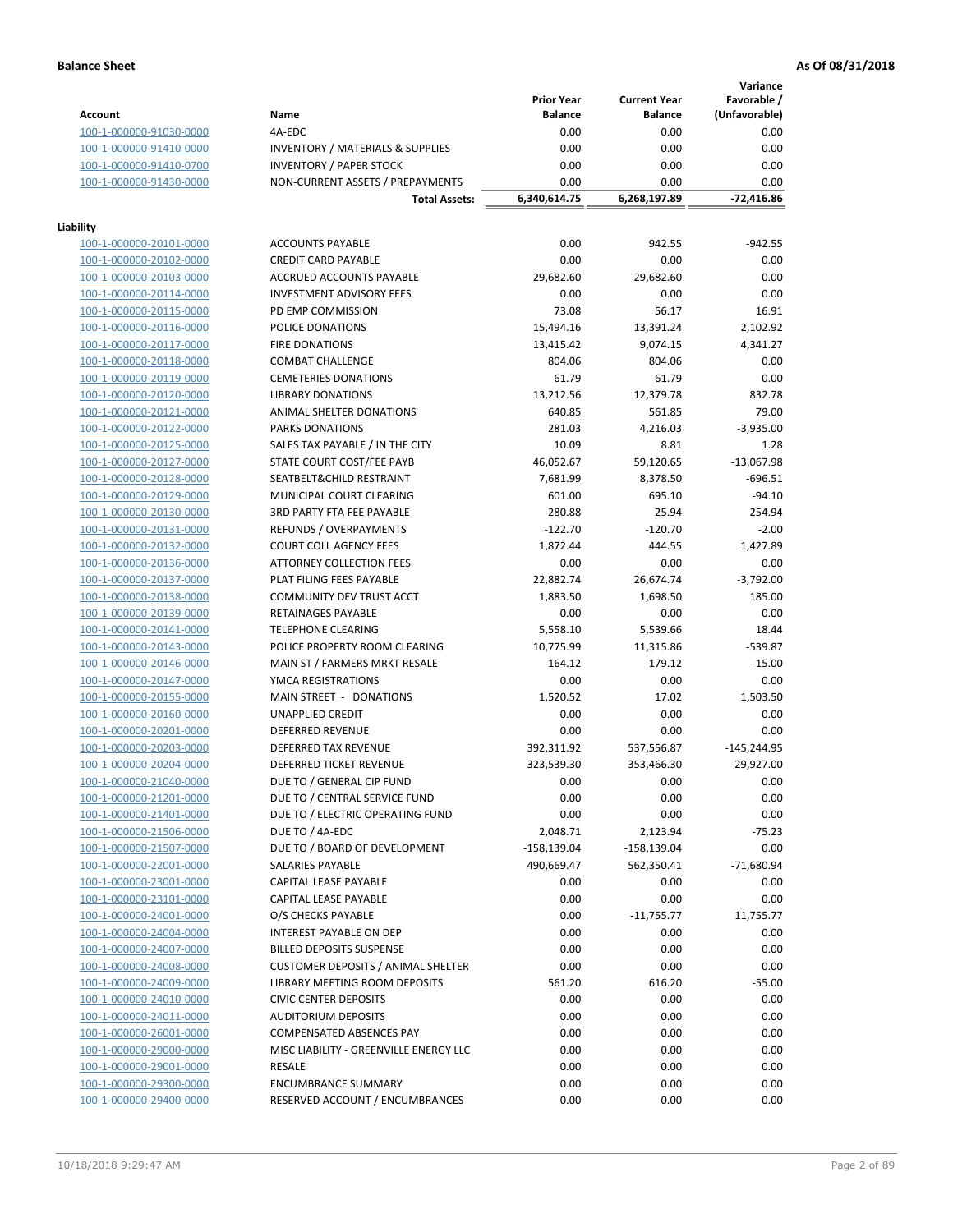| <b>Account</b>                        | Name                                                     | <b>Prior Year</b><br><b>Balance</b> | <b>Current Year</b><br><b>Balance</b> | Variance<br>Favorable /<br>(Unfavorable) |
|---------------------------------------|----------------------------------------------------------|-------------------------------------|---------------------------------------|------------------------------------------|
| 100-1-000000-29400-0900               | RESERVED ACCOUNT / ENCUMBRANCES                          | 0.00                                | 0.00                                  | 0.00                                     |
| 100-1-000000-92190-1202               | LABORATORY CLEARING                                      | 0.00                                | 0.00                                  | 0.00                                     |
| 100-1-000000-92191-0000               | <b>SPONSORS - PARKS</b>                                  | 0.00                                | 0.00                                  | 0.00                                     |
| 100-1-000000-92200-0000               | MISCELLANEOUS LIABILITIES                                | 0.00                                | 0.00                                  | 0.00                                     |
| 100-1-000000-92270-1600               | <b>CREDIT CARD FEES PAYABLE</b>                          | 0.00                                | 0.00                                  | 0.00                                     |
|                                       | <b>Total Liability:</b>                                  | 1,223,818.45                        | 1,471,366.88                          | $-247,548.43$                            |
| <b>Equity</b>                         |                                                          |                                     |                                       |                                          |
| 100-1-000000-39000-0000               | UNRESERVED-FUND BALANCE                                  | 6,221,851.32                        | 5,189,230.97                          | $-1,032,620.35$                          |
|                                       | <b>Total Beginning Equity:</b>                           | 6,221,851.32                        | 5,189,230.97                          | $-1,032,620.35$                          |
| <b>Total Revenue</b>                  |                                                          | 19,143,274.88                       | 22,183,551.63                         | 3,040,276.75                             |
| <b>Total Expense</b>                  |                                                          | 20,248,329.79                       | 22,575,951.43                         | $-2,327,621.64$                          |
| <b>Revenues Over/(Under) Expenses</b> |                                                          | $-1,105,054.91$                     | -392.399.80                           | 712,655.11                               |
|                                       | <b>Total Equity and Current Surplus (Deficit):</b>       | 5,116,796.41                        | 4,796,831.17                          | $-319,965.24$                            |
|                                       | Total Liabilities, Equity and Current Surplus (Deficit): | 6,340,614.86                        | 6,268,198.05                          | $-72,416.81$                             |
|                                       | *** FUND 100 OUT OF BALANCE ***                          | $-0.11$                             | $-0.16$                               | $-0.05$                                  |

**\*\*\*Warning: Account Authorization is turned on. Please run the Unauthorized Account Listing Report to see if you are out of balance due to missing accounts \*\*\***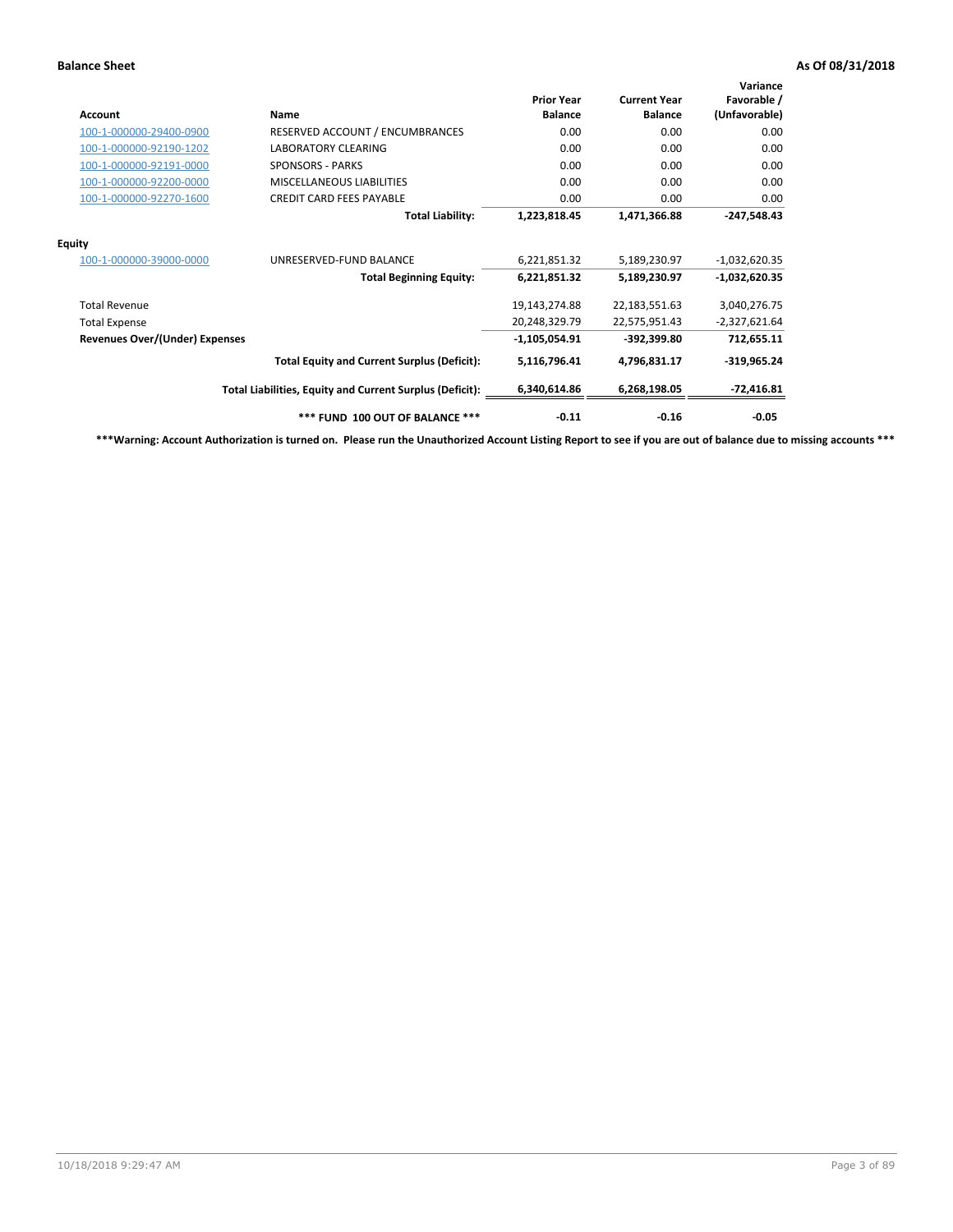| <b>Account</b>                                            | Name                                                     | <b>Prior Year</b><br><b>Balance</b> | <b>Current Year</b><br><b>Balance</b> | Variance<br>Favorable /<br>(Unfavorable) |
|-----------------------------------------------------------|----------------------------------------------------------|-------------------------------------|---------------------------------------|------------------------------------------|
| <b>Fund: 101 - MUNICIPAL COURT BUILDING SECURITY FEES</b> |                                                          |                                     |                                       |                                          |
| Assets                                                    |                                                          |                                     |                                       |                                          |
| 101-1-000000-10000-0000                                   | <b>CURRENT ASSETS / CASH</b>                             | 48,567.03                           | 56,877.03                             | 8,310.00                                 |
| 101-1-000000-13201-0000                                   | MISC ACCTS RECEIVABLE                                    | 0.00                                | 0.00                                  | 0.00                                     |
| 101-1-000000-13203-0000                                   | NON-CURRENT ASSETS / PREPAYMENTS                         | 0.00                                | 0.00                                  | 0.00                                     |
| 101-1-000000-13205-0000                                   | <b>INTEREST RECEIVABLE</b>                               | 0.00                                | 0.00                                  | 0.00                                     |
|                                                           | <b>Total Assets:</b>                                     | 48,567.03                           | 56,877.03                             | 8,310.00                                 |
| Liability                                                 |                                                          |                                     |                                       |                                          |
| 101-1-000000-20101-0000                                   | <b>ACCOUNTS PAYABLE</b>                                  | 0.00                                | 0.00                                  | 0.00                                     |
| 101-1-000000-20102-0000                                   | <b>CREDIT CARD PAYABLE</b>                               | 0.00                                | 0.00                                  | 0.00                                     |
| 101-1-000000-20103-0000                                   | <b>ACCRUED ACCOUNTS PAYABLE</b>                          | 0.00                                | 0.00                                  | 0.00                                     |
| 101-1-000000-29300-0000                                   | <b>ENCUMBRANCE SUMMARY</b>                               | 0.00                                | 0.00                                  | 0.00                                     |
| 101-1-000000-29400-0000                                   | RESERVED ACCOUNT / ENCUMBRANCES                          | 0.00                                | 0.00                                  | 0.00                                     |
|                                                           | <b>Total Liability:</b>                                  | 0.00                                | 0.00                                  | 0.00                                     |
| Equity                                                    |                                                          |                                     |                                       |                                          |
| 101-1-000000-39000-0000                                   | UNRESERVED-FUND BALANCE                                  | 40,094.13                           | 48,740.74                             | 8,646.61                                 |
|                                                           | <b>Total Beginning Equity:</b>                           | 40,094.13                           | 48,740.74                             | 8,646.61                                 |
| <b>Total Revenue</b>                                      |                                                          | 8,498.98                            | 8,868.95                              | 369.97                                   |
| <b>Total Expense</b>                                      |                                                          | 26.08                               | 732.66                                | $-706.58$                                |
| <b>Revenues Over/(Under) Expenses</b>                     |                                                          | 8,472.90                            | 8,136.29                              | $-336.61$                                |
|                                                           | <b>Total Equity and Current Surplus (Deficit):</b>       | 48,567.03                           | 56,877.03                             | 8,310.00                                 |
|                                                           | Total Liabilities, Equity and Current Surplus (Deficit): | 48,567.03                           | 56,877.03                             | 8,310.00                                 |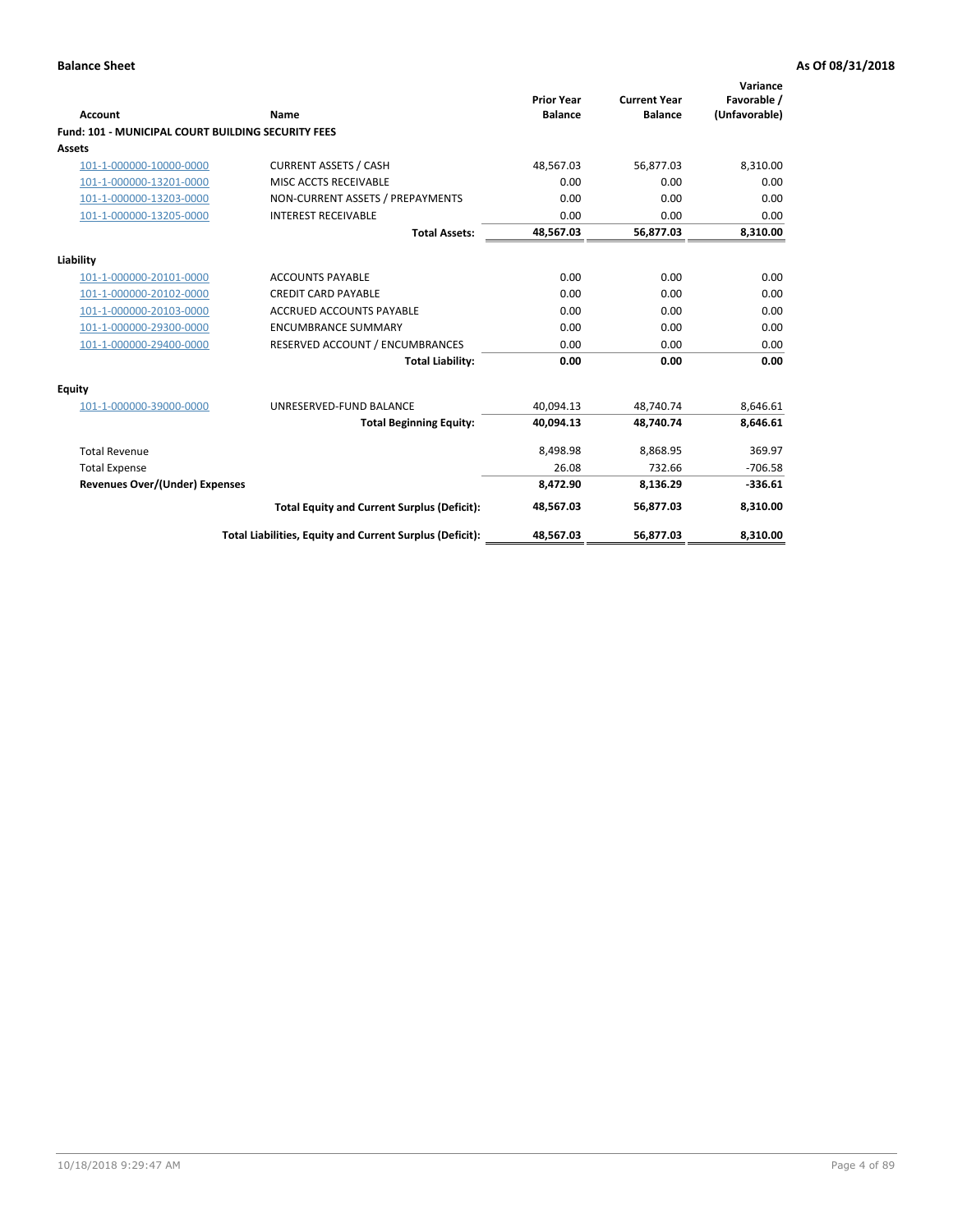| Account                                      | Name                                                     | <b>Prior Year</b><br><b>Balance</b> | <b>Current Year</b><br><b>Balance</b> | Variance<br>Favorable /<br>(Unfavorable) |
|----------------------------------------------|----------------------------------------------------------|-------------------------------------|---------------------------------------|------------------------------------------|
| <b>Fund: 102 - MUNICIPAL COURT TECH FUND</b> |                                                          |                                     |                                       |                                          |
| Assets                                       |                                                          |                                     |                                       |                                          |
| 102-1-000000-10000-0000                      | <b>CURRENT ASSETS / CASH</b>                             | 21,709.09                           | 33,918.00                             | 12,208.91                                |
| 102-1-000000-13201-0000                      | MISC ACCTS RECEIVABLE                                    | 0.00                                | 0.00                                  | 0.00                                     |
|                                              | <b>Total Assets:</b>                                     | 21,709.09                           | 33,918.00                             | 12,208.91                                |
| Liability                                    |                                                          |                                     |                                       |                                          |
| 102-1-000000-20101-0000                      | <b>ACCOUNTS PAYABLE</b>                                  | 0.00                                | 0.00                                  | 0.00                                     |
| 102-1-000000-20102-0000                      | <b>CREDIT CARD PAYABLE</b>                               | 0.00                                | 0.00                                  | 0.00                                     |
| 102-1-000000-20103-0000                      | <b>ACCRUED ACCOUNTS PAYABLE</b>                          | 0.00                                | 0.00                                  | 0.00                                     |
| 102-1-000000-23001-0000                      | <b>CAPITAL LEASE PAYABLE</b>                             | 0.00                                | 0.00                                  | 0.00                                     |
| 102-1-000000-23101-0000                      | <b>CAPITAL LEASE PAYABLE</b>                             | 0.00                                | 0.00                                  | 0.00                                     |
| 102-1-000000-29300-0000                      | <b>ENCUMBRANCE SUMMARY</b>                               | 0.00                                | 0.00                                  | 0.00                                     |
| 102-1-000000-29400-0000                      | RESERVED ACCOUNT / ENCUMBRANCES                          | 0.00                                | 0.00                                  | 0.00                                     |
|                                              | <b>Total Liability:</b>                                  | 0.00                                | 0.00                                  | 0.00                                     |
| <b>Equity</b>                                |                                                          |                                     |                                       |                                          |
| 102-1-000000-39000-0000                      | UNRESERVED-FUND BALANCE                                  | 10,478.37                           | 22,395.61                             | 11,917.24                                |
|                                              | <b>Total Beginning Equity:</b>                           | 10,478.37                           | 22,395.61                             | 11,917.24                                |
| <b>Total Revenue</b>                         |                                                          | 11,239.64                           | 11,534.60                             | 294.96                                   |
| <b>Total Expense</b>                         |                                                          | 8.92                                | 12.21                                 | $-3.29$                                  |
| <b>Revenues Over/(Under) Expenses</b>        |                                                          | 11,230.72                           | 11,522.39                             | 291.67                                   |
|                                              | <b>Total Equity and Current Surplus (Deficit):</b>       | 21,709.09                           | 33,918.00                             | 12,208.91                                |
|                                              | Total Liabilities, Equity and Current Surplus (Deficit): | 21,709.09                           | 33,918.00                             | 12,208.91                                |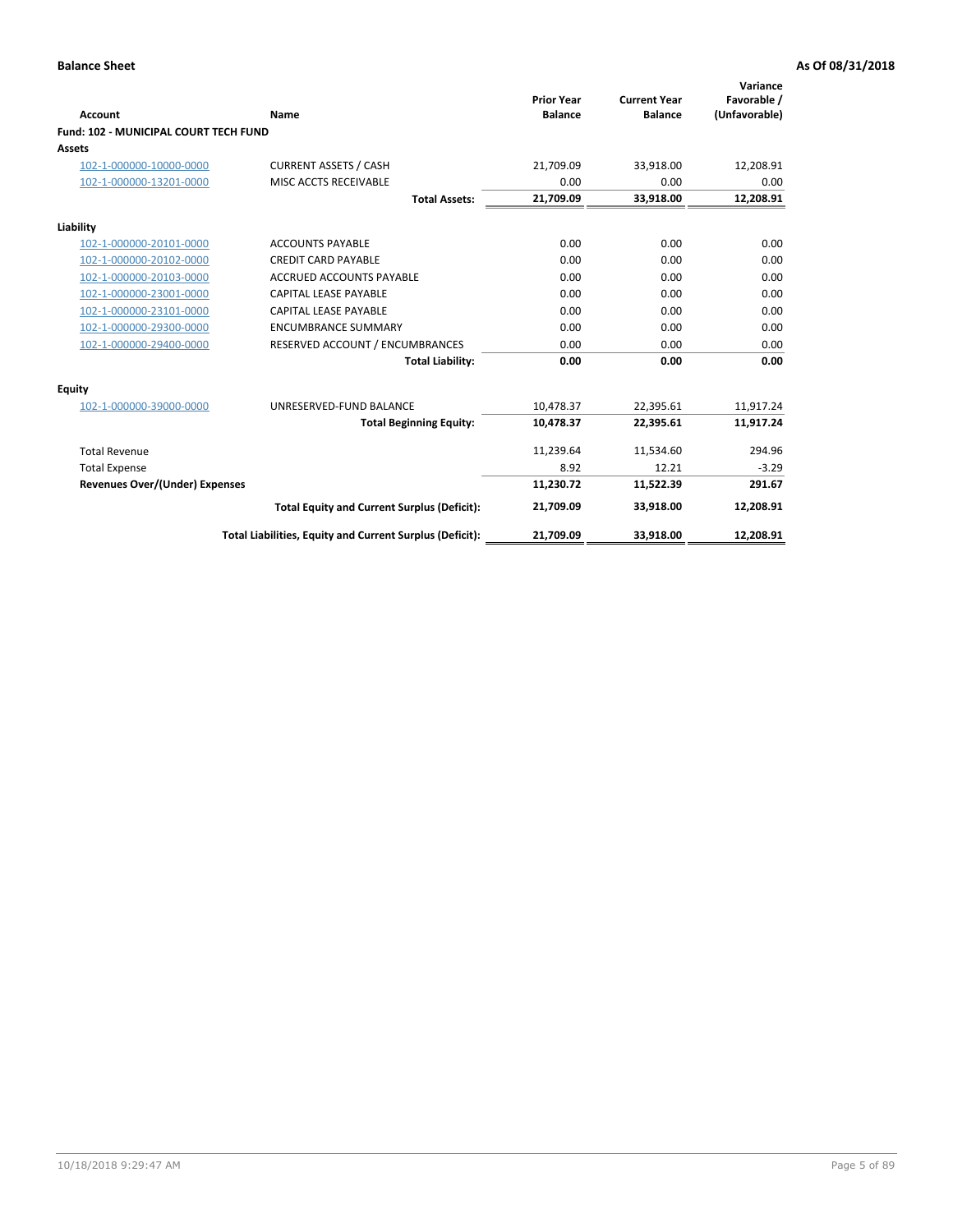| <b>Account</b>                                | Name                                                     | <b>Prior Year</b><br><b>Balance</b> | <b>Current Year</b><br><b>Balance</b> | Variance<br>Favorable /<br>(Unfavorable) |
|-----------------------------------------------|----------------------------------------------------------|-------------------------------------|---------------------------------------|------------------------------------------|
| Fund: 103 - MUNICIPAL COURT CHILD SAFETY FUND |                                                          |                                     |                                       |                                          |
| <b>Assets</b>                                 |                                                          |                                     |                                       |                                          |
| 103-1-000000-10000-0000                       | <b>CURRENT ASSETS / CASH</b>                             | 11,509.84                           | 12,617.62                             | 1,107.78                                 |
| 103-1-000000-13201-0000                       | MISC ACCTS RECEIVABLE                                    | 0.00                                | 0.00                                  | 0.00                                     |
| 103-1-000000-13203-0000                       | NON-CURRENT ASSETS / PREPAYMENTS                         | 0.00                                | 0.00                                  | 0.00                                     |
| 103-1-000000-13205-0000                       | <b>INTEREST RECEIVABLE</b>                               | 0.00                                | 0.00                                  | 0.00                                     |
|                                               | <b>Total Assets:</b>                                     | 11,509.84                           | 12,617.62                             | 1,107.78                                 |
| Liability                                     |                                                          |                                     |                                       |                                          |
| 103-1-000000-20101-0000                       | <b>ACCOUNTS PAYABLE</b>                                  | 0.00                                | 0.00                                  | 0.00                                     |
| 103-1-000000-20103-0000                       | <b>ACCRUED ACCOUNTS PAYABLE</b>                          | 0.00                                | 0.00                                  | 0.00                                     |
|                                               | <b>Total Liability:</b>                                  | 0.00                                | 0.00                                  | 0.00                                     |
| Equity                                        |                                                          |                                     |                                       |                                          |
| 103-1-000000-39000-0000                       | UNRESERVED-FUND BALANCE                                  | 9,909.90                            | 19,143.89                             | 9,233.99                                 |
|                                               | <b>Total Beginning Equity:</b>                           | 9.909.90                            | 19.143.89                             | 9.233.99                                 |
| <b>Total Revenue</b>                          |                                                          | 21,244.64                           | 21,070.89                             | $-173.75$                                |
| <b>Total Expense</b>                          |                                                          | 19,644.70                           | 27,597.16                             | $-7,952.46$                              |
| <b>Revenues Over/(Under) Expenses</b>         |                                                          | 1,599.94                            | $-6,526.27$                           | $-8,126.21$                              |
|                                               | <b>Total Equity and Current Surplus (Deficit):</b>       | 11,509.84                           | 12,617.62                             | 1,107.78                                 |
|                                               | Total Liabilities, Equity and Current Surplus (Deficit): | 11,509.84                           | 12,617.62                             | 1,107.78                                 |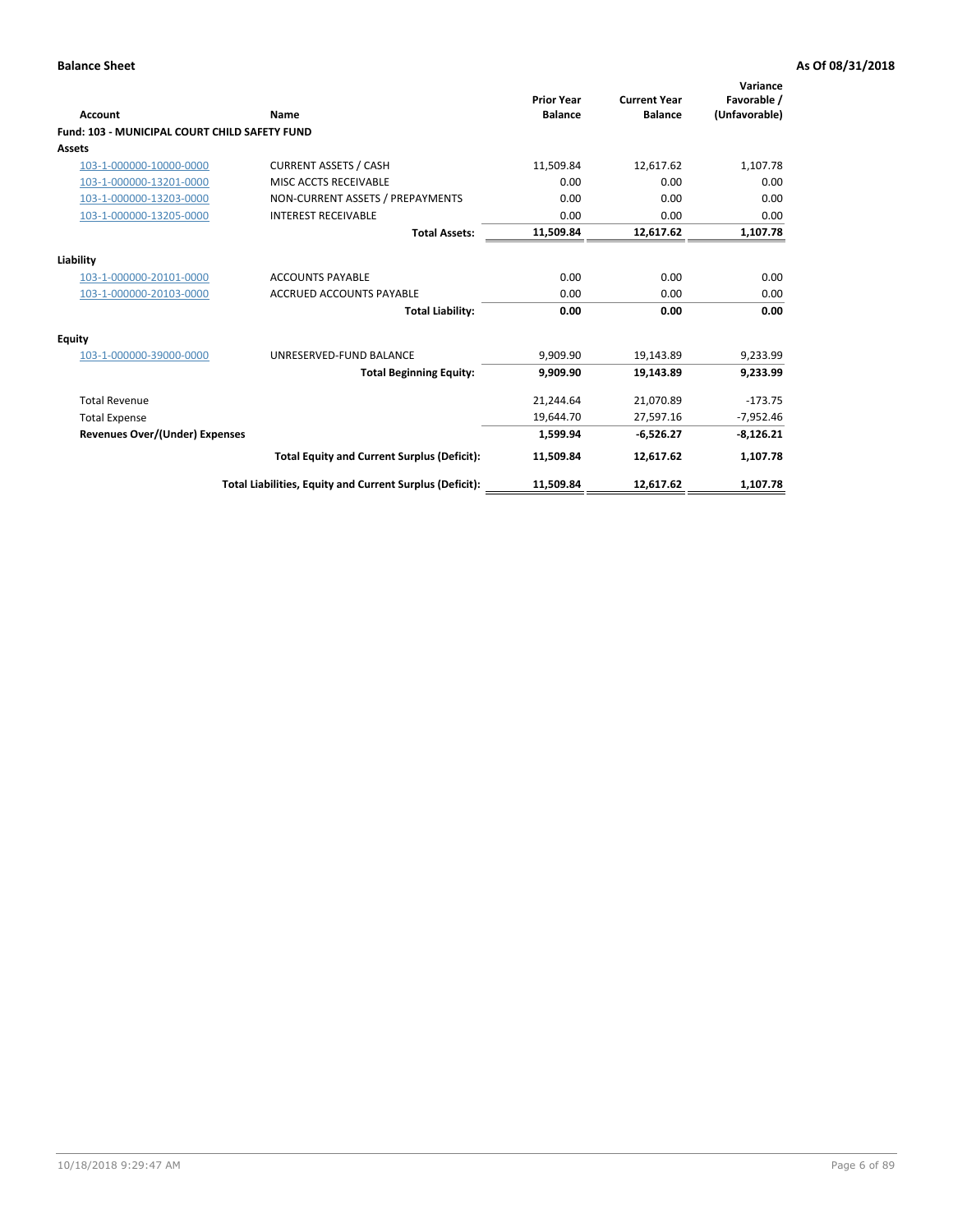|                                           |                                                          |                                     |                                       | Variance                     |
|-------------------------------------------|----------------------------------------------------------|-------------------------------------|---------------------------------------|------------------------------|
| <b>Account</b>                            | Name                                                     | <b>Prior Year</b><br><b>Balance</b> | <b>Current Year</b><br><b>Balance</b> | Favorable /<br>(Unfavorable) |
| <b>Fund: 110 - EXCHANGE BUILDING FUND</b> |                                                          |                                     |                                       |                              |
| Assets                                    |                                                          |                                     |                                       |                              |
| 110-1-000000-10000-0000                   | <b>CURRENT ASSETS / CASH</b>                             | -533,019.77                         | $-533,019.77$                         | 0.00                         |
| 110-1-000000-13201-0000                   | MISC ACCTS RECEIVABLE                                    | 0.00                                | 0.00                                  | 0.00                         |
| 110-1-000000-13203-0000                   | NON-CURRENT ASSETS / PREPAYMENTS                         | 0.00                                | 0.00                                  | 0.00                         |
| 110-1-000000-13205-0000                   | <b>INTEREST RECEIVABLE</b>                               | 0.00                                | 0.00                                  | 0.00                         |
| 110-1-000000-14100-0000                   | DUE FROM FUND 100                                        | 0.00                                | 0.00                                  | 0.00                         |
| 110-1-000000-16001-0000                   | FIXED ASSETS / LAND                                      | 0.00                                | 0.00                                  | 0.00                         |
| 110-1-000000-16002-0000                   | <b>IMPROVMENTS-NON BUILDINGS</b>                         | 0.00                                | 0.00                                  | 0.00                         |
| 110-1-000000-16003-0000                   | ACCUMULATED DEPRECIATION                                 | 0.00                                | 0.00                                  | 0.00                         |
| 110-1-000000-16004-0000                   | FIXED ASSETS / BUILDINGS                                 | 0.00                                | 0.00                                  | 0.00                         |
| 110-1-000000-16005-0000                   | ACCUMULATED DEPRECIATION                                 | 0.00                                | 0.00                                  | 0.00                         |
| 110-1-000000-16201-0000                   | <b>MACHINERY AND EQUIPMENT</b>                           | 0.00                                | 0.00                                  | 0.00                         |
| 110-1-000000-16202-0000                   | ACCUMULATED DEPRECATION                                  | 0.00                                | 0.00                                  | 0.00                         |
| 110-1-000000-16301-0000                   | FIXED ASSETS / C W I P                                   | 0.00                                | 0.00                                  | 0.00                         |
|                                           | <b>Total Assets:</b>                                     | $-533,019.77$                       | -533,019.77                           | 0.00                         |
| Liability                                 |                                                          |                                     |                                       |                              |
| 110-1-000000-20101-0000                   | <b>ACCOUNTS PAYABLE</b>                                  | 0.00                                | 0.00                                  | 0.00                         |
| 110-1-000000-20102-0000                   | <b>CREDIT CARD PAYABLE</b>                               | 0.00                                | 0.00                                  | 0.00                         |
| 110-1-000000-20103-0000                   | ACCRUED ACCOUNTS PAYABLE                                 | 0.00                                | 0.00                                  | 0.00                         |
| 110-1-000000-20109-0000                   | MISCELLANEOUS LIABILITIES                                | 0.00                                | 0.00                                  | 0.00                         |
| 110-1-000000-20110-0000                   | REVENUE BONDS PAYABLE                                    | 0.00                                | 0.00                                  | 0.00                         |
| 110-1-000000-20112-0000                   | <b>ACCRUED INTEREST PAYABLE</b>                          | 0.00                                | 0.00                                  | 0.00                         |
| 110-1-000000-20141-0000                   | <b>TELEPHONE CLEARING</b>                                | 0.00                                | 0.00                                  | 0.00                         |
| 110-1-000000-20160-0000                   | <b>UNAPPLIED CREDIT</b>                                  | 0.00                                | 0.00                                  | 0.00                         |
| 110-1-000000-20201-0000                   | <b>DEFERRED REVENUE</b>                                  | 0.00                                | 0.00                                  | 0.00                         |
| 110-1-000000-21001-0000                   | <b>GENERAL FUND / GENERAL FUND</b>                       | 0.00                                | 0.00                                  | 0.00                         |
| 110-1-000000-22001-0000                   | SALARIES PAYABLE                                         | 0.00                                | 0.00                                  | 0.00                         |
| 110-1-000000-22002-0000                   | <b>VACATION/SICK PAYABLE</b>                             | 0.00                                | 0.00                                  | 0.00                         |
| 110-1-000000-26001-0000                   | <b>OBLIG FOR COMP ABSENCES</b>                           | 0.00                                | 0.00                                  | 0.00                         |
| 110-1-000000-26102-0000                   | REVENUE BONDS PAYABLE                                    | 0.00                                | 0.00                                  | 0.00                         |
| 110-1-000000-27001-0000                   | <b>CONTRIBUTED CAPITAL</b>                               | 0.00                                | 0.00                                  | 0.00                         |
| 110-1-000000-29300-0000                   | <b>ENCUMBRANCE SUMMARY</b>                               | 0.00                                | 0.00                                  | 0.00                         |
| 110-1-000000-29400-0100                   | RESERVED ACCOUNT / ENCUMBRANCES                          | 0.00                                | 0.00                                  | 0.00                         |
|                                           | <b>Total Liability:</b>                                  | 0.00                                | 0.00                                  | 0.00                         |
|                                           |                                                          |                                     |                                       |                              |
| <b>Equity</b><br>110-1-000000-39000-0000  | UNRESERVED-FUND BALANCE                                  | 0.00                                | 0.00                                  | 0.00                         |
| 110-1-000000-39100-0000                   | UNRESERVED-RET. EARNINGS                                 | -533,357.14                         | -533,019.77                           | 337.37                       |
|                                           | <b>Total Beginning Equity:</b>                           | $-533,357.14$                       | -533,019.77                           | 337.37                       |
|                                           |                                                          |                                     |                                       |                              |
| <b>Total Revenue</b>                      |                                                          | 12.61                               | 0.00                                  | $-12.61$                     |
| <b>Total Expense</b>                      |                                                          | $-324.76$                           | 0.00                                  | $-324.76$                    |
| <b>Revenues Over/(Under) Expenses</b>     |                                                          | 337.37                              | 0.00                                  | -337.37                      |
|                                           | <b>Total Equity and Current Surplus (Deficit):</b>       | -533,019.77                         | -533,019.77                           | 0.00                         |
|                                           | Total Liabilities, Equity and Current Surplus (Deficit): | -533,019.77                         | -533,019.77                           | 0.00                         |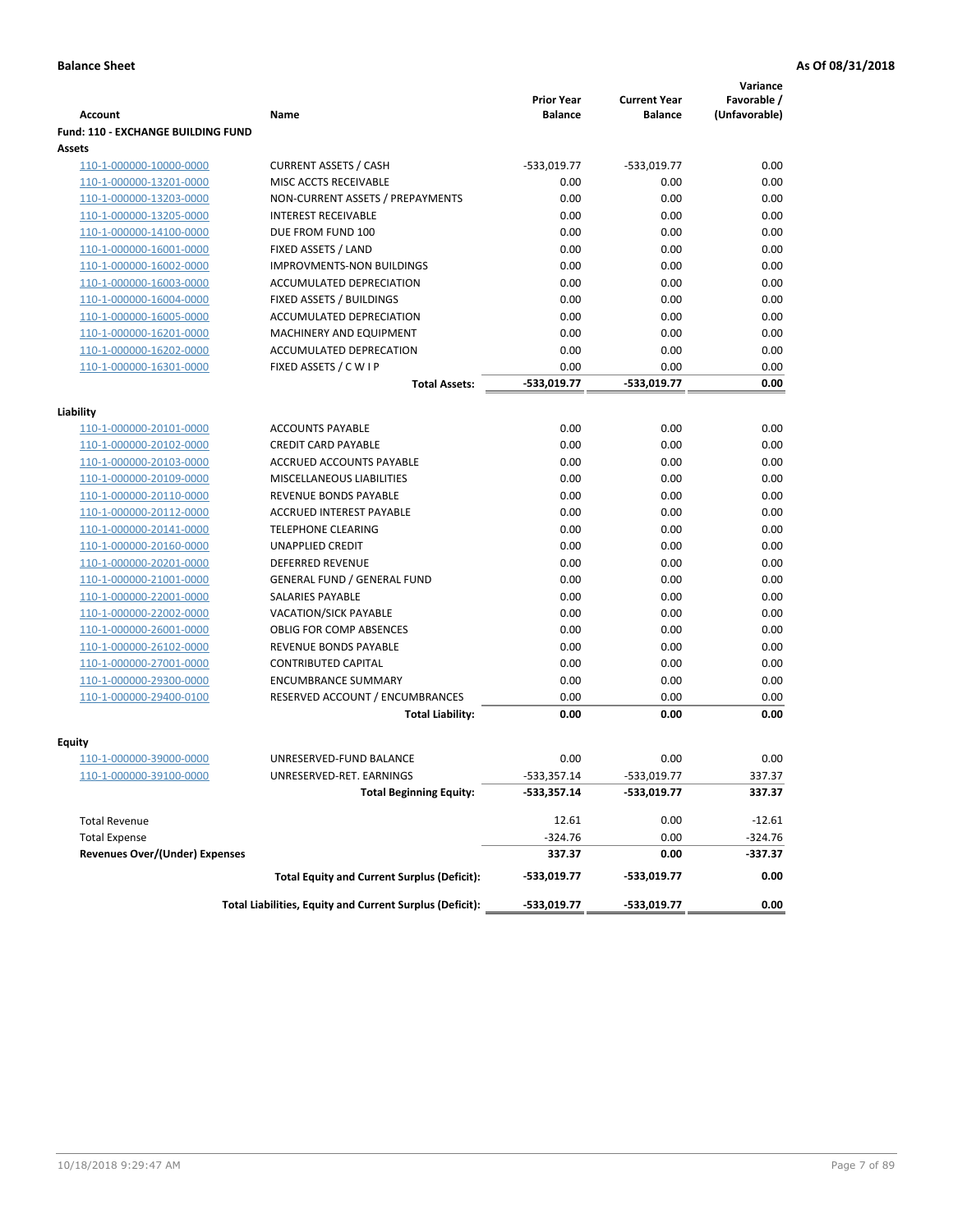| <b>Account</b>                                | Name                                                     | <b>Prior Year</b><br><b>Balance</b> | <b>Current Year</b><br><b>Balance</b> | Variance<br>Favorable /<br>(Unfavorable) |
|-----------------------------------------------|----------------------------------------------------------|-------------------------------------|---------------------------------------|------------------------------------------|
| <b>Fund: 111 - RECREATION ACTIVITIES FUND</b> |                                                          |                                     |                                       |                                          |
| Assets                                        |                                                          |                                     |                                       |                                          |
| 111-1-000000-10000-0000                       | <b>CURRENT ASSETS / CASH</b>                             | $-10,423.04$                        | 2,390.78                              | 12,813.82                                |
| 111-1-000000-10313-0000                       | CHANGE DRAWER - PARK CONCESSIONS                         | 0.00                                | 0.00                                  | 0.00                                     |
| 111-1-000000-13201-0000                       | MISC ACCTS RECEIVABLE                                    | 0.00                                | 0.00                                  | 0.00                                     |
| 111-1-000000-13205-0000                       | <b>INTEREST RECEIVABLE</b>                               | 0.00                                | 0.00                                  | 0.00                                     |
|                                               | <b>Total Assets:</b>                                     | $-10,423.04$                        | 2,390.78                              | 12,813.82                                |
| Liability                                     |                                                          |                                     |                                       |                                          |
| 111-1-000000-20101-0000                       | <b>ACCOUNTS PAYABLE</b>                                  | 0.00                                | 0.00                                  | 0.00                                     |
| 111-1-000000-20102-0000                       | <b>CREDIT CARD PAYABLE</b>                               | 0.00                                | 0.00                                  | 0.00                                     |
| 111-1-000000-20103-0000                       | ACCRUED ACCOUNTS PAYABLE                                 | 0.00                                | 0.00                                  | 0.00                                     |
| 111-1-000000-20125-0000                       | SALES TAX PAYABLE / IN THE CITY                          | 12.97                               | 70.74                                 | $-57.77$                                 |
| 111-1-000000-20160-0000                       | <b>UNAPPLIED CREDIT</b>                                  | 0.00                                | 0.00                                  | 0.00                                     |
| 111-1-000000-20201-0000                       | <b>DEFERRED REVENUE</b>                                  | 0.00                                | 0.00                                  | 0.00                                     |
| 111-1-000000-22001-0000                       | <b>SALARIES PAYABLE</b>                                  | 0.00                                | 0.00                                  | 0.00                                     |
| 111-1-000000-29300-0000                       | <b>ENCUMBRANCE SUMMARY</b>                               | 0.00                                | 0.00                                  | 0.00                                     |
| 111-1-000000-29400-0100                       | RESERVED ACCOUNT / ENCUMBRANCES                          | 0.00                                | 0.00                                  | 0.00                                     |
|                                               | <b>Total Liability:</b>                                  | 12.97                               | 70.74                                 | $-57.77$                                 |
| Equity                                        |                                                          |                                     |                                       |                                          |
| 111-1-000000-39000-0000                       | UNRESERVED-FUND BALANCE                                  | $-21,137.22$                        | $-13,054.13$                          | 8,083.09                                 |
| 111-1-000000-39100-0000                       | UNRESERVED-RET. EARNINGS                                 | 0.00                                | 0.00                                  | 0.00                                     |
|                                               | <b>Total Beginning Equity:</b>                           | $-21,137.22$                        | $-13,054.13$                          | 8,083.09                                 |
| <b>Total Revenue</b>                          |                                                          | 187,702.55                          | 156,458.57                            | $-31,243.98$                             |
| <b>Total Expense</b>                          |                                                          | 177,001.34                          | 141,084.40                            | 35,916.94                                |
| <b>Revenues Over/(Under) Expenses</b>         |                                                          | 10,701.21                           | 15,374.17                             | 4,672.96                                 |
|                                               | <b>Total Equity and Current Surplus (Deficit):</b>       | $-10,436.01$                        | 2,320.04                              | 12,756.05                                |
|                                               | Total Liabilities, Equity and Current Surplus (Deficit): | $-10,423.04$                        | 2,390.78                              | 12,813.82                                |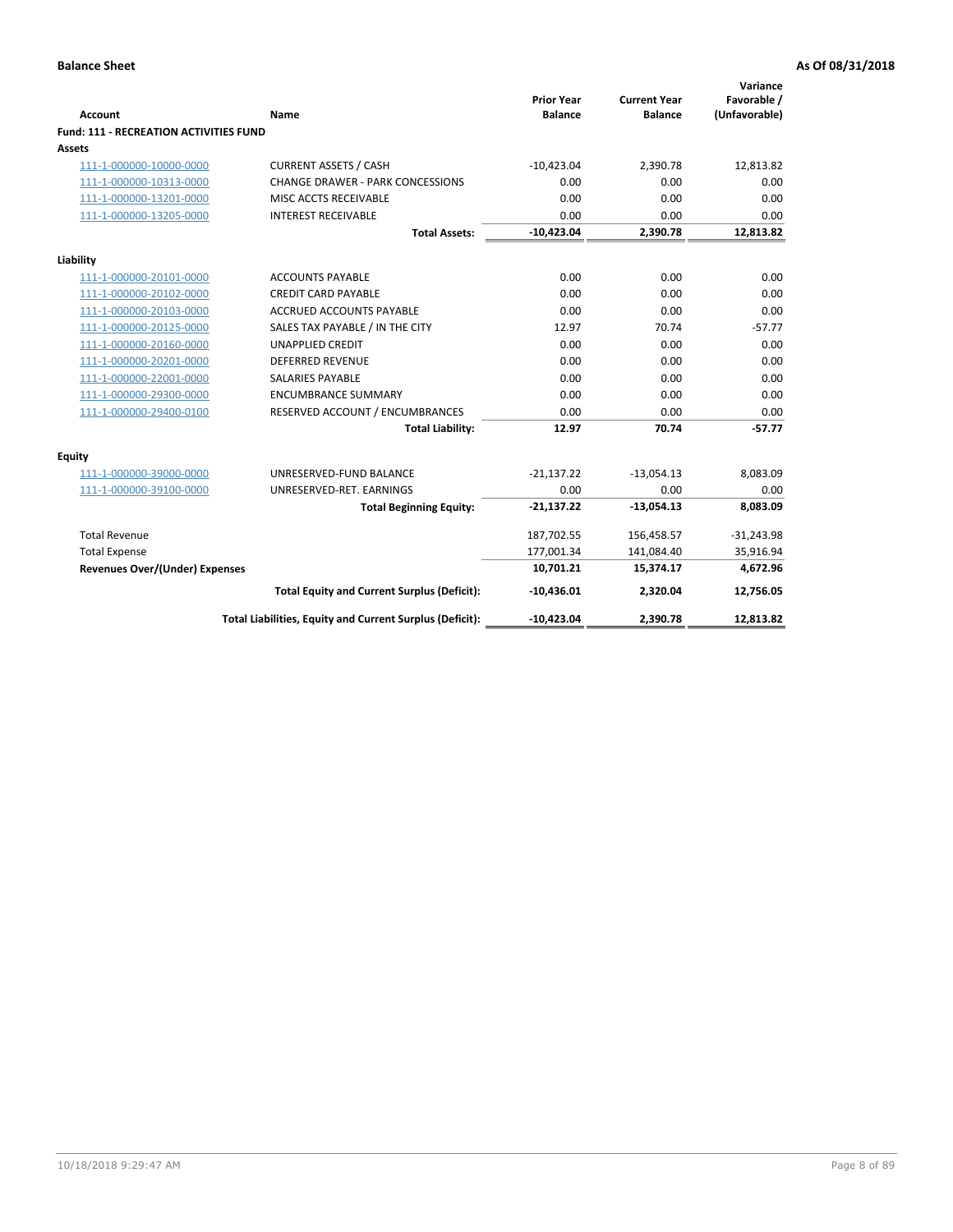|                                       |                                                          |                                     |                                       | Variance                     |
|---------------------------------------|----------------------------------------------------------|-------------------------------------|---------------------------------------|------------------------------|
| <b>Account</b>                        | Name                                                     | <b>Prior Year</b><br><b>Balance</b> | <b>Current Year</b><br><b>Balance</b> | Favorable /<br>(Unfavorable) |
| Fund: 112 - GUN RANGE FUND            |                                                          |                                     |                                       |                              |
| <b>Assets</b>                         |                                                          |                                     |                                       |                              |
| 112-1-000000-10000-0000               | <b>CURRENT ASSETS / CASH</b>                             | 29,462.49                           | 1,203.22                              | $-28,259.27$                 |
| 112-1-000000-13201-0000               | MISC ACCTS RECEIVABLE                                    | 0.00                                | 0.00                                  | 0.00                         |
|                                       | <b>Total Assets:</b>                                     | 29,462.49                           | 1,203.22                              | $-28,259.27$                 |
| Liability                             |                                                          |                                     |                                       |                              |
| 112-1-000000-20101-0000               | <b>ACCOUNTS PAYABLE</b>                                  | 0.00                                | 0.00                                  | 0.00                         |
| 112-1-000000-20103-0000               | <b>ACCRUED ACCOUNTS PAYABLE</b>                          | 0.00                                | 0.00                                  | 0.00                         |
| 112-1-000000-20160-0000               | <b>UNAPPLIED CREDIT</b>                                  | 0.00                                | 0.00                                  | 0.00                         |
| 112-1-000000-21001-0000               | <b>GENERAL FUND / GENERAL FUND</b>                       | 0.00                                | 0.00                                  | 0.00                         |
| 112-1-000000-29300-0000               | <b>ENCUMBRANCE SUMMARY</b>                               | 0.00                                | 0.00                                  | 0.00                         |
| 112-1-000000-29400-0100               | RESERVED ACCOUNT / ENCUMBRANCES                          | 0.00                                | 0.00                                  | 0.00                         |
|                                       | <b>Total Liability:</b>                                  | 0.00                                | 0.00                                  | 0.00                         |
| Equity                                |                                                          |                                     |                                       |                              |
| 112-1-000000-39000-0000               | UNRESERVED-FUND BALANCE                                  | 26,256.56                           | 29,489.10                             | 3,232.54                     |
| 112-1-000000-39100-0000               | UNRESERVED-RET. EARNINGS                                 | 0.00                                | 0.00                                  | 0.00                         |
|                                       | <b>Total Beginning Equity:</b>                           | 26,256.56                           | 29.489.10                             | 3.232.54                     |
| <b>Total Revenue</b>                  |                                                          | 3,842.26                            | 1,959.18                              | $-1,883.08$                  |
| <b>Total Expense</b>                  |                                                          | 636.33                              | 30,245.06                             | $-29,608.73$                 |
| <b>Revenues Over/(Under) Expenses</b> |                                                          | 3,205.93                            | $-28,285.88$                          | $-31,491.81$                 |
|                                       | <b>Total Equity and Current Surplus (Deficit):</b>       | 29,462.49                           | 1,203.22                              | $-28,259.27$                 |
|                                       | Total Liabilities, Equity and Current Surplus (Deficit): | 29,462.49                           | 1,203.22                              | $-28,259.27$                 |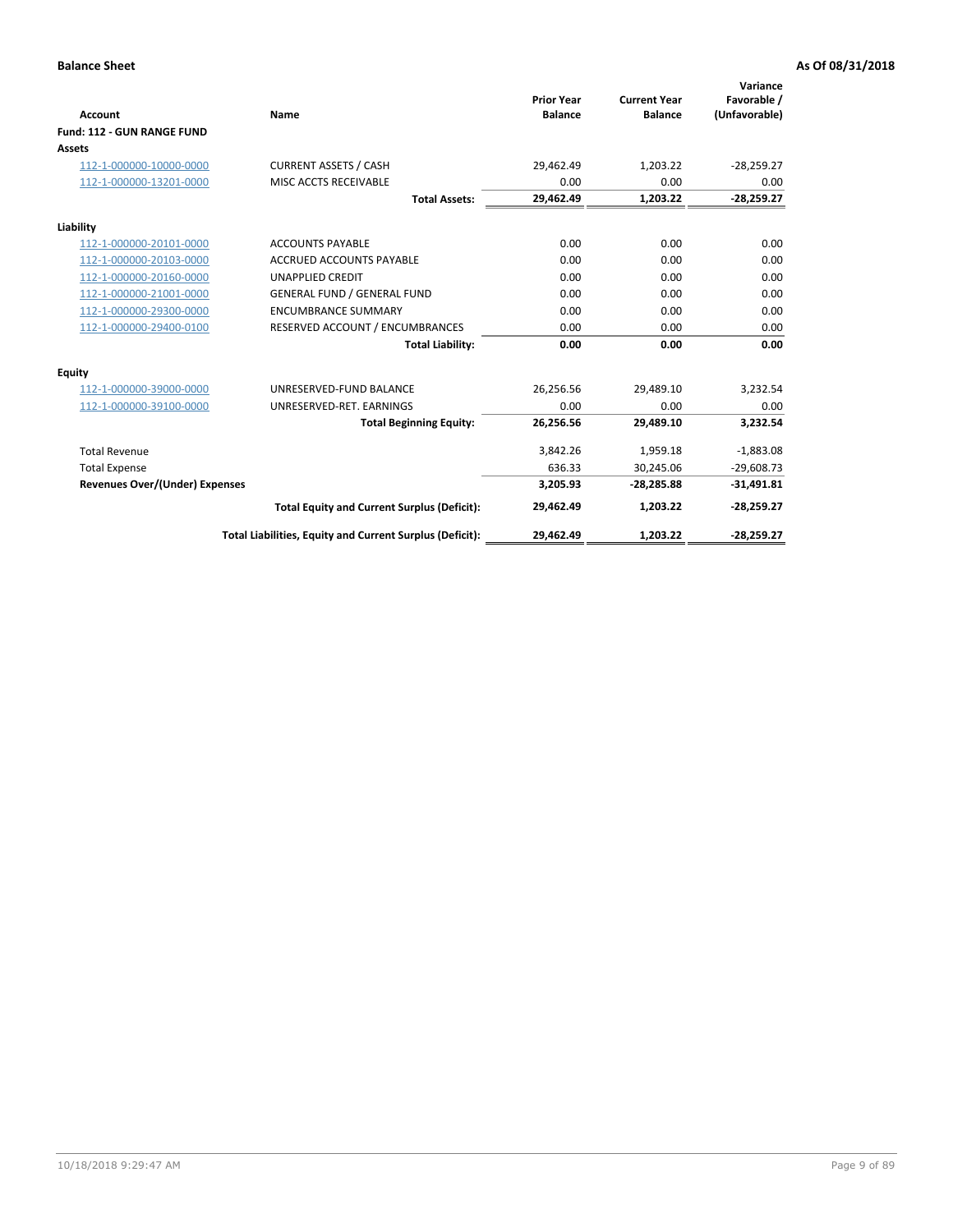| <b>Account</b>                               | Name                                                     | <b>Prior Year</b><br><b>Balance</b> | <b>Current Year</b><br><b>Balance</b> | Variance<br>Favorable /<br>(Unfavorable) |
|----------------------------------------------|----------------------------------------------------------|-------------------------------------|---------------------------------------|------------------------------------------|
| Fund: 113 - HOTEL / MOTEL OCCUPANCY TAX FUND |                                                          |                                     |                                       |                                          |
| Assets                                       |                                                          |                                     |                                       |                                          |
| 113-1-000000-10000-0000                      | <b>CURRENT ASSETS / CASH</b>                             | 588,216.69                          | 456,052.36                            | $-132,164.33$                            |
| 113-1-000000-13101-0000                      | TAX RECEIVABLE-CURRENT                                   | 0.00                                | 0.00                                  | 0.00                                     |
| 113-1-000000-13201-0000                      | MISC ACCTS RECEIVABLE                                    | 0.00                                | 0.00                                  | 0.00                                     |
| 113-1-000000-13202-0000                      | <b>EMPLOYEE ADVANCES</b>                                 | 0.00                                | 0.00                                  | 0.00                                     |
| 113-1-000000-13203-0000                      | NON-CURRENT ASSETS / PREPAYMENTS                         | 0.00                                | 0.00                                  | 0.00                                     |
| 113-1-000000-13205-0000                      | <b>INTEREST RECEIVABLE</b>                               | 0.00                                | 0.00                                  | 0.00                                     |
|                                              | <b>Total Assets:</b>                                     | 588,216.69                          | 456,052.36                            | $-132,164.33$                            |
| Liability                                    |                                                          |                                     |                                       |                                          |
| 113-1-000000-20101-0000                      | <b>ACCOUNTS PAYABLE</b>                                  | 0.00                                | 0.00                                  | 0.00                                     |
| 113-1-000000-20102-0000                      | <b>CREDIT CARD PAYABLE</b>                               | 0.00                                | 0.00                                  | 0.00                                     |
| 113-1-000000-20103-0000                      | ACCRUED ACCOUNTS PAYABLE                                 | 0.00                                | 0.00                                  | 0.00                                     |
| 113-1-000000-20144-0000                      | SPECIAL EVENT DONATIONS                                  | 0.00                                | $-1,046.65$                           | 1,046.65                                 |
| 113-1-000000-22001-0000                      | <b>SALARIES PAYABLE</b>                                  | 1,622.86                            | 1,673.24                              | $-50.38$                                 |
| 113-1-000000-24001-0000                      | O/S CHECKS PAYABLE                                       | 0.00                                | 0.00                                  | 0.00                                     |
| 113-1-000000-29300-0000                      | <b>ENCUMBRANCE SUMMARY</b>                               | 0.00                                | 0.00                                  | 0.00                                     |
| 113-1-000000-29400-0100                      | RESERVED ACCOUNT / ENCUMBRANCES                          | 0.00                                | 0.00                                  | 0.00                                     |
|                                              | <b>Total Liability:</b>                                  | 1,622.86                            | 626.59                                | 996.27                                   |
|                                              |                                                          |                                     |                                       |                                          |
| Equity                                       |                                                          |                                     |                                       |                                          |
| 113-1-000000-39000-0000                      | UNRESERVED-FUND BALANCE                                  | 417,432.34                          | 616,628.89                            | 199,196.55                               |
|                                              | <b>Total Beginning Equity:</b>                           | 417,432.34                          | 616,628.89                            | 199,196.55                               |
| <b>Total Revenue</b>                         |                                                          | 552,448.79                          | 554,937.60                            | 2,488.81                                 |
| <b>Total Expense</b>                         |                                                          | 383,287.30                          | 716,140.72                            | $-332,853.42$                            |
| Revenues Over/(Under) Expenses               |                                                          | 169,161.49                          | $-161,203.12$                         | $-330,364.61$                            |
|                                              | <b>Total Equity and Current Surplus (Deficit):</b>       | 586,593.83                          | 455,425.77                            | $-131,168.06$                            |
|                                              | Total Liabilities, Equity and Current Surplus (Deficit): | 588,216.69                          | 456,052.36                            | $-132,164.33$                            |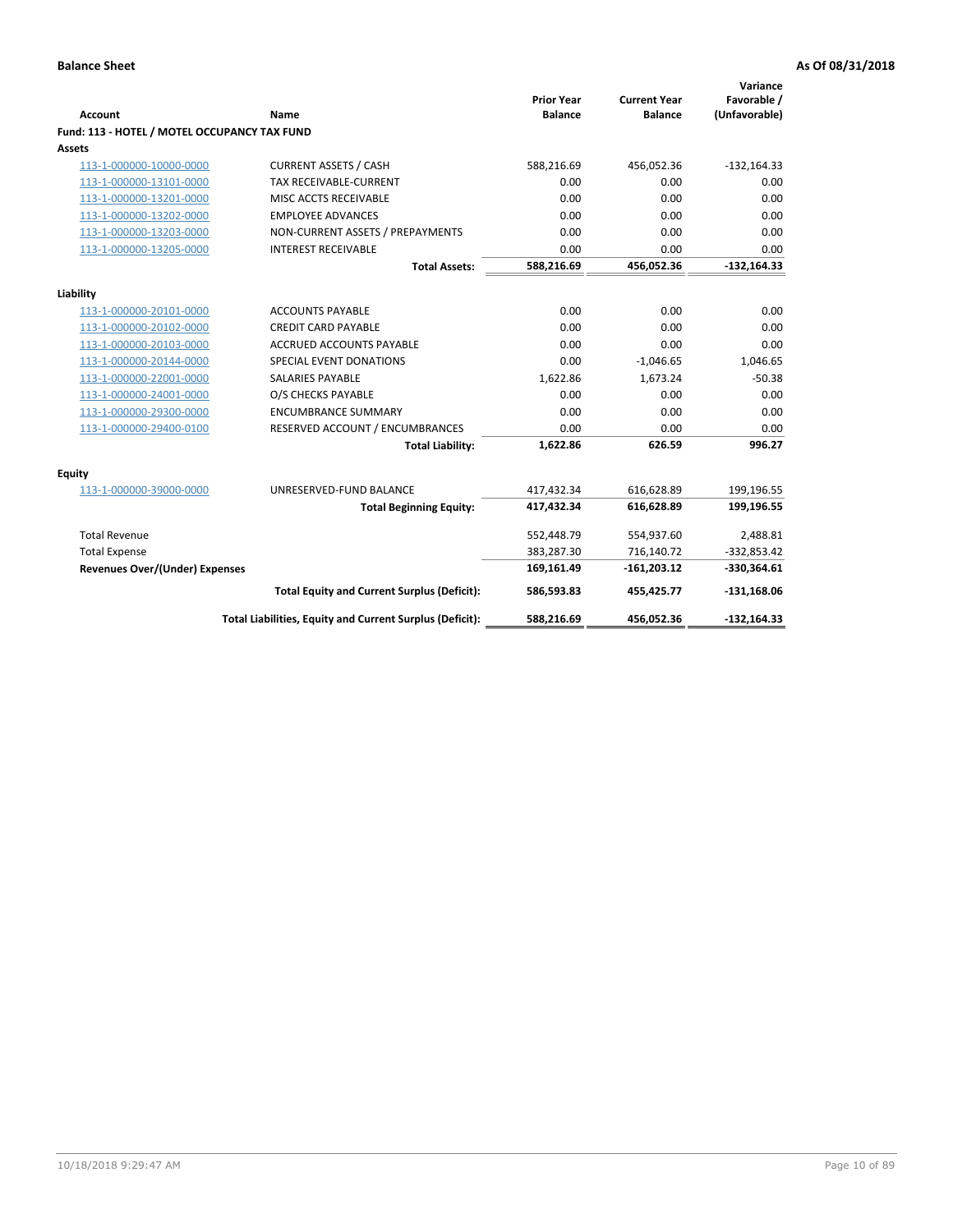| <b>Account</b>                              | Name                                                     | <b>Prior Year</b><br><b>Balance</b> | <b>Current Year</b><br><b>Balance</b> | Variance<br>Favorable /<br>(Unfavorable) |
|---------------------------------------------|----------------------------------------------------------|-------------------------------------|---------------------------------------|------------------------------------------|
| Fund: 114 - VENUE MANAGEMENT FUND<br>Assets |                                                          |                                     |                                       |                                          |
| 114-1-000000-10000-0000                     | <b>CURRENT ASSETS / CASH</b>                             | $-215,791.10$                       | $-103,396.86$                         | 112,394.24                               |
| 114-1-000000-10311-0000                     | CASH / PETTY CASH/CHANGE DRAWERS                         | 200.00                              | 200.00                                | 0.00                                     |
| 114-1-000000-13201-0000                     | MISC ACCTS RECEIVABLE                                    | 0.00                                | 0.00                                  | 0.00                                     |
| 114-1-000000-13203-0000                     | NON-CURRENT ASSETS / PREPAYMENTS                         | 0.00                                | 0.00                                  | 0.00                                     |
| 114-1-000000-13205-0000                     | <b>INTEREST RECEIVABLE</b>                               | 0.00                                | 0.00                                  | 0.00                                     |
|                                             | <b>Total Assets:</b>                                     | $-215,591.10$                       | $-103, 196.86$                        | 112,394.24                               |
| Liability                                   |                                                          |                                     |                                       |                                          |
| 114-1-000000-20101-0000                     | <b>ACCOUNTS PAYABLE</b>                                  | 0.00                                | 0.00                                  | 0.00                                     |
| 114-1-000000-20102-0000                     | <b>CREDIT CARD PAYABLE</b>                               | 0.00                                | 0.00                                  | 0.00                                     |
| 114-1-000000-20103-0000                     | <b>ACCRUED ACCOUNTS PAYABLE</b>                          | 0.00                                | 0.00                                  | 0.00                                     |
| 114-1-000000-20125-0000                     | SALES TAX PAYABLE / IN THE CITY                          | 0.00                                | 60.75                                 | $-60.75$                                 |
| 114-1-000000-20144-0000                     | SPECIAL EVENT DONATIONS                                  | 28,450.00                           | 1,500.00                              | 26,950.00                                |
| 114-1-000000-20150-0000                     | <b>TICKET SALE SHARING</b>                               | 10,131.25                           | $-31.00$                              | 10,162.25                                |
| 114-1-000000-20151-0000                     | <b>SOUND &amp; LIGHTING</b>                              | 0.00                                | 0.00                                  | 0.00                                     |
| 114-1-000000-20160-0000                     | <b>UNAPPLIED CREDIT</b>                                  | 0.00                                | 0.00                                  | 0.00                                     |
| 114-1-000000-20201-0000                     | <b>DEFERRED REVENUE</b>                                  | 0.00                                | 0.00                                  | 0.00                                     |
| 114-1-000000-22001-0000                     | <b>SALARIES PAYABLE</b>                                  | 1,082.08                            | 1,129.52                              | $-47.44$                                 |
| 114-1-000000-24010-0000                     | <b>CIVIC CENTER DEPOSITS</b>                             | 7,350.00                            | 5,650.00                              | 1,700.00                                 |
| 114-1-000000-24012-0000                     | <b>AUDITORIUM DEPOSITS</b>                               | 5,500.00                            | 9,125.00                              | $-3,625.00$                              |
| 114-1-000000-29300-0000                     | <b>ENCUMBRANCE SUMMARY</b>                               | 0.00                                | 0.00                                  | 0.00                                     |
| 114-1-000000-29400-0000                     | RESERVED ACCOUNT / ENCUMBRANCES                          | 0.00                                | 0.00                                  | 0.00                                     |
|                                             | <b>Total Liability:</b>                                  | 52,513.33                           | 17,434.27                             | 35,079.06                                |
| Equity                                      |                                                          |                                     |                                       |                                          |
| 114-1-000000-39000-0000                     | UNRESERVED-FUND BALANCE                                  | $-196,531.63$                       | $-275,832.77$                         | $-79,301.14$                             |
|                                             | <b>Total Beginning Equity:</b>                           | $-196,531.63$                       | $-275,832.77$                         | $-79,301.14$                             |
| <b>Total Revenue</b>                        |                                                          | 145,330.41                          | 370,441.71                            | 225,111.30                               |
| <b>Total Expense</b>                        |                                                          | 216,903.21                          | 215,240.07                            | 1,663.14                                 |
| <b>Revenues Over/(Under) Expenses</b>       |                                                          | $-71,572.80$                        | 155,201.64                            | 226,774.44                               |
|                                             | <b>Total Equity and Current Surplus (Deficit):</b>       | $-268, 104.43$                      | $-120,631.13$                         | 147,473.30                               |
|                                             | Total Liabilities, Equity and Current Surplus (Deficit): | $-215,591.10$                       | $-103, 196.86$                        | 112,394.24                               |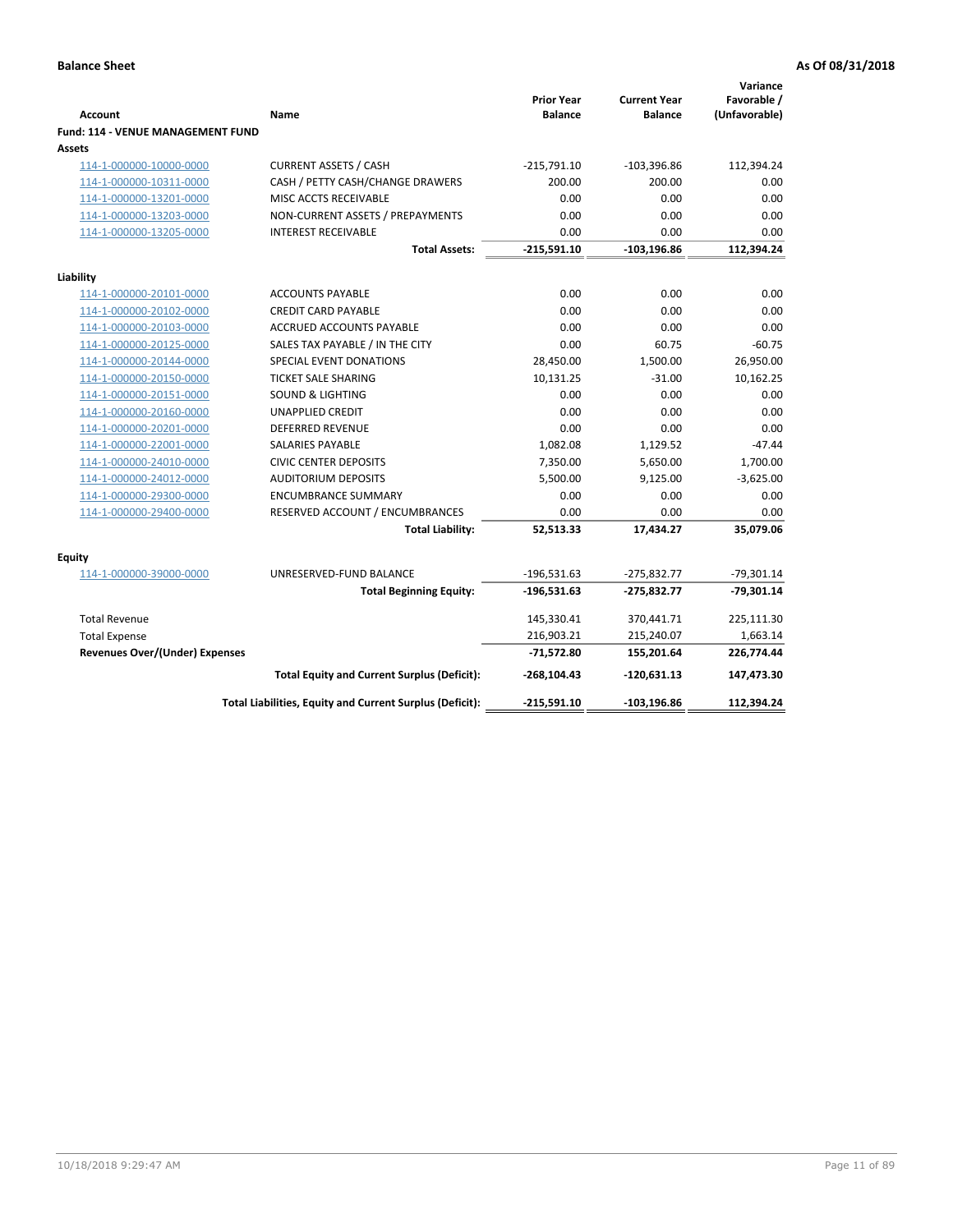| <b>Account</b>                        | <b>Name</b>                                              | <b>Prior Year</b><br><b>Balance</b> | <b>Current Year</b><br><b>Balance</b> | Variance<br>Favorable /<br>(Unfavorable) |
|---------------------------------------|----------------------------------------------------------|-------------------------------------|---------------------------------------|------------------------------------------|
| Fund: 115 - TIRZ FUND                 |                                                          |                                     |                                       |                                          |
| <b>Assets</b>                         |                                                          |                                     |                                       |                                          |
| 115-1-000000-10000-0000               | <b>CURRENT ASSETS / CASH</b>                             | 0.00                                | 0.00                                  | 0.00                                     |
| 115-1-000000-13101-0000               | TAX RECEIVABLE-CURRENT                                   | 0.00                                | 0.00                                  | 0.00                                     |
| 115-1-000000-13102-0000               | <b>TAXES REC-DELINQUENT</b>                              | 0.00                                | 0.00                                  | 0.00                                     |
| 115-1-000000-13103-0000               | ALLOW FOR UNCOLLECT TAXES                                | 0.00                                | 0.00                                  | 0.00                                     |
| 115-1-000000-13201-0000               | MISC ACCTS RECEIVABLE                                    | 0.00                                | 0.00                                  | 0.00                                     |
| 115-1-000000-13205-0000               | <b>INTEREST RECEIVABLE</b>                               | 0.00                                | 0.00                                  | 0.00                                     |
|                                       | <b>Total Assets:</b>                                     | 0.00                                | 0.00                                  | 0.00                                     |
| Liability                             |                                                          |                                     |                                       |                                          |
| 115-1-000000-20101-0000               | <b>ACCOUNTS PAYABLE</b>                                  | 0.00                                | 0.00                                  | 0.00                                     |
| 115-1-000000-20103-0000               | <b>ACCRUED ACCOUNTS PAYABLE</b>                          | 0.00                                | 0.00                                  | 0.00                                     |
| 115-1-000000-20203-0000               | <b>DEFERRED TAX REVENUE</b>                              | 0.00                                | 0.00                                  | 0.00                                     |
| 115-1-000000-29300-0000               | <b>ENCUMBRANCE SUMMARY</b>                               | 0.00                                | 0.00                                  | 0.00                                     |
| 115-1-000000-29400-0100               | RESERVED ACCOUNT / ENCUMBRANCES                          | 0.00                                | 0.00                                  | 0.00                                     |
|                                       | <b>Total Liability:</b>                                  | 0.00                                | 0.00                                  | 0.00                                     |
| Equity                                |                                                          |                                     |                                       |                                          |
| 115-1-000000-39000-0000               | UNRESERVED-FUND BALANCE                                  | 0.00                                | 0.00                                  | 0.00                                     |
| 115-1-000000-39100-0000               | UNRESERVED-RET. EARNINGS                                 | 0.00                                | 0.00                                  | 0.00                                     |
|                                       | <b>Total Beginning Equity:</b>                           | 0.00                                | 0.00                                  | 0.00                                     |
| <b>Total Revenue</b>                  |                                                          | 0.00                                | 0.00                                  | 0.00                                     |
| <b>Total Expense</b>                  |                                                          | 0.00                                | 0.00                                  | 0.00                                     |
| <b>Revenues Over/(Under) Expenses</b> |                                                          | 0.00                                | 0.00                                  | 0.00                                     |
|                                       | <b>Total Equity and Current Surplus (Deficit):</b>       | 0.00                                | 0.00                                  | 0.00                                     |
|                                       | Total Liabilities, Equity and Current Surplus (Deficit): | 0.00                                | 0.00                                  | 0.00                                     |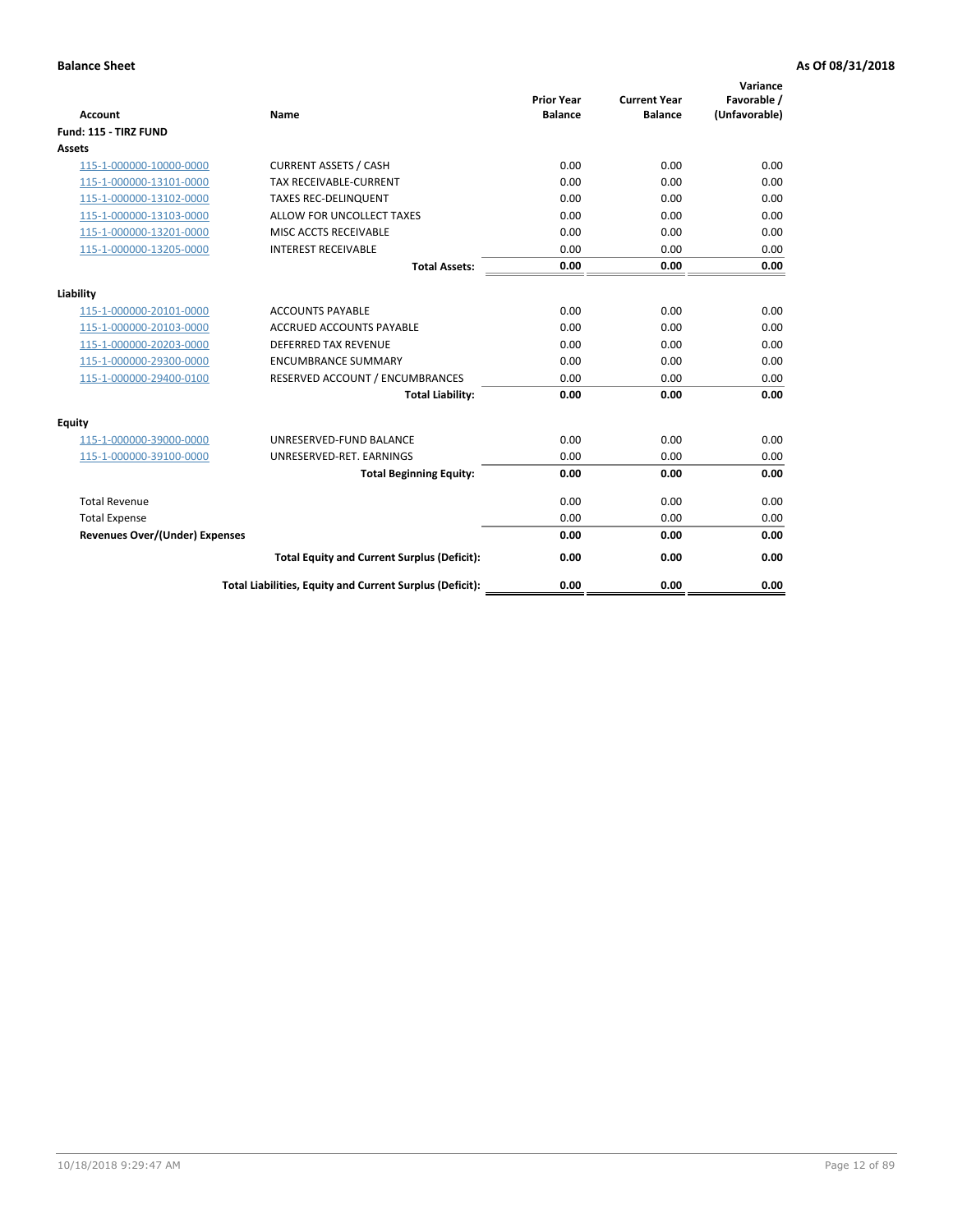| <b>Account</b>                        | Name                                                     | <b>Prior Year</b><br><b>Balance</b> | <b>Current Year</b><br><b>Balance</b> | Variance<br>Favorable /<br>(Unfavorable) |
|---------------------------------------|----------------------------------------------------------|-------------------------------------|---------------------------------------|------------------------------------------|
| Fund: 116 - ROADWAY IMPACT FEE 1      |                                                          |                                     |                                       |                                          |
| Assets                                |                                                          |                                     |                                       |                                          |
| 116-1-000000-10000-0000               | <b>CURRENT ASSETS / CASH</b>                             | 13,142.22                           | 0.00                                  | $-13,142.22$                             |
| 116-1-000000-13201-0000               | MISC ACCTS RECEIVABLE                                    | 0.00                                | 0.00                                  | 0.00                                     |
| 116-1-000000-13205-0000               | <b>INTEREST RECEIVABLE</b>                               | 0.00                                | 0.00                                  | 0.00                                     |
|                                       | <b>Total Assets:</b>                                     | 13,142.22                           | 0.00                                  | $-13,142.22$                             |
| Liability                             |                                                          |                                     |                                       |                                          |
| 116-1-000000-20101-0000               | <b>ACCOUNTS PAYABLE</b>                                  | 0.00                                | 0.00                                  | 0.00                                     |
| 116-1-000000-20103-0000               | <b>ACCRUED ACCOUNTS PAYABLE</b>                          | 0.00                                | 0.00                                  | 0.00                                     |
|                                       | <b>Total Liability:</b>                                  | 0.00                                | 0.00                                  | 0.00                                     |
| Equity                                |                                                          |                                     |                                       |                                          |
| 116-1-000000-39000-0000               | UNRESERVED-FUND BALANCE                                  | 0.00                                | 0.00                                  | 0.00                                     |
| 116-1-000000-39100-0000               | UNRESERVED-RET. EARNINGS                                 | 13,121.26                           | 13,136.26                             | 15.00                                    |
|                                       | <b>Total Beginning Equity:</b>                           | 13,121.26                           | 13,136.26                             | 15.00                                    |
| <b>Total Revenue</b>                  |                                                          | 28.52                               | 46.03                                 | 17.51                                    |
| <b>Total Expense</b>                  |                                                          | 7.56                                | 13,182.29                             | $-13,174.73$                             |
| <b>Revenues Over/(Under) Expenses</b> |                                                          | 20.96                               | $-13.136.26$                          | $-13,157.22$                             |
|                                       | <b>Total Equity and Current Surplus (Deficit):</b>       | 13,142.22                           | 0.00                                  | $-13,142.22$                             |
|                                       | Total Liabilities, Equity and Current Surplus (Deficit): | 13,142.22                           | 0.00                                  | $-13,142.22$                             |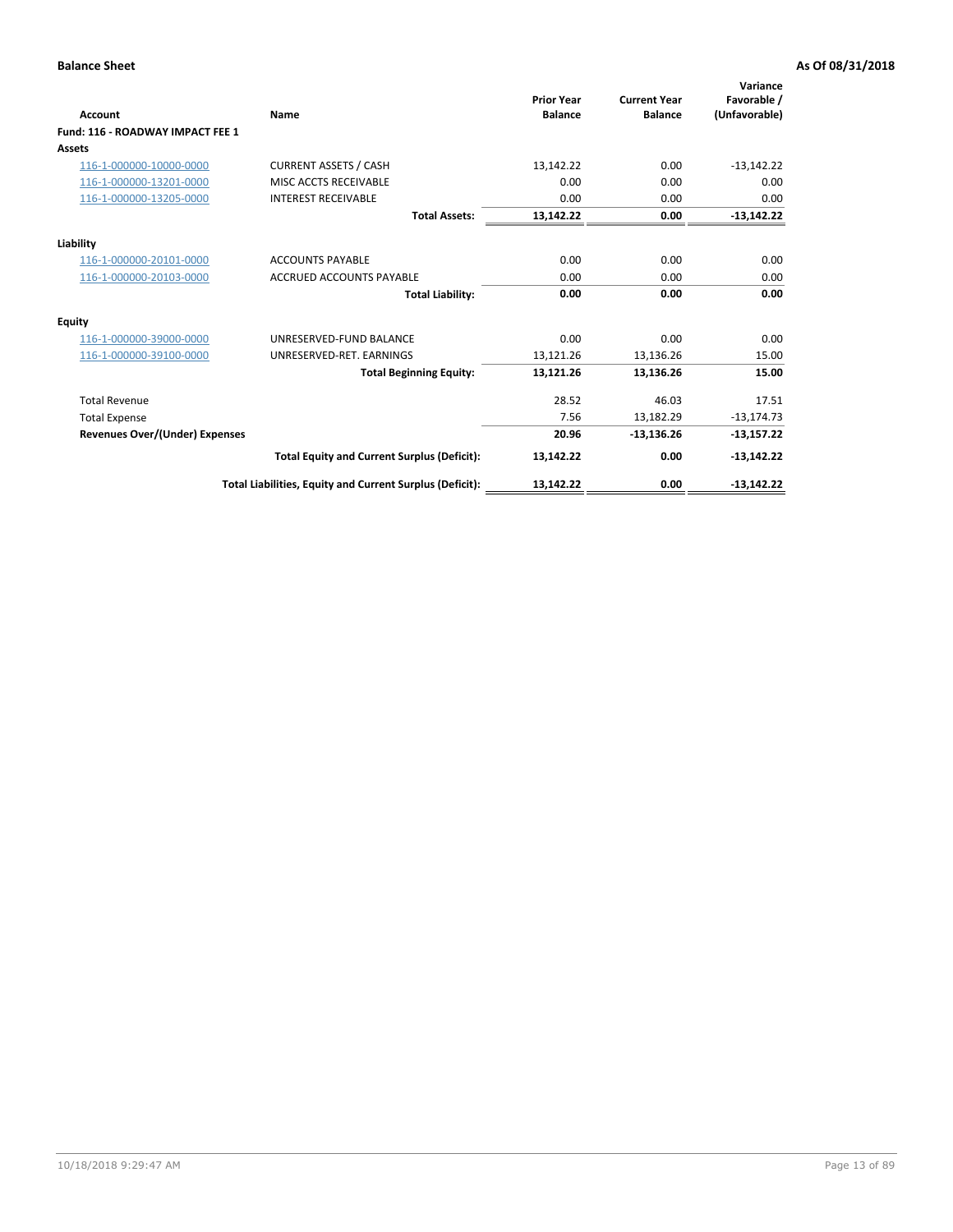| <b>Account</b>                        | Name                                                     | <b>Prior Year</b><br><b>Balance</b> | <b>Current Year</b><br><b>Balance</b> | Variance<br>Favorable /<br>(Unfavorable) |
|---------------------------------------|----------------------------------------------------------|-------------------------------------|---------------------------------------|------------------------------------------|
| Fund: 117 - ROADWAY IMPACT FEE 2      |                                                          |                                     |                                       |                                          |
| <b>Assets</b>                         |                                                          |                                     |                                       |                                          |
| 117-1-000000-10000-0000               | <b>CURRENT ASSETS / CASH</b>                             | 64.91                               | 0.00                                  | $-64.91$                                 |
| 117-1-000000-13201-0000               | MISC ACCTS RECEIVABLE                                    | 0.00                                | 0.00                                  | 0.00                                     |
| 117-1-000000-13205-0000               | <b>INTEREST RECEIVABLE</b>                               | 0.00                                | 0.00                                  | 0.00                                     |
|                                       | <b>Total Assets:</b>                                     | 64.91                               | 0.00                                  | $-64.91$                                 |
| Liability                             |                                                          |                                     |                                       |                                          |
| 117-1-000000-20101-0000               | <b>ACCOUNTS PAYABLE</b>                                  | 0.00                                | 0.00                                  | 0.00                                     |
| 117-1-000000-20103-0000               | <b>ACCRUED ACCOUNTS PAYABLE</b>                          | 0.00                                | 0.00                                  | 0.00                                     |
|                                       | <b>Total Liability:</b>                                  | 0.00                                | 0.00                                  | 0.00                                     |
| Equity                                |                                                          |                                     |                                       |                                          |
| 117-1-000000-39000-0000               | UNRESERVED-FUND BALANCE                                  | 0.00                                | 0.00                                  | 0.00                                     |
| 117-1-000000-39100-0000               | UNRESERVED-RET. EARNINGS                                 | 64.77                               | 64.88                                 | 0.11                                     |
|                                       | <b>Total Beginning Equity:</b>                           | 64.77                               | 64.88                                 | 0.11                                     |
| <b>Total Revenue</b>                  |                                                          | 0.14                                | 0.24                                  | 0.10                                     |
| <b>Total Expense</b>                  |                                                          | 0.00                                | 65.12                                 | $-65.12$                                 |
| <b>Revenues Over/(Under) Expenses</b> |                                                          | 0.14                                | $-64.88$                              | $-65.02$                                 |
|                                       | <b>Total Equity and Current Surplus (Deficit):</b>       | 64.91                               | 0.00                                  | $-64.91$                                 |
|                                       | Total Liabilities, Equity and Current Surplus (Deficit): | 64.91                               | 0.00                                  | $-64.91$                                 |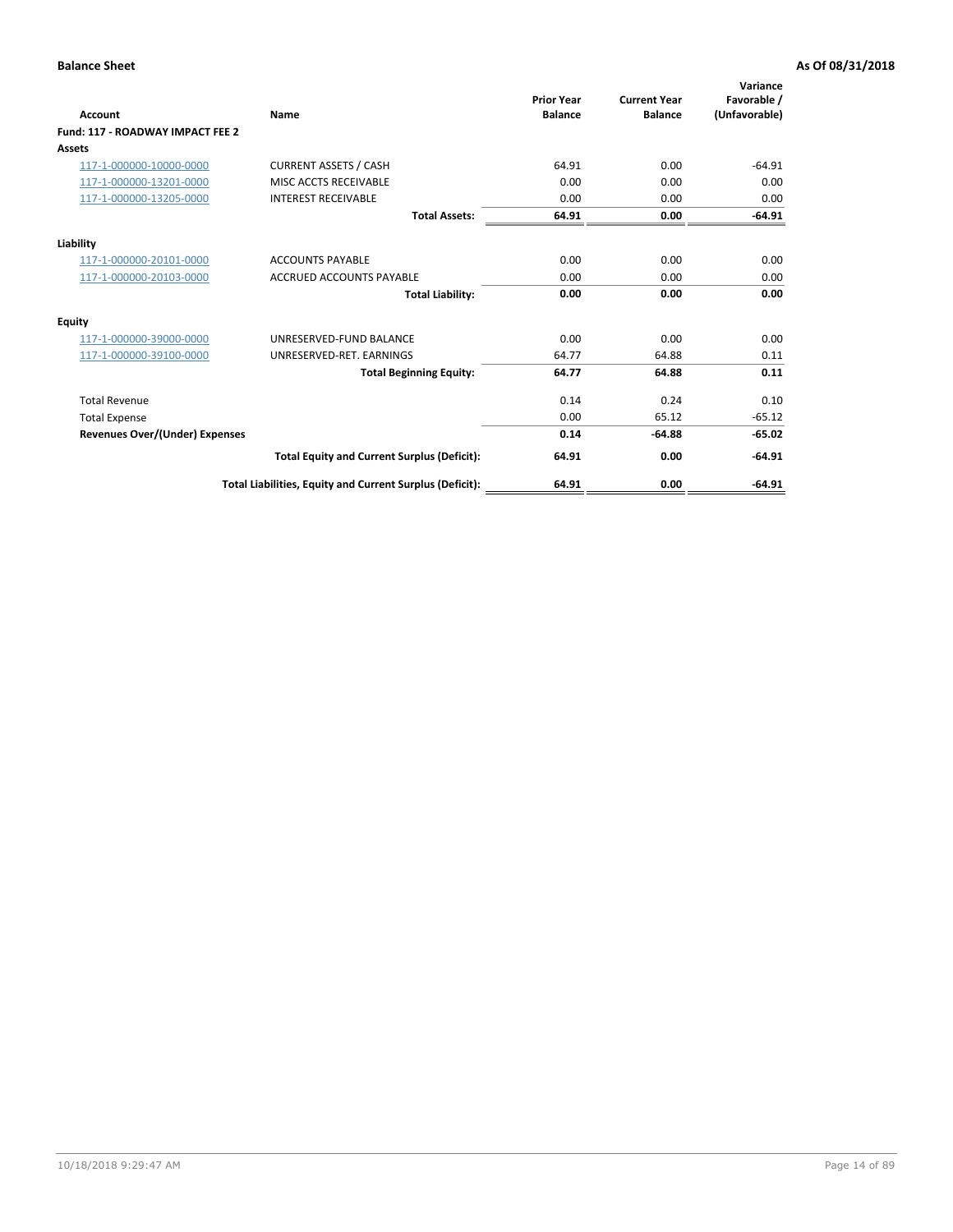| <b>Account</b>                        | <b>Name</b>                                              | <b>Prior Year</b><br><b>Balance</b> | <b>Current Year</b><br><b>Balance</b> | Variance<br>Favorable /<br>(Unfavorable) |
|---------------------------------------|----------------------------------------------------------|-------------------------------------|---------------------------------------|------------------------------------------|
| Fund: 118 - ROADWAY IMPACT FEE 3      |                                                          |                                     |                                       |                                          |
| Assets                                |                                                          |                                     |                                       |                                          |
| 118-1-000000-10000-0000               | <b>CURRENT ASSETS / CASH</b>                             | 110.14                              | 0.00                                  | $-110.14$                                |
| 118-1-000000-13201-0000               | MISC ACCTS RECEIVABLE                                    | 0.00                                | 0.00                                  | 0.00                                     |
| 118-1-000000-13205-0000               | <b>INTEREST RECEIVABLE</b>                               | 0.00                                | 0.00                                  | 0.00                                     |
|                                       | <b>Total Assets:</b>                                     | 110.14                              | 0.00                                  | $-110.14$                                |
| Liability                             |                                                          |                                     |                                       |                                          |
| 118-1-000000-20101-0000               | <b>ACCOUNTS PAYABLE</b>                                  | 0.00                                | 0.00                                  | 0.00                                     |
| 118-1-000000-20103-0000               | <b>ACCRUED ACCOUNTS PAYABLE</b>                          | 0.00                                | 0.00                                  | 0.00                                     |
|                                       | <b>Total Liability:</b>                                  | 0.00                                | 0.00                                  | 0.00                                     |
| <b>Equity</b>                         |                                                          |                                     |                                       |                                          |
| 118-1-000000-39000-0000               | UNRESERVED-FUND BALANCE                                  | 0.00                                | 0.00                                  | 0.00                                     |
| 118-1-000000-39100-0000               | UNRESERVED-RET. EARNINGS                                 | 109.92                              | 110.10                                | 0.18                                     |
|                                       | <b>Total Beginning Equity:</b>                           | 109.92                              | 110.10                                | 0.18                                     |
| <b>Total Revenue</b>                  |                                                          | 0.25                                | 0.40                                  | 0.15                                     |
| <b>Total Expense</b>                  |                                                          | 0.03                                | 110.50                                | $-110.47$                                |
| <b>Revenues Over/(Under) Expenses</b> |                                                          | 0.22                                | $-110.10$                             | $-110.32$                                |
|                                       | <b>Total Equity and Current Surplus (Deficit):</b>       | 110.14                              | 0.00                                  | $-110.14$                                |
|                                       | Total Liabilities, Equity and Current Surplus (Deficit): | 110.14                              | 0.00                                  | $-110.14$                                |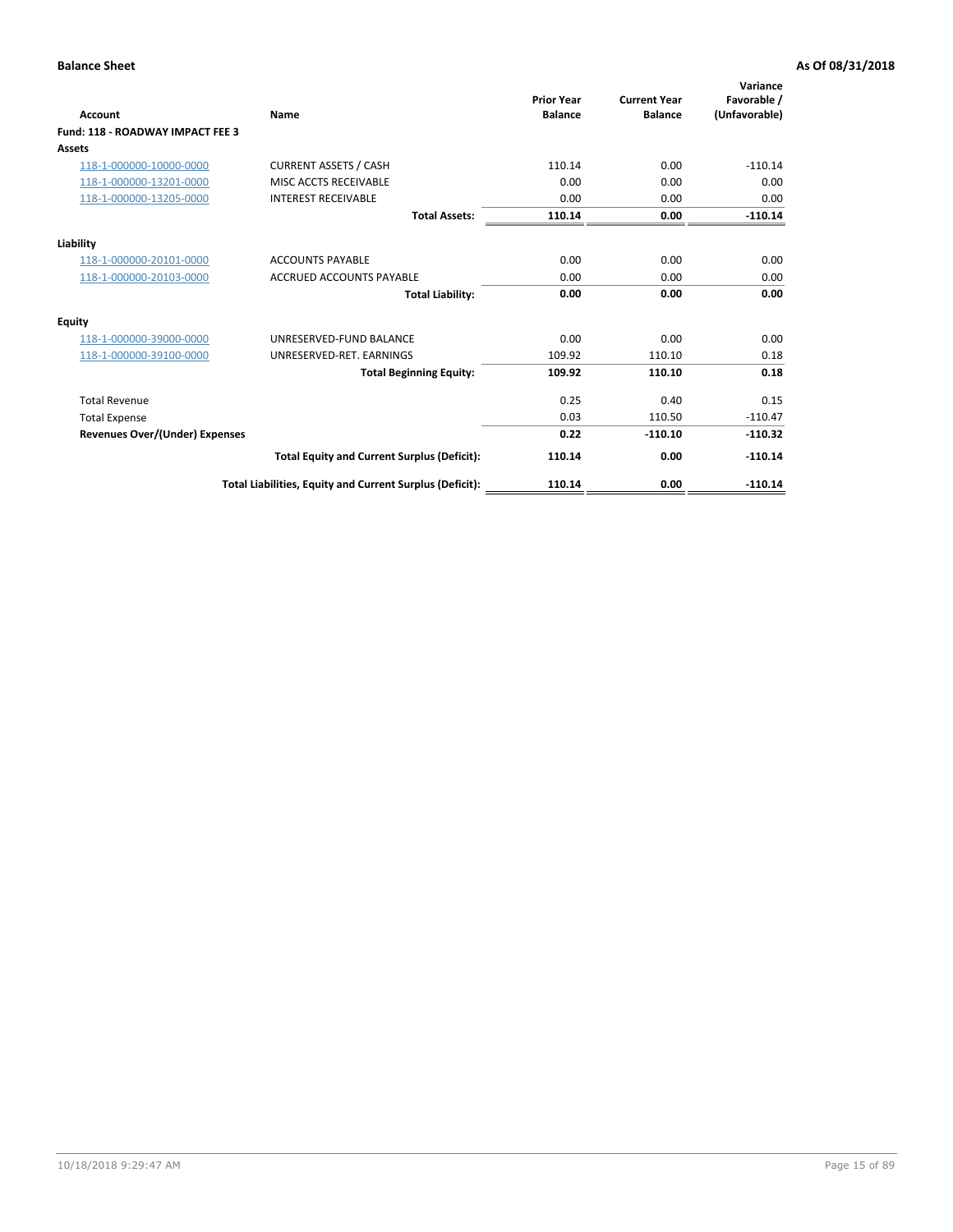| Account                               | <b>Name</b>                                              | <b>Prior Year</b><br><b>Balance</b> | <b>Current Year</b><br><b>Balance</b> | Variance<br>Favorable /<br>(Unfavorable) |
|---------------------------------------|----------------------------------------------------------|-------------------------------------|---------------------------------------|------------------------------------------|
| Fund: 119 - ROADWAY IMPACT FEE 4      |                                                          |                                     |                                       |                                          |
| Assets                                |                                                          |                                     |                                       |                                          |
| 119-1-000000-10000-0000               | <b>CURRENT ASSETS / CASH</b>                             | 4.63                                | 0.00                                  | $-4.63$                                  |
| 119-1-000000-13201-0000               | <b>MISC ACCTS RECEIVABLE</b>                             | 0.00                                | 0.00                                  | 0.00                                     |
| 119-1-000000-13205-0000               | <b>INTEREST RECEIVABLE</b>                               | 0.00                                | 0.00                                  | 0.00                                     |
|                                       | <b>Total Assets:</b>                                     | 4.63                                | 0.00                                  | $-4.63$                                  |
| Liability                             |                                                          |                                     |                                       |                                          |
| 119-1-000000-20101-0000               | <b>ACCOUNTS PAYABLE</b>                                  | 0.00                                | 0.00                                  | 0.00                                     |
| 119-1-000000-20103-0000               | <b>ACCRUED ACCOUNTS PAYABLE</b>                          | 0.00                                | 0.00                                  | 0.00                                     |
|                                       | <b>Total Liability:</b>                                  | 0.00                                | 0.00                                  | 0.00                                     |
| Equity                                |                                                          |                                     |                                       |                                          |
| 119-1-000000-39000-0000               | UNRESERVED-FUND BALANCE                                  | 0.00                                | 0.00                                  | 0.00                                     |
| 119-1-000000-39100-0000               | UNRESERVED-RET. EARNINGS                                 | 4.63                                | 4.63                                  | 0.00                                     |
|                                       | <b>Total Beginning Equity:</b>                           | 4.63                                | 4.63                                  | 0.00                                     |
| <b>Total Revenue</b>                  |                                                          | 0.00                                | 0.01                                  | 0.01                                     |
| <b>Total Expense</b>                  |                                                          | 0.00                                | 4.64                                  | $-4.64$                                  |
| <b>Revenues Over/(Under) Expenses</b> |                                                          | 0.00                                | $-4.63$                               | $-4.63$                                  |
|                                       | <b>Total Equity and Current Surplus (Deficit):</b>       | 4.63                                | 0.00                                  | $-4.63$                                  |
|                                       | Total Liabilities, Equity and Current Surplus (Deficit): | 4.63                                | 0.00                                  | $-4.63$                                  |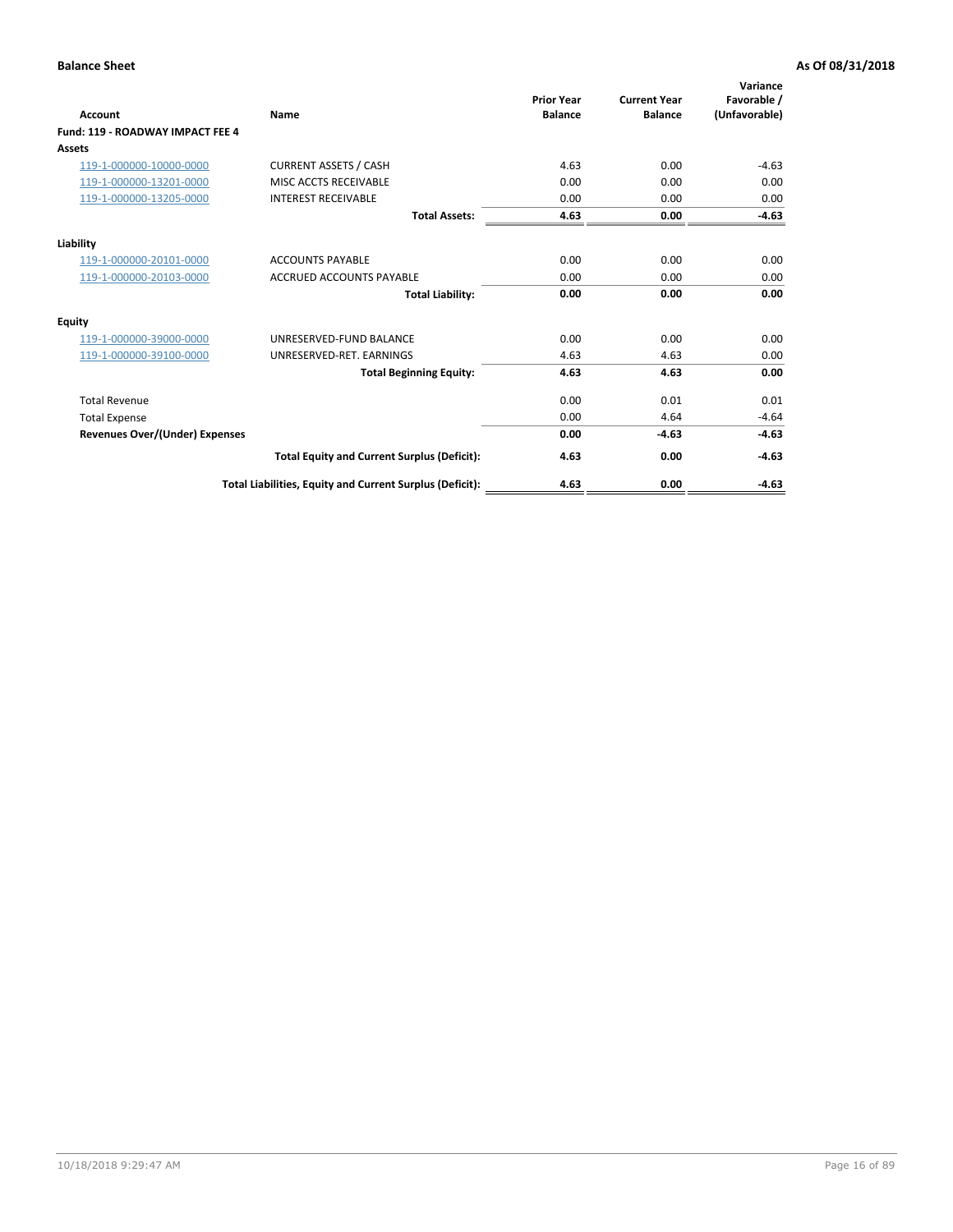|                                                   |                                                          | <b>Prior Year</b> | <b>Current Year</b> | Variance<br>Favorable / |
|---------------------------------------------------|----------------------------------------------------------|-------------------|---------------------|-------------------------|
| <b>Account</b>                                    | <b>Name</b>                                              | <b>Balance</b>    | <b>Balance</b>      | (Unfavorable)           |
| Fund: 120 - BROWNSFIELD HAZARDOUS WASTE EPA GRANT |                                                          |                   |                     |                         |
| <b>Assets</b>                                     |                                                          |                   |                     |                         |
| 120-1-000000-10000-0000                           | <b>CURRENT ASSETS / CASH</b>                             | 0.00              | 0.00                | 0.00                    |
| 120-1-000000-13201-0000                           | MISC ACCTS RECEIVABLE                                    | 0.00              | 0.00                | 0.00                    |
|                                                   | <b>Total Assets:</b>                                     | 0.00              | 0.00                | 0.00                    |
| Liability                                         |                                                          |                   |                     |                         |
| 120-1-000000-20101-0000                           | <b>ACCOUNTS PAYABLE</b>                                  | 0.00              | 0.00                | 0.00                    |
| 120-1-000000-20102-0000                           | <b>CREDIT CARD PAYABLE</b>                               | 0.00              | 0.00                | 0.00                    |
| 120-1-000000-20902-0000                           | <b>DEFERRED GRANT REVENUE</b>                            | 0.00              | 0.00                | 0.00                    |
| 120-1-000000-29300-0000                           | <b>ENCUMBRANCE SUMMARY</b>                               | 0.00              | 0.00                | 0.00                    |
| 120-1-000000-29400-0000                           | RESERVED ACCOUNT / ENCUMBRANCES                          | 0.00              | 0.00                | 0.00                    |
|                                                   | <b>Total Liability:</b>                                  | 0.00              | 0.00                | 0.00                    |
| Equity                                            |                                                          |                   |                     |                         |
| 120-1-000000-39000-0000                           | UNRESERVED-FUND BALANCE                                  | 0.00              | 0.00                | 0.00                    |
|                                                   | <b>Total Beginning Equity:</b>                           | 0.00              | 0.00                | 0.00                    |
| <b>Total Revenue</b>                              |                                                          | 0.00              | 0.00                | 0.00                    |
| <b>Total Expense</b>                              |                                                          | 0.00              | 0.00                | 0.00                    |
| <b>Revenues Over/(Under) Expenses</b>             |                                                          | 0.00              | 0.00                | 0.00                    |
|                                                   | <b>Total Equity and Current Surplus (Deficit):</b>       | 0.00              | 0.00                | 0.00                    |
|                                                   | Total Liabilities, Equity and Current Surplus (Deficit): | 0.00              | 0.00                | 0.00                    |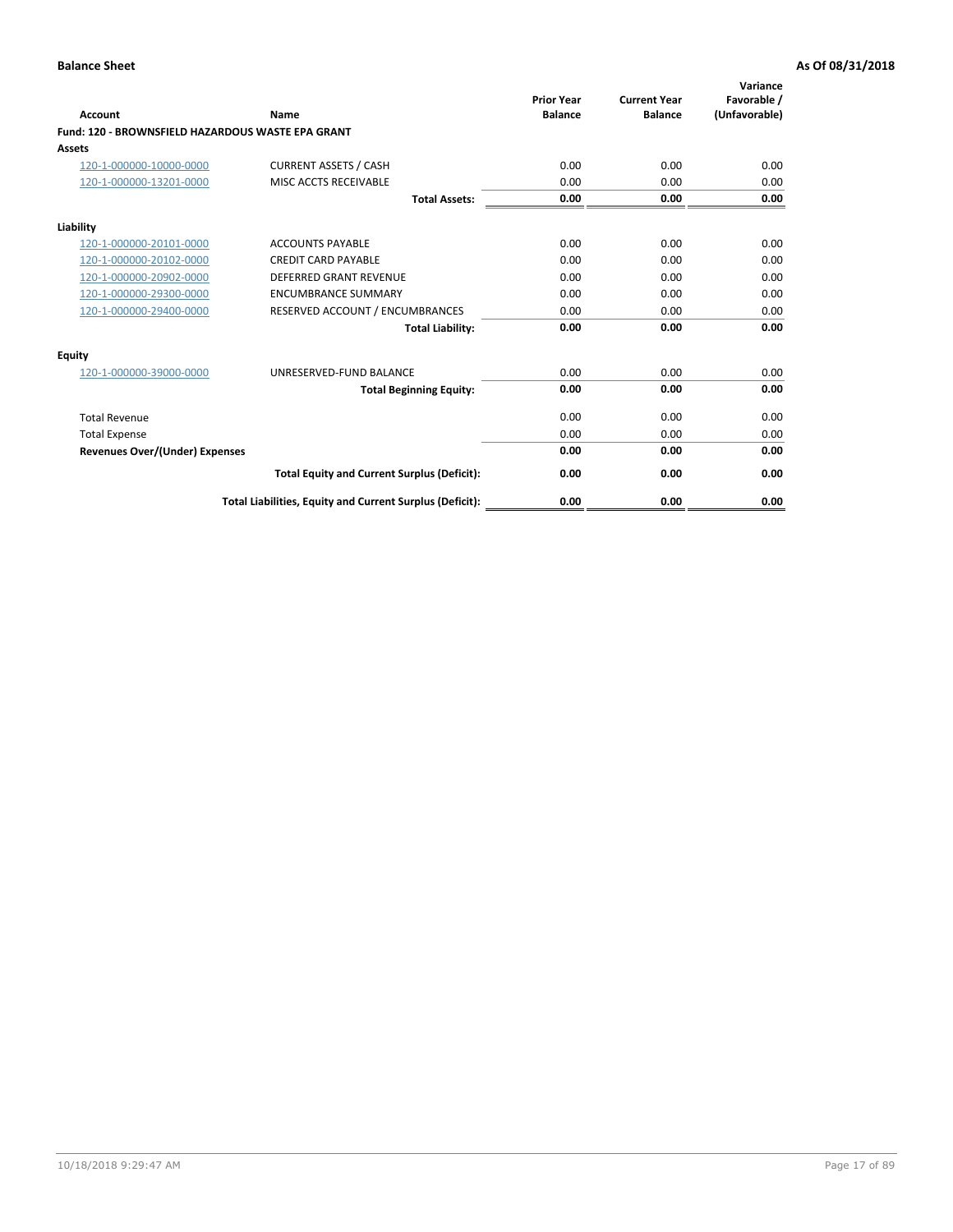| Account                                     | Name                                                     | <b>Prior Year</b><br><b>Balance</b> | <b>Current Year</b><br><b>Balance</b> | Variance<br>Favorable /<br>(Unfavorable) |
|---------------------------------------------|----------------------------------------------------------|-------------------------------------|---------------------------------------|------------------------------------------|
| Fund: 121 - BROWNSFIELD PETROLEUM EPA GRANT |                                                          |                                     |                                       |                                          |
| <b>Assets</b>                               |                                                          |                                     |                                       |                                          |
| 121-1-000000-10000-0000                     | <b>CURRENT ASSETS / CASH</b>                             | 0.00                                | 0.00                                  | 0.00                                     |
| 121-1-000000-13201-0000                     | <b>MISC ACCTS RECEIVABLE</b>                             | 0.00                                | 0.00                                  | 0.00                                     |
|                                             | <b>Total Assets:</b>                                     | 0.00                                | 0.00                                  | 0.00                                     |
| Liability                                   |                                                          |                                     |                                       |                                          |
| 121-1-000000-20101-0000                     | <b>ACCOUNTS PAYABLE</b>                                  | 0.00                                | 0.00                                  | 0.00                                     |
| 121-1-000000-20102-0000                     | <b>CREDIT CARD PAYABLE</b>                               | 0.00                                | 0.00                                  | 0.00                                     |
| 121-1-000000-20103-0000                     | <b>ACCRUED ACCOUNTS PAYABLE</b>                          | 0.00                                | 0.00                                  | 0.00                                     |
| 121-1-000000-20902-0000                     | <b>DEFERRED GRANT REVENUE</b>                            | 0.00                                | 0.00                                  | 0.00                                     |
| 121-1-000000-29300-0000                     | <b>ENCUMBRANCE SUMMARY</b>                               | 0.00                                | 0.00                                  | 0.00                                     |
| 121-1-000000-29400-0000                     | RESERVED ACCOUNT / ENCUMBRANCES                          | 0.00                                | 0.00                                  | 0.00                                     |
|                                             | <b>Total Liability:</b>                                  | 0.00                                | 0.00                                  | 0.00                                     |
| <b>Equity</b>                               |                                                          |                                     |                                       |                                          |
| 121-1-000000-39000-0000                     | UNRESERVED-FUND BALANCE                                  | 0.00                                | 0.00                                  | 0.00                                     |
|                                             | <b>Total Beginning Equity:</b>                           | 0.00                                | 0.00                                  | 0.00                                     |
| <b>Total Revenue</b>                        |                                                          | 0.00                                | 0.00                                  | 0.00                                     |
| <b>Total Expense</b>                        |                                                          | 0.00                                | 0.00                                  | 0.00                                     |
| <b>Revenues Over/(Under) Expenses</b>       |                                                          | 0.00                                | 0.00                                  | 0.00                                     |
|                                             | <b>Total Equity and Current Surplus (Deficit):</b>       | 0.00                                | 0.00                                  | 0.00                                     |
|                                             | Total Liabilities, Equity and Current Surplus (Deficit): | 0.00                                | 0.00                                  | 0.00                                     |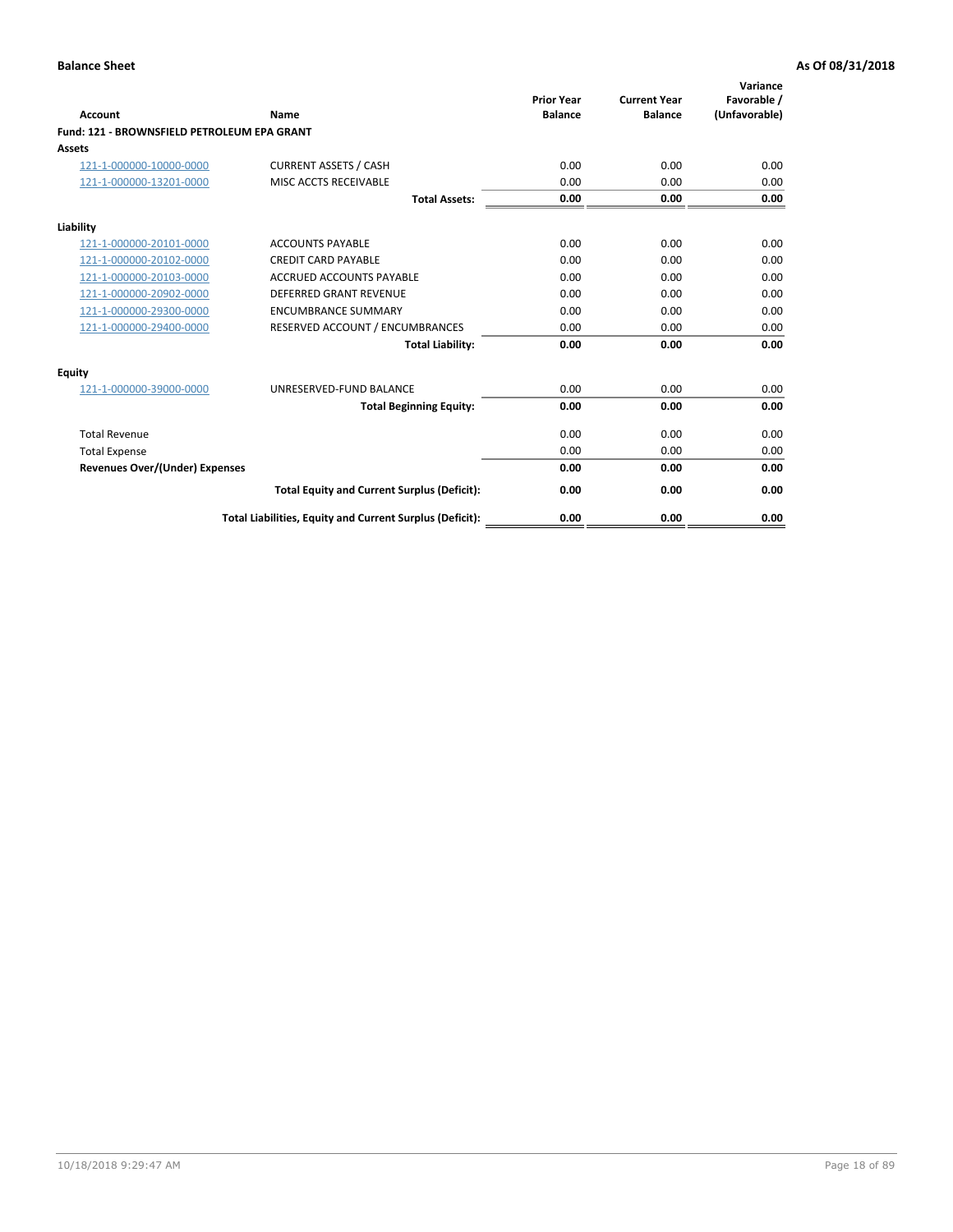| <b>Account</b>                                     | Name                                                     | <b>Prior Year</b><br><b>Balance</b> | <b>Current Year</b><br><b>Balance</b> | Variance<br>Favorable /<br>(Unfavorable) |
|----------------------------------------------------|----------------------------------------------------------|-------------------------------------|---------------------------------------|------------------------------------------|
| Fund: 122 - COPS HIRING PROGRAM GRANT 2010UMWX0308 |                                                          |                                     |                                       |                                          |
| Assets                                             |                                                          |                                     |                                       |                                          |
| 122-1-000000-10000-0000                            | <b>CURRENT ASSETS / CASH</b>                             | 0.00                                | 0.00                                  | 0.00                                     |
| 122-1-000000-13201-0000                            | MISC ACCTS RECEIVABLE                                    | 0.00                                | 0.00                                  | 0.00                                     |
|                                                    | <b>Total Assets:</b>                                     | 0.00                                | 0.00                                  | 0.00                                     |
| Liability                                          |                                                          |                                     |                                       |                                          |
| 122-1-000000-20101-0000                            | <b>ACCOUNTS PAYABLE</b>                                  | 0.00                                | 0.00                                  | 0.00                                     |
| 122-1-000000-20102-0000                            | <b>CREDIT CARD PAYABLE</b>                               | 0.00                                | 0.00                                  | 0.00                                     |
| 122-1-000000-20103-0000                            | <b>ACCRUED ACCOUNTS PAYABLE</b>                          | 0.00                                | 0.00                                  | 0.00                                     |
| 122-1-000000-20902-0000                            | <b>DEFERRED GRANT REVENUE</b>                            | 0.00                                | 0.00                                  | 0.00                                     |
|                                                    | <b>Total Liability:</b>                                  | 0.00                                | 0.00                                  | 0.00                                     |
| Equity                                             |                                                          |                                     |                                       |                                          |
| 122-1-000000-39000-0000                            | UNRESERVED-FUND BALANCE                                  | 0.00                                | 0.00                                  | 0.00                                     |
|                                                    | <b>Total Beginning Equity:</b>                           | 0.00                                | 0.00                                  | 0.00                                     |
| <b>Total Revenue</b>                               |                                                          | 0.00                                | 0.00                                  | 0.00                                     |
| <b>Total Expense</b>                               |                                                          | 0.00                                | 0.00                                  | 0.00                                     |
| <b>Revenues Over/(Under) Expenses</b>              |                                                          | 0.00                                | 0.00                                  | 0.00                                     |
|                                                    | <b>Total Equity and Current Surplus (Deficit):</b>       | 0.00                                | 0.00                                  | 0.00                                     |
|                                                    | Total Liabilities, Equity and Current Surplus (Deficit): | 0.00                                | 0.00                                  | 0.00                                     |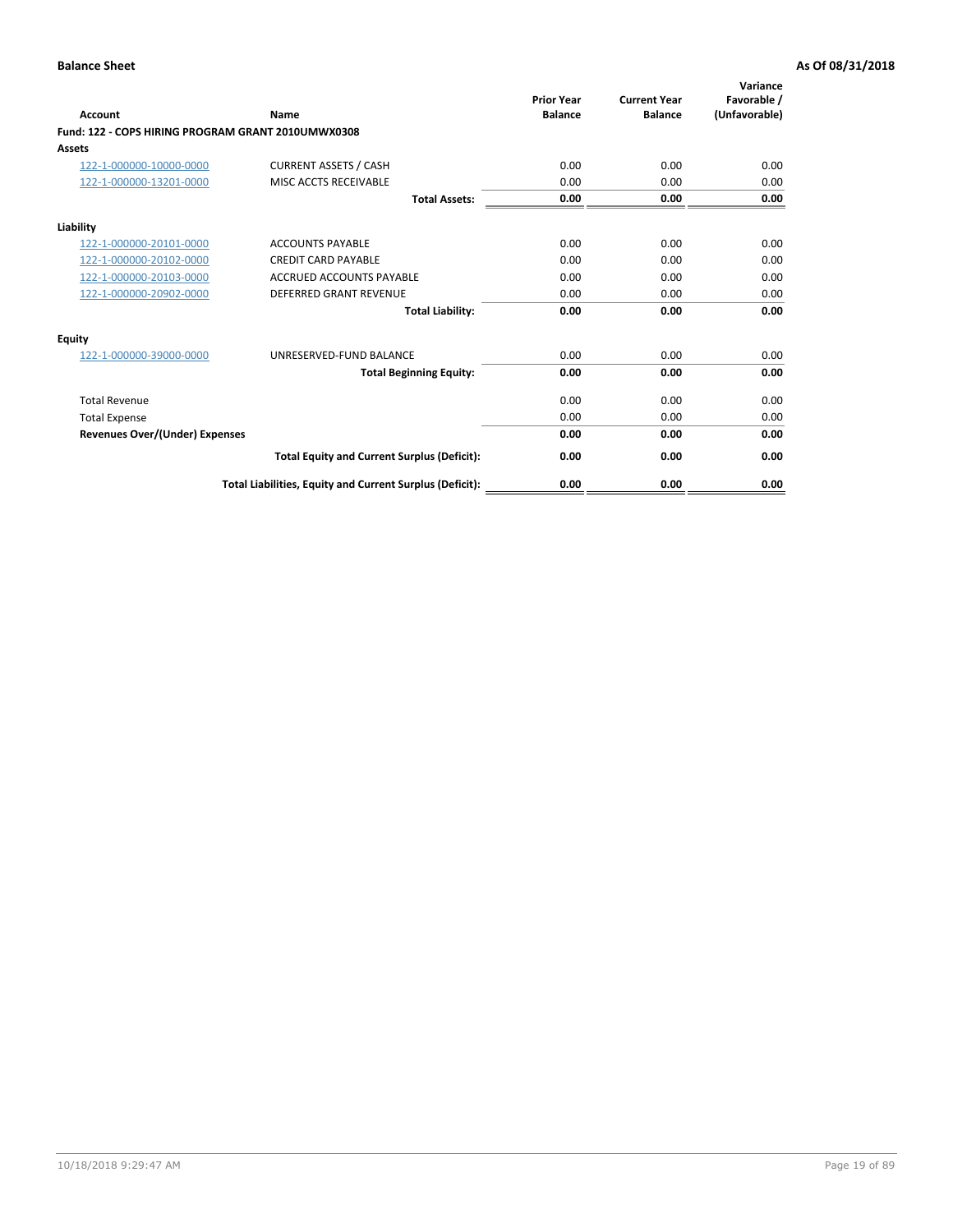| Account                        | Name                                                           | <b>Prior Year</b><br><b>Balance</b> | <b>Current Year</b><br><b>Balance</b> | Variance<br>Favorable /<br>(Unfavorable) |
|--------------------------------|----------------------------------------------------------------|-------------------------------------|---------------------------------------|------------------------------------------|
|                                | Fund: 123 - PTRAIN - POLICE REIMBURSEMENT GRANTS & CONT EDUCAT |                                     |                                       |                                          |
| Assets                         |                                                                |                                     |                                       |                                          |
| 123-1-000000-10000-0000        | <b>CURRENT ASSETS / CASH</b>                                   | 9,795.13                            | 10,455.44                             | 660.31                                   |
| 123-1-000000-13201-0000        | MISC ACCTS RECEIVABLE                                          | 0.00                                | 0.00                                  | 0.00                                     |
|                                | <b>Total Assets:</b>                                           | 9,795.13                            | 10,455.44                             | 660.31                                   |
| Liability                      |                                                                |                                     |                                       |                                          |
| 123-1-000000-20101-0000        | <b>ACCOUNTS PAYABLE</b>                                        | 0.00                                | 0.00                                  | 0.00                                     |
| 123-1-000000-20102-0000        | <b>CREDIT CARD PAYABLE</b>                                     | 0.00                                | 0.00                                  | 0.00                                     |
| 123-1-000000-20103-0000        | ACCRUED ACCOUNTS PAYABLE                                       | 0.00                                | 0.00                                  | 0.00                                     |
|                                | <b>Total Liability:</b>                                        | 0.00                                | 0.00                                  | 0.00                                     |
| Equity                         |                                                                |                                     |                                       |                                          |
| 123-1-000000-39000-0000        | UNRESERVED-FUND BALANCE                                        | 6,800.59                            | 9,790.68                              | 2,990.09                                 |
|                                | <b>Total Beginning Equity:</b>                                 | 6,800.59                            | 9,790.68                              | 2,990.09                                 |
| <b>Total Revenue</b>           |                                                                | 4,695.98                            | 4,538.85                              | $-157.13$                                |
| <b>Total Expense</b>           |                                                                | 1,701.44                            | 3.874.09                              | $-2,172.65$                              |
| Revenues Over/(Under) Expenses |                                                                | 2,994.54                            | 664.76                                | $-2,329.78$                              |
|                                | <b>Total Equity and Current Surplus (Deficit):</b>             | 9,795.13                            | 10,455.44                             | 660.31                                   |
|                                | Total Liabilities, Equity and Current Surplus (Deficit):       | 9,795.13                            | 10,455.44                             | 660.31                                   |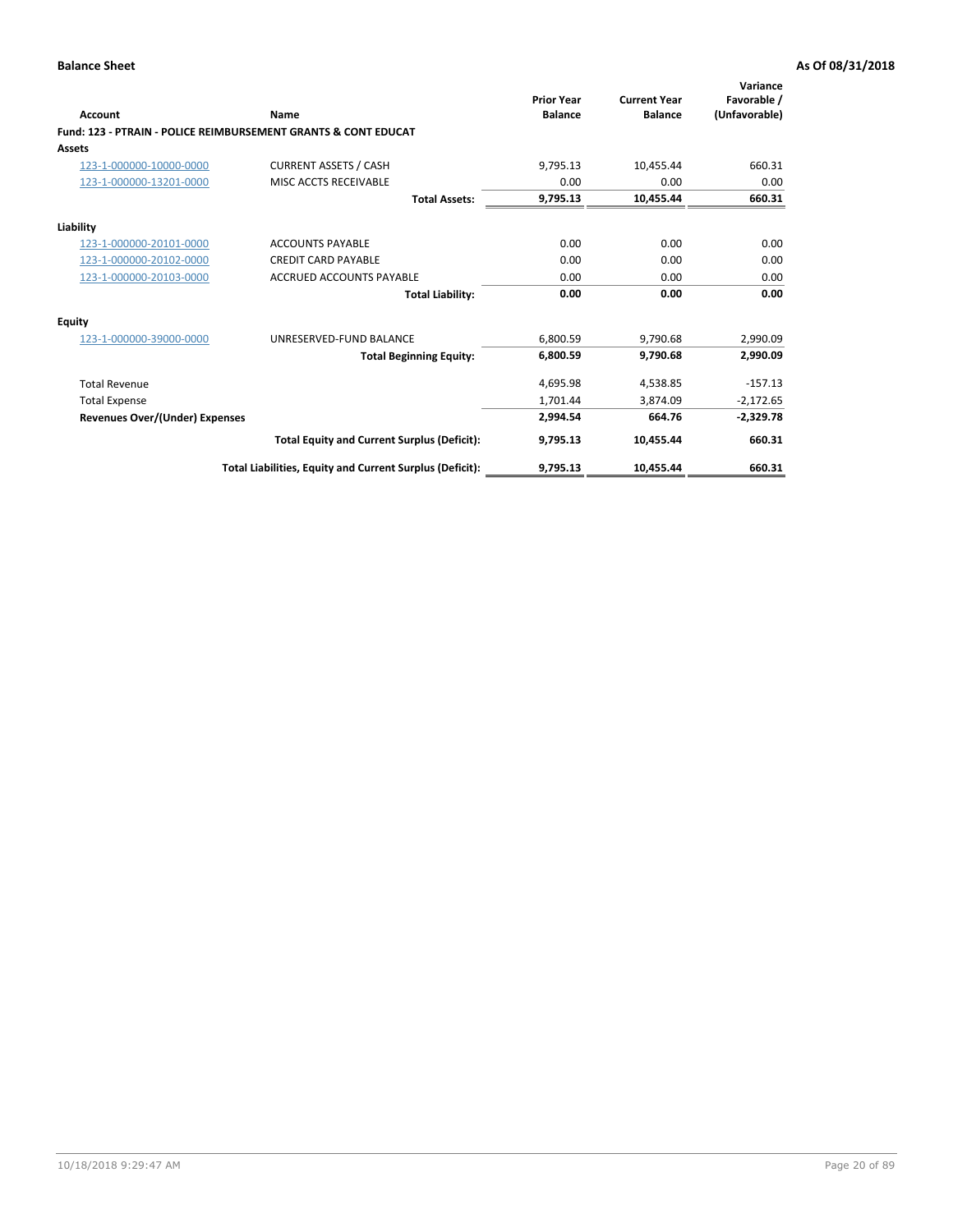| <b>Account</b>                        | Name                                                     | <b>Prior Year</b><br><b>Balance</b> | <b>Current Year</b><br><b>Balance</b> | Variance<br>Favorable /<br>(Unfavorable) |
|---------------------------------------|----------------------------------------------------------|-------------------------------------|---------------------------------------|------------------------------------------|
| Fund: 124 - FIRE HAZMAT GRANT         |                                                          |                                     |                                       |                                          |
| Assets                                |                                                          |                                     |                                       |                                          |
| 124-1-000000-10000-0000               | <b>CURRENT ASSETS / CASH</b>                             | 0.00                                | 0.00                                  | 0.00                                     |
| 124-1-000000-13201-0000               | MISC ACCTS RECEIVABLE                                    | 0.00                                | 0.00                                  | 0.00                                     |
| 124-1-000000-13205-0000               | <b>INTEREST RECEIVABLE</b>                               | 0.00                                | 0.00                                  | 0.00                                     |
|                                       | <b>Total Assets:</b>                                     | 0.00                                | 0.00                                  | 0.00                                     |
| Liability                             |                                                          |                                     |                                       |                                          |
| 124-1-000000-20101-0000               | <b>ACCOUNTS PAYABLE</b>                                  | 0.00                                | 0.00                                  | 0.00                                     |
| 124-1-000000-20102-0000               | <b>CREDIT CARD PAYABLE</b>                               | 0.00                                | 0.00                                  | 0.00                                     |
| 124-1-000000-20902-0000               | <b>DEFERRED GRANT REVENUE</b>                            | 0.00                                | 0.00                                  | 0.00                                     |
| 124-1-000000-21001-0000               | <b>GENERAL FUND / GENERAL FUND</b>                       | 0.00                                | 0.00                                  | 0.00                                     |
| 124-1-000000-29300-0000               | <b>ENCUMBRANCE SUMMARY</b>                               | 0.00                                | 0.00                                  | 0.00                                     |
| 124-1-000000-29400-0000               | RESERVED ACCOUNT / ENCUMBRANCES                          | 0.00                                | 0.00                                  | 0.00                                     |
|                                       | <b>Total Liability:</b>                                  | 0.00                                | 0.00                                  | 0.00                                     |
| Equity                                |                                                          |                                     |                                       |                                          |
| 124-1-000000-39000-0000               | UNRESERVED-FUND BALANCE                                  | 0.00                                | 0.00                                  | 0.00                                     |
|                                       | <b>Total Beginning Equity:</b>                           | 0.00                                | 0.00                                  | 0.00                                     |
| <b>Total Revenue</b>                  |                                                          | 0.00                                | 0.00                                  | 0.00                                     |
| <b>Total Expense</b>                  |                                                          | 0.00                                | 0.00                                  | 0.00                                     |
| <b>Revenues Over/(Under) Expenses</b> |                                                          | 0.00                                | 0.00                                  | 0.00                                     |
|                                       | <b>Total Equity and Current Surplus (Deficit):</b>       | 0.00                                | 0.00                                  | 0.00                                     |
|                                       | Total Liabilities, Equity and Current Surplus (Deficit): | 0.00                                | 0.00                                  | 0.00                                     |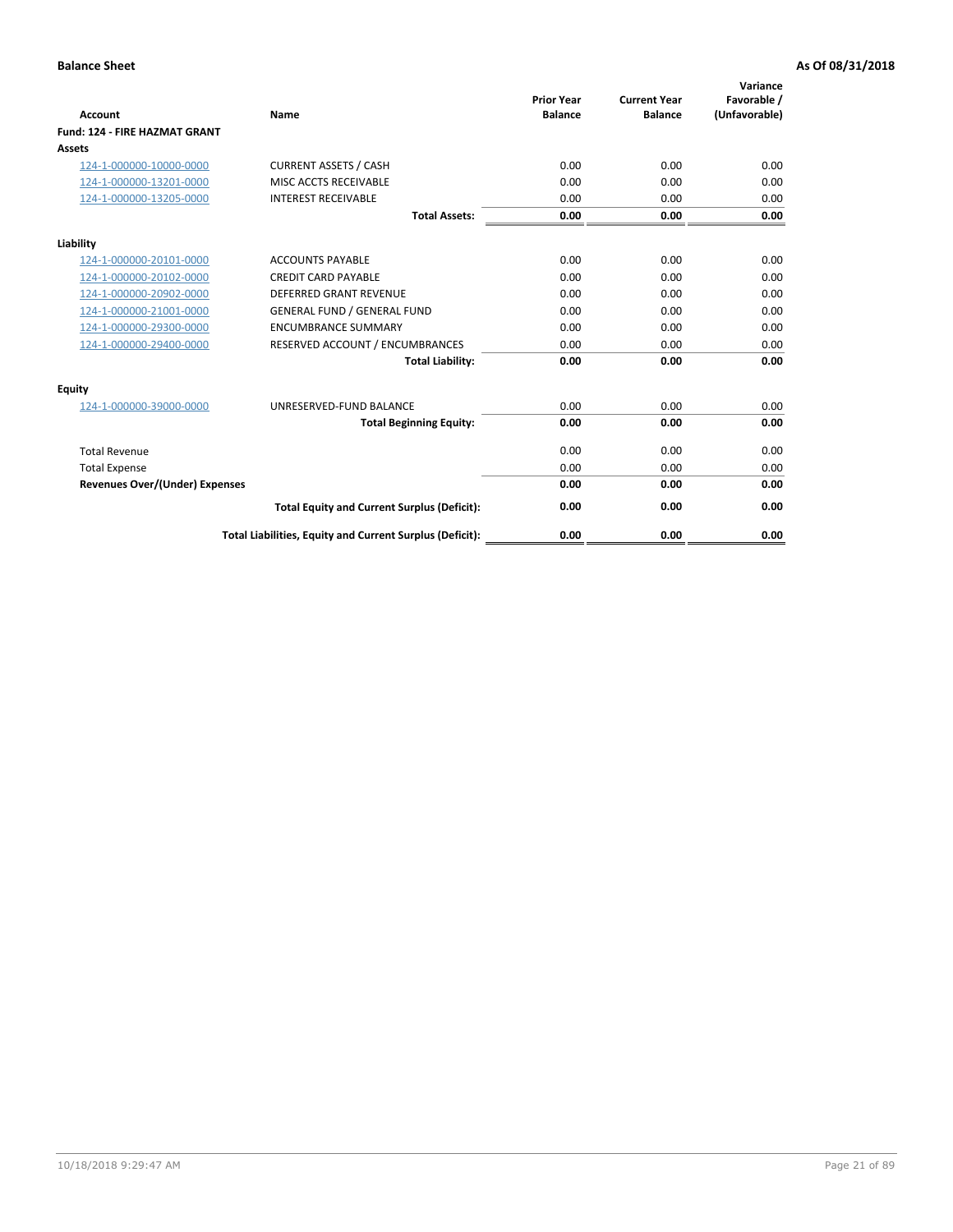| Account                                                   | Name                                                     | <b>Prior Year</b><br><b>Balance</b> | <b>Current Year</b><br><b>Balance</b> | Variance<br>Favorable /<br>(Unfavorable) |
|-----------------------------------------------------------|----------------------------------------------------------|-------------------------------------|---------------------------------------|------------------------------------------|
| <b>Fund: 125 - TRAINING &amp; HUMANITIES TEXAS GRANTS</b> |                                                          |                                     |                                       |                                          |
| <b>Assets</b>                                             |                                                          |                                     |                                       |                                          |
| 125-1-000000-10000-0000                                   | <b>CURRENT ASSETS / CASH</b>                             | 0.00                                | 0.00                                  | 0.00                                     |
| 125-1-000000-13205-0000                                   | <b>INTEREST RECEIVABLE</b>                               | 0.00                                | 0.00                                  | 0.00                                     |
|                                                           | <b>Total Assets:</b>                                     | 0.00                                | 0.00                                  | 0.00                                     |
| Liability                                                 |                                                          |                                     |                                       |                                          |
| 125-1-000000-20101-0000                                   | <b>ACCOUNTS PAYABLE</b>                                  | 0.00                                | 0.00                                  | 0.00                                     |
| 125-1-000000-20102-0000                                   | <b>CREDIT CARD PAYABLE</b>                               | 0.00                                | 0.00                                  | 0.00                                     |
| 125-1-000000-20103-0000                                   | <b>ACCRUED ACCOUNTS PAYABLE</b>                          | 0.00                                | 0.00                                  | 0.00                                     |
| 125-1-000000-20902-0000                                   | <b>DEFERRED GRANT REVENUE</b>                            | 0.00                                | 0.00                                  | 0.00                                     |
| 125-1-000000-29300-0000                                   | <b>ENCUMBRANCE SUMMARY</b>                               | 0.00                                | 0.00                                  | 0.00                                     |
| 125-1-000000-29400-0000                                   | RESERVED ACCOUNT / ENCUMBRANCES                          | 0.00                                | 0.00                                  | 0.00                                     |
|                                                           | <b>Total Liability:</b>                                  | 0.00                                | 0.00                                  | 0.00                                     |
| <b>Equity</b>                                             |                                                          |                                     |                                       |                                          |
| 125-1-000000-39000-0000                                   | UNRESERVED-FUND BALANCE                                  | 0.00                                | 0.00                                  | 0.00                                     |
|                                                           | <b>Total Beginning Equity:</b>                           | 0.00                                | 0.00                                  | 0.00                                     |
| <b>Total Revenue</b>                                      |                                                          | 0.00                                | 0.00                                  | 0.00                                     |
| <b>Total Expense</b>                                      |                                                          | 0.00                                | 0.00                                  | 0.00                                     |
| <b>Revenues Over/(Under) Expenses</b>                     |                                                          | 0.00                                | 0.00                                  | 0.00                                     |
|                                                           | <b>Total Equity and Current Surplus (Deficit):</b>       | 0.00                                | 0.00                                  | 0.00                                     |
|                                                           | Total Liabilities, Equity and Current Surplus (Deficit): | 0.00                                | 0.00                                  | 0.00                                     |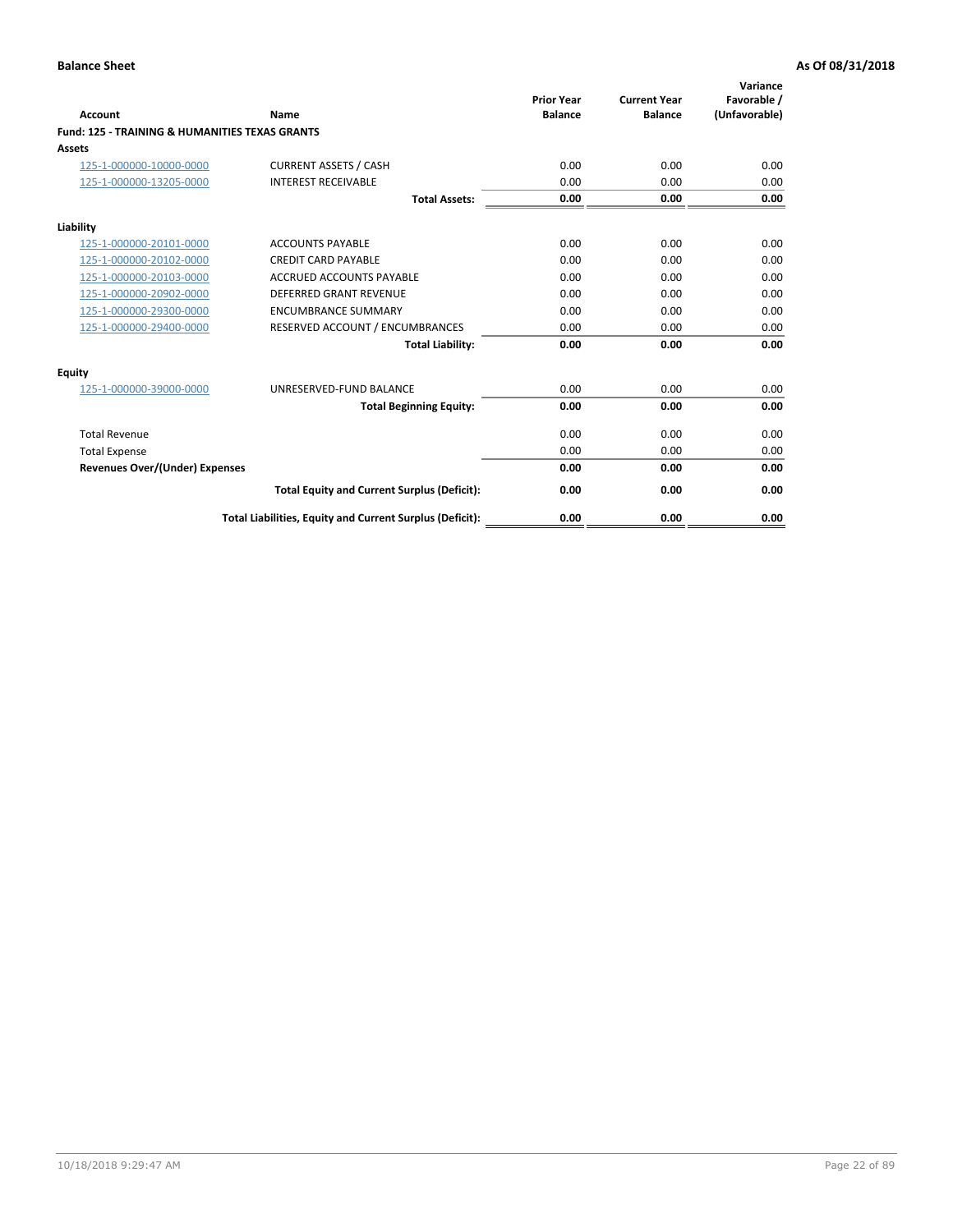| <b>Account</b>                         | Name                                                     | <b>Prior Year</b><br><b>Balance</b> | <b>Current Year</b><br><b>Balance</b> | Variance<br>Favorable /<br>(Unfavorable) |
|----------------------------------------|----------------------------------------------------------|-------------------------------------|---------------------------------------|------------------------------------------|
| <b>Fund: 126 - TIFMAS MOBILIZATION</b> |                                                          |                                     |                                       |                                          |
| Assets                                 |                                                          |                                     |                                       |                                          |
| 126-1-000000-10000-0000                | <b>CURRENT ASSETS / CASH</b>                             | $-521.73$                           | 0.00                                  | 521.73                                   |
| 126-1-000000-13201-0000                | MISC ACCTS RECEIVABLE                                    | 0.00                                | 0.00                                  | 0.00                                     |
|                                        | <b>Total Assets:</b>                                     | $-521.73$                           | 0.00                                  | 521.73                                   |
| Liability                              |                                                          |                                     |                                       |                                          |
| 126-1-000000-20101-0000                | <b>ACCOUNTS PAYABLE</b>                                  | 0.00                                | 0.00                                  | 0.00                                     |
| 126-1-000000-20102-0000                | <b>CREDIT CARD PAYABLE</b>                               | 0.00                                | 0.00                                  | 0.00                                     |
| 126-1-000000-39100-0000                | UNRESERVED-RET. EARNINGS                                 | 0.00                                | 0.00                                  | 0.00                                     |
|                                        | <b>Total Liability:</b>                                  | 0.00                                | 0.00                                  | 0.00                                     |
| Equity                                 |                                                          |                                     |                                       |                                          |
| 126-1-000000-39000-0000                | UNRESERVED-FUND BALANCE                                  | $-421.74$                           | $-521.73$                             | $-99.99$                                 |
|                                        | <b>Total Beginning Equity:</b>                           | $-421.74$                           | $-521.73$                             | $-99.99$                                 |
| <b>Total Revenue</b>                   |                                                          | 0.00                                | 0.00                                  | 0.00                                     |
| <b>Total Expense</b>                   |                                                          | 99.99                               | $-521.73$                             | 621.72                                   |
| Revenues Over/(Under) Expenses         |                                                          | $-99.99$                            | 521.73                                | 621.72                                   |
|                                        | <b>Total Equity and Current Surplus (Deficit):</b>       | $-521.73$                           | 0.00                                  | 521.73                                   |
|                                        | Total Liabilities, Equity and Current Surplus (Deficit): | $-521.73$                           | 0.00                                  | 521.73                                   |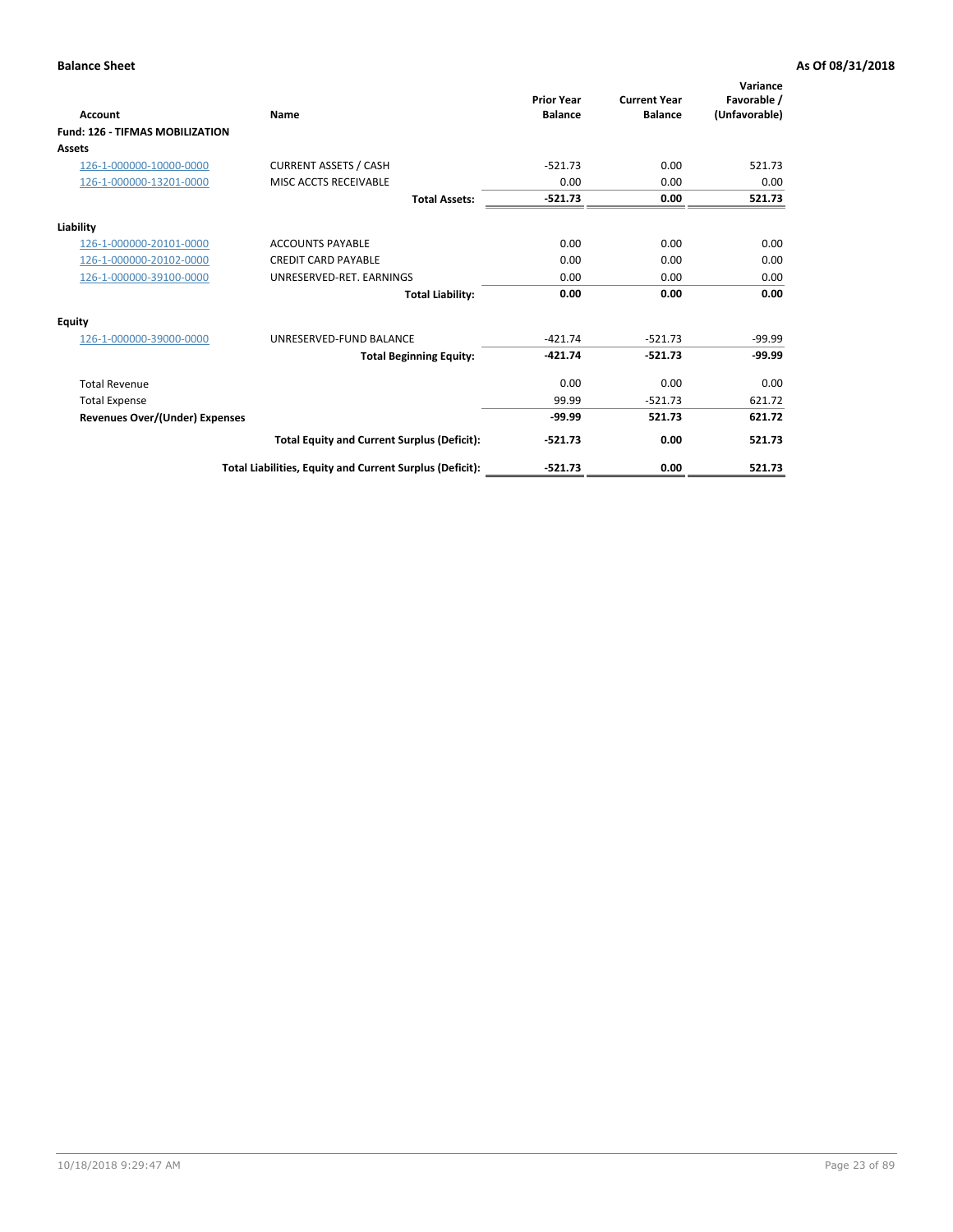| <b>Account</b>                        | Name                                                     | <b>Prior Year</b><br><b>Balance</b> | <b>Current Year</b><br><b>Balance</b> | Variance<br>Favorable /<br>(Unfavorable) |
|---------------------------------------|----------------------------------------------------------|-------------------------------------|---------------------------------------|------------------------------------------|
| Fund: 127 - FIRE GRANT                |                                                          |                                     |                                       |                                          |
| <b>Assets</b>                         |                                                          |                                     |                                       |                                          |
| 127-1-000000-10000-0000               | <b>CURRENT ASSETS / CASH</b>                             | 0.00                                | 0.00                                  | 0.00                                     |
| 127-1-000000-13201-0000               | MISC ACCTS RECEIVABLE                                    | 0.00                                | 0.00                                  | 0.00                                     |
|                                       | <b>Total Assets:</b>                                     | 0.00                                | 0.00                                  | 0.00                                     |
| Liability                             |                                                          |                                     |                                       |                                          |
| 127-1-000000-20101-0000               | <b>ACCOUNTS PAYABLE</b>                                  | 0.00                                | 0.00                                  | 0.00                                     |
|                                       | <b>Total Liability:</b>                                  | 0.00                                | 0.00                                  | 0.00                                     |
| Equity                                |                                                          |                                     |                                       |                                          |
| 127-1-000000-39000-0000               | UNRESERVED-FUND BALANCE                                  | 0.00                                | 0.00                                  | 0.00                                     |
|                                       | <b>Total Beginning Equity:</b>                           | 0.00                                | 0.00                                  | 0.00                                     |
| <b>Total Revenue</b>                  |                                                          | 0.00                                | 0.00                                  | 0.00                                     |
| <b>Total Expense</b>                  |                                                          | 0.00                                | 0.00                                  | 0.00                                     |
| <b>Revenues Over/(Under) Expenses</b> |                                                          | 0.00                                | 0.00                                  | 0.00                                     |
|                                       | <b>Total Equity and Current Surplus (Deficit):</b>       | 0.00                                | 0.00                                  | 0.00                                     |
|                                       | Total Liabilities, Equity and Current Surplus (Deficit): | 0.00                                | 0.00                                  | 0.00                                     |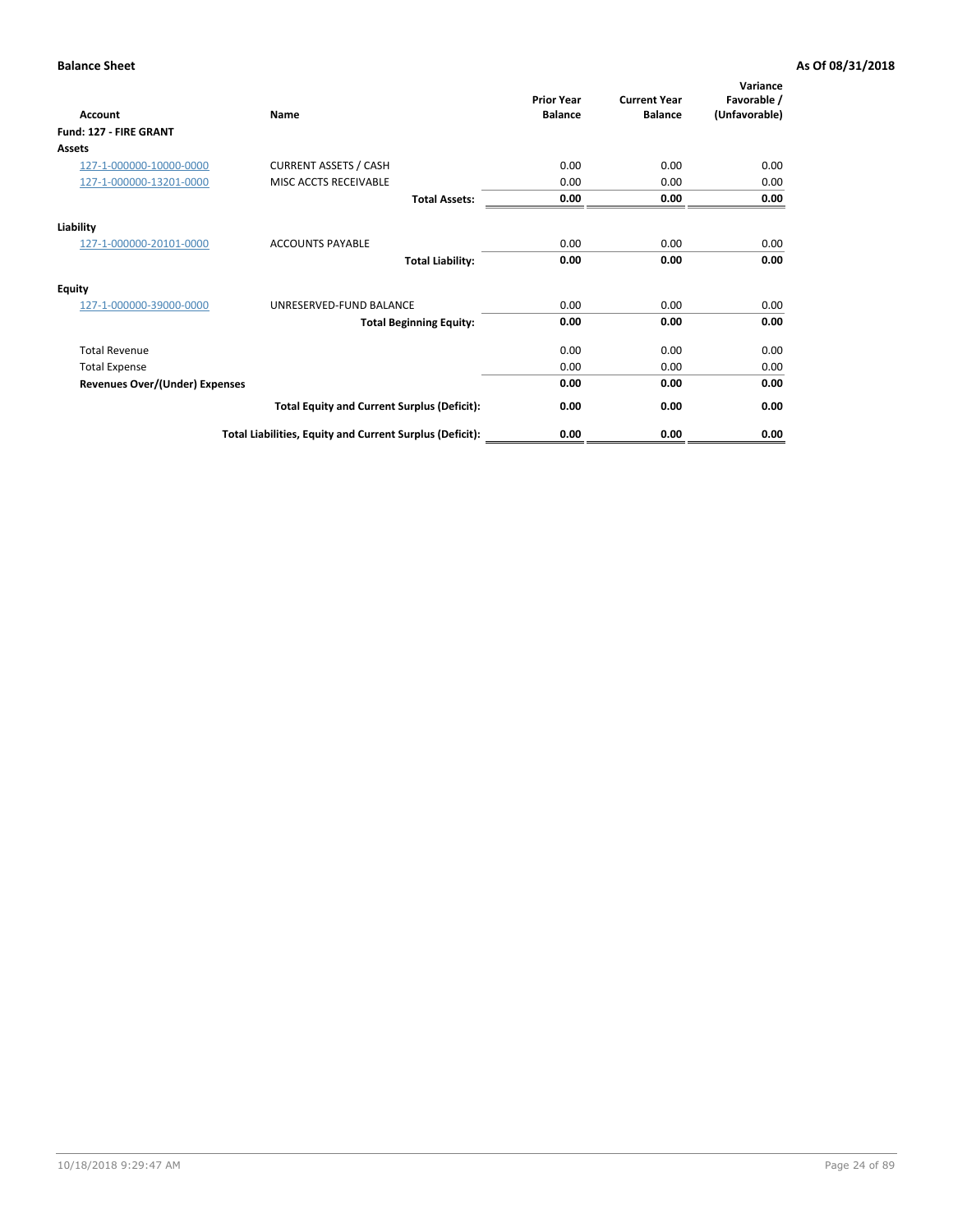| <b>Account</b>                        | Name                                                     | <b>Prior Year</b><br><b>Balance</b> | <b>Current Year</b><br><b>Balance</b> | Variance<br>Favorable /<br>(Unfavorable) |
|---------------------------------------|----------------------------------------------------------|-------------------------------------|---------------------------------------|------------------------------------------|
| Fund: 140 - DEBT SERVICE FUND         |                                                          |                                     |                                       |                                          |
| Assets                                |                                                          |                                     |                                       |                                          |
| 140-1-000000-10000-0000               | <b>CURRENT ASSETS / CASH</b>                             | 498,400.69                          | 691,962.96                            | 193,562.27                               |
| 140-1-000000-12101-0000               | <b>BOND ISSUANCE COSTS</b>                               | 0.00                                | 0.00                                  | 0.00                                     |
| 140-1-000000-13101-0000               | <b>TAX RECEIVABLE-CURRENT</b>                            | 34,094.92                           | 21,252.55                             | $-12,842.37$                             |
| 140-1-000000-13102-0000               | <b>TAXES REC-DELINQUENT</b>                              | 171,096.98                          | 237,403.36                            | 66,306.38                                |
| 140-1-000000-13103-0000               | ALLOW FOR UNCOLLECT TAXES                                | $-128,974.29$                       | $-137,812.38$                         | $-8,838.09$                              |
| 140-1-000000-13203-0000               | NON-CURRENT ASSETS / PREPAYMENTS                         | 0.00                                | 0.00                                  | 0.00                                     |
| 140-1-000000-13205-0000               | <b>INTEREST RECEIVABLE</b>                               | 0.00                                | 0.00                                  | 0.00                                     |
| 140-1-000000-13221-0000               | MISC A/R - PROPERTY TAXES                                | 1,715.93                            | 890.02                                | $-825.91$                                |
|                                       | <b>Total Assets:</b>                                     | 576,334.23                          | 813,696.51                            | 237,362.28                               |
| Liability                             |                                                          |                                     |                                       |                                          |
| 140-1-000000-20101-0000               | <b>ACCOUNTS PAYABLE</b>                                  | 0.00                                | 0.00                                  | 0.00                                     |
| 140-1-000000-20102-0000               | <b>CREDIT CARD PAYABLE</b>                               | 0.00                                | 0.00                                  | 0.00                                     |
| 140-1-000000-20103-0000               | ACCRUED ACCOUNTS PAYABLE                                 | 0.00                                | 0.00                                  | 0.00                                     |
| 140-1-000000-20108-0000               | <b>MATURED BONDS PAYABLE</b>                             | 0.00                                | 0.00                                  | 0.00                                     |
| 140-1-000000-20111-0000               | MATURED INTEREST PAYABLE                                 | 0.00                                | 0.00                                  | 0.00                                     |
| 140-1-000000-20112-0000               | <b>ACCRUED INTEREST PAYABLE</b>                          | 0.00                                | 0.00                                  | 0.00                                     |
| 140-1-000000-20203-0000               | <b>DEFERRED TAX REVENUE</b>                              | 66,009.07                           | 110,514.56                            | $-44,505.49$                             |
| 140-1-000000-21001-0000               | <b>GENERAL FUND / GENERAL FUND</b>                       | 0.00                                | 0.00                                  | 0.00                                     |
| 140-1-000000-21040-0000               | DUE TO / GENERAL CIP FUND                                | 0.00                                | 0.00                                  | 0.00                                     |
| 140-1-000000-29300-0000               | <b>ENCUMBRANCE SUMMARY</b>                               | 0.00                                | 0.00                                  | 0.00                                     |
| 140-1-000000-29400-0000               | RESERVED ACCOUNT / ENCUMBRANCES                          | 0.00                                | 0.00                                  | 0.00                                     |
|                                       | <b>Total Liability:</b>                                  | 66,009.07                           | 110,514.56                            | -44,505.49                               |
| Fquity                                |                                                          |                                     |                                       |                                          |
| 140-1-000000-39000-0000               | UNRESERVED-FUND BALANCE                                  | 608,660.37                          | 680,422.24                            | 71,761.87                                |
|                                       | <b>Total Beginning Equity:</b>                           | 608,660.37                          | 680,422.24                            | 71,761.87                                |
| <b>Total Revenue</b>                  |                                                          | 5,985,115.57                        | 5,983,376.13                          | $-1,739.44$                              |
| <b>Total Expense</b>                  |                                                          | 6,083,450.78                        | 5,960,616.42                          | 122,834.36                               |
| <b>Revenues Over/(Under) Expenses</b> |                                                          | $-98,335.21$                        | 22,759.71                             | 121,094.92                               |
|                                       | <b>Total Equity and Current Surplus (Deficit):</b>       | 510,325.16                          | 703,181.95                            | 192,856.79                               |
|                                       | Total Liabilities, Equity and Current Surplus (Deficit): | 576,334.23                          | 813,696.51                            | 237,362.28                               |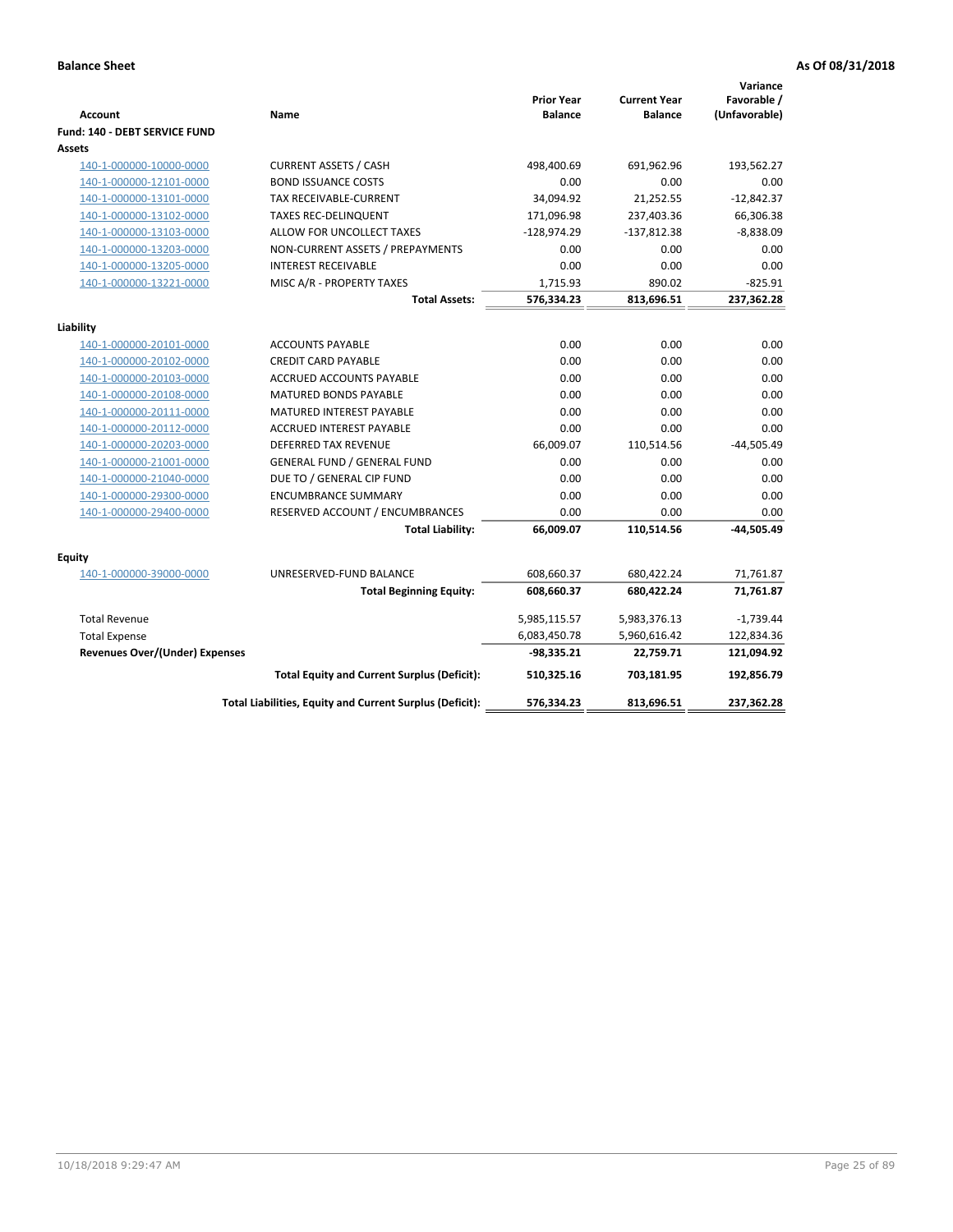|                                                    |                                                          |                   |                     | Variance        |
|----------------------------------------------------|----------------------------------------------------------|-------------------|---------------------|-----------------|
|                                                    |                                                          | <b>Prior Year</b> | <b>Current Year</b> | Favorable /     |
| <b>Account</b>                                     | Name                                                     | <b>Balance</b>    | <b>Balance</b>      | (Unfavorable)   |
| Fund: 160 - GENERAL CAPITAL IMPROVEMENT FUND       |                                                          |                   |                     |                 |
| Assets                                             |                                                          |                   |                     |                 |
| 160-1-000000-10000-0000                            | <b>CURRENT ASSETS / CASH</b>                             | $-1,508,283.43$   | 1,711,575.89        | 3,219,859.32    |
| 160-1-000000-11402-0000                            | 2002 CO'S                                                | 244,461.67        | 248,050.02          | 3,588.35        |
| 160-1-000000-11514-0000                            | EXCHANGE BLDG - TX DAILY ACCOUNT 1157                    | 1,909,550.09      | 221,574.90          | $-1,687,975.19$ |
| 160-1-000000-11517-0000                            | <b>EXCHANGE BLDG - TX TERM</b>                           | 0.00              | 0.00                | 0.00            |
| 160-1-000000-11520-0000                            | <b>CERTIFICATES OF DEPOSIT</b>                           | 300,000.00        | 0.00                | $-300,000.00$   |
| 160-1-000000-11602-0000                            | 2001 CO                                                  | 1,047.95          | 0.00                | $-1,047.95$     |
| 160-1-000000-11603-0000                            | 2001-A CO'S                                              | 73,876.45         | 74,958.39           | 1,081.94        |
| 160-1-000000-13201-0000                            | MISC ACCTS RECEIVABLE                                    | 0.00              | 0.00                | 0.00            |
| 160-1-000000-13205-0000                            | <b>INTEREST RECEIVABLE</b>                               | 0.00              | 0.00                | 0.00            |
| 160-1-000000-14035-0000                            | DEBT SERVICE / DEBT SERVICE FUND                         | 0.00              | 0.00                | 0.00            |
|                                                    | <b>Total Assets:</b>                                     | 1,020,652.73      | 2,256,159.20        | 1,235,506.47    |
| Liability                                          |                                                          |                   |                     |                 |
| 160-1-000000-20101-0000                            | <b>ACCOUNTS PAYABLE</b>                                  | 0.00              | 0.00                | 0.00            |
| 160-1-000000-20102-0000                            | <b>CREDIT CARD PAYABLE</b>                               | 0.00              | 0.00                | 0.00            |
|                                                    | <b>ACCRUED ACCOUNTS PAYABLE</b>                          | 0.00              | 0.00                | 0.00            |
| 160-1-000000-20103-0000<br>160-1-000000-20113-0000 | <b>DEVELOPERS ESCROW</b>                                 | 0.00              | 0.00                | 0.00            |
|                                                    | <b>RETAINAGES PAYABLE</b>                                | 169,559.91        | 21,845.05           | 147,714.86      |
| 160-1-000000-20139-0000<br>160-1-000000-20902-0000 | <b>DEFERRED GRANT REVENUE</b>                            | 0.00              | 0.00                | 0.00            |
|                                                    |                                                          | 0.00              | 0.00                | 0.00            |
| 160-1-000000-21001-0000                            | <b>GENERAL FUND / GENERAL FUND</b>                       |                   | 0.00                | 0.00            |
| 160-1-000000-21035-0000                            | DEBT SERVICE / DUE TO DEBT SERVICE                       | 0.00<br>0.00      | 0.00                |                 |
| 160-1-000000-21101-0000                            | ENTERPRISE / WTR/WWTR UTILITY FUND                       |                   |                     | 0.00            |
| 160-1-000000-29300-0000                            | <b>ENCUMBRANCE SUMMARY</b>                               | 0.00              | 0.00                | 0.00            |
| 160-1-000000-29400-0100                            | RESERVED ACCOUNT / ENCUMBRANCES                          | 0.00              | 0.00                | 0.00            |
|                                                    | <b>Total Liability:</b>                                  | 169,559.91        | 21,845.05           | 147,714.86      |
| <b>Equity</b>                                      |                                                          |                   |                     |                 |
| 160-1-000000-39000-0000                            | UNRESERVED-FUND BALANCE                                  | 5,383,540.33      | 365,973.09          | $-5,017,567.24$ |
|                                                    | <b>Total Beginning Equity:</b>                           | 5,383,540.33      | 365,973.09          | -5,017,567.24   |
|                                                    |                                                          |                   |                     |                 |
| <b>Total Revenue</b>                               |                                                          | $-300,790.51$     | 2,944,816.44        | 3,245,606.95    |
| <b>Total Expense</b>                               |                                                          | 4,231,657.00      | 1,076,475.38        | 3,155,181.62    |
| <b>Revenues Over/(Under) Expenses</b>              |                                                          | $-4,532,447.51$   | 1,868,341.06        | 6,400,788.57    |
|                                                    | <b>Total Equity and Current Surplus (Deficit):</b>       | 851,092.82        | 2,234,314.15        | 1,383,221.33    |
|                                                    | Total Liabilities, Equity and Current Surplus (Deficit): | 1,020,652.73      | 2,256,159.20        | 1,235,506.47    |
|                                                    |                                                          |                   |                     |                 |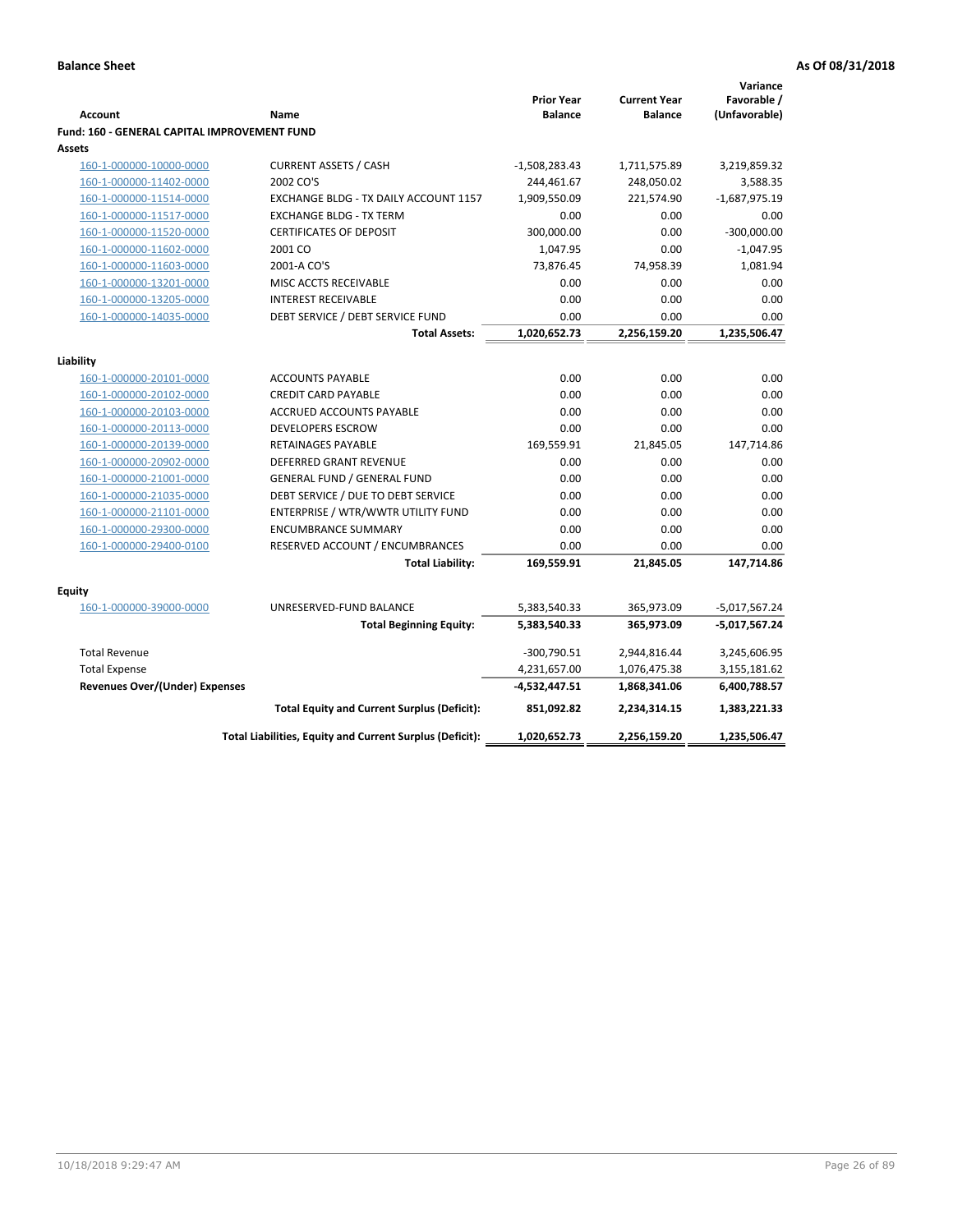| <b>Account</b>                        | Name                                                     | <b>Prior Year</b><br><b>Balance</b> | <b>Current Year</b><br><b>Balance</b> | Variance<br>Favorable /<br>(Unfavorable) |
|---------------------------------------|----------------------------------------------------------|-------------------------------------|---------------------------------------|------------------------------------------|
| Fund: 161 - STREET CONSTRUCTION FUND  |                                                          |                                     |                                       |                                          |
| <b>Assets</b>                         |                                                          |                                     |                                       |                                          |
| 161-1-000000-10000-0000               | <b>CURRENT ASSETS / CASH</b>                             | 846,483.85                          | 851,621.11                            | 5,137.26                                 |
| 161-1-000000-11003-0000               | 2010 CO'S                                                | 0.00                                | 0.00                                  | 0.00                                     |
| 161-1-000000-13205-0000               | <b>INTEREST RECEIVABLE</b>                               | 0.00                                | 0.00                                  | 0.00                                     |
| 161-1-000000-14035-0000               | DEBT SERVICE / DEBT SERVICE FUND                         | 0.00                                | 0.00                                  | 0.00                                     |
|                                       | <b>Total Assets:</b>                                     | 846,483.85                          | 851,621.11                            | 5,137.26                                 |
| Liability                             |                                                          |                                     |                                       |                                          |
| 161-1-000000-20101-0000               | <b>ACCOUNTS PAYABLE</b>                                  | 0.00                                | 0.00                                  | 0.00                                     |
| 161-1-000000-20102-0000               | <b>CREDIT CARD PAYABLE</b>                               | 0.00                                | 0.00                                  | 0.00                                     |
| 161-1-000000-20103-0000               | <b>ACCRUED ACCOUNTS PAYABLE</b>                          | 0.00                                | 0.00                                  | 0.00                                     |
| 161-1-000000-20139-0000               | <b>RETAINAGES PAYABLE</b>                                | 0.00                                | 0.00                                  | 0.00                                     |
| 161-1-000000-21001-0000               | <b>GENERAL FUND / GENERAL FUND</b>                       | 0.00                                | 0.00                                  | 0.00                                     |
| 161-1-000000-21035-0000               | DEBT SERVICE / DUE TO DEBT SERVICE                       | 0.00                                | 0.00                                  | 0.00                                     |
| 161-1-000000-29300-0000               | <b>ENCUMBRANCE SUMMARY</b>                               | 0.00                                | 0.00                                  | 0.00                                     |
| 161-1-000000-29400-0100               | RESERVED ACCOUNT / ENCUMBRANCES                          | 0.00                                | 0.00                                  | 0.00                                     |
|                                       | <b>Total Liability:</b>                                  | 0.00                                | 0.00                                  | 0.00                                     |
| <b>Equity</b>                         |                                                          |                                     |                                       |                                          |
| 161-1-000000-39000-0000               | UNRESERVED-FUND BALANCE                                  | 844,983.85                          | 846,099.12                            | 1,115.27                                 |
|                                       | <b>Total Beginning Equity:</b>                           | 844,983.85                          | 846.099.12                            | 1,115.27                                 |
| <b>Total Revenue</b>                  |                                                          | 1.836.34                            | 5.885.22                              | 4.048.88                                 |
| <b>Total Expense</b>                  |                                                          | 336.34                              | 363.23                                | $-26.89$                                 |
| <b>Revenues Over/(Under) Expenses</b> |                                                          | 1,500.00                            | 5,521.99                              | 4,021.99                                 |
|                                       | <b>Total Equity and Current Surplus (Deficit):</b>       | 846,483.85                          | 851,621.11                            | 5,137.26                                 |
|                                       | Total Liabilities, Equity and Current Surplus (Deficit): | 846,483.85                          | 851,621.11                            | 5,137.26                                 |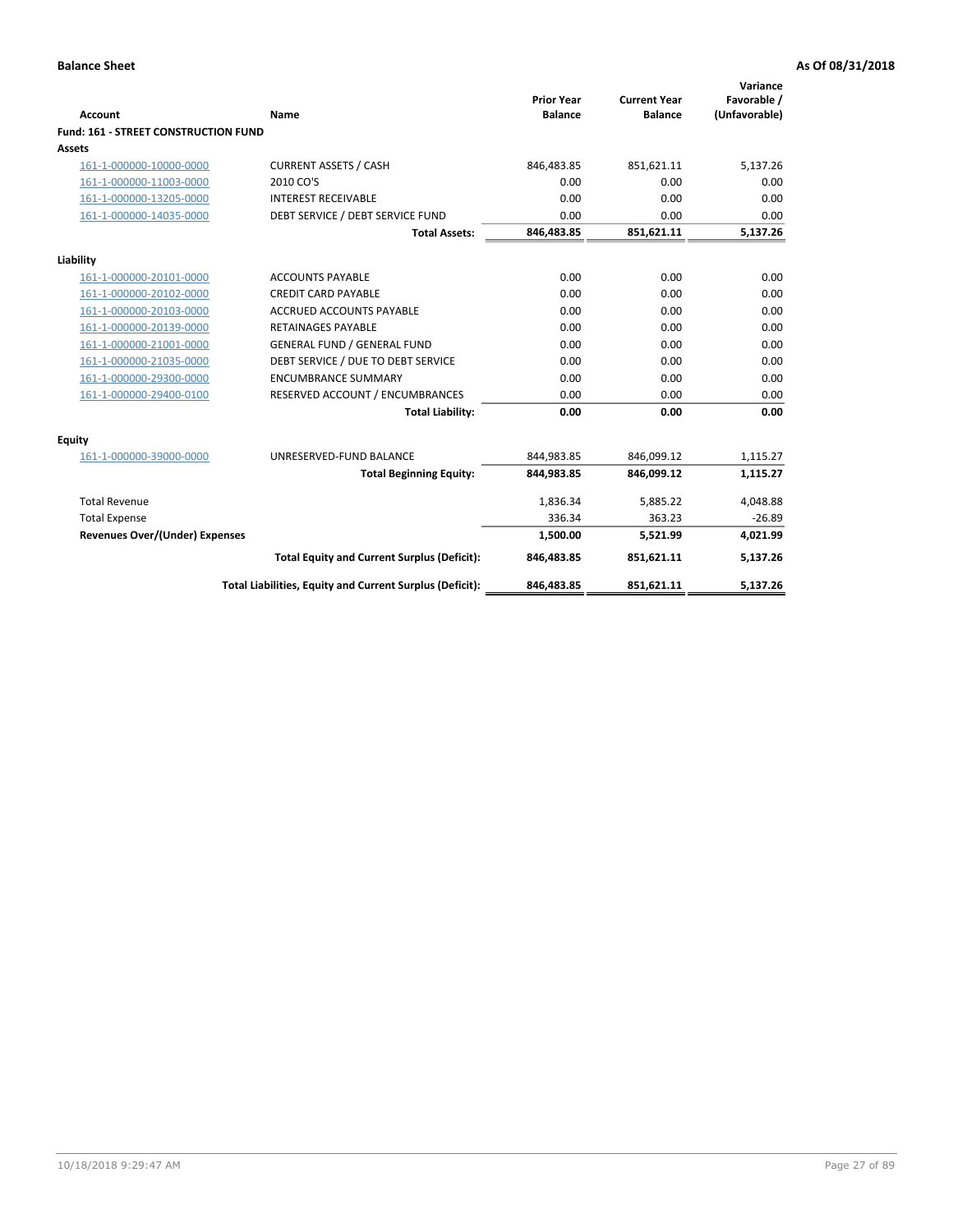| Account                                         | Name                                                     | <b>Prior Year</b><br><b>Balance</b> | <b>Current Year</b><br><b>Balance</b> | Variance<br>Favorable /<br>(Unfavorable) |
|-------------------------------------------------|----------------------------------------------------------|-------------------------------------|---------------------------------------|------------------------------------------|
| <b>Fund: 162 - GRAHAM PARK RENOVATIONS FUND</b> |                                                          |                                     |                                       |                                          |
| <b>Assets</b>                                   |                                                          |                                     |                                       |                                          |
| 162-1-000000-10000-0000                         | <b>CURRENT ASSETS / CASH</b>                             | 0.00                                | 0.00                                  | 0.00                                     |
| 162-1-000000-13201-0000                         | MISC ACCTS RECEIVABLE                                    | 0.00                                | 0.00                                  | 0.00                                     |
|                                                 | <b>Total Assets:</b>                                     | 0.00                                | 0.00                                  | 0.00                                     |
| Liability                                       |                                                          |                                     |                                       |                                          |
| 162-1-000000-20101-0000                         | <b>ACCOUNTS PAYABLE</b>                                  | 0.00                                | 0.00                                  | 0.00                                     |
| 162-1-000000-20139-0000                         | <b>RETAINAGES PAYABLE</b>                                | 0.00                                | 0.00                                  | 0.00                                     |
| 162-1-000000-20202-0000                         | <b>DEFERRED REVENUE</b>                                  | 0.00                                | 0.00                                  | 0.00                                     |
| 162-1-000000-29300-0000                         | <b>ENCUMBRANCE SUMMARY</b>                               | 0.00                                | 0.00                                  | 0.00                                     |
| 162-1-000000-29400-0000                         | RESERVED ACCOUNT / ENCUMBRANCES                          | 0.00                                | 0.00                                  | 0.00                                     |
|                                                 | <b>Total Liability:</b>                                  | 0.00                                | 0.00                                  | 0.00                                     |
| Equity                                          |                                                          |                                     |                                       |                                          |
| 162-1-000000-39000-0000                         | UNRESERVED-FUND BALANCE                                  | 0.00                                | 0.00                                  | 0.00                                     |
|                                                 | <b>Total Beginning Equity:</b>                           | 0.00                                | 0.00                                  | 0.00                                     |
| <b>Total Revenue</b>                            |                                                          | 0.00                                | 0.00                                  | 0.00                                     |
| <b>Total Expense</b>                            |                                                          | 0.00                                | 0.00                                  | 0.00                                     |
| <b>Revenues Over/(Under) Expenses</b>           |                                                          | 0.00                                | 0.00                                  | 0.00                                     |
|                                                 | <b>Total Equity and Current Surplus (Deficit):</b>       | 0.00                                | 0.00                                  | 0.00                                     |
|                                                 | Total Liabilities, Equity and Current Surplus (Deficit): | 0.00                                | 0.00                                  | 0.00                                     |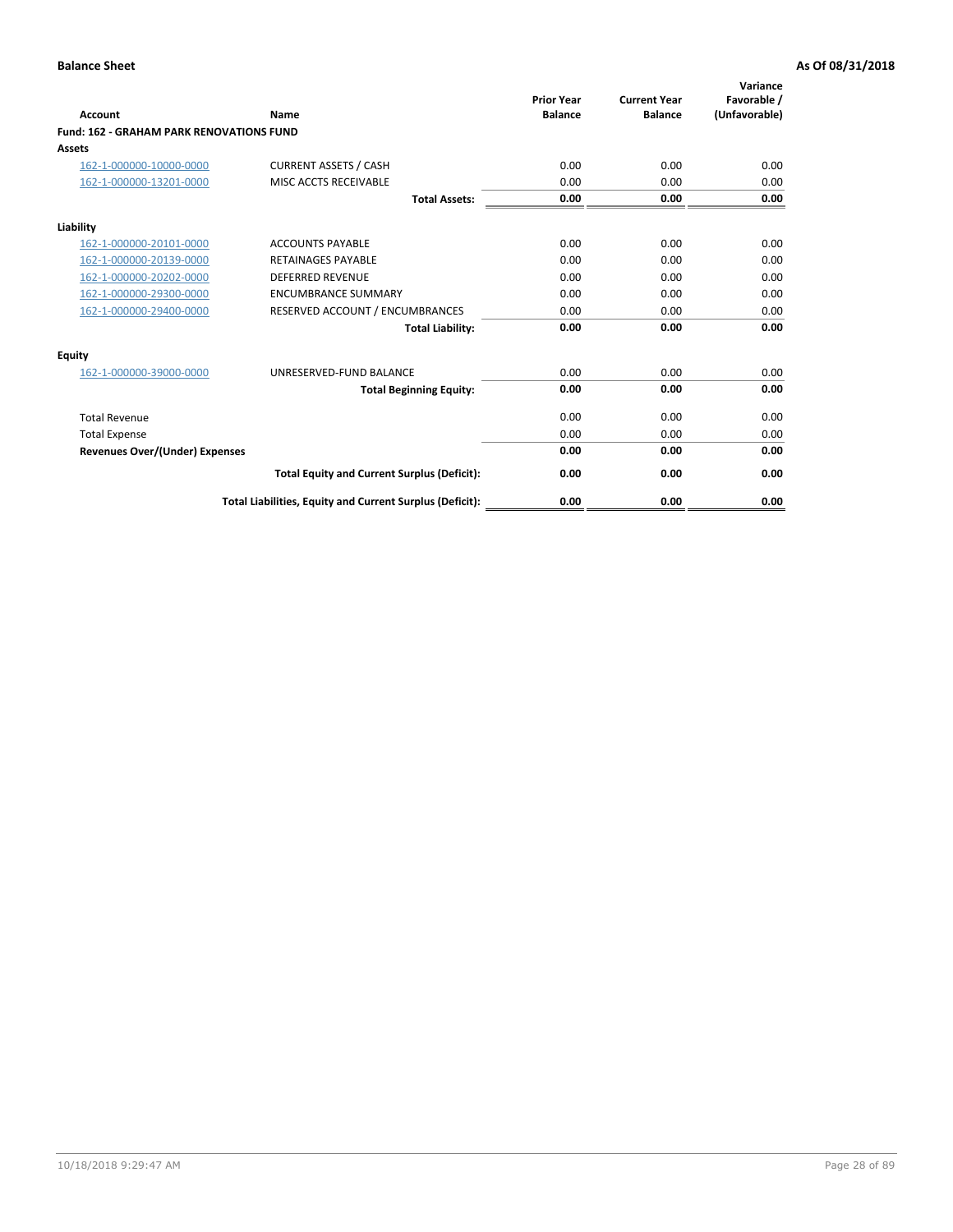| Account                               | Name                                                     | <b>Prior Year</b><br><b>Balance</b> | <b>Current Year</b><br><b>Balance</b> | Variance<br>Favorable /<br>(Unfavorable) |
|---------------------------------------|----------------------------------------------------------|-------------------------------------|---------------------------------------|------------------------------------------|
| Fund: 163 - SECO STIMULAS BLOCK GRANT |                                                          |                                     |                                       |                                          |
| <b>Assets</b>                         |                                                          |                                     |                                       |                                          |
| 163-1-000000-10000-0000               | <b>CURRENT ASSETS / CASH</b>                             | 0.00                                | 0.00                                  | 0.00                                     |
| 163-1-000000-13201-0000               | MISC ACCTS RECEIVABLE                                    | 0.00                                | 0.00                                  | 0.00                                     |
| 163-1-000000-13205-0000               | <b>INTEREST RECEIVABLE</b>                               | 0.00                                | 0.00                                  | 0.00                                     |
|                                       | <b>Total Assets:</b>                                     | 0.00                                | 0.00                                  | 0.00                                     |
| Liability                             |                                                          |                                     |                                       |                                          |
| 163-1-000000-20101-0000               | <b>ACCOUNTS PAYABLE</b>                                  | 0.00                                | 0.00                                  | 0.00                                     |
| 163-1-000000-20102-0000               | <b>CREDIT CARD PAYABLE</b>                               | 0.00                                | 0.00                                  | 0.00                                     |
| 163-1-000000-20103-0000               | <b>ACCRUED ACCOUNTS PAYABLE</b>                          | 0.00                                | 0.00                                  | 0.00                                     |
| 163-1-000000-20139-0000               | <b>RETAINAGES PAYABLE</b>                                | 0.00                                | 0.00                                  | 0.00                                     |
| 163-1-000000-20902-0000               | DEFERRED GRANT REVENUE                                   | 0.00                                | 0.00                                  | 0.00                                     |
| 163-1-000000-29300-0000               | <b>ENCUMBRANCE SUMMARY</b>                               | 0.00                                | 0.00                                  | 0.00                                     |
| 163-1-000000-29400-0100               | RESERVED ACCOUNT / ENCUMBRANCES                          | 0.00                                | 0.00                                  | 0.00                                     |
|                                       | <b>Total Liability:</b>                                  | 0.00                                | 0.00                                  | 0.00                                     |
| <b>Equity</b>                         |                                                          |                                     |                                       |                                          |
| 163-1-000000-39000-0000               | UNRESERVED-FUND BALANCE                                  | 0.00                                | 0.00                                  | 0.00                                     |
|                                       | <b>Total Beginning Equity:</b>                           | 0.00                                | 0.00                                  | 0.00                                     |
| <b>Total Revenue</b>                  |                                                          | 0.00                                | 0.00                                  | 0.00                                     |
| <b>Total Expense</b>                  |                                                          | 0.00                                | 0.00                                  | 0.00                                     |
| <b>Revenues Over/(Under) Expenses</b> |                                                          | 0.00                                | 0.00                                  | 0.00                                     |
|                                       | <b>Total Equity and Current Surplus (Deficit):</b>       | 0.00                                | 0.00                                  | 0.00                                     |
|                                       | Total Liabilities, Equity and Current Surplus (Deficit): | 0.00                                | 0.00                                  | 0.00                                     |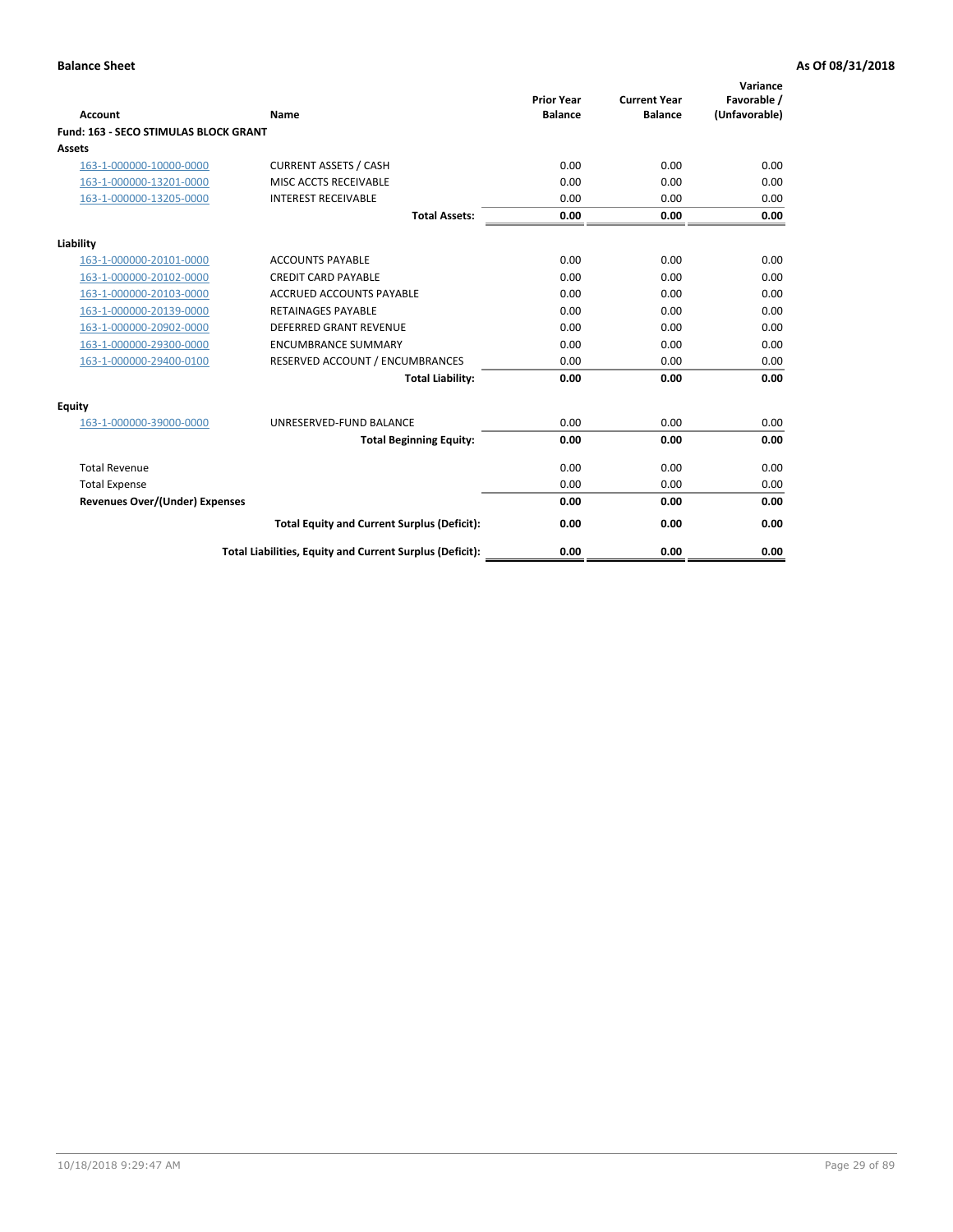| <b>Account</b>                   | Name                                                     | <b>Prior Year</b><br><b>Balance</b> | <b>Current Year</b><br><b>Balance</b> | Variance<br>Favorable /<br>(Unfavorable) |
|----------------------------------|----------------------------------------------------------|-------------------------------------|---------------------------------------|------------------------------------------|
| Fund: 164 - 2013 CO CAPITAL FUND |                                                          |                                     |                                       |                                          |
| <b>Assets</b>                    |                                                          |                                     |                                       |                                          |
| 164-1-000000-10000-0000          | <b>CURRENT ASSETS / CASH</b>                             | 31,671.50                           | 31,863.71                             | 192.21                                   |
| 164-1-000000-11508-0000          | 2013 CO'S PROJ CONST                                     | 1,983.99                            | 2,013.68                              | 29.69                                    |
| 164-1-000000-11509-0000          | 2013 CO'S DEBT SERVICE                                   | 0.00                                | 0.00                                  | 0.00                                     |
| 164-1-000000-13205-0000          | <b>INTEREST RECEIVABLE</b>                               | 0.00                                | 0.00                                  | 0.00                                     |
| 164-1-000000-14035-0000          | DEBT SERVICE / DEBT SERVICE FUND                         | 0.00                                | 0.00                                  | 0.00                                     |
|                                  | <b>Total Assets:</b>                                     | 33,655.49                           | 33,877.39                             | 221.90                                   |
| Liability                        |                                                          |                                     |                                       |                                          |
| 164-1-000000-20101-0000          | <b>ACCOUNTS PAYABLE</b>                                  | 0.00                                | 0.00                                  | 0.00                                     |
| 164-1-000000-20102-0000          | <b>CREDIT CARD PAYABLE</b>                               | 0.00                                | 0.00                                  | 0.00                                     |
| 164-1-000000-20103-0000          | <b>ACCRUED ACCOUNTS PAYABLE</b>                          | 0.00                                | 0.00                                  | 0.00                                     |
| 164-1-000000-20139-0000          | <b>RETAINAGES PAYABLE</b>                                | 0.00                                | 0.00                                  | 0.00                                     |
| 164-1-000000-21001-0000          | <b>GENERAL FUND / GENERAL FUND</b>                       | 0.00                                | 0.00                                  | 0.00                                     |
| 164-1-000000-21035-0000          | DEBT SERVICE / DUE TO DEBT SERVICE                       | 0.00                                | 0.00                                  | 0.00                                     |
| 164-1-000000-29300-0000          | <b>ENCUMBRANCE SUMMARY</b>                               | 0.00                                | 0.00                                  | 0.00                                     |
| 164-1-000000-29400-0100          | RESERVED ACCOUNT / ENCUMBRANCES                          | 0.00                                | 0.00                                  | 0.00                                     |
|                                  | <b>Total Liability:</b>                                  | 0.00                                | 0.00                                  | 0.00                                     |
| Equity                           |                                                          |                                     |                                       |                                          |
| 164-1-000000-39000-0000          | UNRESERVED-FUND BALANCE                                  | 33,501.36                           | 33,642.76                             | 141.40                                   |
|                                  | <b>Total Beginning Equity:</b>                           | 33,501.36                           | 33,642.76                             | 141.40                                   |
| <b>Total Revenue</b>             |                                                          | 159.76                              | 248.22                                | 88.46                                    |
| <b>Total Expense</b>             |                                                          | 5.63                                | 13.59                                 | $-7.96$                                  |
| Revenues Over/(Under) Expenses   |                                                          | 154.13                              | 234.63                                | 80.50                                    |
|                                  | <b>Total Equity and Current Surplus (Deficit):</b>       | 33,655.49                           | 33,877.39                             | 221.90                                   |
|                                  | Total Liabilities, Equity and Current Surplus (Deficit): | 33,655.49                           | 33,877.39                             | 221.90                                   |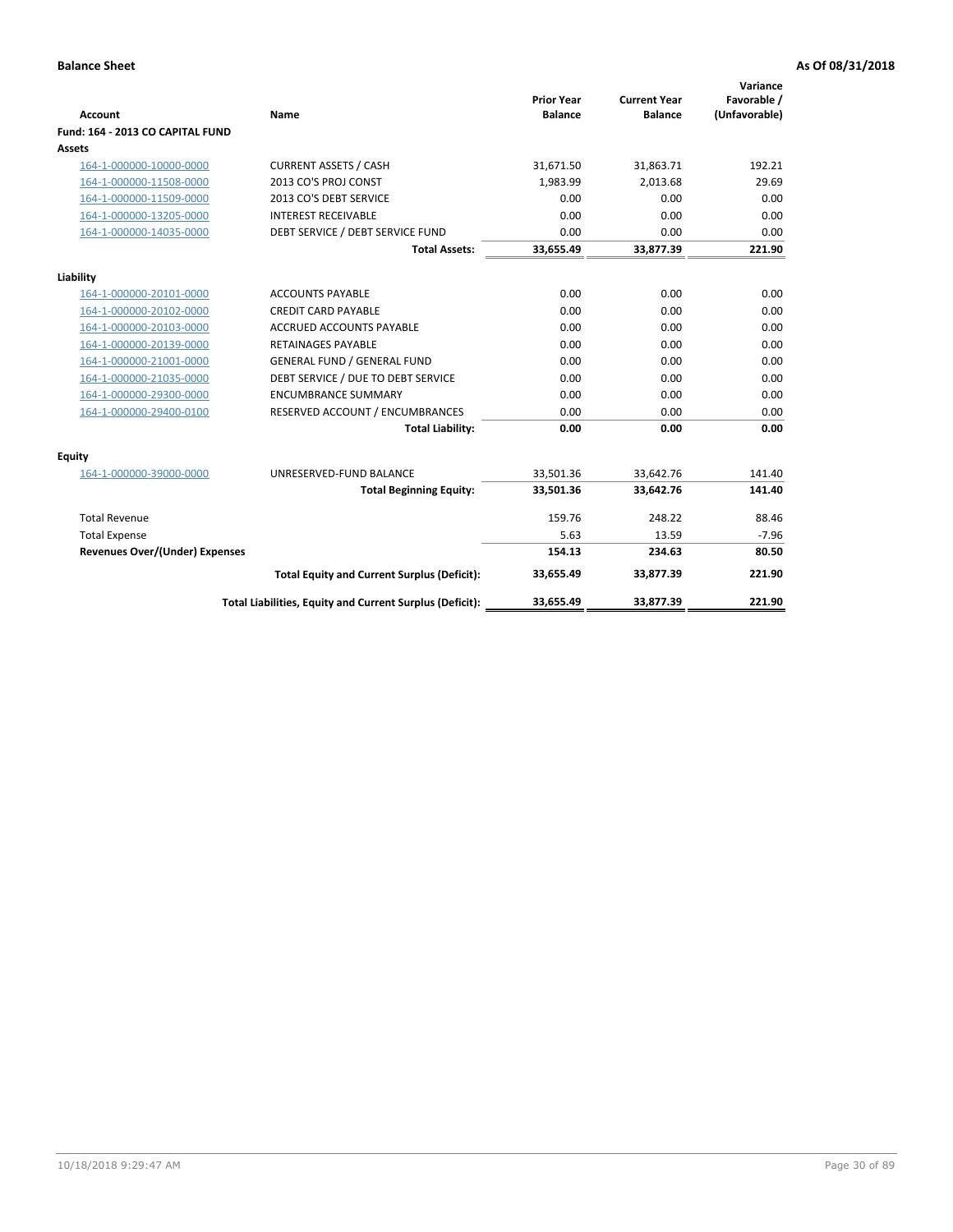| <b>Account</b>                        | Name                                                     | <b>Prior Year</b><br><b>Balance</b> | <b>Current Year</b><br><b>Balance</b> | Variance<br>Favorable /<br>(Unfavorable) |
|---------------------------------------|----------------------------------------------------------|-------------------------------------|---------------------------------------|------------------------------------------|
| Fund: 165 - 2014 GO FUND              |                                                          |                                     |                                       |                                          |
| Assets                                |                                                          |                                     |                                       |                                          |
| 165-1-000000-10000-0000               | <b>CURRENT ASSETS / CASH</b>                             | $-1,942,904.64$                     | $-8,613.63$                           | 1,934,291.01                             |
| 165-1-000000-11003-0000               | 2010 CO'S                                                | 0.00                                | 0.00                                  | 0.00                                     |
| 165-1-000000-11202-0000               | 2014 GO STREET BONDS                                     | 0.00                                | 0.00                                  | 0.00                                     |
| 165-1-000000-11511-0000               | <b>2015 GO PROJECT CONSTRUCTION</b>                      | 2,749,435.95                        | 775,003.51                            | $-1,974,432.44$                          |
| 165-1-000000-11520-0000               | <b>CERTIFICATES OF DEPOSIT</b>                           | 0.00                                | 0.00                                  | 0.00                                     |
| 165-1-000000-11530-0000               | <b>TexasTERM CP</b>                                      | 0.00                                | 0.00                                  | 0.00                                     |
| 165-1-000000-13201-0000               | MISC ACCTS RECEIVABLE                                    | 0.00                                | 0.00                                  | 0.00                                     |
| 165-1-000000-13205-0000               | <b>INTEREST RECEIVABLE</b>                               | 0.00                                | 0.00                                  | 0.00                                     |
| 165-1-000000-14035-0000               | DEBT SERVICE / DEBT SERVICE FUND                         | 0.00                                | 0.00                                  | 0.00                                     |
|                                       | <b>Total Assets:</b>                                     | 806,531.31                          | 766,389.88                            | $-40,141.43$                             |
| Liability                             |                                                          |                                     |                                       |                                          |
| 165-1-000000-20101-0000               | <b>ACCOUNTS PAYABLE</b>                                  | 0.00                                | 0.00                                  | 0.00                                     |
| 165-1-000000-20102-0000               | <b>CREDIT CARD PAYABLE</b>                               | 0.00                                | 0.00                                  | 0.00                                     |
| 165-1-000000-20103-0000               | <b>ACCRUED ACCOUNTS PAYABLE</b>                          | 0.00                                | 0.00                                  | 0.00                                     |
| 165-1-000000-20139-0000               | RETAINAGES PAYABLE                                       | 44,741.77                           | 0.00                                  | 44,741.77                                |
| 165-1-000000-21001-0000               | <b>GENERAL FUND / GENERAL FUND</b>                       | 0.00                                | 0.00                                  | 0.00                                     |
| 165-1-000000-21035-0000               | DEBT SERVICE / DUE TO DEBT SERVICE                       | 0.00                                | 0.00                                  | 0.00                                     |
| 165-1-000000-29300-0000               | <b>ENCUMBRANCE SUMMARY</b>                               | 0.00                                | 0.00                                  | 0.00                                     |
| 165-1-000000-29400-0100               | RESERVED ACCOUNT / ENCUMBRANCES                          | 0.00                                | 0.00                                  | 0.00                                     |
|                                       | <b>Total Liability:</b>                                  | 44,741.77                           | 0.00                                  | 44,741.77                                |
| <b>Equity</b>                         |                                                          |                                     |                                       |                                          |
| 165-1-000000-39000-0000               | UNRESERVED-FUND BALANCE                                  | 3,846,902.24                        | 755,496.40                            | $-3,091,405.84$                          |
|                                       | <b>Total Beginning Equity:</b>                           | 3,846,902.24                        | 755,496.40                            | $-3,091,405.84$                          |
| <b>Total Revenue</b>                  |                                                          | 36,678.69                           | 10,893.48                             | $-25,785.21$                             |
| <b>Total Expense</b>                  |                                                          | 3,121,791.39                        | 0.00                                  | 3,121,791.39                             |
| <b>Revenues Over/(Under) Expenses</b> |                                                          | $-3,085,112.70$                     | 10,893.48                             | 3,096,006.18                             |
|                                       | <b>Total Equity and Current Surplus (Deficit):</b>       | 761,789.54                          | 766,389.88                            | 4,600.34                                 |
|                                       | Total Liabilities, Equity and Current Surplus (Deficit): | 806,531.31                          | 766,389.88                            | $-40,141.43$                             |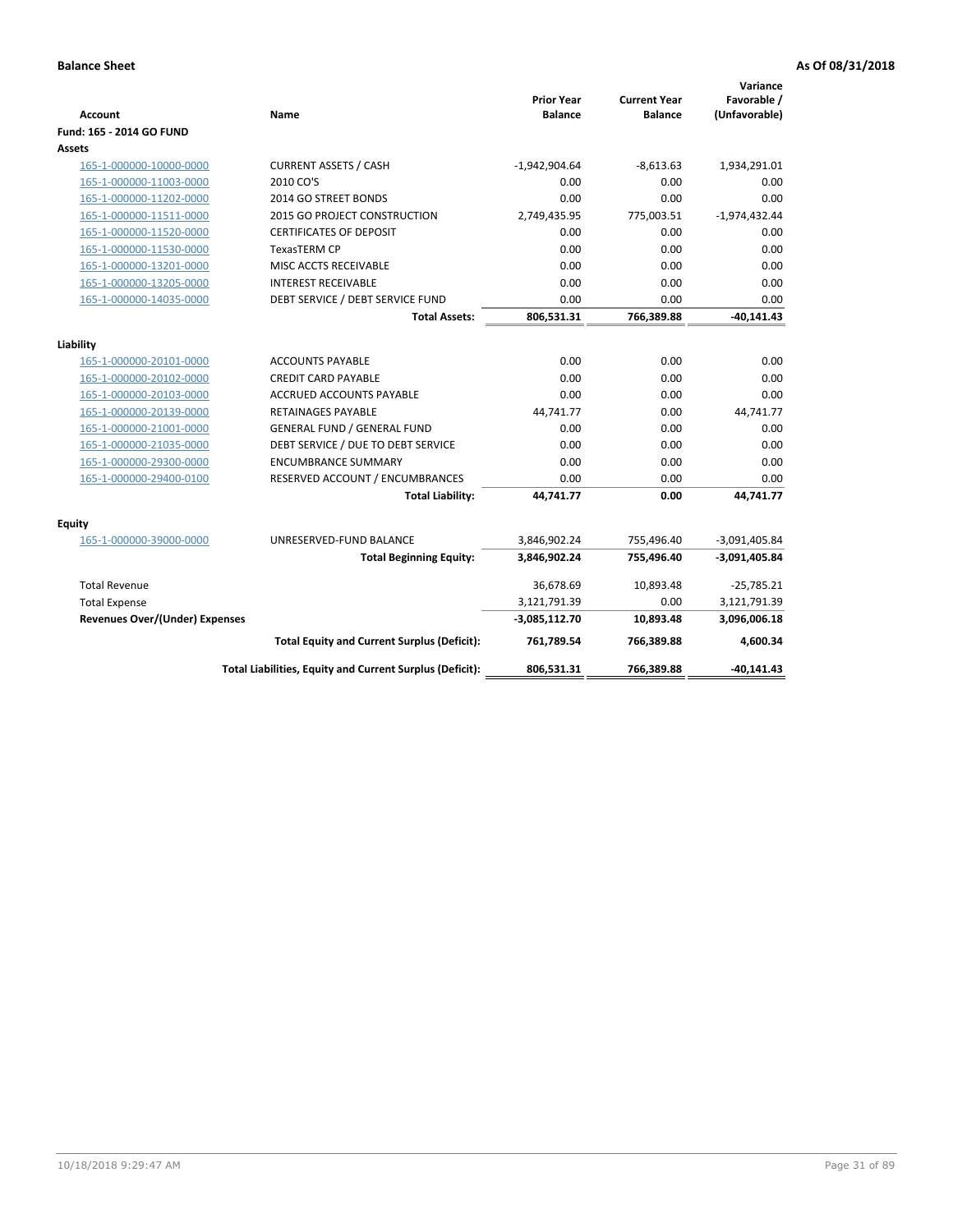|                                                       |                                                          |                                     |                                       | Variance                     |
|-------------------------------------------------------|----------------------------------------------------------|-------------------------------------|---------------------------------------|------------------------------|
| Account                                               | Name                                                     | <b>Prior Year</b><br><b>Balance</b> | <b>Current Year</b><br><b>Balance</b> | Favorable /<br>(Unfavorable) |
| Fund: 170 - LAW ENFORCEMENT GRANT - CAPITAL PURCHASES |                                                          |                                     |                                       |                              |
| Assets                                                |                                                          |                                     |                                       |                              |
| 170-1-000000-10000-0000                               | <b>CURRENT ASSETS / CASH</b>                             | 194.66                              | 0.00                                  | $-194.66$                    |
| 170-1-000000-13201-0000                               | MISC ACCTS RECEIVABLE                                    | 0.00                                | 0.00                                  | 0.00                         |
|                                                       | <b>Total Assets:</b>                                     | 194.66                              | 0.00                                  | $-194.66$                    |
| Liability                                             |                                                          |                                     |                                       |                              |
| 170-1-000000-20101-0000                               | <b>ACCOUNTS PAYABLE</b>                                  | 0.00                                | 0.00                                  | 0.00                         |
| 170-1-000000-20102-0000                               | <b>CREDIT CARD PAYABLE</b>                               | 0.00                                | 0.00                                  | 0.00                         |
| 170-1-000000-20103-0000                               | <b>ACCRUED ACCOUNTS PAYABLE</b>                          | 0.00                                | 0.00                                  | 0.00                         |
| 170-1-000000-20902-0000                               | DEFERRED GRANT REVENUE                                   | 0.00                                | 0.00                                  | 0.00                         |
| 170-1-000000-21001-0000                               | <b>GENERAL FUND / GENERAL FUND</b>                       | 0.00                                | 0.00                                  | 0.00                         |
| 170-1-000000-24004-0000                               | <b>INTEREST PAYABLE ON DEP</b>                           | 0.00                                | 0.00                                  | 0.00                         |
| 170-1-000000-29300-0000                               | <b>ENCUMBRANCE SUMMARY</b>                               | 0.00                                | 0.00                                  | 0.00                         |
| 170-1-000000-29400-0000                               | RESERVED ACCOUNT / ENCUMBRANCES                          | 0.00                                | 0.00                                  | 0.00                         |
|                                                       | <b>Total Liability:</b>                                  | 0.00                                | 0.00                                  | 0.00                         |
| <b>Equity</b>                                         |                                                          |                                     |                                       |                              |
| 170-1-000000-39000-0000                               | UNRESERVED-FUND BALANCE                                  | 194.66                              | 194.66                                | 0.00                         |
|                                                       | <b>Total Beginning Equity:</b>                           | 194.66                              | 194.66                                | 0.00                         |
| <b>Total Revenue</b>                                  |                                                          | 30.000.00                           | 0.00                                  | $-30,000.00$                 |
| <b>Total Expense</b>                                  |                                                          | 30,000.00                           | 194.66                                | 29.805.34                    |
| <b>Revenues Over/(Under) Expenses</b>                 |                                                          | 0.00                                | $-194.66$                             | $-194.66$                    |
|                                                       | <b>Total Equity and Current Surplus (Deficit):</b>       | 194.66                              | 0.00                                  | $-194.66$                    |
|                                                       | Total Liabilities, Equity and Current Surplus (Deficit): | 194.66                              | 0.00                                  | $-194.66$                    |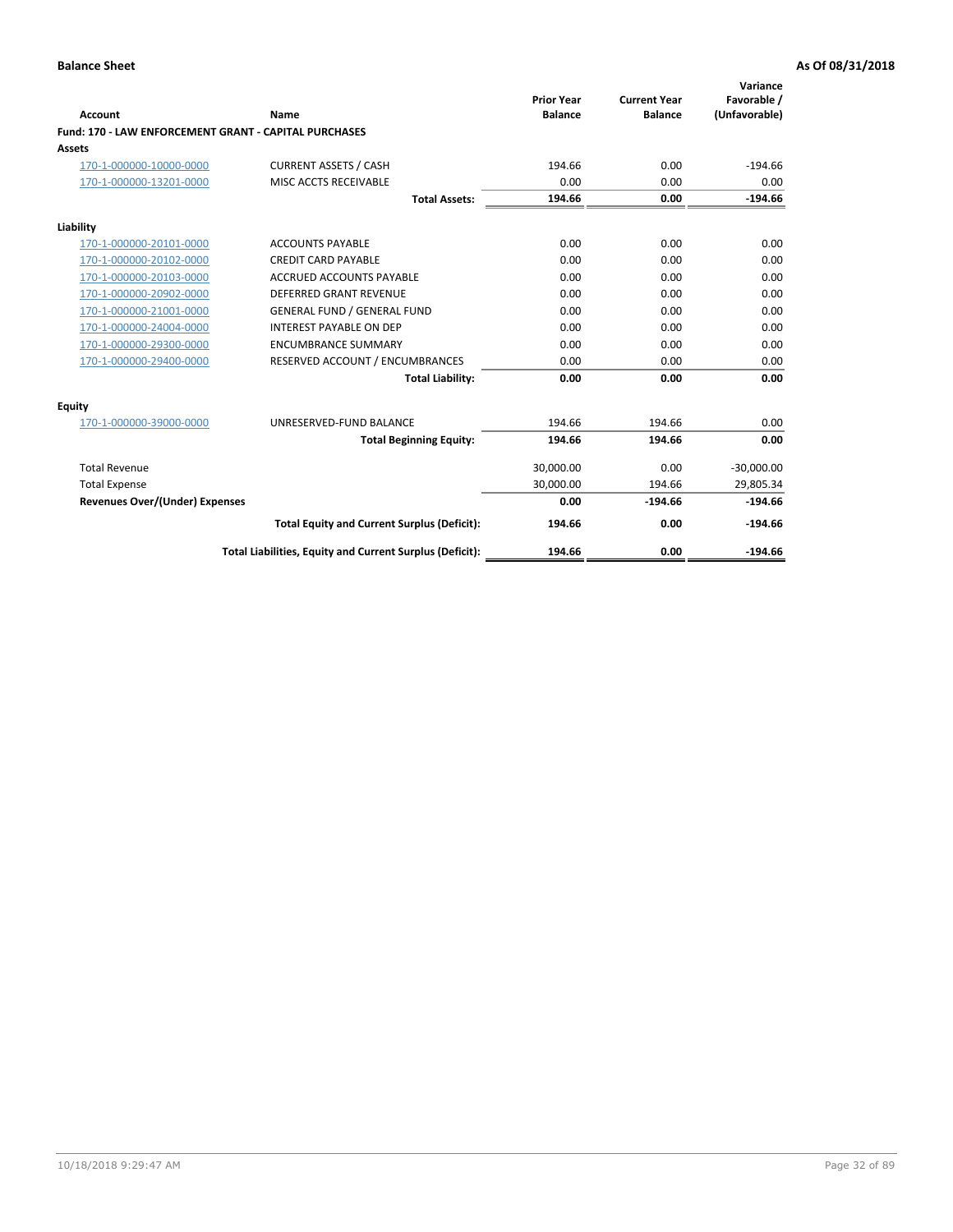|                                                |                                                          | <b>Prior Year</b> | <b>Current Year</b> | Variance<br>Favorable / |
|------------------------------------------------|----------------------------------------------------------|-------------------|---------------------|-------------------------|
| <b>Account</b>                                 | Name                                                     | <b>Balance</b>    | <b>Balance</b>      | (Unfavorable)           |
| <b>Fund: 171 - MAIN STREET SPECIAL REVENUE</b> |                                                          |                   |                     |                         |
| Assets                                         |                                                          |                   |                     |                         |
| 171-1-000000-10000-0000                        | <b>CURRENT ASSETS / CASH</b>                             | 48.433.28         | 18,264.16           | $-30,169.12$            |
| 171-1-000000-13201-0000                        | MISC ACCTS RECEIVABLE                                    | 0.00              | 0.00                | 0.00                    |
| 171-1-000000-13205-0000                        | <b>INTEREST RECEIVABLE</b>                               | 0.00              | 0.00                | 0.00                    |
|                                                | <b>Total Assets:</b>                                     | 48,433.28         | 18,264.16           | $-30,169.12$            |
| Liability                                      |                                                          |                   |                     |                         |
| 171-1-000000-20101-0000                        | <b>ACCOUNTS PAYABLE</b>                                  | 0.00              | 0.00                | 0.00                    |
| 171-1-000000-20102-0000                        | <b>CREDIT CARD PAYABLE</b>                               | 0.00              | 0.00                | 0.00                    |
| 171-1-000000-20103-0000                        | <b>ACCRUED ACCOUNTS PAYABLE</b>                          | 0.00              | 0.00                | 0.00                    |
| 171-1-000000-20139-0000                        | <b>RETAINAGES PAYABLE</b>                                | 0.00              | 0.00                | 0.00                    |
| 171-1-000000-20902-0000                        | <b>DEFERRED GRANT REVENUE</b>                            | 0.00              | 0.00                | 0.00                    |
| 171-1-000000-29300-0000                        | <b>ENCUMBRANCE SUMMARY</b>                               | 0.00              | 0.00                | 0.00                    |
| 171-1-000000-29400-0100                        | RESERVED ACCOUNT / ENCUMBRANCES                          | 0.00              | 0.00                | 0.00                    |
|                                                | <b>Total Liability:</b>                                  | 0.00              | 0.00                | 0.00                    |
| <b>Equity</b>                                  |                                                          |                   |                     |                         |
| 171-1-000000-39000-0000                        | UNRESERVED-FUND BALANCE                                  | 37,308.28         | 35,933.28           | $-1,375.00$             |
|                                                | <b>Total Beginning Equity:</b>                           | 37,308.28         | 35,933.28           | $-1,375.00$             |
| <b>Total Revenue</b>                           |                                                          | 25,000.00         | 25,000.00           | 0.00                    |
| <b>Total Expense</b>                           |                                                          | 13,875.00         | 42,669.12           | $-28,794.12$            |
| <b>Revenues Over/(Under) Expenses</b>          |                                                          | 11,125.00         | $-17,669.12$        | $-28,794.12$            |
|                                                | <b>Total Equity and Current Surplus (Deficit):</b>       | 48,433.28         | 18,264.16           | $-30,169.12$            |
|                                                | Total Liabilities, Equity and Current Surplus (Deficit): | 48,433.28         | 18,264.16           | $-30.169.12$            |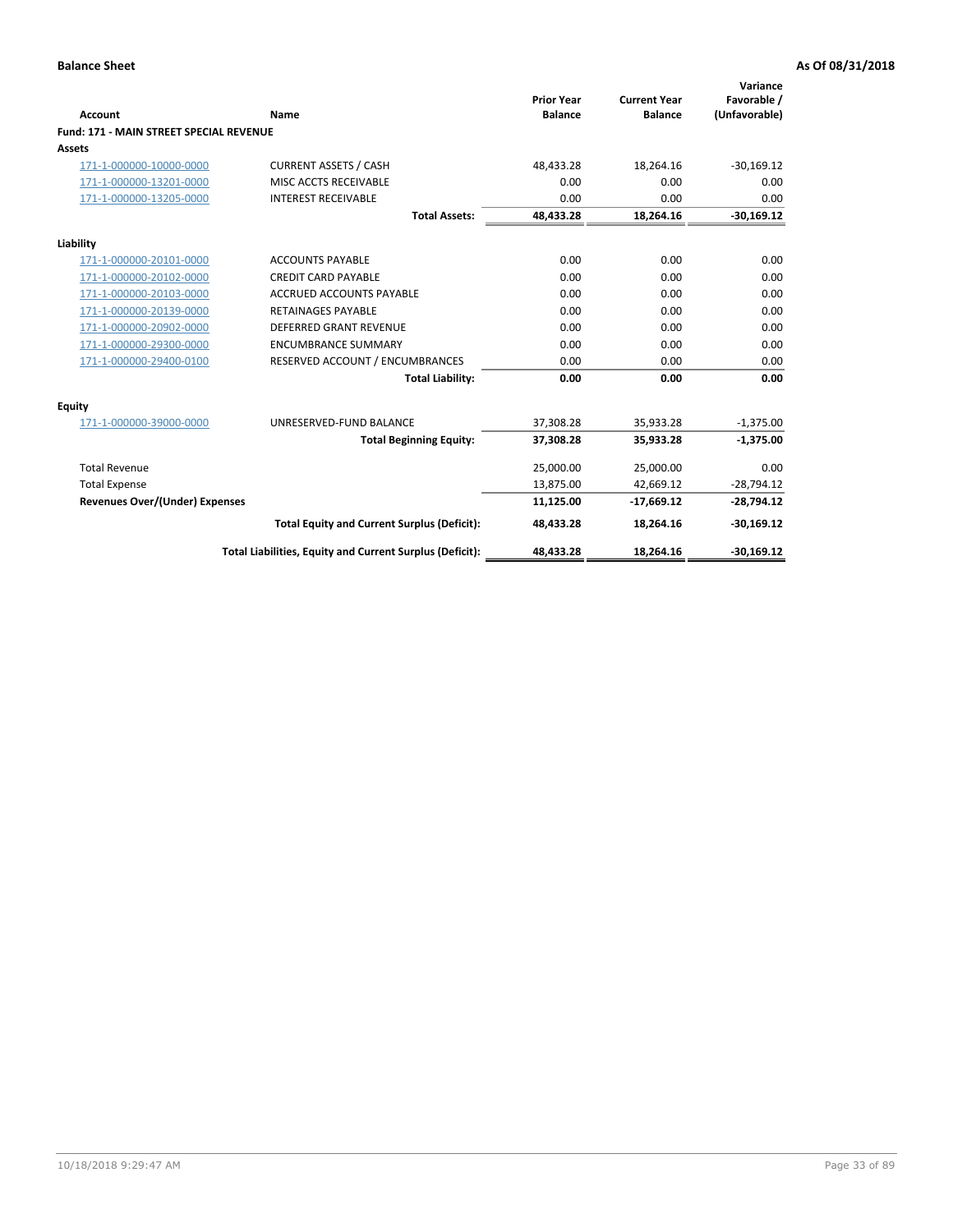|                                       |                                                          | <b>Prior Year</b> | <b>Current Year</b> | Variance<br>Favorable / |
|---------------------------------------|----------------------------------------------------------|-------------------|---------------------|-------------------------|
| <b>Account</b>                        | Name                                                     | <b>Balance</b>    | <b>Balance</b>      | (Unfavorable)           |
| <b>Fund: 172 - MINOR GRANTS FUND</b>  |                                                          |                   |                     |                         |
| <b>Assets</b>                         |                                                          |                   |                     |                         |
| 172-1-000000-10000-0000               | <b>CURRENT ASSETS / CASH</b>                             | 1.476.40          | 2,095.10            | 618.70                  |
| 172-1-000000-13201-0000               | MISC ACCTS RECEIVABLE                                    | 0.00              | 0.00                | 0.00                    |
| 172-1-000000-13205-0000               | <b>INTEREST RECEIVABLE</b>                               | 0.00              | 0.00                | 0.00                    |
|                                       | <b>Total Assets:</b>                                     | 1,476.40          | 2,095.10            | 618.70                  |
| Liability                             |                                                          |                   |                     |                         |
| 172-1-000000-20101-0000               | <b>ACCOUNTS PAYABLE</b>                                  | 0.00              | 0.00                | 0.00                    |
| 172-1-000000-20102-0000               | <b>CREDIT CARD PAYABLE</b>                               | 0.00              | 0.00                | 0.00                    |
| 172-1-000000-20103-0000               | <b>ACCRUED ACCOUNTS PAYABLE</b>                          | 0.00              | 0.00                | 0.00                    |
| 172-1-000000-20902-0000               | <b>DEFERRED GRANT REVENUE</b>                            | 0.00              | 0.00                | 0.00                    |
| 172-1-000000-29300-0000               | <b>ENCUMBRANCE SUMMARY</b>                               | 0.00              | 0.00                | 0.00                    |
| 172-1-000000-29400-0000               | RESERVED ACCOUNT / ENCUMBRANCES                          | 0.00              | 0.00                | 0.00                    |
|                                       | <b>Total Liability:</b>                                  | 0.00              | 0.00                | 0.00                    |
| Equity                                |                                                          |                   |                     |                         |
| 172-1-000000-39000-0000               | UNRESERVED-FUND BALANCE                                  | 2,962.31          | 493.86              | $-2,468.45$             |
|                                       | <b>Total Beginning Equity:</b>                           | 2,962.31          | 493.86              | $-2,468.45$             |
| <b>Total Revenue</b>                  |                                                          | 51,219.92         | 20,476.00           | $-30,743.92$            |
| <b>Total Expense</b>                  |                                                          | 52,705.83         | 18,874.76           | 33,831.07               |
| <b>Revenues Over/(Under) Expenses</b> |                                                          | $-1,485.91$       | 1,601.24            | 3,087.15                |
|                                       | <b>Total Equity and Current Surplus (Deficit):</b>       | 1,476.40          | 2,095.10            | 618.70                  |
|                                       | Total Liabilities, Equity and Current Surplus (Deficit): | 1,476.40          | 2,095.10            | 618.70                  |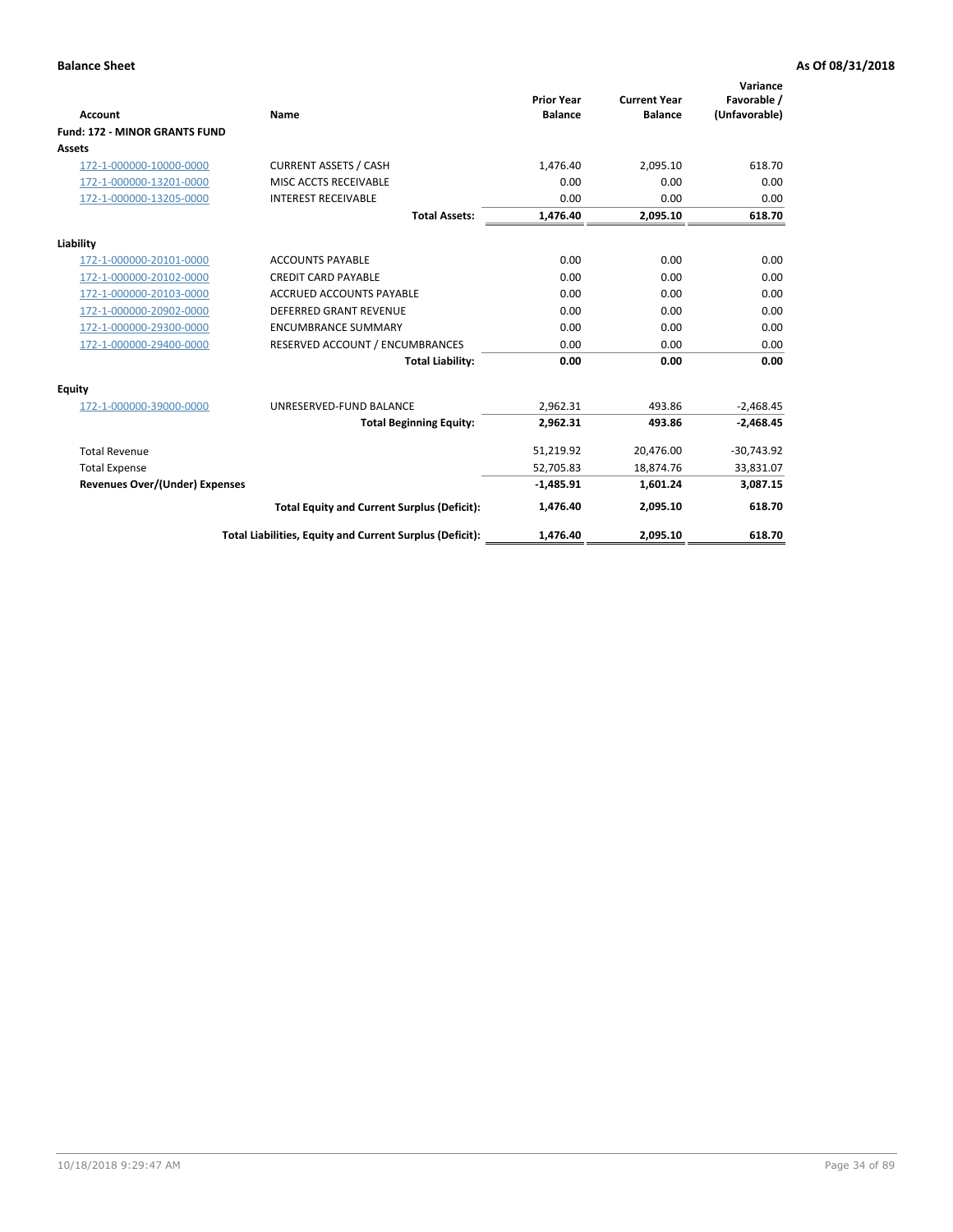| <b>Account</b>                         | <b>Name</b>                                              | <b>Prior Year</b><br><b>Balance</b> | <b>Current Year</b><br><b>Balance</b> | Variance<br>Favorable /<br>(Unfavorable) |
|----------------------------------------|----------------------------------------------------------|-------------------------------------|---------------------------------------|------------------------------------------|
| <b>Fund: 173 - FL YOUNG FOUNDATION</b> |                                                          |                                     |                                       |                                          |
| Assets                                 |                                                          |                                     |                                       |                                          |
| 173-1-000000-10000-0000                | <b>CURRENT ASSETS / CASH</b>                             | 0.00                                | 0.00                                  | 0.00                                     |
| 173-1-000000-13201-0000                | MISC ACCTS RECEIVABLE                                    | 0.00                                | 0.00                                  | 0.00                                     |
|                                        | <b>Total Assets:</b>                                     | 0.00                                | 0.00                                  | 0.00                                     |
| Liability                              |                                                          |                                     |                                       |                                          |
| 173-1-000000-20101-0000                | <b>ACCOUNTS PAYABLE</b>                                  | 0.00                                | 0.00                                  | 0.00                                     |
| 173-1-000000-20102-0000                | <b>CREDIT CARD PAYABLE</b>                               | 0.00                                | 0.00                                  | 0.00                                     |
| 173-1-000000-20902-0000                | <b>DEFERRED GRANT REVENUE</b>                            | 0.00                                | 0.00                                  | 0.00                                     |
| 173-1-000000-29300-0000                | <b>ENCUMBRANCE SUMMARY</b>                               | 0.00                                | 0.00                                  | 0.00                                     |
| 173-1-000000-29400-0000                | RESERVED ACCOUNT / ENCUMBRANCES                          | 0.00                                | 0.00                                  | 0.00                                     |
|                                        | <b>Total Liability:</b>                                  | 0.00                                | 0.00                                  | 0.00                                     |
| Equity                                 |                                                          |                                     |                                       |                                          |
| 173-1-000000-39000-0000                | UNRESERVED-FUND BALANCE                                  | 0.00                                | 0.00                                  | 0.00                                     |
|                                        | <b>Total Beginning Equity:</b>                           | 0.00                                | 0.00                                  | 0.00                                     |
| <b>Total Revenue</b>                   |                                                          | 0.00                                | 0.00                                  | 0.00                                     |
| <b>Total Expense</b>                   |                                                          | 0.00                                | 0.00                                  | 0.00                                     |
| <b>Revenues Over/(Under) Expenses</b>  |                                                          | 0.00                                | 0.00                                  | 0.00                                     |
|                                        | <b>Total Equity and Current Surplus (Deficit):</b>       | 0.00                                | 0.00                                  | 0.00                                     |
|                                        | Total Liabilities, Equity and Current Surplus (Deficit): | 0.00                                | 0.00                                  | 0.00                                     |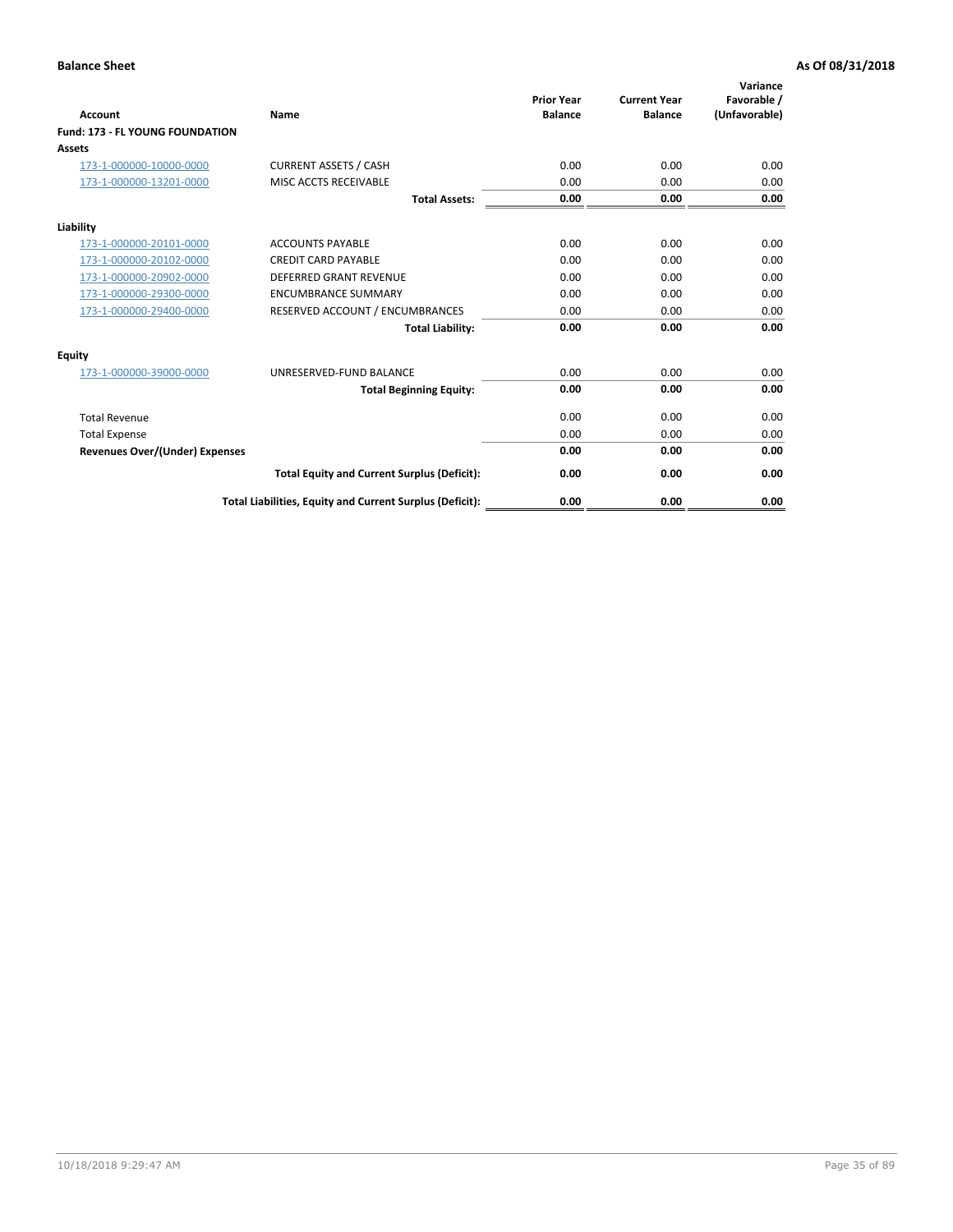|                                       |                                                          | <b>Prior Year</b> | <b>Current Year</b> | Variance<br>Favorable / |
|---------------------------------------|----------------------------------------------------------|-------------------|---------------------|-------------------------|
| <b>Account</b>                        | Name                                                     | <b>Balance</b>    | <b>Balance</b>      | (Unfavorable)           |
| Fund: 174 - FEMA GRANT                |                                                          |                   |                     |                         |
| <b>Assets</b>                         |                                                          |                   |                     |                         |
| 174-1-000000-10000-0000               | <b>CURRENT ASSETS / CASH</b>                             | 71.08             | 0.00                | $-71.08$                |
| 174-1-000000-13201-0000               | MISC ACCTS RECEIVABLE                                    | 0.00              | 0.00                | 0.00                    |
| 174-1-000000-13205-0000               | <b>INTEREST RECEIVABLE</b>                               | 0.00              | 0.00                | 0.00                    |
|                                       | <b>Total Assets:</b>                                     | 71.08             | 0.00                | $-71.08$                |
| Liability                             |                                                          |                   |                     |                         |
| 174-1-000000-20101-0000               | <b>ACCOUNTS PAYABLE</b>                                  | 0.00              | 0.00                | 0.00                    |
| 174-1-000000-20102-0000               | <b>CREDIT CARD PAYABLE</b>                               | 0.00              | 0.00                | 0.00                    |
| 174-1-000000-20103-0000               | <b>ACCRUED ACCOUNTS PAYABLE</b>                          | 0.00              | 0.00                | 0.00                    |
| 174-1-000000-20902-0000               | DEFERRED GRANT REVENUE                                   | 0.00              | 0.00                | 0.00                    |
| 174-1-000000-29300-0000               | <b>ENCUMBRANCE SUMMARY</b>                               | 0.00              | 0.00                | 0.00                    |
| 174-1-000000-29400-0000               | RESERVED ACCOUNT / ENCUMBRANCES                          | 0.00              | 0.00                | 0.00                    |
|                                       | <b>Total Liability:</b>                                  | 0.00              | 0.00                | 0.00                    |
| Equity                                |                                                          |                   |                     |                         |
| 174-1-000000-39000-0000               | UNRESERVED-FUND BALANCE                                  | 1.08              | 1.08                | 0.00                    |
|                                       | <b>Total Beginning Equity:</b>                           | 1.08              | 1.08                | 0.00                    |
| <b>Total Revenue</b>                  |                                                          | 182,810.00        | 0.00                | $-182,810.00$           |
| <b>Total Expense</b>                  |                                                          | 182,740.00        | 1.08                | 182,738.92              |
| <b>Revenues Over/(Under) Expenses</b> |                                                          | 70.00             | $-1.08$             | $-71.08$                |
|                                       | <b>Total Equity and Current Surplus (Deficit):</b>       | 71.08             | 0.00                | $-71.08$                |
|                                       | Total Liabilities, Equity and Current Surplus (Deficit): | 71.08             | 0.00                | $-71.08$                |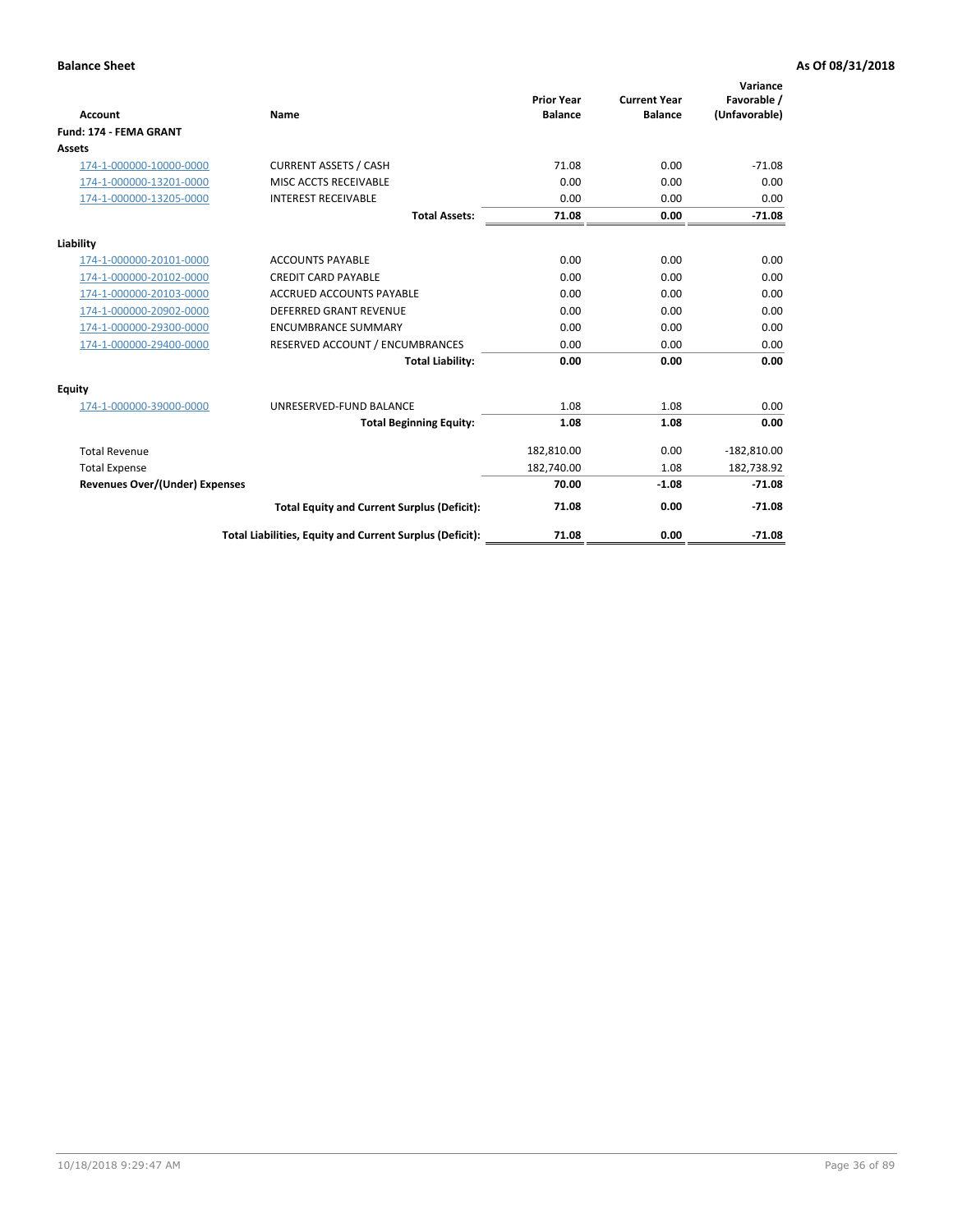| <b>Account</b>                             | Name                                                     | <b>Prior Year</b><br><b>Balance</b> | <b>Current Year</b><br><b>Balance</b> | Variance<br>Favorable /<br>(Unfavorable) |
|--------------------------------------------|----------------------------------------------------------|-------------------------------------|---------------------------------------|------------------------------------------|
| Fund: 175 - JUSTICE ASSISTANCE GRANT - JAG |                                                          |                                     |                                       |                                          |
| <b>Assets</b>                              |                                                          |                                     |                                       |                                          |
| 175-1-000000-10000-0000                    | <b>CURRENT ASSETS / CASH</b>                             | 30.65                               | 13,761.65                             | 13,731.00                                |
| 175-1-000000-13201-0000                    | MISC ACCTS RECEIVABLE                                    | 0.00                                | 0.00                                  | 0.00                                     |
|                                            | <b>Total Assets:</b>                                     | 30.65                               | 13,761.65                             | 13,731.00                                |
| Liability                                  |                                                          |                                     |                                       |                                          |
| 175-1-000000-20101-0000                    | <b>ACCOUNTS PAYABLE</b>                                  | 0.00                                | 0.00                                  | 0.00                                     |
| 175-1-000000-20102-0000                    | <b>CREDIT CARD PAYABLE</b>                               | 0.00                                | 0.00                                  | 0.00                                     |
| 175-1-000000-20902-0000                    | <b>DEFERRED GRANT REVENUE</b>                            | 0.00                                | 0.00                                  | 0.00                                     |
| 175-1-000000-29300-0000                    | <b>ENCUMBRANCE SUMMARY</b>                               | 0.00                                | 0.00                                  | 0.00                                     |
| 175-1-000000-29400-0000                    | RESERVED ACCOUNT / ENCUMBRANCES                          | 0.00                                | 0.00                                  | 0.00                                     |
|                                            | <b>Total Liability:</b>                                  | 0.00                                | 0.00                                  | 0.00                                     |
| Equity                                     |                                                          |                                     |                                       |                                          |
| 175-1-000000-39000-0000                    | UNRESERVED-FUND BALANCE                                  | 30.65                               | 30.65                                 | 0.00                                     |
|                                            | <b>Total Beginning Equity:</b>                           | 30.65                               | 30.65                                 | 0.00                                     |
| <b>Total Revenue</b>                       |                                                          | 6,165.00                            | 13,731.00                             | 7,566.00                                 |
| <b>Total Expense</b>                       |                                                          | 6,165.00                            | 0.00                                  | 6,165.00                                 |
| <b>Revenues Over/(Under) Expenses</b>      |                                                          | 0.00                                | 13,731.00                             | 13,731.00                                |
|                                            | <b>Total Equity and Current Surplus (Deficit):</b>       | 30.65                               | 13,761.65                             | 13,731.00                                |
|                                            | Total Liabilities, Equity and Current Surplus (Deficit): | 30.65                               | 13,761.65                             | 13,731.00                                |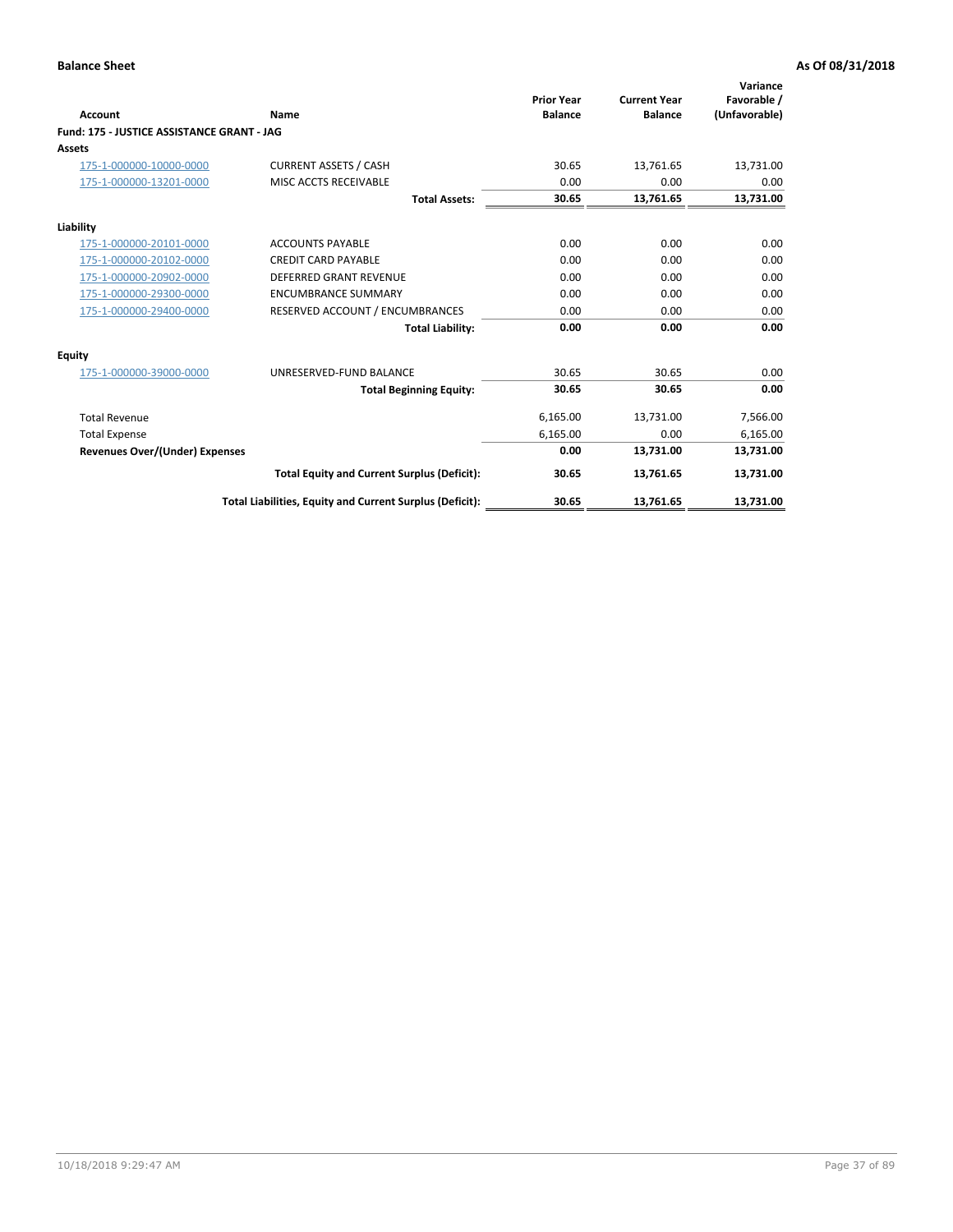| <b>Account</b>                        | Name                                                     | <b>Prior Year</b><br><b>Balance</b> | <b>Current Year</b><br><b>Balance</b> | Variance<br>Favorable /<br>(Unfavorable) |
|---------------------------------------|----------------------------------------------------------|-------------------------------------|---------------------------------------|------------------------------------------|
| Fund: 176 - HOME GRANT FUND           |                                                          |                                     |                                       |                                          |
| Assets                                |                                                          |                                     |                                       |                                          |
| 176-1-000000-10000-0000               | <b>CURRENT ASSETS / CASH</b>                             | 0.00                                | 0.00                                  | 0.00                                     |
| 176-1-000000-13201-0000               | MISC ACCTS RECEIVABLE                                    | 0.00                                | 0.00                                  | 0.00                                     |
| 176-1-000000-13205-0000               | <b>INTEREST RECEIVABLE</b>                               | 0.00                                | 0.00                                  | 0.00                                     |
|                                       | <b>Total Assets:</b>                                     | 0.00                                | 0.00                                  | 0.00                                     |
| Liability                             |                                                          |                                     |                                       |                                          |
| 176-1-000000-20101-0000               | <b>ACCOUNTS PAYABLE</b>                                  | 0.00                                | 0.00                                  | 0.00                                     |
| 176-1-000000-20102-0000               | <b>CREDIT CARD PAYABLE</b>                               | 0.00                                | 0.00                                  | 0.00                                     |
| 176-1-000000-20103-0000               | <b>ACCRUED ACCOUNTS PAYABLE</b>                          | 0.00                                | 0.00                                  | 0.00                                     |
| 176-1-000000-20902-0000               | <b>DEFERRED GRANT REVENUE</b>                            | 0.00                                | 0.00                                  | 0.00                                     |
| 176-1-000000-29300-0000               | <b>ENCUMBRANCE SUMMARY</b>                               | 0.00                                | 0.00                                  | 0.00                                     |
| 176-1-000000-29400-0000               | RESERVED ACCOUNT / ENCUMBRANCES                          | 0.00                                | 0.00                                  | 0.00                                     |
|                                       | <b>Total Liability:</b>                                  | 0.00                                | 0.00                                  | 0.00                                     |
| <b>Equity</b>                         |                                                          |                                     |                                       |                                          |
| 176-1-000000-39000-0000               | UNRESERVED-FUND BALANCE                                  | 0.00                                | 0.00                                  | 0.00                                     |
|                                       | <b>Total Beginning Equity:</b>                           | 0.00                                | 0.00                                  | 0.00                                     |
| <b>Total Revenue</b>                  |                                                          | 0.00                                | 0.00                                  | 0.00                                     |
| <b>Total Expense</b>                  |                                                          | 0.00                                | 0.00                                  | 0.00                                     |
| <b>Revenues Over/(Under) Expenses</b> |                                                          | 0.00                                | 0.00                                  | 0.00                                     |
|                                       | <b>Total Equity and Current Surplus (Deficit):</b>       | 0.00                                | 0.00                                  | 0.00                                     |
|                                       | Total Liabilities, Equity and Current Surplus (Deficit): | 0.00                                | 0.00                                  | 0.00                                     |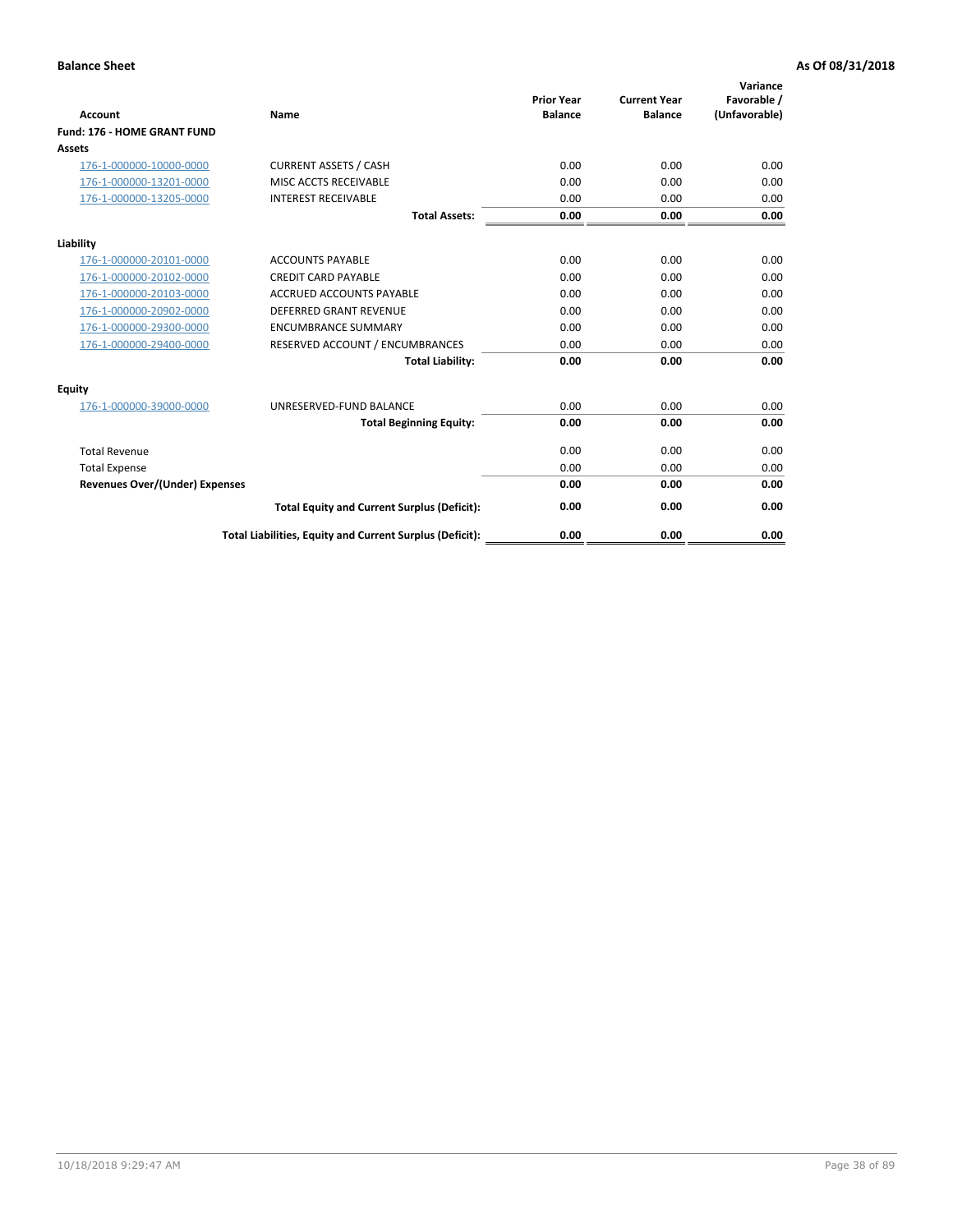| Account                                        | Name                                                     | <b>Prior Year</b><br><b>Balance</b> | <b>Current Year</b><br><b>Balance</b> | Variance<br>Favorable /<br>(Unfavorable) |
|------------------------------------------------|----------------------------------------------------------|-------------------------------------|---------------------------------------|------------------------------------------|
| <b>Fund: 177 - SAFE ROUTES TO SCHOOL GRANT</b> |                                                          |                                     |                                       |                                          |
| <b>Assets</b>                                  |                                                          |                                     |                                       |                                          |
| 177-1-000000-10000-0000                        | <b>CURRENT ASSETS / CASH</b>                             | 0.02                                | 0.00                                  | $-0.02$                                  |
| 177-1-000000-13201-0000                        | MISC ACCTS RECEIVABLE                                    | 0.00                                | 0.00                                  | 0.00                                     |
| 177-1-000000-13205-0000                        | <b>INTEREST RECEIVABLE</b>                               | 0.00                                | 0.00                                  | 0.00                                     |
|                                                | <b>Total Assets:</b>                                     | 0.02                                | 0.00                                  | $-0.02$                                  |
| Liability                                      |                                                          |                                     |                                       |                                          |
| 177-1-000000-20101-0000                        | <b>ACCOUNTS PAYABLE</b>                                  | 0.00                                | 0.00                                  | 0.00                                     |
| 177-1-000000-20102-0000                        | <b>CREDIT CARD PAYABLE</b>                               | 0.00                                | 0.00                                  | 0.00                                     |
| 177-1-000000-20139-0000                        | <b>RETAINAGES PAYABLE</b>                                | 0.00                                | 0.00                                  | 0.00                                     |
| 177-1-000000-20902-0000                        | <b>DEFERRED GRANT REVENUE</b>                            | 0.00                                | 0.00                                  | 0.00                                     |
|                                                | <b>Total Liability:</b>                                  | 0.00                                | 0.00                                  | 0.00                                     |
| Equity                                         |                                                          |                                     |                                       |                                          |
| 177-1-000000-39000-0000                        | UNRESERVED-FUND BALANCE                                  | 0.02                                | 0.02                                  | 0.00                                     |
|                                                | <b>Total Beginning Equity:</b>                           | 0.02                                | 0.02                                  | 0.00                                     |
| <b>Total Revenue</b>                           |                                                          | 0.00                                | 0.00                                  | 0.00                                     |
| <b>Total Expense</b>                           |                                                          | 0.00                                | 0.02                                  | $-0.02$                                  |
| <b>Revenues Over/(Under) Expenses</b>          |                                                          | 0.00                                | $-0.02$                               | $-0.02$                                  |
|                                                | <b>Total Equity and Current Surplus (Deficit):</b>       | 0.02                                | 0.00                                  | $-0.02$                                  |
|                                                | Total Liabilities, Equity and Current Surplus (Deficit): | 0.02                                | 0.00                                  | $-0.02$                                  |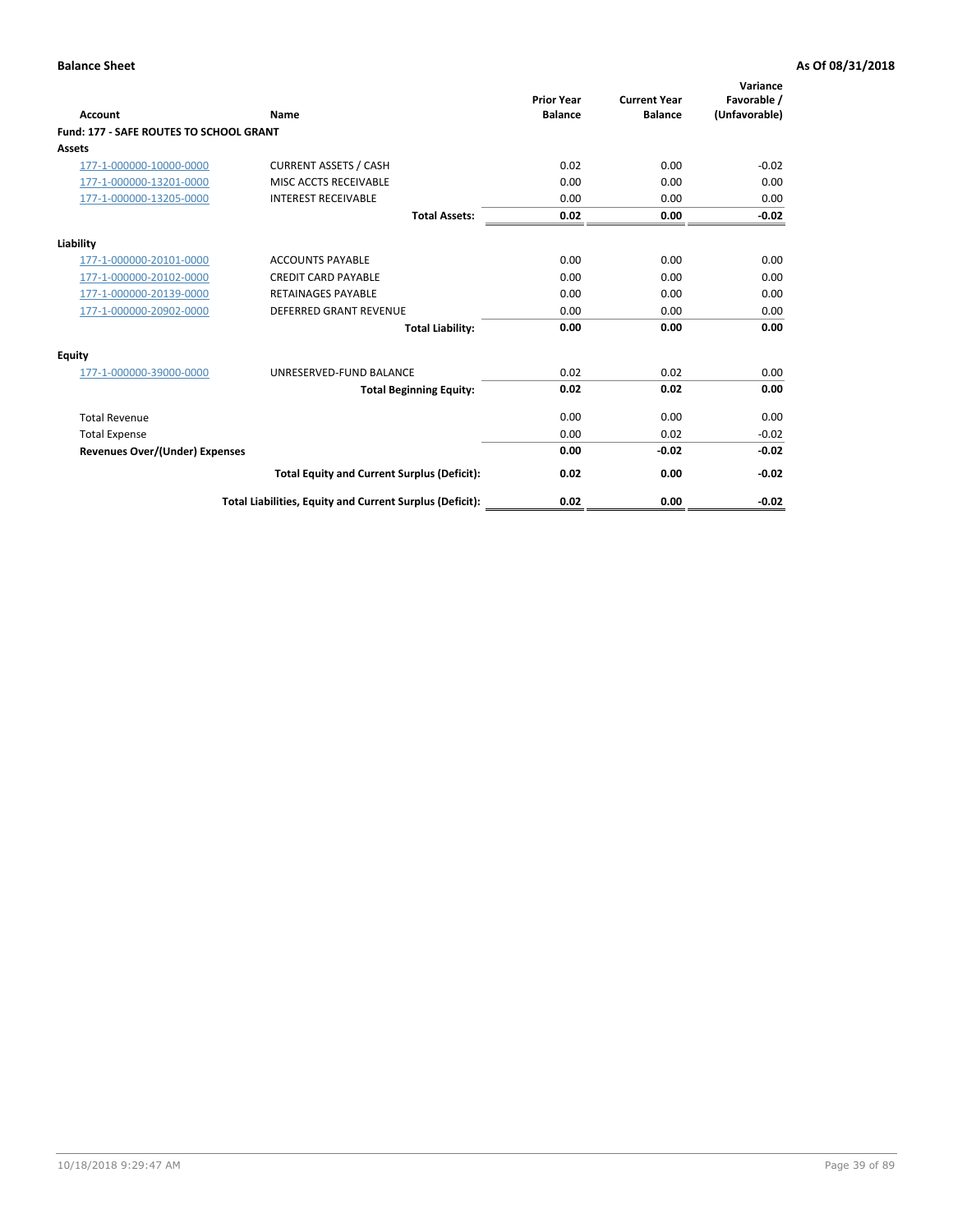| <b>Account</b>                        | Name                                                     | <b>Prior Year</b><br><b>Balance</b> | <b>Current Year</b><br><b>Balance</b> | Variance<br>Favorable /<br>(Unfavorable) |
|---------------------------------------|----------------------------------------------------------|-------------------------------------|---------------------------------------|------------------------------------------|
| Fund: 190 - FIXED ASSETS              |                                                          |                                     |                                       |                                          |
| Assets                                |                                                          |                                     |                                       |                                          |
| 190-1-000000-10000-0000               | <b>CURRENT ASSETS / CASH</b>                             | 4,395,783.73                        | 4,781,218.73                          | 385,435.00                               |
| 190-1-000000-16001-0000               | FIXED ASSETS / LAND                                      | 4,301,719.07                        | 4,301,719.07                          | 0.00                                     |
| 190-1-000000-16002-0000               | FIXED ASSETS / IMPROVMENTS-NON BUILDI                    | 8,469,732.94                        | 9,547,720.27                          | 1,077,987.33                             |
| 190-1-000000-16003-0000               | ACCUM DEPR / IMPROVEMENTS- NON BUIL                      | $-3,726,578.80$                     | -4,009,937.54                         | $-283,358.74$                            |
| 190-1-000000-16004-0000               | FIXED ASSETS / BUILDINGS                                 | 17,475,262.21                       | 17,535,682.21                         | 60,420.00                                |
| 190-1-000000-16005-0000               | <b>ACCUM DEPR / BUILDINGS</b>                            | $-6,272,081.85$                     | $-6,682,343.79$                       | $-410,261.94$                            |
| 190-1-000000-16109-0000               | FIXED ASSETS / INFRASTRUCTURE                            | 36,030,072.95                       | 39,600,292.98                         | 3,570,220.03                             |
| 190-1-000000-16110-0000               | ACCUM DEPR / INFRASTRUCTURE                              | $-16,666,333.14$                    | $-17,212,975.22$                      | $-546,642.08$                            |
| 190-1-000000-16201-0000               | FIXED ASSETS / MACHINERY AND EQUIPMEN                    | 5,984,517.36                        | 6,435,884.14                          | 451,366.78                               |
| 190-1-000000-16202-0000               | ACCUM DEPR / MACHINERY AND EQUIPMEI                      | -4,234,198.01                       | -4,533,779.36                         | -299,581.35                              |
| 190-1-000000-16205-0000               | FIXED ASSETS / SEIZURE FUNDED VEHICLES                   | 109,736.85                          | 109,736.85                            | 0.00                                     |
| 190-1-000000-16206-0000               | ACCUM DEPR / SEIZURE FUNDED VEHICLES                     | $-76,797.54$                        | $-86,047.91$                          | $-9,250.37$                              |
| 190-1-000000-16301-0000               | FIXED ASSETS / C W I P                                   | 5,434,233.92                        | 7,494,769.94                          | 2,060,536.02                             |
|                                       | <b>Total Assets:</b>                                     | 51,225,069.69                       | 57,281,940.37                         | 6,056,870.68                             |
|                                       |                                                          |                                     |                                       |                                          |
| Liability                             |                                                          |                                     |                                       |                                          |
| 190-1-000000-20101-0000               | <b>ACCOUNTS PAYABLE</b>                                  | 0.00                                | 0.00                                  | 0.00                                     |
| 190-1-000000-20102-0000               | <b>CREDIT CARD PAYABLE</b>                               | 0.00                                | 0.00                                  | 0.00                                     |
| 190-1-000000-27001-0000               | CONTRIBUTED CAPITAL / DEVELOPERS                         | 7,196,125.29                        | 7,196,125.29                          | 0.00                                     |
| 190-1-000000-27101-0000               | INVESTMENT IN GFA / GENERAL FUND                         | 2,194,657.07                        | 2,194,657.07                          | 0.00                                     |
| 190-1-000000-27102-0000               | <b>SPECIAL REVENUE FUNDS</b>                             | 4,861,998.29                        | 4,861,998.29                          | 0.00                                     |
| 190-1-000000-27103-0000               | <b>GENERAL CIP FUND</b>                                  | 55,066,479.06                       | 62,287,009.22                         | $-7,220,530.16$                          |
| 190-1-000000-27104-0000               | PROPRIETARY FUNDS                                        | 13,885,324.34                       | 13,885,324.34                         | 0.00                                     |
| 190-1-000000-27105-0000               | <b>INTERNAL SERVICE FUNDS</b>                            | 0.00                                | 0.00                                  | 0.00                                     |
| 190-1-000000-27106-0000               | <b>EXPENDABLE TRUST FUNDS</b>                            | 0.00                                | 0.00                                  | 0.00                                     |
| 190-1-000000-27107-0000               | INVESTMENT IN GFA / SEIZURE FUNDS                        | 127,680.68                          | 127,680.68                            | 0.00                                     |
| 190-1-000000-27108-0000               | INVESTMENT IN GFA / FIRE DEPARTMEN                       | 0.00                                | 0.00                                  | 0.00                                     |
| 190-1-000000-27109-0000               | PARKS & RECREATION DEPT                                  | 0.00                                | 0.00                                  | 0.00                                     |
| 190-1-000000-27110-0000               | INVESTMENT IN GFA / 4A EDC                               | 524,560.49                          | 524,560.49                            | 0.00                                     |
| 190-1-000000-27201-0000               | CAFR USE / MUNICIPAL BUILDINGS                           | 1,862,037.81                        | 1,862,037.81                          | 0.00                                     |
| 190-1-000000-27202-0000               | CAFR USE / OTHER GENERAL GOVERNMEN                       | 363,987.04                          | 363,987.04                            | 0.00                                     |
| 190-1-000000-27203-0000               | CAFR USE / POLICE PROTECTION                             | 1,742,383.46                        | 1,742,383.46                          | 0.00                                     |
| 190-1-000000-27204-0000               | CAFR USE / FIRE PROTECTION                               | 2,609,936.84                        | 2,609,936.84                          | 0.00                                     |
| 190-1-000000-27205-0000               | CAFR USE / PUBLIC WORKS                                  | 2,509,263.59                        | 2,509,263.59                          | 0.00                                     |
| 190-1-000000-27206-0000               | <b>CAFR USE / LIBRARIES</b>                              | 2,147,054.00                        | 2,147,054.00                          | 0.00                                     |
| 190-1-000000-27207-0000               | CAFR USE / RECREATION                                    | 4,153,623.63                        | 4,153,623.63                          | 0.00                                     |
| 190-1-000000-27208-0000               | CAFR USE / CEMETERY                                      | 246,894.00                          | 246,894.00                            | 0.00                                     |
| 190-1-000000-27209-0000               | CAFR USE / EXCHANGE BUILDING                             | 6,053,703.29                        | 6,053,703.29                          | 0.00                                     |
| 190-1-000000-27210-0000               | CAFR USE / INVESTMENT IN GFA                             | -21,688,883.66                      | -21,688,883.66                        | 0.00                                     |
| 190-1-000000-27301-0000               | DONATIONS/GRANTS                                         | 2,092,706.06                        | 2,478,141.06                          | -385,435.00                              |
|                                       | <b>Total Liability:</b>                                  | 85,949,531.28                       | 93,555,496.44                         | -7,605,965.16                            |
| <b>Equity</b>                         |                                                          |                                     |                                       |                                          |
| 190-1-000000-39000-0000               | UNRESERVED-FUND BALANCE                                  | -34,858,988.31                      | -36,273,556.07                        | $-1,414,567.76$                          |
|                                       | <b>Total Beginning Equity:</b>                           | -34,858,988.31                      | -36,273,556.07                        | $-1,414,567.76$                          |
| <b>Total Expense</b>                  |                                                          |                                     | 0.00                                  |                                          |
| <b>Revenues Over/(Under) Expenses</b> |                                                          | $-134,526.72$<br>134,526.72         | 0.00                                  | -134,526.72<br>-134,526.72               |
|                                       | <b>Total Equity and Current Surplus (Deficit):</b>       | -34,724,461.59                      | -36,273,556.07                        | $-1,549,094.48$                          |
|                                       | Total Liabilities, Equity and Current Surplus (Deficit): | 51,225,069.69                       | 57,281,940.37                         | 6,056,870.68                             |
|                                       |                                                          |                                     |                                       |                                          |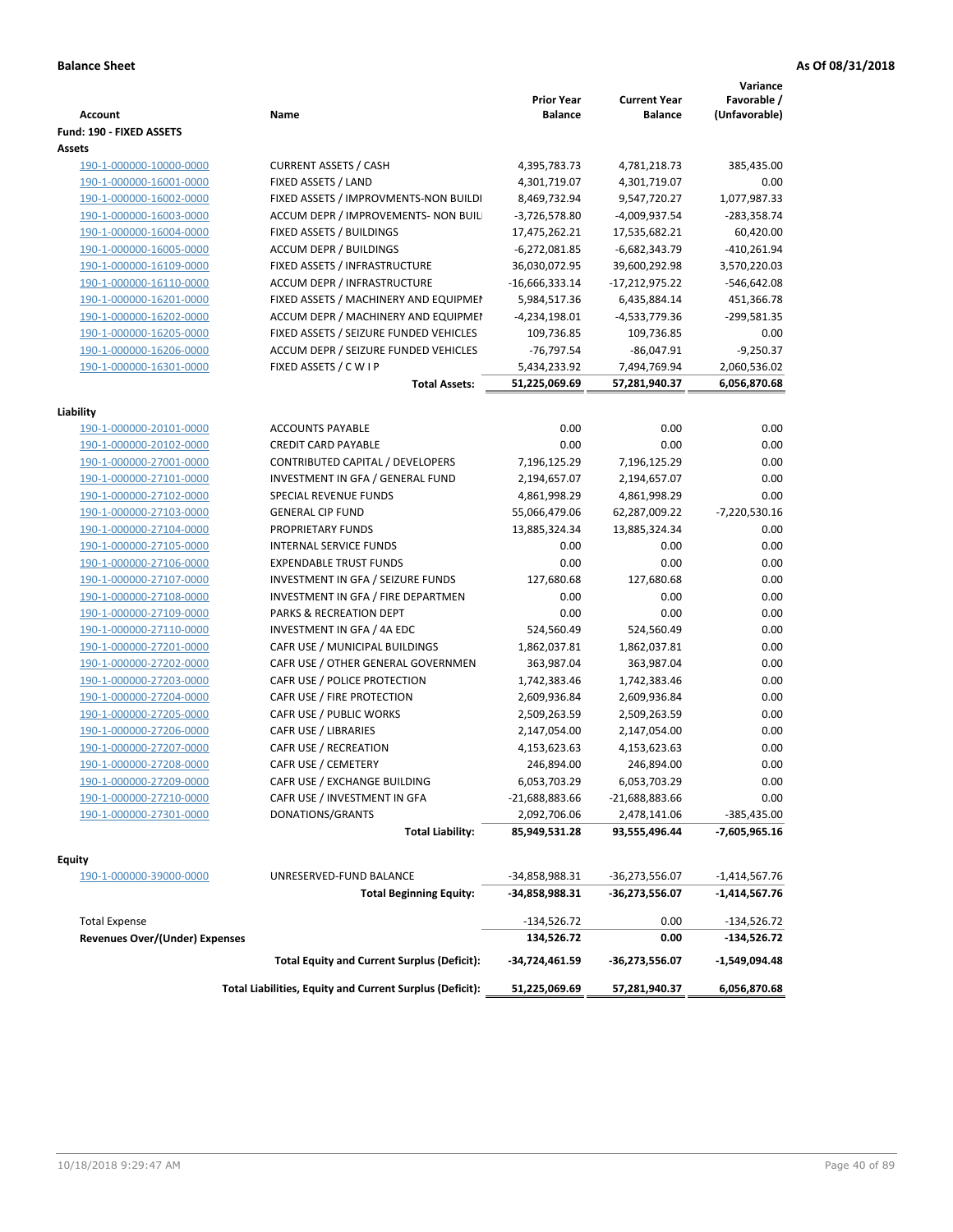| <b>Account</b>                 | Name                                                     | <b>Prior Year</b><br><b>Balance</b> | <b>Current Year</b><br><b>Balance</b> | Variance<br>Favorable /<br>(Unfavorable) |
|--------------------------------|----------------------------------------------------------|-------------------------------------|---------------------------------------|------------------------------------------|
| <b>Fund: 191 - DEBT</b>        |                                                          |                                     |                                       |                                          |
| <b>Assets</b>                  |                                                          |                                     |                                       |                                          |
| 191-1-000000-12101-0000        | <b>BOND ISSUANCE COSTS</b>                               | 0.00                                | 0.00                                  | 0.00                                     |
| 191-1-000000-12201-0000        | DEFERRED CHARGES / BOND DISCOUNT                         | $-1,044,044.26$                     | $-1,016,547.95$                       | 27,496.31                                |
| 191-1-000000-14101-0000        | WTR/WWTR UTILITY FUND                                    | 0.00                                | 0.00                                  | 0.00                                     |
| 191-1-000000-17101-0000        | LONG-TERM DEBT / AMT TO BE PROVIDE                       | 4,610,016.37                        | 453,446.27                            | $-4, 156, 570.10$                        |
|                                | <b>Total Assets:</b>                                     | 3,565,972.11                        | $-563,101.68$                         | -4,129,073.79                            |
| Liability                      |                                                          |                                     |                                       |                                          |
| 191-1-000000-20102-0000        | <b>CREDIT CARD PAYABLE</b>                               | 0.00                                | 0.00                                  | 0.00                                     |
| 191-1-000000-22002-0000        | <b>VACATION/SICK PAYABLE</b>                             | 1,631,580.90                        | 1,548,415.51                          | 83,165.39                                |
| 191-1-000000-26001-0000        | <b>COMPENSATED ABSENCES PAY</b>                          | 1,574,930.61                        | 1,574,354.03                          | 576.58                                   |
| 191-1-000000-26003-0000        | EXCESS SALES TAX DUE TO STATE OF TEXAS                   | 3,223,783.60                        | 3,045,688.20                          | 178,095.40                               |
| 191-1-000000-26101-0000        | <b>GENERAL OBLIG BONDS PAY</b>                           | 37,819,000.00                       | 33,926,000.00                         | 3,893,000.00                             |
| 191-1-000000-26103-0000        | DEFERRED LOSS/DEFEASEMENT                                | $-843,796.95$                       | 71,619.09                             | $-915,416.04$                            |
| 191-1-000000-26104-0000        | <b>ACCRETED INTEREST</b>                                 | 165,929.14                          | 164,196.41                            | 1,732.73                                 |
| 191-1-000000-26105-0000        | INV NET OF RELATED DEBT                                  | -34,384,329.59                      | -34,384,329.59                        | 0.00                                     |
| 191-1-000000-26106-0000        | <b>RESTRICTED DEBT SERVICE</b>                           | 621,308.00                          | 621,308.00                            | 0.00                                     |
|                                | <b>Total Liability:</b>                                  | 9,808,405.71                        | 6,567,251.65                          | 3,241,154.06                             |
| Equity                         |                                                          |                                     |                                       |                                          |
| 191-1-000000-39000-0000        | UNRESERVED-FUND BALANCE                                  | $-6,242,433.60$                     | $-7,130,353.33$                       | $-887,919.73$                            |
|                                | <b>Total Beginning Equity:</b>                           | $-6,242,433.60$                     | $-7,130,353.33$                       | $-887,919.73$                            |
| <b>Total Expense</b>           |                                                          | 0.00                                | 0.00                                  | 0.00                                     |
| Revenues Over/(Under) Expenses |                                                          | 0.00                                | 0.00                                  | 0.00                                     |
|                                | <b>Total Equity and Current Surplus (Deficit):</b>       | $-6,242,433.60$                     | $-7,130,353.33$                       | $-887,919.73$                            |
|                                | Total Liabilities, Equity and Current Surplus (Deficit): | 3,565,972.11                        | $-563, 101.68$                        | -4,129,073.79                            |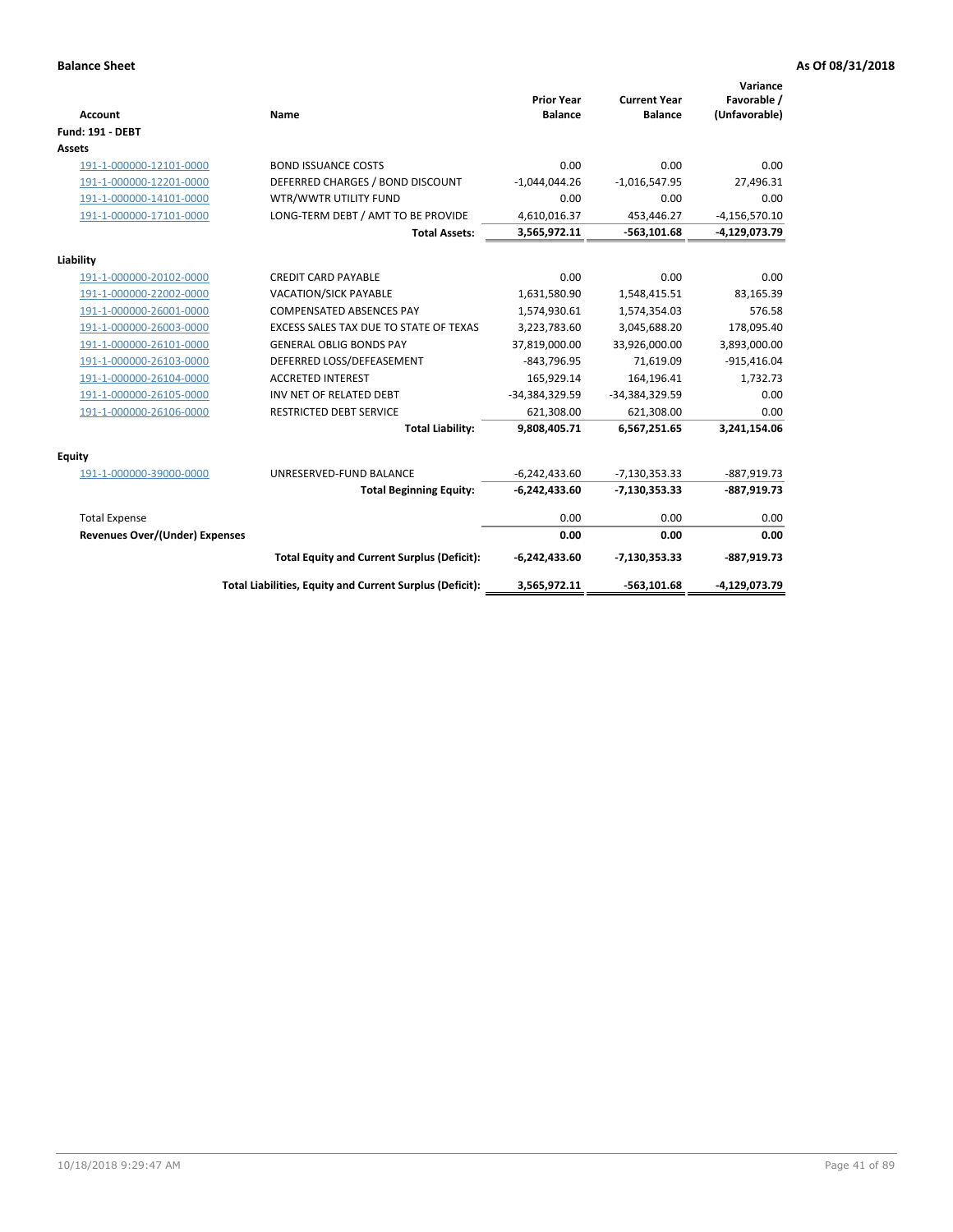| <b>Account</b>                                | Name                                  | <b>Prior Year</b><br><b>Balance</b> | <b>Current Year</b><br><b>Balance</b> | Variance<br>Favorable /<br>(Unfavorable) |
|-----------------------------------------------|---------------------------------------|-------------------------------------|---------------------------------------|------------------------------------------|
| <b>Fund: 192 - PAYROLL CLEARING</b><br>Assets |                                       |                                     |                                       |                                          |
| 192-1-000000-10000-0000                       | <b>CURRENT ASSETS / CASH</b>          | 232,603.94                          | 241,965.82                            | 9,361.88                                 |
| 192-1-000000-13201-0000                       | MISC ACCTS RECEIVABLE                 | 1,482.18                            | 0.00                                  | $-1,482.18$                              |
| 192-1-000000-13203-0000                       | NON-CURRENT ASSETS / PREPAYMENTS      | 0.00                                | 0.00                                  | 0.00                                     |
| 192-1-000000-13205-0000                       | <b>INTEREST RECEIVABLE</b>            | 0.00                                | 0.00                                  | 0.00                                     |
|                                               | <b>Total Assets:</b>                  | 234,086.12                          | 241,965.82                            | 7,879.70                                 |
| Liability                                     |                                       |                                     |                                       |                                          |
| 192-1-000000-20101-0000                       | <b>ACCOUNTS PAYABLE</b>               | 0.00                                | 0.00                                  | 0.00                                     |
| 192-1-000000-20102-0000                       | <b>CREDIT CARD PAYABLE</b>            | 0.00                                | 0.00                                  | 0.00                                     |
| 192-1-000000-20103-0000                       | ACCRUED ACCOUNTS PAYABLE              | 0.00                                | 0.00                                  | 0.00                                     |
| 192-1-000000-22001-0000                       | <b>SALARIES PAYABLE</b>               | 123.06                              | 0.00                                  | 123.06                                   |
| 192-1-000000-22002-0000                       | VACATION/SICK PAYABLE                 | 0.00                                | 0.00                                  | 0.00                                     |
| 192-1-000000-22101-0000                       | TAXES - FEDERAL WITHHOLDING           | 0.00                                | 0.00                                  | 0.00                                     |
| 192-1-000000-22102-0000                       | <b>TAXES - FICA</b>                   | 0.00                                | 0.00                                  | 0.00                                     |
| 192-1-000000-22103-0000                       | <b>TAXES - MEDICARE</b>               | 0.00                                | 0.00                                  | 0.00                                     |
| 192-1-000000-22201-0000                       | <b>INS - AFLAC</b>                    | $-49.90$                            | $-2,382.51$                           | 2,332.61                                 |
| 192-1-000000-22202-0000                       | INS - LIFE INSURANCE                  | 0.00                                | 0.00                                  | 0.00                                     |
| 192-1-000000-22203-0000                       | INS - CITY EMPLOYEE PORTION           | 0.00                                | 0.00                                  | 0.00                                     |
| 192-1-000000-22204-0000                       | INS - GEUS EMPLOYEE PORTION           | 0.00                                | 0.00                                  | 0.00                                     |
| 192-1-000000-22205-0000                       | INS - CITY EMPL-FLEXCARD              | 6,439.65                            | 108.02                                | 6,331.63                                 |
| 192-1-000000-22206-0000                       | INS - CITY EMPL-DEPENDENT CARE        | 0.00                                | 0.00                                  | 0.00                                     |
| 192-1-000000-22207-0000                       | INS - GEUS EMPL-HEALTH CARE           | 0.00                                | 0.00                                  | 0.00                                     |
| 192-1-000000-22208-0000                       | INS - AMERICAN FIDELITY               | 0.00                                | 0.00                                  | 0.00                                     |
| 192-1-000000-22209-0000                       | INS - GEUS EMPL-DEPENDENT CARE        | 0.00                                | 0.00                                  | 0.00                                     |
| 192-1-000000-22210-0000                       | INS - CITY EMPLOYEE - OPT OU          | 0.00                                | 0.00                                  | 0.00                                     |
| 192-1-000000-22211-0000                       | INS - GEUS EMP - OPT OU               | 0.00                                | 0.00                                  | 0.00                                     |
| 192-1-000000-22212-0000                       | <b>INS - VISION PLAN</b>              | $-5,227.60$                         | -898.34                               | $-4,329.26$                              |
| 192-1-000000-22213-0000                       | INS - AIG CRITICAL CARE               | 0.00                                | 0.00                                  | 0.00                                     |
| 192-1-000000-22214-0000                       | INS - AIG ACCIDENT                    | 0.00                                | 0.00                                  | 0.00                                     |
| 192-1-000000-22215-0000                       | INS - ALLSTATE CANCER                 | 0.00                                | 0.00                                  | 0.00                                     |
| 192-1-000000-22216-0000                       | INS - CRITICAL ILLNESS/CHARTIS        | 0.00                                | 0.00                                  | 0.00                                     |
| 192-1-000000-22217-0000                       | INS - MUTUAL OF OMAHA                 | $-10,558.02$                        | $-10,381.21$                          | $-176.81$                                |
| 192-1-000000-22218-0000                       | INS - TX LIFE                         | $-97.42$                            | $-321.81$                             | 224.39                                   |
| 192-1-000000-22219-0000                       | <b>INS - NEW YORK LIFE</b>            | 0.00                                | 0.00                                  | 0.00                                     |
| 192-1-000000-22220-0000                       | INS - AFLAC CRITICAL INSURANCE        | $-121.87$                           | 305.22                                | $-427.09$                                |
| 192-1-000000-22223-0000                       | INS - DENTAL PLAN                     | $-4,252.82$                         | 1,274.90                              | $-5,527.72$                              |
| 192-1-000000-22301-0000                       | <b>RETIREMENT - TMRS</b>              | 249,741.21                          | 253,754.35                            | -4,013.14                                |
| 192-1-000000-22302-0000                       | RETIREMENT - F R & R                  | $-2,145.70$                         | 0.00                                  | $-2,145.70$                              |
| 192-1-000000-22303-0000                       | RETIREMENT - NATIONWIDE / PEBSCO      | 0.00                                | 0.00                                  | 0.00                                     |
| 192-1-000000-22304-0000                       | RETIREMENT - 401 ICMA RETIREMENT      | 0.00                                | 0.00                                  | 0.00                                     |
| 192-1-000000-22305-0000                       | RETIREMENT - VANTAGE CARE PRE-TAX RSP | 0.00                                | 0.00                                  | 0.00                                     |
| 192-1-000000-22401-0000                       | <b>GARNISHMENT - TAX LEVY</b>         | 0.00                                | 0.00                                  | 0.00                                     |
| 192-1-000000-22402-0000                       | GARNISHMENT - CHILD SUPPORT           | 0.00                                | 0.00                                  | 0.00                                     |
| 192-1-000000-22403-0000                       | GARNISHMENT - CHAPTER 13              | 0.00                                | 0.00                                  | 0.00                                     |
| 192-1-000000-22404-0000                       | <b>GARNISHMENT - STUDENT LOAN</b>     | 0.00                                | 0.00                                  | 0.00                                     |
| 192-1-000000-22501-0000                       | <b>CHARITY PAYABLE</b>                | 0.00                                | 0.00                                  | 0.00                                     |
| 192-1-000000-22502-0000                       | UNITED WAY                            | 0.00                                | 0.00                                  | 0.00                                     |
| 192-1-000000-22503-0000                       | AMERICAN CANCER SOCIETY               | 0.00                                | 0.00                                  | 0.00                                     |
| 192-1-000000-22601-0000                       | PR DEDUCT - SAVINGS BOND              | 0.00                                | 0.00                                  | 0.00                                     |
| 192-1-000000-22602-0000                       | PR DEDUCT - CREDIT UNION              | 0.00                                | 0.00                                  | 0.00                                     |
| 192-1-000000-22603-0000                       | PR DEDUCT - PRE PAID LEGAL FEE        | $-68.70$                            | $-171.15$                             | 102.45                                   |
| 192-1-000000-22604-0000                       | PR DEDUCT - AUTO LEASE AGREEMENT      | 0.00                                | 0.00                                  | 0.00                                     |
| 192-1-000000-22605-0000                       | PR DEDUCT - YMCA                      | 0.00                                | 0.00                                  | 0.00                                     |
| 192-1-000000-22606-0000                       | PR DEDUCT - GAC                       | 0.00                                | 0.00                                  | 0.00                                     |
| 192-1-000000-22607-0000                       | PR DEDUCT - WEIGHT WATCHERS           | 0.00                                | 0.00                                  | 0.00                                     |
| 192-1-000000-22608-0000                       | PR DEDUCT - HUNT REG-FITNESS CTR      | 0.00                                | 0.00                                  | 0.00                                     |
| 192-1-000000-22609-0000                       | PR DEDUCT - MISCELLANEOUS             | 0.00                                | 0.00                                  | 0.00                                     |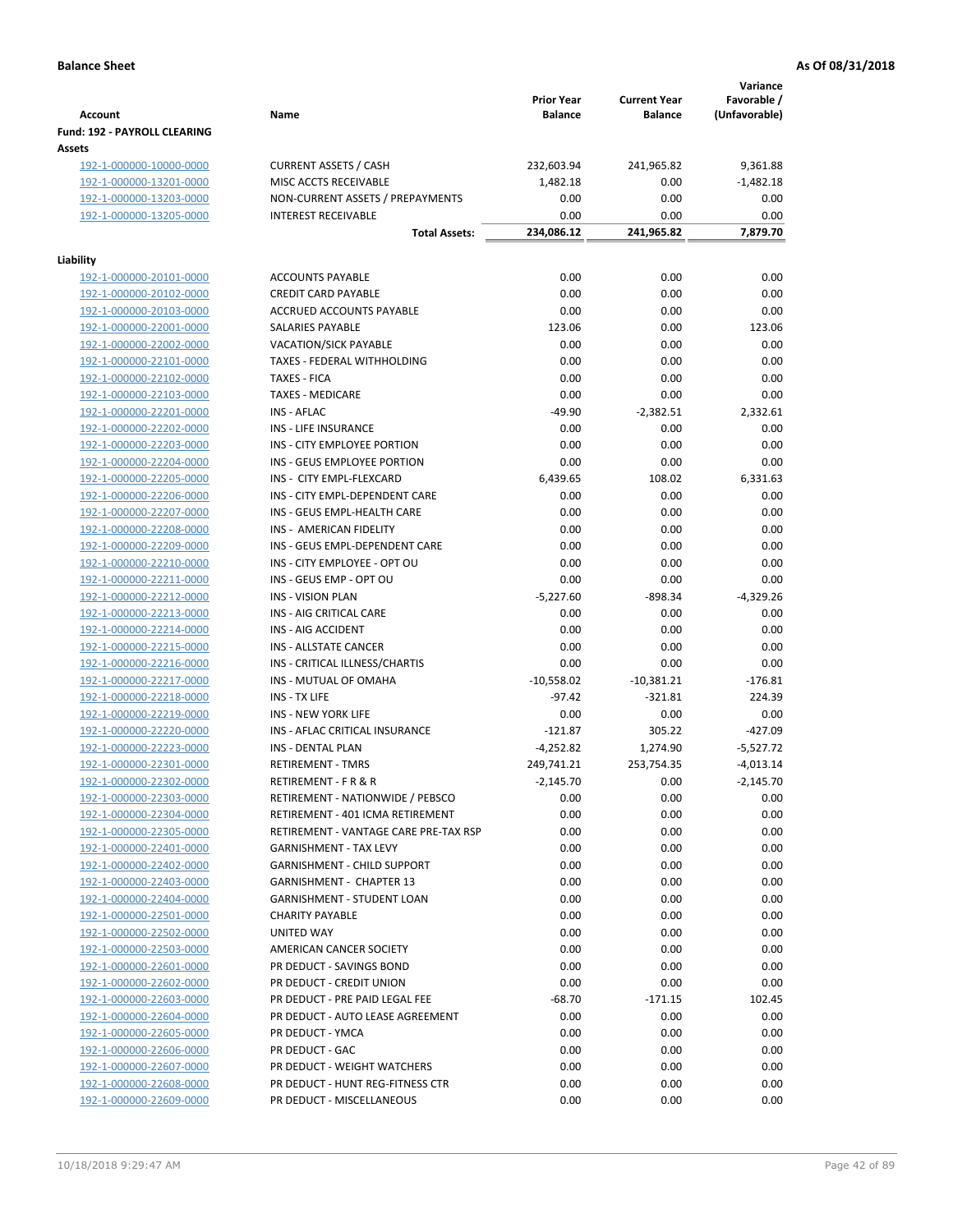| Account                 | Name                                                     | <b>Prior Year</b><br><b>Balance</b> | <b>Current Year</b><br><b>Balance</b> | Variance<br>Favorable /<br>(Unfavorable) |
|-------------------------|----------------------------------------------------------|-------------------------------------|---------------------------------------|------------------------------------------|
| 192-1-000000-22610-0000 | PR DEDUCT - MISC REIMB                                   | 304.23                              | 678.35                                | $-374.12$                                |
| 192-1-000000-22611-0000 | PR DEDUCT - GOLF COURSE FEES                             | 0.00                                | 0.00                                  | 0.00                                     |
| 192-1-000000-22612-0000 | PR DEDUCT - WEARING APPAREL                              | 0.00                                | 0.00                                  | 0.00                                     |
| 192-1-000000-22613-0000 | PR DEDUCT - SNAP FITNESS                                 | 0.00                                | 0.00                                  | 0.00                                     |
|                         | <b>Total Liability:</b>                                  | 234,086.12                          | 241,965.82                            | $-7,879.70$                              |
| Equity                  |                                                          |                                     |                                       |                                          |
| 192-1-000000-39000-0000 | UNRESERVED-FUND BALANCE                                  | 0.00                                | 0.00                                  | 0.00                                     |
|                         | <b>Total Beginning Equity:</b>                           | 0.00                                | 0.00                                  | 0.00                                     |
|                         | <b>Total Equity and Current Surplus (Deficit):</b>       | 0.00                                | 0.00                                  | 0.00                                     |
|                         | Total Liabilities, Equity and Current Surplus (Deficit): | 234,086.12                          | 241,965.82                            | 7,879.70                                 |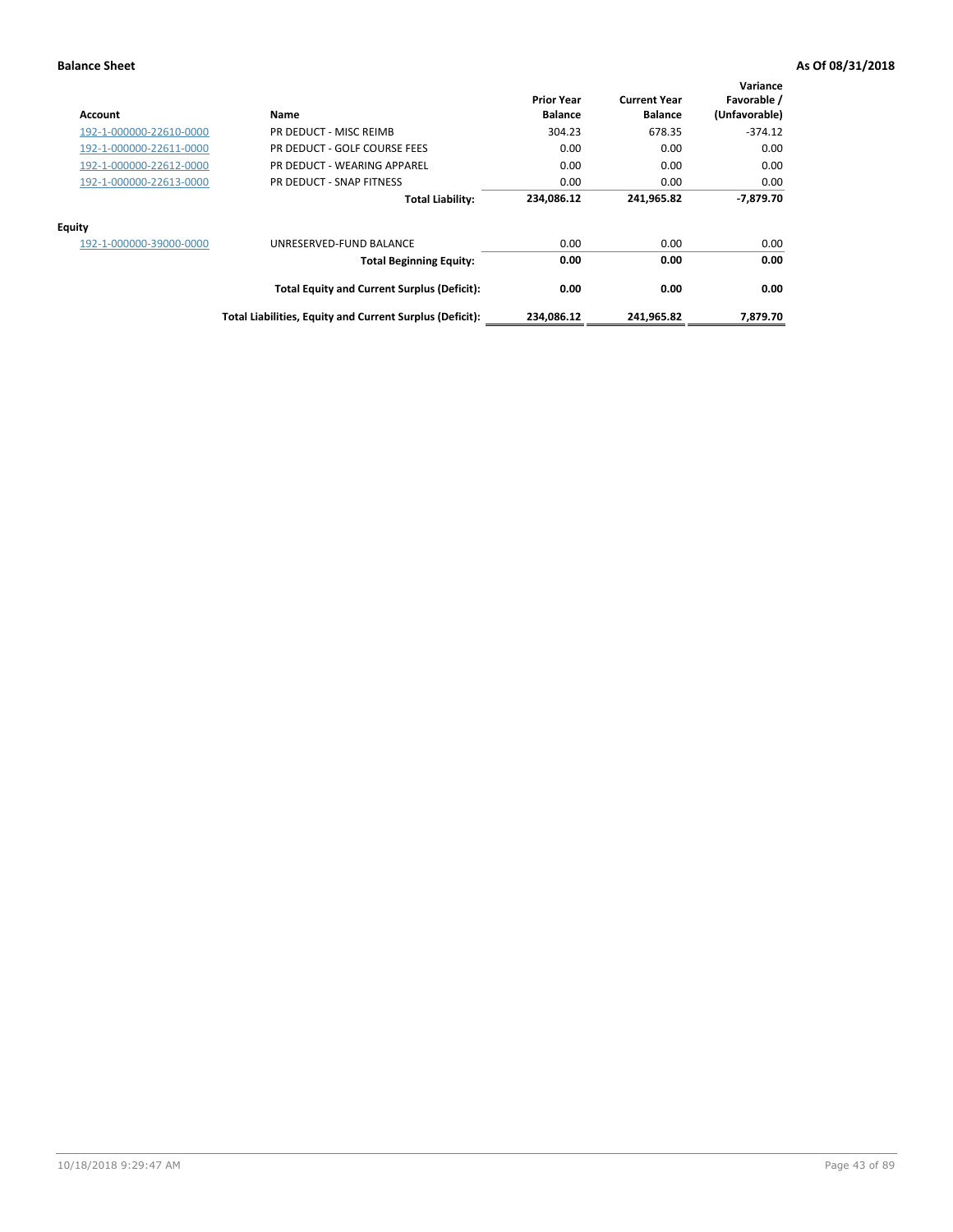|                                     |                                            |                   |                     | Variance        |
|-------------------------------------|--------------------------------------------|-------------------|---------------------|-----------------|
|                                     |                                            | <b>Prior Year</b> | <b>Current Year</b> | Favorable /     |
| Account                             | Name                                       | <b>Balance</b>    | <b>Balance</b>      | (Unfavorable)   |
| Fund: 200 - WATER / WASTEWATER FUND |                                            |                   |                     |                 |
| Assets                              |                                            |                   |                     |                 |
| 200-2-000000-10000-0000             | <b>CURRENT ASSETS / CASH</b>               | 4,279,941.70      | 4,920,513.34        | 640,571.64      |
| 200-2-000000-12101-0000             | <b>BOND ISSUANCE COSTS</b>                 | 0.00              | 0.00                | 0.00            |
| 200-2-000000-12201-0000             | DEFERRED CHARGES / BOND DISCOUNT           | $-40,463.35$      | $-35,109.18$        | 5,354.17        |
| 200-2-000000-13000-0000             | <b>CUSTOMER ACCTS RECEIVABLE</b>           | 336,174.76        | 434,066.95          | 97,892.19       |
| 200-2-000000-13001-0000             | NON CURRENT CUSTOMER ACCTS RECEIVAE        | 175,584.22        | 197,609.16          | 22,024.94       |
| 200-2-000000-13002-0000             | ALLOW FOR UNCOLLECT REC                    | $-180,628.30$     | $-173,530.63$       | 7,097.67        |
| 200-2-000000-13003-0000             | UNBILLED YEAR-END ACCRUAL                  | 993,472.42        | 1,046,691.01        | 53,218.59       |
| 200-2-000000-13004-0000             | <b>WASTE HAULER RECEIVABLE</b>             | 47,490.60         | 43,579.85           | $-3,910.75$     |
| 200-2-000000-13007-0000             | <b>RETURNED CHECKS</b>                     | 0.00              | 0.00                | 0.00            |
| 200-2-000000-13010-0000             | <b>CADDO MILLS</b>                         | 0.00              | 0.00                | 0.00            |
|                                     | MISC ACCTS RECEIVABLE                      | 0.00              | 0.00                | 0.00            |
| 200-2-000000-13201-0000             |                                            |                   |                     |                 |
| 200-2-000000-13202-0000             | <b>EMPLOYEE ADVANCES</b>                   | 0.00              | 0.00                | 0.00            |
| 200-2-000000-13203-0000             | NON-CURRENT ASSETS / PREPAYMENTS           | 0.00              | 0.00                | 0.00            |
| 200-2-000000-13205-0000             | <b>INTEREST RECEIVABLE</b>                 | 0.00              | 0.00                | 0.00            |
| 200-2-000000-14001-0000             | DUE FROM / GENERAL FUND                    | 0.00              | 0.00                | 0.00            |
| 200-2-000000-14040-0000             | <b>GENERAL CIP / GENERAL CIP</b>           | 0.00              | 0.00                | 0.00            |
| 200-2-000000-14120-0000             | DUE FROM UTILITY CIP                       | 38,336,026.85     | 38,336,026.85       | 0.00            |
| 200-2-000000-15401-0000             | <b>INVENTORIES / WATER STOCK</b>           | 255,981.59        | 255,981.59          | 0.00            |
| 200-2-000000-15501-0000             | <b>INVENTORIES / WASTEWATER STOCK</b>      | 37,338.12         | 37,338.12           | 0.00            |
| 200-2-000000-16001-0000             | FIXED ASSETS / LAND                        | 685,983.11        | 685,983.11          | 0.00            |
| 200-2-000000-16002-0000             | FIXED ASSETS / IMPROVMENTS-NON BUILDI      | 5,396,182.49      | 5,396,182.49        | 0.00            |
| 200-2-000000-16003-0000             | ACCUM DEPR / IMPROVEMENTS-NON BUILI        | $-1,804,747.08$   | $-1,997,080.68$     | -192,333.60     |
| 200-2-000000-16004-0000             | FIXED ASSETS / BUILDINGS                   | 23,420,073.36     | 23,420,750.92       | 677.56          |
| 200-2-000000-16005-0000             | <b>ACCUM DEPR / BUILDINGS</b>              | $-1,845,303.04$   | $-2,311,101.08$     | $-465,798.04$   |
| 200-2-000000-16006-0000             | FIXED ASSETS / FILTRATION PLANT            | 10,529,295.00     | 10,529,295.00       | 0.00            |
| 200-2-000000-16007-0000             | ACCUM DEPR / FILTRATION PLANT              | $-6,841,360.24$   | $-7,053,202.00$     | $-211,841.76$   |
| 200-2-000000-16008-0000             | FIXED ASSETS / WATER RECLAMATION PLAN      | 7,272,907.47      | 7,272,907.47        | 0.00            |
| 200-2-000000-16009-0000             | ACCUM DEPR / WATER RECLAMATION PLAN        | -5,958,539.29     | $-6,134,209.96$     | $-175,670.67$   |
| 200-2-000000-16101-0000             | FIXED ASSETS / WATER MAINS                 | 19,560,838.81     | 19,766,398.81       | 205,560.00      |
| 200-2-000000-16102-0000             | <b>ACCUM DEPR / WATER MAINS</b>            | -9,312,839.49     | -9,722,167.22       | $-409,327.73$   |
| 200-2-000000-16103-0000             | FIXED ASSETS / SANITARY SEWERS             | 25,544,578.76     | 25,724,453.76       | 179,875.00      |
| 200-2-000000-16104-0000             | <b>ACCUM DEPR / SANITARY SEWERS</b>        | -10,208,802.70    | $-10,787,201.06$    | -578,398.36     |
| 200-2-000000-16105-0000             | FIXED ASSETS / RESERVOIRS & TANKS          | 1,023,525.00      | 1,023,525.00        | 0.00            |
| 200-2-000000-16106-0000             | <b>ACCUM DEPR / RESERVOIRS &amp; TANKS</b> | $-805,299.50$     | $-814,273.58$       | $-8,974.08$     |
| 200-2-000000-16107-0000             | FIXED ASSETS / PUMP STATIONS               | 366,796.61        | 366,796.61          | 0.00            |
| 200-2-000000-16108-0000             | <b>ACCUM DEPR / PUMP STATIONS</b>          | -279,980.46       | -293,979.25         | $-13,998.79$    |
| 200-2-000000-16201-0000             | FIXED ASSETS / MACHINERY AND EQUIPMEN      | 2,909,732.82      | 3,008,111.91        | 98,379.09       |
| 200-2-000000-16202-0000             | ACCUM DEPR / MACHINERY AND EQUIPMEI        | $-1,389,601.03$   | $-1,524,807.11$     | $-135,206.08$   |
| 200-2-000000-16301-0000             | FIXED ASSETS / C W I P                     | 0.00              | 0.00                | 0.00            |
| 200-2-000000-17501-0000             |                                            |                   |                     |                 |
|                                     | <b>EMPLOYEE CONTRIBUTIONS</b>              | 143,748.00        | 157,273.00          | 13,525.00       |
| 200-2-000000-17504-0000             | <b>INVESTMENT RETURN</b>                   | 670,725.00        | 495,876.00          | $-174,849.00$   |
| 200-2-000000-17508-0000             | EXPERIENCE DIFFERENCE- OUTFLOW             | 13,590.00         | 8,729.00            | $-4,861.00$     |
| 200-2-000000-17509-0000             | <b>EXPERIENCE DIFFERENCE - INFLOW</b>      | 0.00              | $-57,790.00$        | $-57,790.00$    |
| 200-2-000000-17520-0000             | <b>ASSUMPTION CHANGES</b>                  | 178,221.00        | 116,123.00          | $-62,098.00$    |
|                                     | <b>Total Assets:</b>                       | 103,510,643.21    | 102,339,761.20      | $-1,170,882.01$ |
| Liability                           |                                            |                   |                     |                 |
| 200-2-000000-20101-0000             | <b>ACCOUNTS PAYABLE</b>                    | $-379.90$         | $-234.45$           | $-145.45$       |
|                                     |                                            | 0.00              | 0.00                | 0.00            |
| 200-2-000000-20102-0000             | <b>CREDIT CARD PAYABLE</b>                 |                   |                     |                 |
| 200-2-000000-20103-0000             | ACCRUED ACCOUNTS PAYABLE                   | 10,000.00         | 10,000.00           | 0.00            |
| 200-2-000000-20104-0000             | <b>ESCHEATED LIABILITY</b>                 | 0.00              | 0.00                | 0.00            |
| 200-2-000000-20109-0000             | <b>GENERAL OBLIG BONDS PAY</b>             | 1,361,000.00      | 1,393,000.00        | $-32,000.00$    |
| 200-2-000000-20110-0000             | REVENUE BONDS PAYABLE                      | 925,000.00        | 0.00                | 925,000.00      |
| 200-2-000000-20112-0000             | ACCRUED INTEREST PAYABLE                   | 77,667.06         | $-2,188.94$         | 79,856.00       |
| 200-2-000000-20125-0000             | SALES TAX PAYABLE / IN THE CITY            | $-39.96$          | 0.00                | $-39.96$        |
| 200-2-000000-20139-0000             | RETAINAGES PAYABLE                         | 0.00              | 0.00                | 0.00            |
| 200-2-000000-20141-0000             | <b>TELEPHONE CLEARING</b>                  | 0.01              | 0.01                | 0.00            |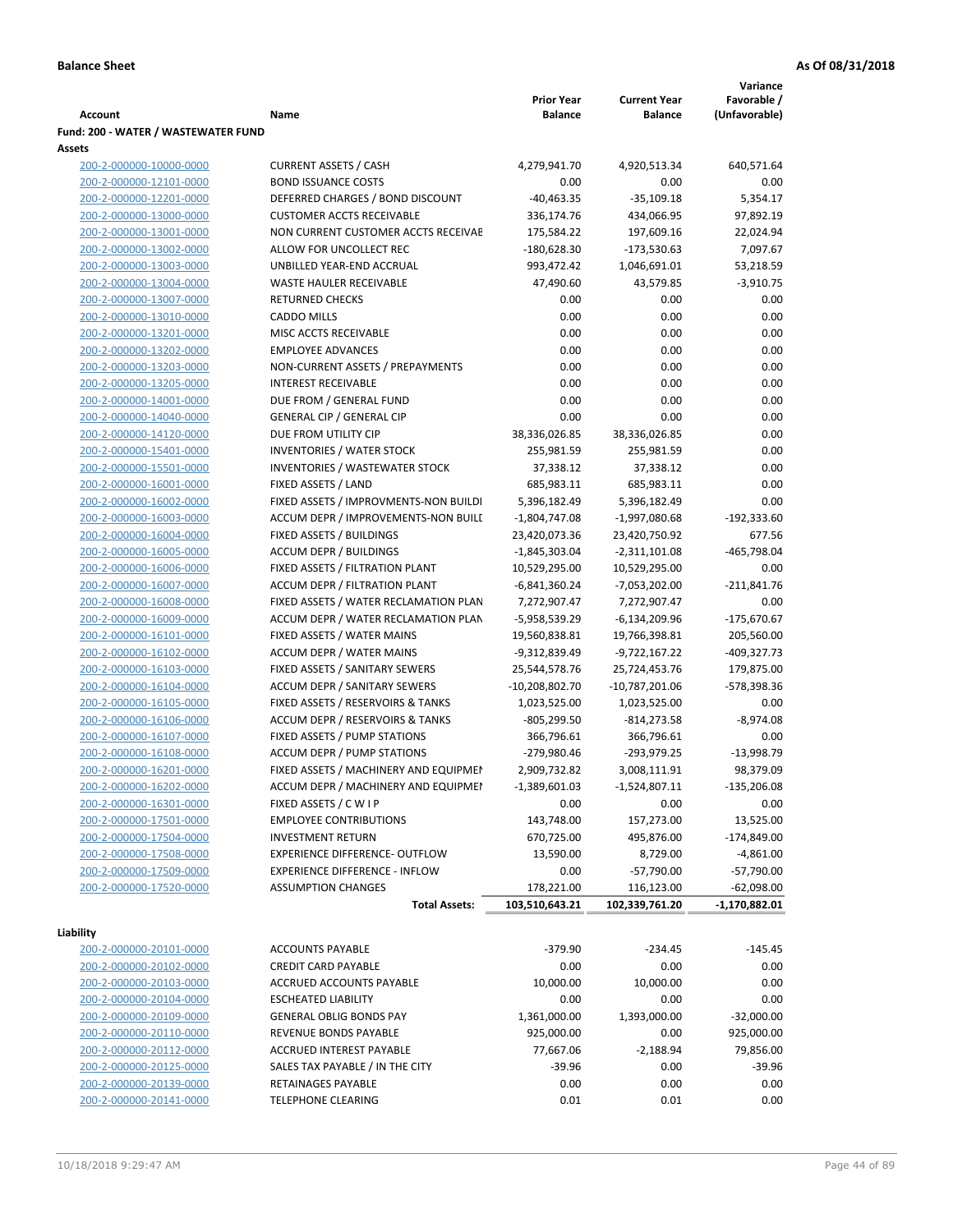|                                       |                                                          |                                     |                                       | Variance                     |
|---------------------------------------|----------------------------------------------------------|-------------------------------------|---------------------------------------|------------------------------|
| <b>Account</b>                        | Name                                                     | <b>Prior Year</b><br><b>Balance</b> | <b>Current Year</b><br><b>Balance</b> | Favorable /<br>(Unfavorable) |
| 200-2-000000-20160-0000               | <b>UNAPPLIED CREDIT</b>                                  | 0.00                                | 0.00                                  | 0.00                         |
| 200-2-000000-21001-0000               | <b>GENERAL FUND / GENERAL FUND</b>                       | 0.00                                | 0.00                                  | 0.00                         |
| 200-2-000000-21101-0000               | ENTERPRISE / WTR/WWTR UTILITY FUND                       | 0.00                                | 0.00                                  | 0.00                         |
| 200-2-000000-22001-0000               | <b>SALARIES PAYABLE</b>                                  | 72,876.25                           | 79,792.91                             | $-6,916.66$                  |
| 200-2-000000-22002-0000               | VACATION/SICK PAYABLE                                    | 184,856.65                          | 164,567.04                            | 20,289.61                    |
| 200-2-000000-23001-0000               | <b>CAPITAL LEASE PAYABLE</b>                             | 0.00                                | 0.00                                  | 0.00                         |
| 200-2-000000-24001-0000               | O/S CHECKS PAYABLE                                       | 0.00                                | 0.00                                  | 0.00                         |
| 200-2-000000-24002-0000               | <b>CUSTOMER DEPOSITS</b>                                 | 714,328.05                          | 815,056.48                            | $-100,728.43$                |
| 200-2-000000-24003-0000               | <b>CUSTOMER OVERPMT SUSPENSE</b>                         | 117,825.62                          | 105,523.72                            | 12,301.90                    |
| 200-2-000000-24004-0000               | <b>INTEREST PAYABLE ON DEP</b>                           | 0.00                                | 0.00                                  | 0.00                         |
| 200-2-000000-24005-0000               | <b>ACCRUED INT PAY ON DEP</b>                            | 0.00                                | 0.00                                  | 0.00                         |
| 200-2-000000-24006-0000               | <b>AWAITING CUSTOMER SETUP</b>                           | 1,955.61                            | 1,955.61                              | 0.00                         |
| 200-2-000000-24007-0000               | <b>BILLED DEPOSITS SUSPENSE</b>                          | 0.00                                | 0.00                                  | 0.00                         |
| 200-2-000000-26001-0000               | <b>COMPENSATED ABSENCES PAY</b>                          | 238,102.66                          | 253,640.85                            | $-15,538.19$                 |
| 200-2-000000-26101-0000               | <b>GENERAL OBLIG BONDS PAY</b>                           | 8,846,000.00                        | 7,453,000.00                          | 1,393,000.00                 |
| 200-2-000000-26102-0000               | <b>REVENUE BONDS PAYABLE</b>                             | 14,145,000.00                       | 13,200,000.00                         | 945,000.00                   |
| 200-2-000000-26103-0000               | DEFERRED LOSS/DEFEASEMENT                                | $-317,889.28$                       | $-272,476.43$                         | $-45,412.85$                 |
| 200-2-000000-27001-0000               | <b>CONTRIBUTED CAPITAL</b>                               | 0.00                                | 0.00                                  | 0.00                         |
| 200-2-000000-27002-0000               | CONTRIBUTED CAPITAL / DEVELOPERS                         | 0.00                                | 0.00                                  | 0.00                         |
| 200-2-000000-29300-0000               | <b>ENCUMBRANCE SUMMARY</b>                               | 0.00                                | 0.00                                  | 0.00                         |
| 200-2-000000-29400-0100               | RESERVED ACCOUNT / ENCUMBRANCES                          | 0.00                                | 0.00                                  | 0.00                         |
| 200-2-000000-29999-0000               | NET PENSION LIABILITY                                    | 1,133,409.00                        | 1,077,764.00                          | 55,645.00                    |
| 200-2-000000-92080-0000               | <b>GLTDAG</b>                                            | 0.00                                | 0.00                                  | 0.00                         |
|                                       | <b>Total Liability:</b>                                  | 27,509,711.77                       | 24,279,400.80                         | 3,230,310.97                 |
| <b>Equity</b>                         |                                                          |                                     |                                       |                              |
| 200-2-000000-39000-0000               | UNRESERVED-FUND BALANCE                                  | 0.00                                | 0.00                                  | 0.00                         |
| 200-2-000000-39100-0000               | UNRESERVED-RET. EARNINGS                                 | 77,527,044.89                       | 75,815,422.17                         | $-1,711,622.72$              |
| 200-2-000000-39150-0000               | RESERVED-RET. EARNINGS                                   | 0.00                                | 0.00                                  | 0.00                         |
| 200-2-000000-39500-0000               | <b>NET POSITION - PENSION</b>                            | $-965.00$                           | $-965.00$                             | 0.00                         |
|                                       | <b>Total Beginning Equity:</b>                           | 77,526,079.89                       | 75,814,457.17                         | $-1,711,622.72$              |
| <b>Total Revenue</b>                  |                                                          | 11,416,167.91                       | 12,630,914.79                         | 1,214,746.88                 |
| <b>Total Expense</b>                  |                                                          | 12,941,316.36                       | 10,385,011.55                         | 2,556,304.81                 |
| <b>Revenues Over/(Under) Expenses</b> |                                                          | $-1,525,148.45$                     | 2,245,903.24                          | 3,771,051.69                 |
|                                       | <b>Total Equity and Current Surplus (Deficit):</b>       | 76,000,931.44                       | 78,060,360.41                         | 2,059,428.97                 |
|                                       | Total Liabilities, Equity and Current Surplus (Deficit): | 103,510,643.21                      | 102,339,761.21                        | $-1,170,882.00$              |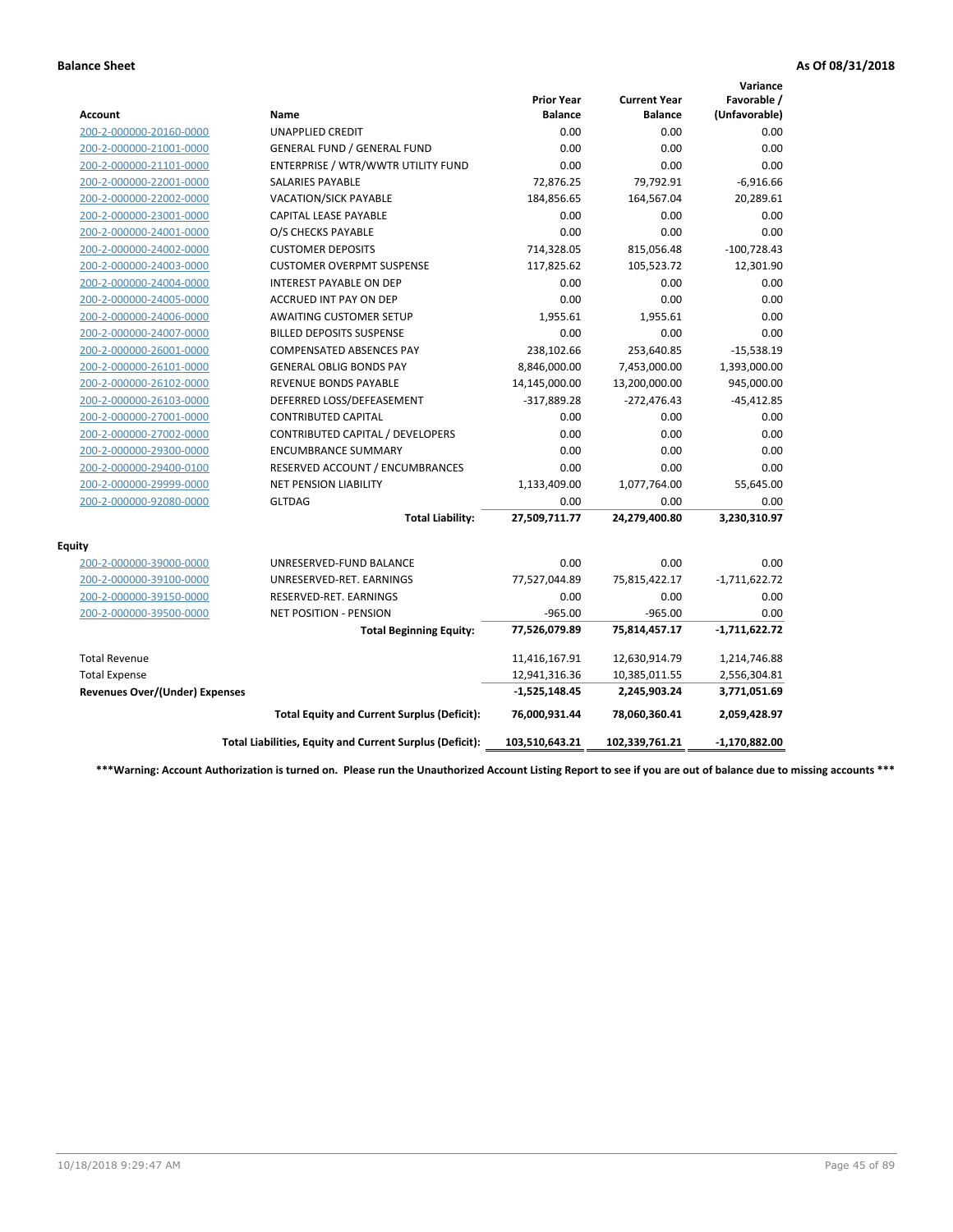| <b>Account</b>                        | Name                                                     | <b>Prior Year</b><br><b>Balance</b> | <b>Current Year</b><br><b>Balance</b> | Variance<br>Favorable /<br>(Unfavorable) |
|---------------------------------------|----------------------------------------------------------|-------------------------------------|---------------------------------------|------------------------------------------|
| <b>Fund: 210 - WATER IMPACT FEES</b>  |                                                          |                                     |                                       |                                          |
| <b>Assets</b>                         |                                                          |                                     |                                       |                                          |
| 210-2-000000-10000-0000               | <b>CURRENT ASSETS / CASH</b>                             | 36.87                               | 0.00                                  | $-36.87$                                 |
| 210-2-000000-13201-0000               | MISC ACCTS RECEIVABLE                                    | 0.00                                | 0.00                                  | 0.00                                     |
| 210-2-000000-13205-0000               | <b>INTEREST RECEIVABLE</b>                               | 0.00                                | 0.00                                  | 0.00                                     |
|                                       | <b>Total Assets:</b>                                     | 36.87                               | 0.00                                  | $-36.87$                                 |
| Liability                             |                                                          |                                     |                                       |                                          |
| 210-2-000000-20101-0000               | <b>ACCOUNTS PAYABLE</b>                                  | 0.00                                | 0.00                                  | 0.00                                     |
| 210-2-000000-20103-0000               | <b>ACCRUED ACCOUNTS PAYABLE</b>                          | 0.00                                | 0.00                                  | 0.00                                     |
| 210-2-000000-29300-0000               | <b>ENCUMBRANCE SUMMARY</b>                               | 0.00                                | 0.00                                  | 0.00                                     |
| 210-2-000000-29400-0000               | RESERVED ACCOUNT / ENCUMBRANCES                          | 0.00                                | 0.00                                  | 0.00                                     |
|                                       | <b>Total Liability:</b>                                  | 0.00                                | 0.00                                  | 0.00                                     |
| <b>Equity</b>                         |                                                          |                                     |                                       |                                          |
| 210-2-000000-39000-0000               | UNRESERVED-FUND BALANCE                                  | 0.00                                | 0.00                                  | 0.00                                     |
| 210-2-000000-39100-0000               | UNRESERVED-RET. EARNINGS                                 | 36.78                               | 36.86                                 | 0.08                                     |
|                                       | <b>Total Beginning Equity:</b>                           | 36.78                               | 36.86                                 | 0.08                                     |
| <b>Total Revenue</b>                  |                                                          | 0.09                                | 0.12                                  | 0.03                                     |
| <b>Total Expense</b>                  |                                                          | 0.00                                | 36.98                                 | $-36.98$                                 |
| <b>Revenues Over/(Under) Expenses</b> |                                                          | 0.09                                | $-36.86$                              | $-36.95$                                 |
|                                       | <b>Total Equity and Current Surplus (Deficit):</b>       | 36.87                               | 0.00                                  | $-36.87$                                 |
|                                       | Total Liabilities, Equity and Current Surplus (Deficit): | 36.87                               | 0.00                                  | $-36.87$                                 |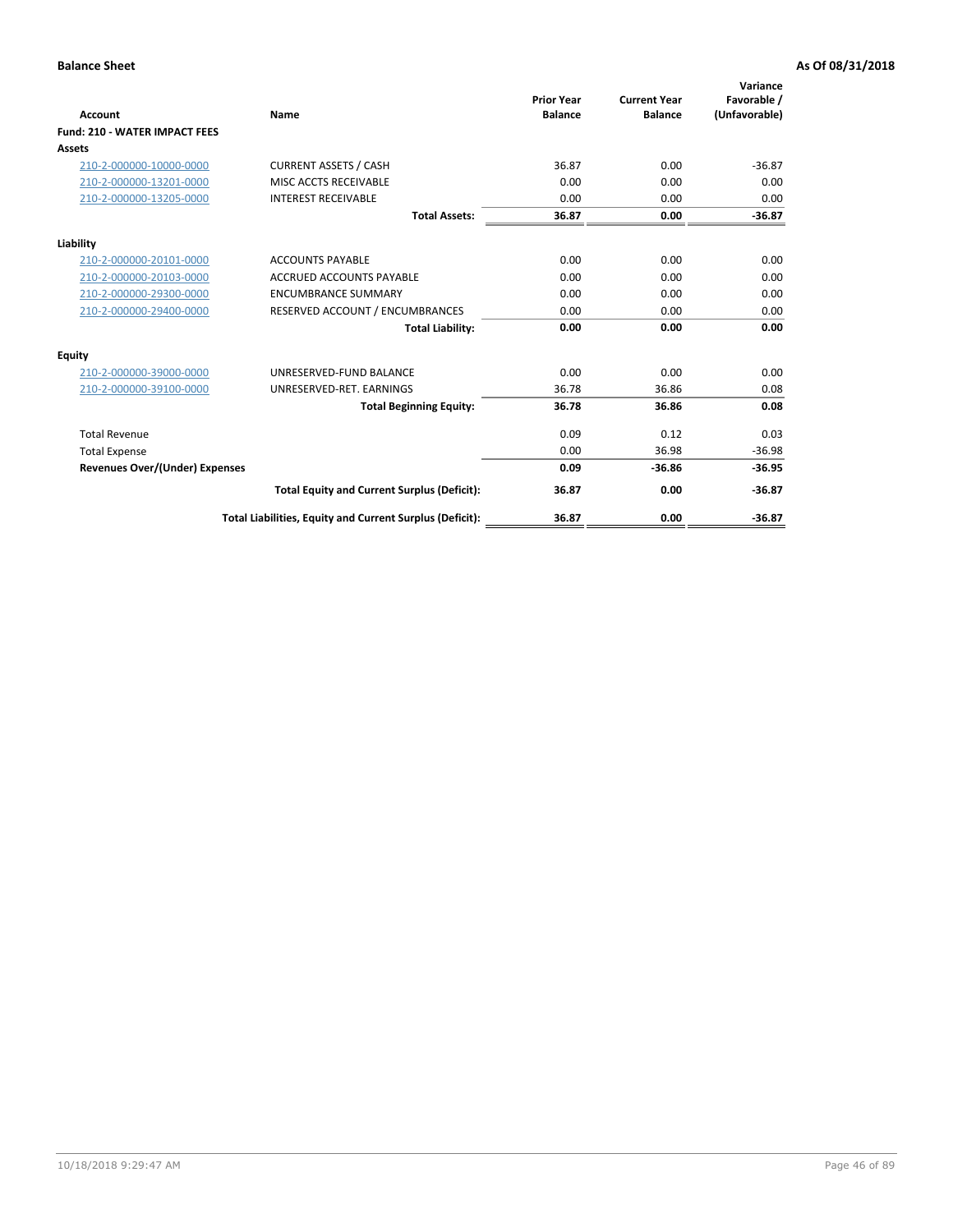| <b>Account</b>                            | Name                                                     | <b>Prior Year</b><br><b>Balance</b> | <b>Current Year</b><br><b>Balance</b> | Variance<br>Favorable /<br>(Unfavorable) |
|-------------------------------------------|----------------------------------------------------------|-------------------------------------|---------------------------------------|------------------------------------------|
| <b>Fund: 211 - WASTEWATER IMPACT FEES</b> |                                                          |                                     |                                       |                                          |
| <b>Assets</b>                             |                                                          |                                     |                                       |                                          |
| 211-2-000000-10000-0000                   | <b>CURRENT ASSETS / CASH</b>                             | 1,864.31                            | 0.00                                  | $-1,864.31$                              |
| 211-2-000000-13201-0000                   | MISC ACCTS RECEIVABLE                                    | 0.00                                | 0.00                                  | 0.00                                     |
| 211-2-000000-13205-0000                   | <b>INTEREST RECEIVABLE</b>                               | 0.00                                | 0.00                                  | 0.00                                     |
|                                           | <b>Total Assets:</b>                                     | 1,864.31                            | 0.00                                  | $-1,864.31$                              |
| Liability                                 |                                                          |                                     |                                       |                                          |
| 211-2-000000-20101-0000                   | <b>ACCOUNTS PAYABLE</b>                                  | 0.00                                | 0.00                                  | 0.00                                     |
| 211-2-000000-20103-0000                   | <b>ACCRUED ACCOUNTS PAYABLE</b>                          | 0.00                                | 0.00                                  | 0.00                                     |
|                                           | <b>Total Liability:</b>                                  | 0.00                                | 0.00                                  | 0.00                                     |
| Equity                                    |                                                          |                                     |                                       |                                          |
| 211-2-000000-39000-0000                   | UNRESERVED-FUND BALANCE                                  | 0.00                                | 0.00                                  | 0.00                                     |
| 211-2-000000-39100-0000                   | UNRESERVED-RET. EARNINGS                                 | 1,996.75                            | 1,863.46                              | $-133.29$                                |
|                                           | <b>Total Beginning Equity:</b>                           | 1,996.75                            | 1,863.46                              | $-133.29$                                |
| <b>Total Revenue</b>                      |                                                          | 4.26                                | 6.53                                  | 2.27                                     |
| <b>Total Expense</b>                      |                                                          | 136.70                              | 1,869.99                              | $-1,733.29$                              |
| <b>Revenues Over/(Under) Expenses</b>     |                                                          | $-132.44$                           | $-1.863.46$                           | $-1,731.02$                              |
|                                           | <b>Total Equity and Current Surplus (Deficit):</b>       | 1,864.31                            | 0.00                                  | $-1,864.31$                              |
|                                           | Total Liabilities, Equity and Current Surplus (Deficit): | 1,864.31                            | 0.00                                  | $-1,864.31$                              |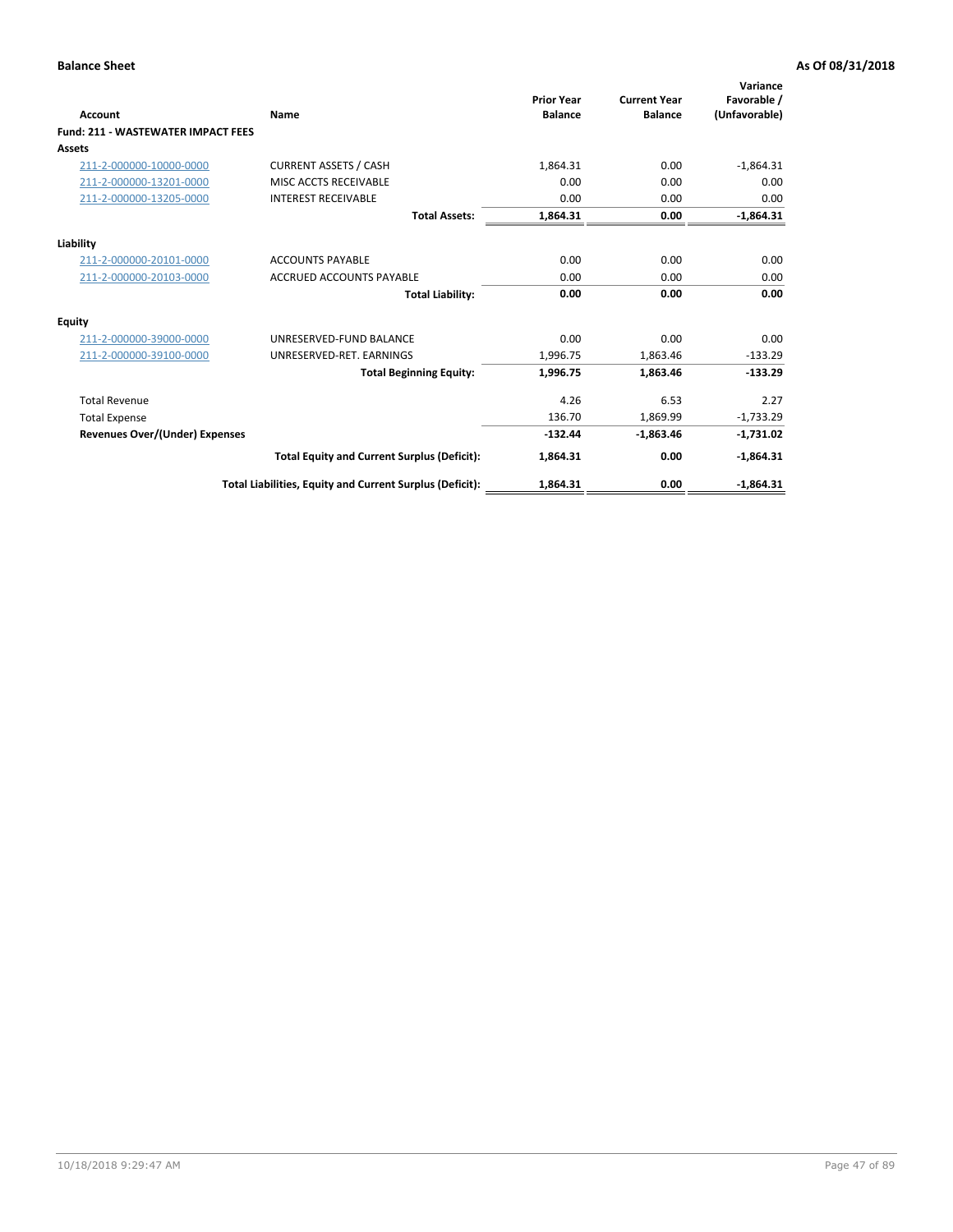| <b>Account</b>                        | Name                                                      | <b>Prior Year</b><br><b>Balance</b> | <b>Current Year</b><br><b>Balance</b> | Variance<br>Favorable /<br>(Unfavorable) |
|---------------------------------------|-----------------------------------------------------------|-------------------------------------|---------------------------------------|------------------------------------------|
|                                       | Fund: 212 - TX COMMUNITY DEV SWR SYSTEM IMPROV PROG GRANT |                                     |                                       |                                          |
| <b>Assets</b>                         |                                                           |                                     |                                       |                                          |
| 212-2-000000-10000-0000               | <b>CURRENT ASSETS / CASH</b>                              | 0.00                                | 8,920.12                              | 8,920.12                                 |
| 212-2-000000-13201-0000               | MISC ACCTS RECEIVABLE                                     | 0.00                                | 0.00                                  | 0.00                                     |
| 212-2-000000-13205-0000               | <b>INTEREST RECEIVABLE</b>                                | 0.00                                | 0.00                                  | 0.00                                     |
| 212-2-000000-16301-0000               | FIXED ASSETS / C W I P                                    | 0.00                                | 0.00                                  | 0.00                                     |
|                                       | <b>Total Assets:</b>                                      | 0.00                                | 8,920.12                              | 8,920.12                                 |
| Liability                             |                                                           |                                     |                                       |                                          |
| 212-2-000000-20101-0000               | <b>ACCOUNTS PAYABLE</b>                                   | 0.00                                | 0.00                                  | 0.00                                     |
| 212-2-000000-20102-0000               | <b>CREDIT CARD PAYABLE</b>                                | 0.00                                | 0.00                                  | 0.00                                     |
| 212-2-000000-20103-0000               | <b>ACCRUED ACCOUNTS PAYABLE</b>                           | 0.00                                | 0.00                                  | 0.00                                     |
| 212-2-000000-20139-0000               | <b>RETAINAGES PAYABLE</b>                                 | 0.00                                | 0.00                                  | 0.00                                     |
| 212-2-000000-20902-0000               | <b>DEFERRED GRANT REVENUE</b>                             | 0.00                                | 0.00                                  | 0.00                                     |
| 212-2-000000-21001-0000               | <b>GENERAL FUND / GENERAL FUND</b>                        | 0.00                                | 0.00                                  | 0.00                                     |
| 212-2-000000-29300-0000               | <b>ENCUMBRANCE SUMMARY</b>                                | 0.00                                | 0.00                                  | 0.00                                     |
| 212-2-000000-29400-0100               | RESERVED ACCOUNT / ENCUMBRANCES                           | 0.00                                | 0.00                                  | 0.00                                     |
|                                       | <b>Total Liability:</b>                                   | 0.00                                | 0.00                                  | 0.00                                     |
| <b>Equity</b>                         |                                                           |                                     |                                       |                                          |
| 212-2-000000-39100-0000               | UNRESERVED-RET. EARNINGS                                  | 0.00                                | 0.00                                  | 0.00                                     |
|                                       | <b>Total Beginning Equity:</b>                            | 0.00                                | 0.00                                  | 0.00                                     |
| <b>Total Revenue</b>                  |                                                           | 0.00                                | 130,667.15                            | 130,667.15                               |
| <b>Total Expense</b>                  |                                                           | 0.00                                | 121,747.03                            | $-121,747.03$                            |
| <b>Revenues Over/(Under) Expenses</b> |                                                           | 0.00                                | 8,920.12                              | 8,920.12                                 |
|                                       | <b>Total Equity and Current Surplus (Deficit):</b>        | 0.00                                | 8,920.12                              | 8,920.12                                 |
|                                       | Total Liabilities, Equity and Current Surplus (Deficit):  | 0.00                                | 8,920.12                              | 8,920.12                                 |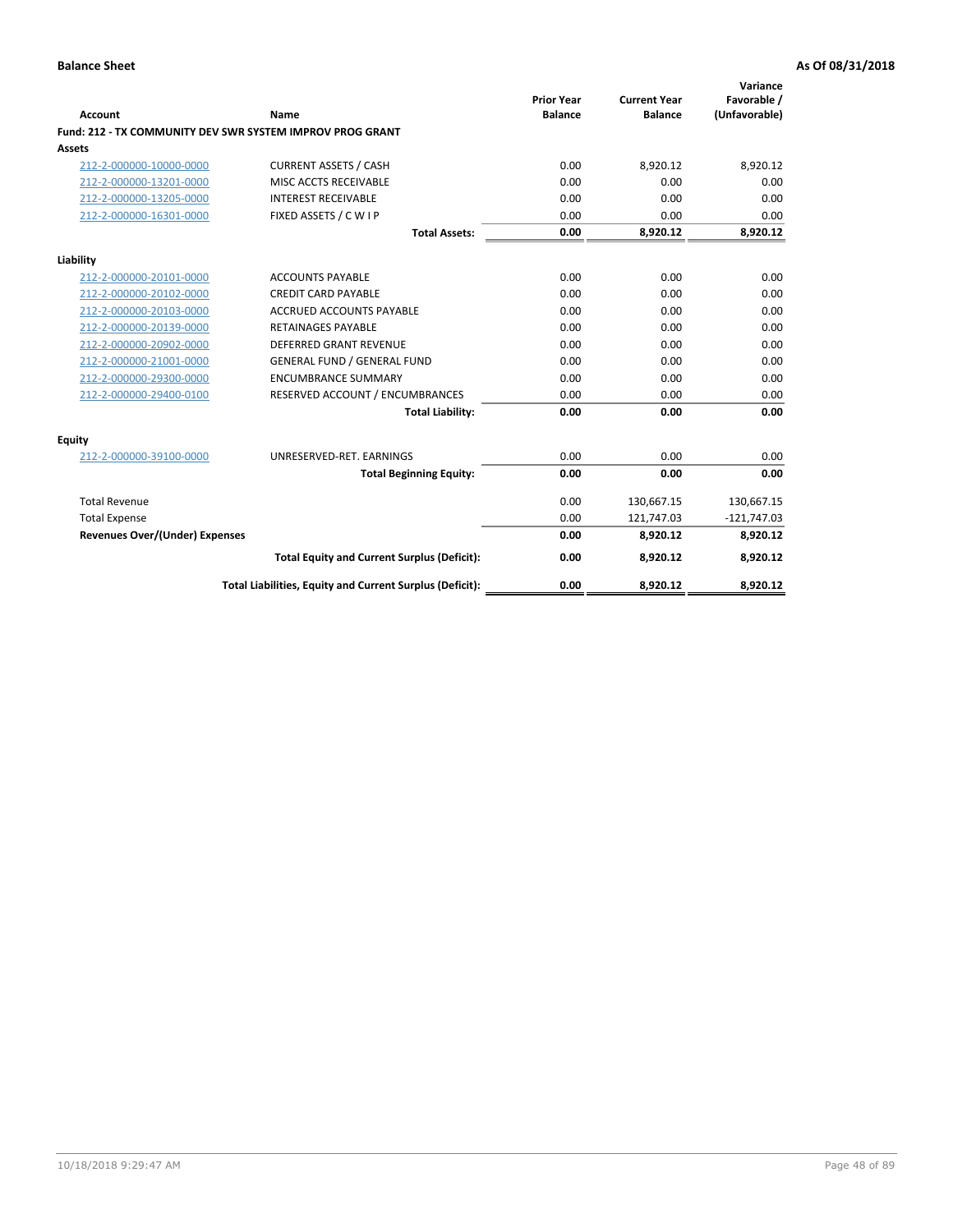| Account                                                       | Name                                                     | <b>Prior Year</b><br><b>Balance</b> | <b>Current Year</b><br><b>Balance</b> | Variance<br>Favorable /<br>(Unfavorable) |
|---------------------------------------------------------------|----------------------------------------------------------|-------------------------------------|---------------------------------------|------------------------------------------|
| Fund: 216 - UTILIITY CIP FUND                                 |                                                          |                                     |                                       |                                          |
| <b>Assets</b>                                                 |                                                          |                                     |                                       |                                          |
| 216-2-000000-10000-0000                                       | <b>CURRENT ASSETS / CASH</b>                             | 5,742,328.31                        | $-2,050,150.23$                       | $-7,792,478.54$                          |
| 216-2-000000-11101-0000                                       | MBIA ACCOUNTS / 2002 WSSR                                | 0.00                                | 0.00                                  | 0.00                                     |
| 216-2-000000-11103-0000                                       | <b>2005 WSSR</b>                                         | 0.00                                | 0.00                                  | 0.00                                     |
| 216-2-000000-11403-0000                                       | RESERVE FUND / 2003 WSSR                                 | 0.00                                | 0.00                                  | 0.00                                     |
| 216-2-000000-11503-0000                                       | 2008WSSR CONST 486000273                                 | 0.00                                | 0.00                                  | 0.00                                     |
| 216-2-000000-13000-0000                                       | <b>CUSTOMER ACCTS RECEIVABLE</b>                         | 0.00                                | 0.00                                  | 0.00                                     |
| 216-2-000000-13002-0000                                       | ALLOW FOR UNCOLLECT REC                                  | 0.00                                | 0.00                                  | 0.00                                     |
| 216-2-000000-13003-0000                                       | UNBILLED YEAR-END ACCRUAL                                | 0.00                                | 0.00                                  | 0.00                                     |
| 216-2-000000-13201-0000                                       | MISC ACCTS RECEIVABLE                                    | 0.00                                | 0.00                                  | 0.00                                     |
| 216-2-000000-13205-0000                                       | <b>INTEREST RECEIVABLE</b>                               | 0.00                                | 0.00                                  | 0.00                                     |
| 216-2-000000-16301-0000                                       | FIXED ASSETS / C W I P                                   | 342,655.91                          | 695,008.09                            | 352,352.18                               |
|                                                               | <b>Total Assets:</b>                                     | 6,084,984.22                        | $-1,355,142.14$                       | $-7,440,126.36$                          |
| Liability                                                     |                                                          |                                     |                                       |                                          |
| 216-2-000000-20101-0000                                       | <b>ACCOUNTS PAYABLE</b>                                  | 0.00                                | 0.00                                  | 0.00                                     |
| 216-2-000000-20102-0000                                       | <b>CREDIT CARD PAYABLE</b>                               | 0.00                                | 0.00                                  | 0.00                                     |
| 216-2-000000-20103-0000                                       | <b>ACCRUED ACCOUNTS PAYABLE</b>                          | 0.00                                | 0.00                                  | 0.00                                     |
| 216-2-000000-20113-0000                                       | <b>DEVELOPERS ESCROW</b>                                 | 0.00                                | 0.00                                  | 0.00                                     |
| 216-2-000000-20139-0000                                       | <b>RETAINAGES PAYABLE</b>                                | 0.00                                | 315,099.61                            | $-315,099.61$                            |
| 216-2-000000-21101-0000                                       | ENTERPRISE / WTR/WWTR UTILITY FUND                       | 18,939,652.64                       | 18,939,652.64                         | 0.00                                     |
| 216-2-000000-29300-0000                                       | <b>ENCUMBRANCE SUMMARY</b>                               | 0.00                                | 0.00                                  | 0.00                                     |
| 216-2-000000-29400-0100                                       | RESERVED ACCOUNT / ENCUMBRANCES                          | 0.00                                | 0.00                                  | 0.00                                     |
|                                                               | <b>Total Liability:</b>                                  | 18,939,652.64                       | 19,254,752.25                         | $-315,099.61$                            |
| Equity                                                        |                                                          |                                     |                                       |                                          |
| 216-2-000000-39000-0000                                       | UNRESERVED-FUND BALANCE                                  | 0.00                                | 0.00                                  | 0.00                                     |
| 216-2-000000-39100-0000                                       | UNRESERVED-RET. EARNINGS                                 | $-15, 153, 579.94$                  | $-12,308,627.81$                      | 2,844,952.13                             |
|                                                               | <b>Total Beginning Equity:</b>                           | $-15,153,579.94$                    | $-12,308,627.81$                      | 2,844,952.13                             |
| <b>Total Revenue</b>                                          |                                                          | 2,726,679.43                        | 359,078.64                            | $-2,367,600.79$                          |
|                                                               |                                                          | 427,767.91                          | 8,660,345.22                          | $-8,232,577.31$                          |
| <b>Total Expense</b><br><b>Revenues Over/(Under) Expenses</b> |                                                          | 2,298,911.52                        | $-8,301,266.58$                       | -10,600,178.10                           |
|                                                               |                                                          |                                     |                                       |                                          |
|                                                               | <b>Total Equity and Current Surplus (Deficit):</b>       | -12,854,668.42                      | -20,609,894.39                        | -7,755,225.97                            |
|                                                               | Total Liabilities, Equity and Current Surplus (Deficit): | 6,084,984.22                        | $-1,355,142.14$                       | $-7,440,126.36$                          |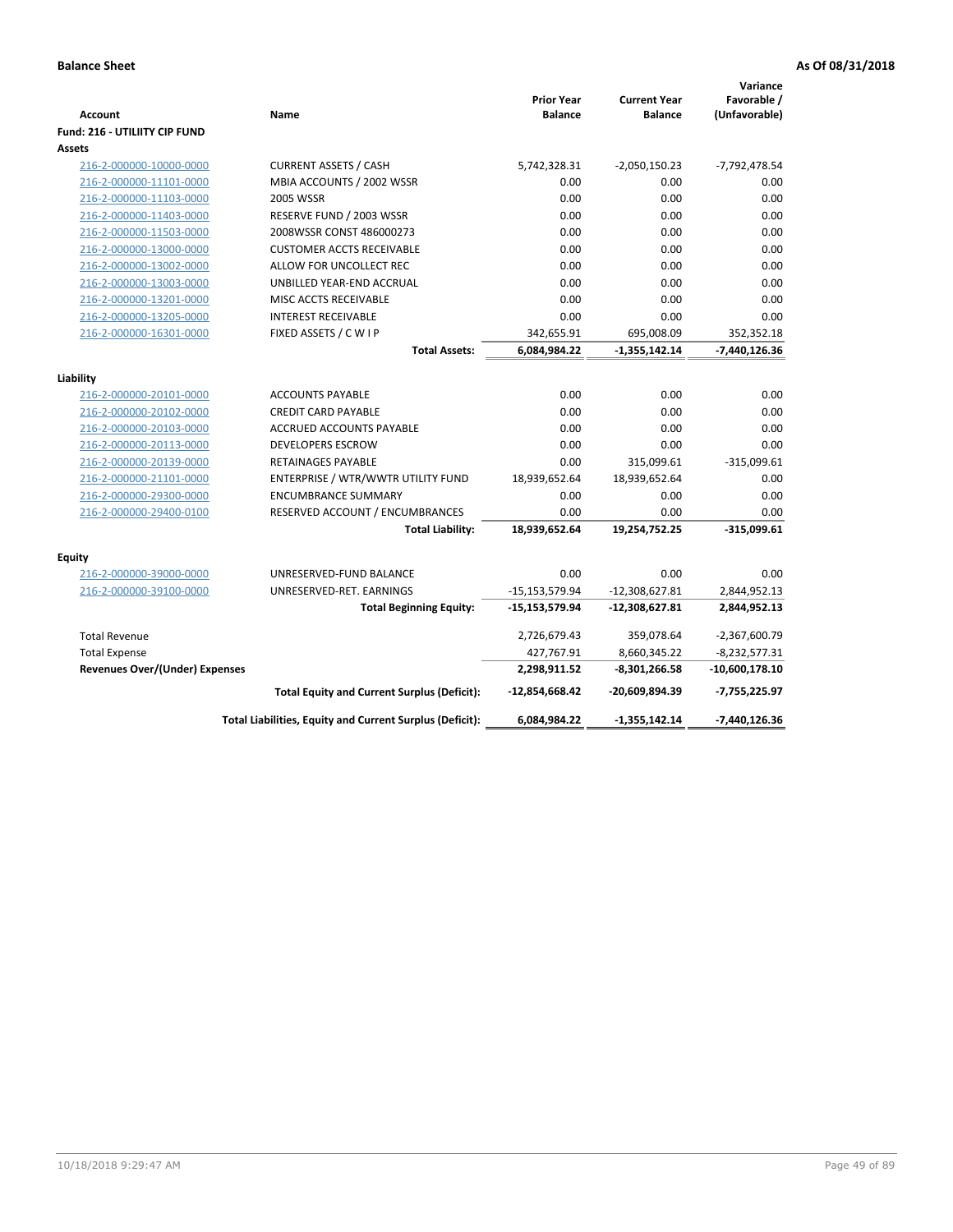| <b>Account</b>                                 | <b>Name</b>                                              | <b>Prior Year</b><br><b>Balance</b> | <b>Current Year</b><br><b>Balance</b> | Variance<br>Favorable /<br>(Unfavorable) |
|------------------------------------------------|----------------------------------------------------------|-------------------------------------|---------------------------------------|------------------------------------------|
| <b>Fund: 217 - WASTEWATER RECLAMATION FUND</b> |                                                          |                                     |                                       |                                          |
| <b>Assets</b>                                  |                                                          |                                     |                                       |                                          |
| 217-2-000000-10000-0000                        | <b>CURRENT ASSETS / CASH</b>                             | 0.00                                | 0.00                                  | 0.00                                     |
| 217-2-000000-11301-0000                        | TEXASTERM / 2008 WSSR REVENUE BOND                       | 0.00                                | 0.00                                  | 0.00                                     |
| 217-2-000000-11302-0000                        | 2008 WSSR REVENUE BOND                                   | 0.00                                | 0.00                                  | 0.00                                     |
| 217-2-000000-11503-0000                        | 2008WSSR CONST 486000273                                 | 740,755.06                          | 751,839.74                            | 11,084.68                                |
| 217-2-000000-13000-0000                        | <b>CUSTOMER ACCTS RECEIVABLE</b>                         | 0.00                                | 0.00                                  | 0.00                                     |
| 217-2-000000-13002-0000                        | ALLOW FOR UNCOLLECT REC                                  | 0.00                                | 0.00                                  | 0.00                                     |
| 217-2-000000-13201-0000                        | MISC ACCTS RECEIVABLE                                    | 0.00                                | 0.00                                  | 0.00                                     |
| 217-2-000000-13205-0000                        | <b>INTEREST RECEIVABLE</b>                               | 0.00                                | 0.00                                  | 0.00                                     |
| 217-2-000000-16301-0000                        | FIXED ASSETS / C W I P                                   | 0.00                                | 0.00                                  | 0.00                                     |
|                                                | <b>Total Assets:</b>                                     | 740,755.06                          | 751,839.74                            | 11,084.68                                |
|                                                |                                                          |                                     |                                       |                                          |
| Liability                                      |                                                          |                                     |                                       |                                          |
| 217-2-000000-20101-0000                        | <b>ACCOUNTS PAYABLE</b>                                  | 0.00                                | 0.00                                  | 0.00                                     |
| 217-2-000000-20102-0000                        | <b>CREDIT CARD PAYABLE</b>                               | 0.00                                | 0.00                                  | 0.00                                     |
| 217-2-000000-20103-0000                        | <b>ACCRUED ACCOUNTS PAYABLE</b>                          | 0.00                                | 0.00                                  | 0.00                                     |
| 217-2-000000-20139-0000                        | <b>RETAINAGES PAYABLE</b>                                | 0.00                                | 0.00                                  | 0.00                                     |
| 217-2-000000-21101-0000                        | ENTERPRISE / WTR/WWTR UTILITY FUND                       | 19,396,374.21                       | 19,396,374.21                         | 0.00                                     |
| 217-2-000000-29300-0000                        | <b>ENCUMBRANCE SUMMARY</b>                               | 0.00                                | 0.00                                  | 0.00                                     |
| 217-2-000000-29400-0100                        | RESERVED ACCOUNT / ENCUMBRANCES                          | 0.00                                | 0.00                                  | 0.00                                     |
|                                                | <b>Total Liability:</b>                                  | 19,396,374.21                       | 19,396,374.21                         | 0.00                                     |
| <b>Equity</b>                                  |                                                          |                                     |                                       |                                          |
| 217-2-000000-39100-0000                        | UNRESERVED-RET. EARNINGS                                 | -18,660,279.37                      | -18,654,993.80                        | 5,285.57                                 |
|                                                | <b>Total Beginning Equity:</b>                           | -18,660,279.37                      | $-18,654,993.80$                      | 5,285.57                                 |
| <b>Total Revenue</b>                           |                                                          | 4,660.22                            | 10,459.33                             | 5,799.11                                 |
| <b>Total Expense</b>                           |                                                          | 0.00                                | 0.00                                  | 0.00                                     |
| Revenues Over/(Under) Expenses                 |                                                          | 4,660.22                            | 10,459.33                             | 5,799.11                                 |
|                                                | <b>Total Equity and Current Surplus (Deficit):</b>       | $-18,655,619.15$                    | $-18,644,534.47$                      | 11,084.68                                |
|                                                | Total Liabilities, Equity and Current Surplus (Deficit): | 740,755.06                          | 751,839.74                            | 11,084.68                                |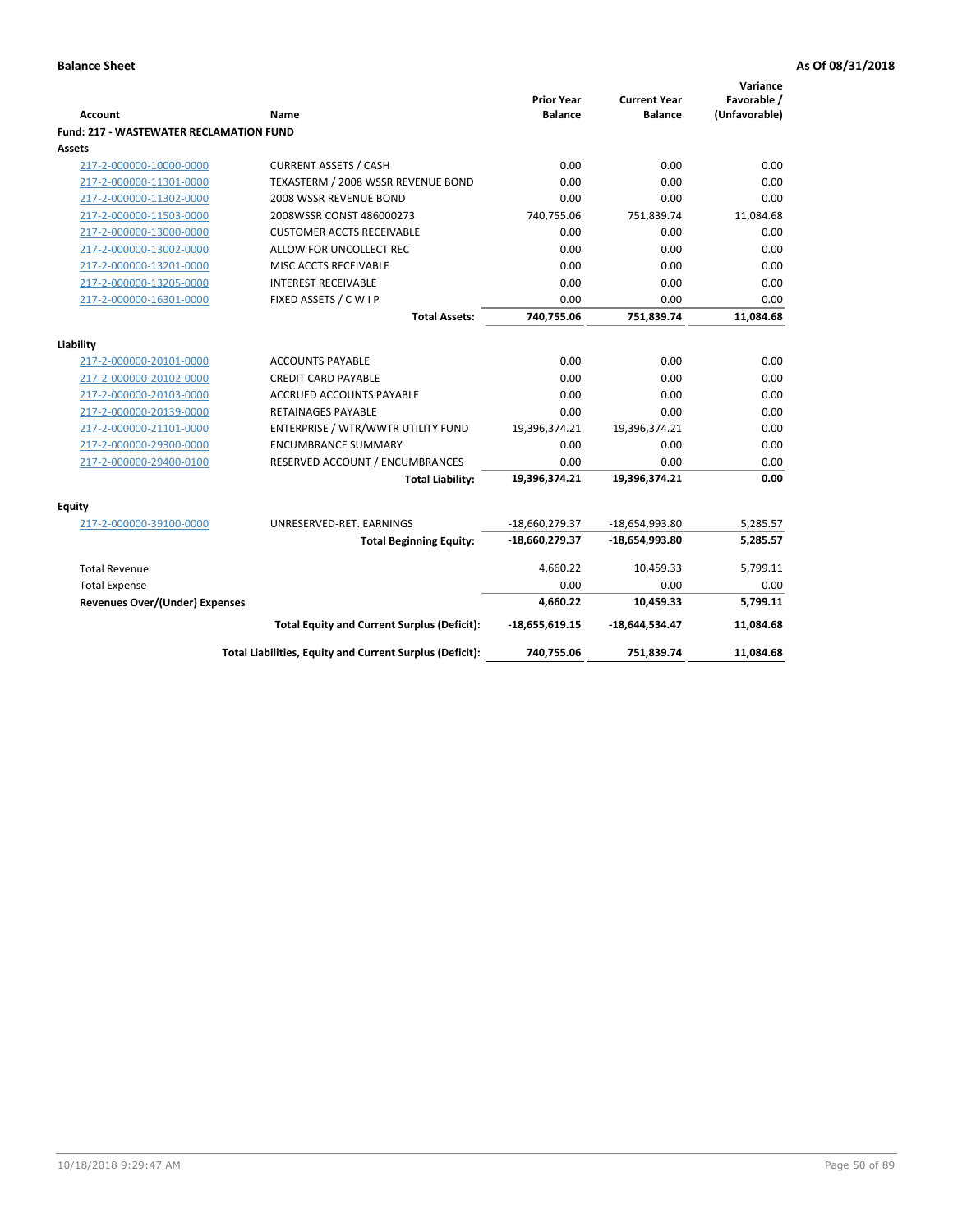|                                    |                                        |                       |                       | Variance             |
|------------------------------------|----------------------------------------|-----------------------|-----------------------|----------------------|
|                                    |                                        | <b>Prior Year</b>     | <b>Current Year</b>   | Favorable /          |
| <b>Account</b>                     | Name                                   | <b>Balance</b>        | <b>Balance</b>        | (Unfavorable)        |
| Fund: 300 - AIRPORT FUND<br>Assets |                                        |                       |                       |                      |
| 300-2-000000-10000-0000            | <b>CURRENT ASSETS / CASH</b>           | 1,163,517.19          | 1,805,070.02          | 641,552.83           |
| 300-2-000000-13201-0000            | MISC ACCTS RECEIVABLE                  | 0.00                  | 0.00                  | 0.00                 |
| 300-2-000000-13202-0000            | <b>EMPLOYEE ADVANCES</b>               | 0.00                  | 0.00                  | 0.00                 |
| 300-2-000000-13203-0000            | NON-CURRENT ASSETS / PREPAYMENTS       | 0.00                  | 0.00                  | 0.00                 |
| 300-2-000000-13205-0000            | <b>INTEREST RECEIVABLE</b>             | 0.00                  | 0.00                  | 0.00                 |
| 300-2-000000-14126-0000            | <b>GRANT FUND / AIRPORT GRANT FUND</b> | 0.00                  | 0.00                  | 0.00                 |
| 300-2-000000-16001-0000            | FIXED ASSETS / LAND                    | 813,937.00            | 813,937.00            | 0.00                 |
| 300-2-000000-16002-0000            | FIXED ASSETS / IMPROVMENTS-NON BUILDI  | 71,096,300.51         | 71,096,300.51         | 0.00                 |
| 300-2-000000-16003-0000            | ACCUM DEPR / IMPROVEMENTS-NON BUILI    | -34,642,939.56        | -36,570,663.72        | $-1,927,724.16$      |
| 300-2-000000-16004-0000            | FIXED ASSETS / BUILDINGS               | 60,824,408.10         | 60,824,408.10         | 0.00                 |
| 300-2-000000-16005-0000            | <b>ACCUM DEPR / BUILDINGS</b>          | -23,390,672.25        | $-24,613,803.17$      | $-1,223,130.92$      |
| 300-2-000000-16201-0000            | FIXED ASSETS / MACHINERY AND EQUIPMEN  | 12,340.00             | 12,340.00             | 0.00                 |
| 300-2-000000-16202-0000            | ACCUM DEPR / MACHINERY AND EQUIPMEI    | $-12,339.94$          | $-12,339.94$          | 0.00                 |
| 300-2-000000-16301-0000            | FIXED ASSETS / C W I P                 | 0.00                  | 5,686,912.48          | 5,686,912.48         |
| 300-2-000000-17501-0000            | <b>EMPLOYEE CONTRIBUTIONS</b>          | 0.00                  | 0.00                  | 0.00                 |
| 300-2-000000-17504-0000            | <b>INVESTMENT RETURN</b>               | 0.00                  | 0.00                  | 0.00                 |
| 300-2-000000-17508-0000            | <b>EXPERIENCE DIFFERENCE- OUTFLOW</b>  | 0.00                  | 0.00                  | 0.00                 |
|                                    |                                        | 0.00                  | 0.00                  | 0.00                 |
| 300-2-000000-17509-0000            | <b>EXPERIENCE DIFFERENCE - INFLOW</b>  |                       |                       |                      |
| 300-2-000000-17520-0000            | <b>ASSUMPTION CHANGES</b>              | 0.00<br>75,864,551.05 | 0.00<br>79,042,161.28 | 0.00<br>3,177,610.23 |
|                                    | <b>Total Assets:</b>                   |                       |                       |                      |
| Liability                          |                                        |                       |                       |                      |
| 300-2-000000-20101-0000            | <b>ACCOUNTS PAYABLE</b>                | 0.00                  | 0.00                  | 0.00                 |
| 300-2-000000-20102-0000            | <b>CREDIT CARD PAYABLE</b>             | 0.00                  | 0.00                  | 0.00                 |
| 300-2-000000-20103-0000            | ACCRUED ACCOUNTS PAYABLE               | 0.00                  | 0.00                  | 0.00                 |
| 300-2-000000-20105-0000            | <b>L-3 FUNDS PAYABLE</b>               | 55,267.98             | 0.00                  | 55,267.98            |
| 300-2-000000-20106-0000            | <b>GRANT MATCH</b>                     | 0.00                  | 0.00                  | 0.00                 |
| 300-2-000000-20108-0000            | MATURED BONDS PAYABLE                  | 0.00                  | 0.00                  | 0.00                 |
| 300-2-000000-20110-0000            | REVENUE BONDS PAYABLE                  | 0.00                  | 0.00                  | 0.00                 |
| 300-2-000000-20111-0000            | MATURED INTEREST PAYABLE               | 0.00                  | 0.00                  | 0.00                 |
| 300-2-000000-20112-0000            | <b>ACCRUED INTEREST PAYABLE</b>        | 0.00                  | 0.00                  | 0.00                 |
| 300-2-000000-20139-0000            | RETAINAGES PAYABLE                     | 0.00                  | 0.00                  | 0.00                 |
| 300-2-000000-20141-0000            | <b>TELEPHONE CLEARING</b>              | 0.00                  | 0.00                  | 0.00                 |
| 300-2-000000-20160-0000            | <b>UNAPPLIED CREDIT</b>                | 0.00                  | 0.00                  | 0.00                 |
| 300-2-000000-20201-0000            | <b>DEFERRED REVENUE</b>                | 0.00                  | 0.00                  | 0.00                 |
| 300-2-000000-21001-0000            | <b>GENERAL FUND / GENERAL FUND</b>     | 0.00                  | 0.00                  | 0.00                 |
| 300-2-000000-22001-0000            | SALARIES PAYABLE                       | 2,099.43              | 2,152.98              | $-53.55$             |
| 300-2-000000-22002-0000            | VACATION/SICK PAYABLE                  | 3,722.00              | 2,600.11              | 1,121.89             |
| 300-2-000000-26001-0000            | COMPENSATED ABSENCES PAY               | $-1.08$               | 3,743.00              | -3,744.08            |
| 300-2-000000-26101-0000            | <b>GENERAL OBLIG BONDS PAY</b>         | 0.00                  | 0.00                  | 0.00                 |
| 300-2-000000-26102-0000            | REVENUE BONDS PAYABLE                  | 0.00                  | 0.00                  | 0.00                 |
| 300-2-000000-27001-0000            | <b>CONTRIBUTED CAPITAL</b>             | $-3.39$               | 5,686,912.61          | $-5,686,916.00$      |
| 300-2-000000-29300-0000            | <b>ENCUMBRANCE SUMMARY</b>             | 0.00                  | 0.00                  | 0.00                 |
| 300-2-000000-29400-0100            | RESERVED ACCOUNT / ENCUMBRANCES        | 0.00                  | 0.00                  | 0.00                 |
| 300-2-000000-29999-0000            | <b>NET PENSION LIABILITY</b>           | 0.00                  | 0.00                  | 0.00                 |
|                                    | <b>Total Liability:</b>                | 61,084.94             | 5,695,408.70          | $-5,634,323.76$      |
|                                    |                                        |                       |                       |                      |
| <b>Equity</b>                      |                                        |                       |                       |                      |
| 300-2-000000-39000-0000            | UNRESERVED-FUND BALANCE                | 0.00                  | 0.00                  | 0.00                 |
| 300-2-000000-39100-0000            | UNRESERVED-RET. EARNINGS               | 75,282,016.64         | 72,784,355.87         | $-2,497,660.77$      |
| 300-2-000000-39500-0000            | <b>NET POSITION - PENSION</b>          | 0.00                  | 0.00                  | 0.00                 |
|                                    | <b>Total Beginning Equity:</b>         | 75,282,016.64         | 72,784,355.87         | $-2,497,660.77$      |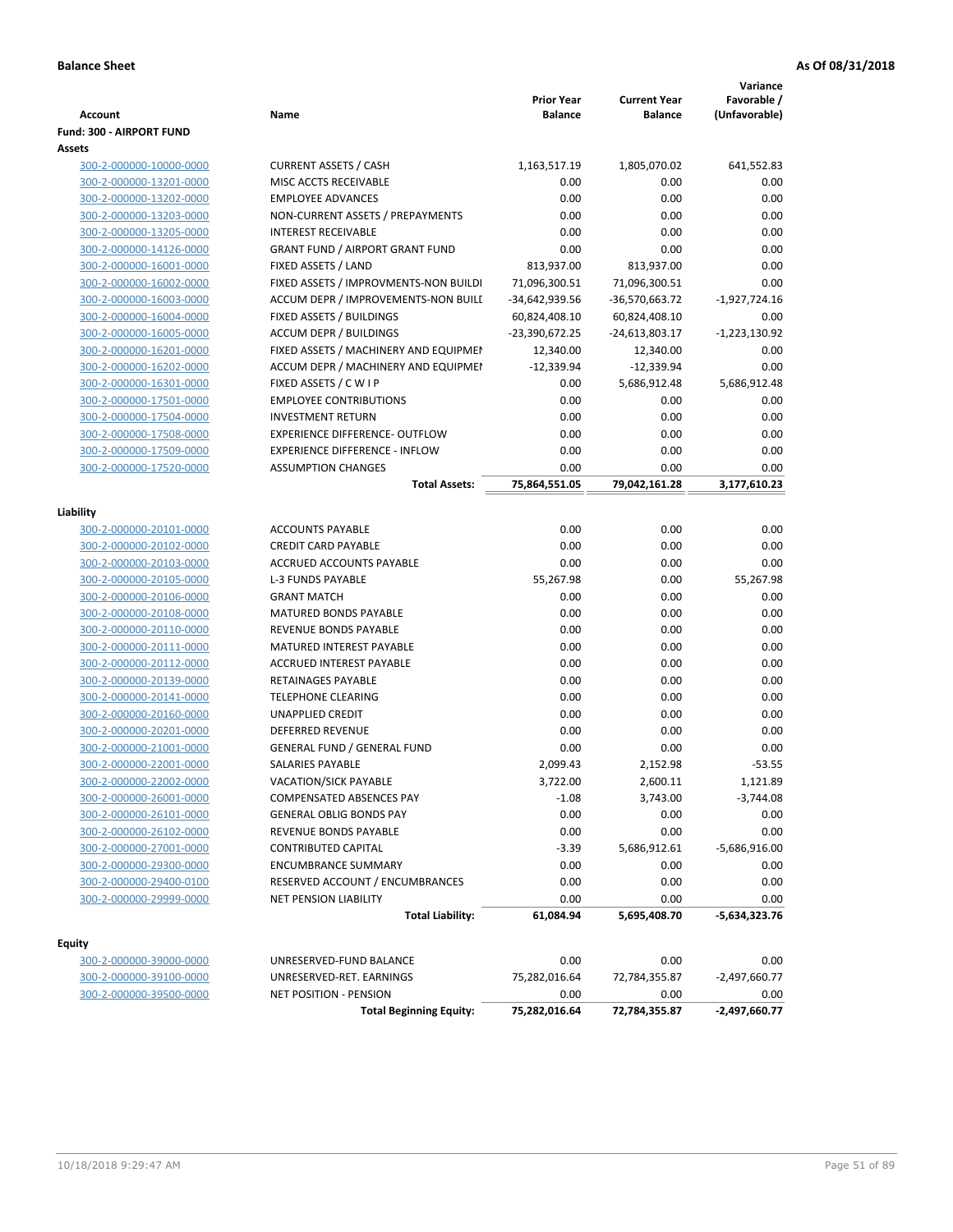| Account                        | <b>Name</b>                                              | <b>Prior Year</b><br><b>Balance</b> | <b>Current Year</b><br><b>Balance</b> | Variance<br>Favorable /<br>(Unfavorable) |
|--------------------------------|----------------------------------------------------------|-------------------------------------|---------------------------------------|------------------------------------------|
| Total Revenue                  |                                                          | 669,694.73                          | 708,112.18                            | 38,417.45                                |
| Total Expense                  |                                                          | 148,245.25                          | 145,715.46                            | 2,529.79                                 |
| Revenues Over/(Under) Expenses |                                                          | 521,449.48                          | 562,396.72                            | 40,947.24                                |
|                                | <b>Total Equity and Current Surplus (Deficit):</b>       | 75.803.466.12                       | 73.346.752.59                         | $-2,456,713.53$                          |
|                                | Total Liabilities, Equity and Current Surplus (Deficit): | 75,864,551.06                       | 79,042,161.29                         | 3,177,610.23                             |
|                                | *** FUND 300 OUT OF BALANCE ***                          | $-0.01$                             | $-0.01$                               | 0.00                                     |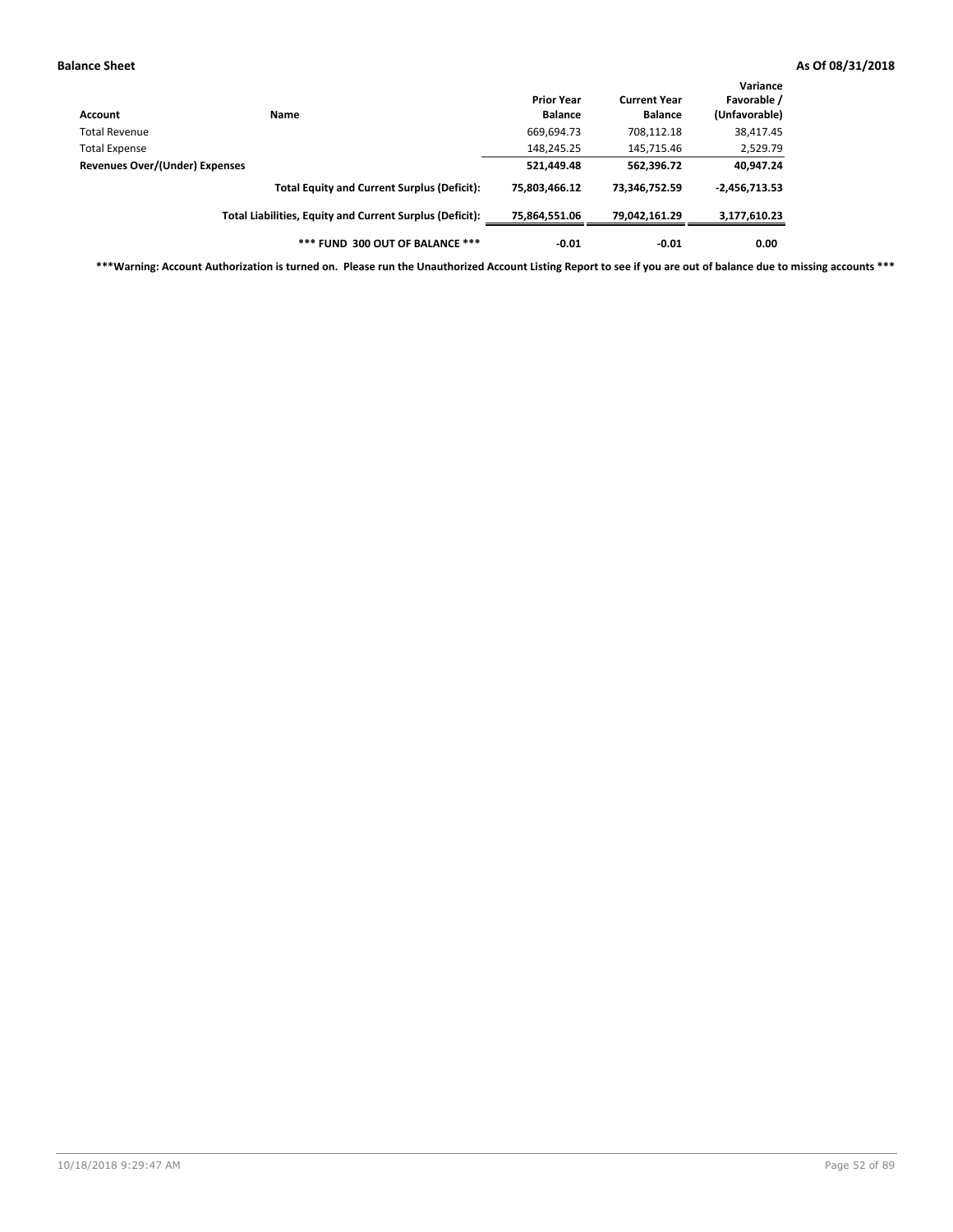|                                       |                                                          |                                     |                                       | Variance                     |
|---------------------------------------|----------------------------------------------------------|-------------------------------------|---------------------------------------|------------------------------|
| Account                               | Name                                                     | <b>Prior Year</b><br><b>Balance</b> | <b>Current Year</b><br><b>Balance</b> | Favorable /<br>(Unfavorable) |
| Fund: 320 - AIRPORT TXDOT GRANT       |                                                          |                                     |                                       |                              |
| Assets                                |                                                          |                                     |                                       |                              |
| 320-2-000000-10000-0000               | <b>CURRENT ASSETS / CASH</b>                             | 214,975.84                          | 200,000.84                            | $-14,975.00$                 |
| 320-2-000000-13201-0000               | MISC ACCTS RECEIVABLE                                    | 0.00                                | 0.00                                  | 0.00                         |
| 320-2-000000-13205-0000               | <b>INTEREST RECEIVABLE</b>                               | 0.00                                | 0.00                                  | 0.00                         |
|                                       | <b>Total Assets:</b>                                     | 214,975.84                          | 200,000.84                            | $-14,975.00$                 |
| Liability                             |                                                          |                                     |                                       |                              |
| 320-2-000000-20101-0000               | <b>ACCOUNTS PAYABLE</b>                                  | 0.00                                | 0.00                                  | 0.00                         |
| 320-2-000000-20102-0000               | <b>CREDIT CARD PAYABLE</b>                               | 0.00                                | 0.00                                  | 0.00                         |
| 320-2-000000-20103-0000               | <b>ACCRUED ACCOUNTS PAYABLE</b>                          | 0.00                                | 0.00                                  | 0.00                         |
| 320-2-000000-20902-0000               | <b>DEFERRED GRANT REVENUE</b>                            | 0.00                                | 0.00                                  | 0.00                         |
| 320-2-000000-21125-0000               | DUE TO / AIRPORT FUND                                    | 0.00                                | 0.00                                  | 0.00                         |
| 320-2-000000-29300-0000               | <b>ENCUMBRANCE SUMMARY</b>                               | 0.00                                | 0.00                                  | 0.00                         |
| 320-2-000000-29400-0100               | RESERVED ACCOUNT / ENCUMBRANCES                          | 0.00                                | 0.00                                  | 0.00                         |
|                                       | <b>Total Liability:</b>                                  | 0.00                                | 0.00                                  | 0.00                         |
| <b>Equity</b>                         |                                                          |                                     |                                       |                              |
| 320-2-000000-39000-0000               | UNRESERVED-FUND BALANCE                                  | 14,975.84                           | 214,975.84                            | 200,000.00                   |
|                                       | <b>Total Beginning Equity:</b>                           | 14,975.84                           | 214,975.84                            | 200,000.00                   |
| <b>Total Revenue</b>                  |                                                          | 200,000.00                          | 0.00                                  | $-200,000.00$                |
| <b>Total Expense</b>                  |                                                          | 0.00                                | 14,975.00                             | $-14,975.00$                 |
| <b>Revenues Over/(Under) Expenses</b> |                                                          | 200,000.00                          | $-14,975.00$                          | $-214,975.00$                |
|                                       | <b>Total Equity and Current Surplus (Deficit):</b>       | 214,975.84                          | 200,000.84                            | $-14,975.00$                 |
|                                       | Total Liabilities, Equity and Current Surplus (Deficit): | 214,975.84                          | 200,000.84                            | $-14,975.00$                 |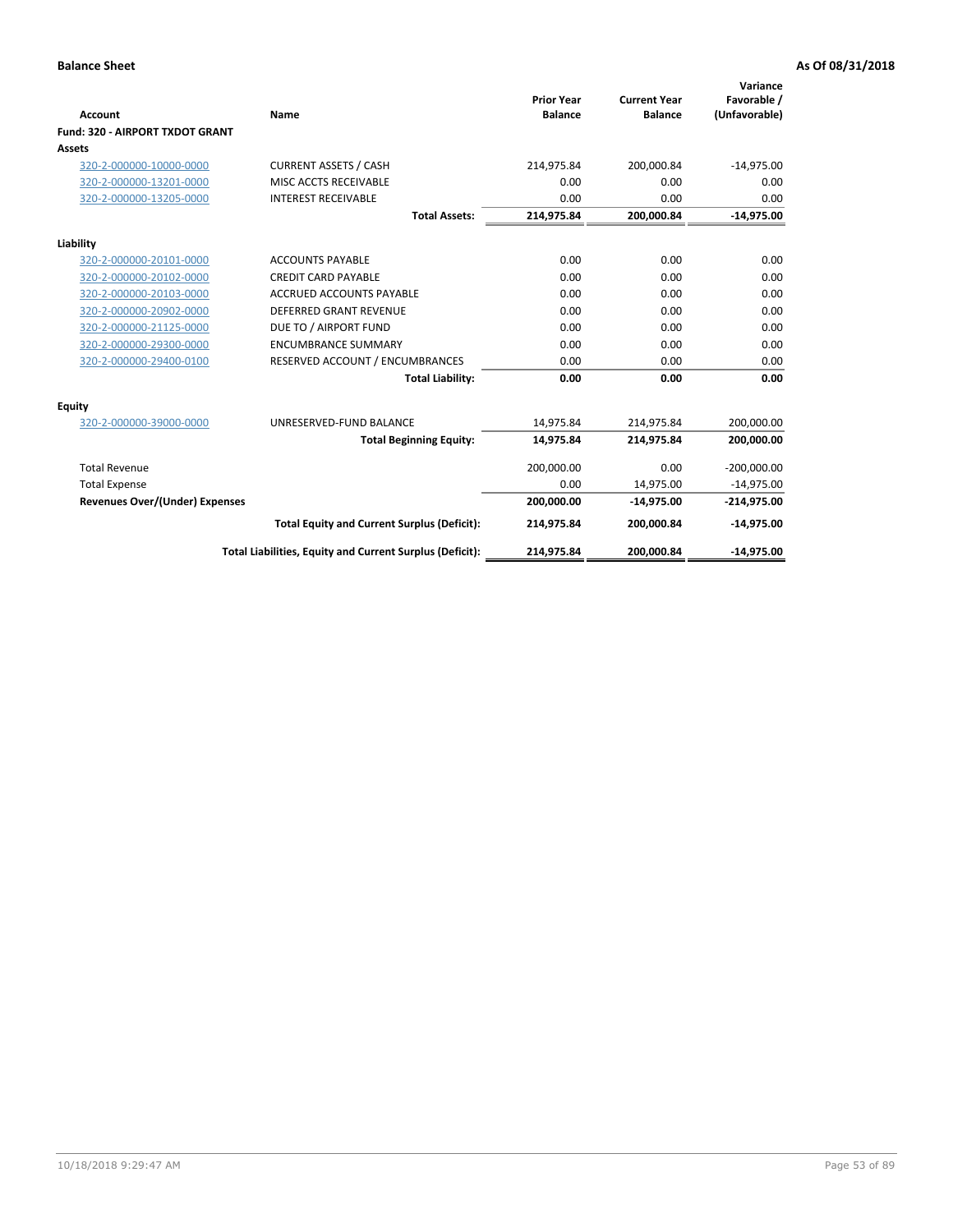| <b>Account</b>                          | Name                                                     | <b>Prior Year</b><br><b>Balance</b> | <b>Current Year</b><br><b>Balance</b> | Variance<br>Favorable /<br>(Unfavorable) |
|-----------------------------------------|----------------------------------------------------------|-------------------------------------|---------------------------------------|------------------------------------------|
| <b>Fund: 360 - AIRPORT CAPITAL FUND</b> |                                                          |                                     |                                       |                                          |
| <b>Assets</b>                           |                                                          |                                     |                                       |                                          |
| 360-2-000000-10000-0000                 | <b>CURRENT ASSETS / CASH</b>                             | 1,922,756.08                        | 1,254,823.54                          | $-667,932.54$                            |
| 360-2-000000-13201-0000                 | MISC ACCTS RECEIVABLE                                    | 0.00                                | 0.00                                  | 0.00                                     |
| 360-2-000000-13205-0000                 | <b>INTEREST RECEIVABLE</b>                               | 0.00                                | 0.00                                  | 0.00                                     |
| 360-2-000000-16301-0000                 | FIXED ASSETS / CWIP                                      | 132,616.88                          | 337,320.17                            | 204,703.29                               |
|                                         | <b>Total Assets:</b>                                     | 2,055,372.96                        | 1,592,143.71                          | $-463,229.25$                            |
| Liability                               |                                                          |                                     |                                       |                                          |
| 360-2-000000-20101-0000                 | <b>ACCOUNTS PAYABLE</b>                                  | 0.00                                | 0.00                                  | 0.00                                     |
| 360-2-000000-20102-0000                 | <b>CREDIT CARD PAYABLE</b>                               | 0.00                                | 0.00                                  | 0.00                                     |
| 360-2-000000-20103-0000                 | ACCRUED ACCOUNTS PAYABLE                                 | 0.00                                | 0.00                                  | 0.00                                     |
| 360-2-000000-20125-0000                 | SALES TAX PAYABLE / IN THE CITY                          | 0.00                                | 0.00                                  | 0.00                                     |
| 360-2-000000-20139-0000                 | <b>RETAINAGES PAYABLE</b>                                | 13,521.00                           | 0.00                                  | 13,521.00                                |
| 360-2-000000-21001-0000                 | <b>GENERAL FUND / GENERAL FUND</b>                       | 0.00                                | 0.00                                  | 0.00                                     |
| 360-2-000000-27001-0000                 | <b>CONTRIBUTED CAPITAL</b>                               | 0.00                                | 0.00                                  | 0.00                                     |
| 360-2-000000-29300-0000                 | <b>ENCUMBRANCE SUMMARY</b>                               | 0.00                                | 0.00                                  | 0.00                                     |
| 360-2-000000-29400-0000                 | RESERVED ACCOUNT / ENCUMBRANCES                          | 0.00                                | 0.00                                  | 0.00                                     |
|                                         | <b>Total Liability:</b>                                  | 13,521.00                           | 0.00                                  | 13,521.00                                |
| Equity                                  |                                                          |                                     |                                       |                                          |
| 360-2-000000-39000-0000                 | UNRESERVED-FUND BALANCE                                  | 0.00                                | 0.00                                  | 0.00                                     |
| 360-2-000000-39100-0000                 | UNRESERVED-RET. EARNINGS                                 | 1,382,000.62                        | 1,810,130.80                          | 428,130.18                               |
|                                         | <b>Total Beginning Equity:</b>                           | 1,382,000.62                        | 1,810,130.80                          | 428,130.18                               |
| <b>Total Revenue</b>                    |                                                          | 851,366.07                          | 74,440.74                             | $-776,925.33$                            |
| <b>Total Expense</b>                    |                                                          | 191,514.73                          | 292,427.83                            | $-100,913.10$                            |
| <b>Revenues Over/(Under) Expenses</b>   |                                                          | 659,851.34                          | $-217,987.09$                         | $-877,838.43$                            |
|                                         | <b>Total Equity and Current Surplus (Deficit):</b>       | 2,041,851.96                        | 1,592,143.71                          | -449.708.25                              |
|                                         | Total Liabilities, Equity and Current Surplus (Deficit): | 2,055,372.96                        | 1,592,143.71                          | $-463,229.25$                            |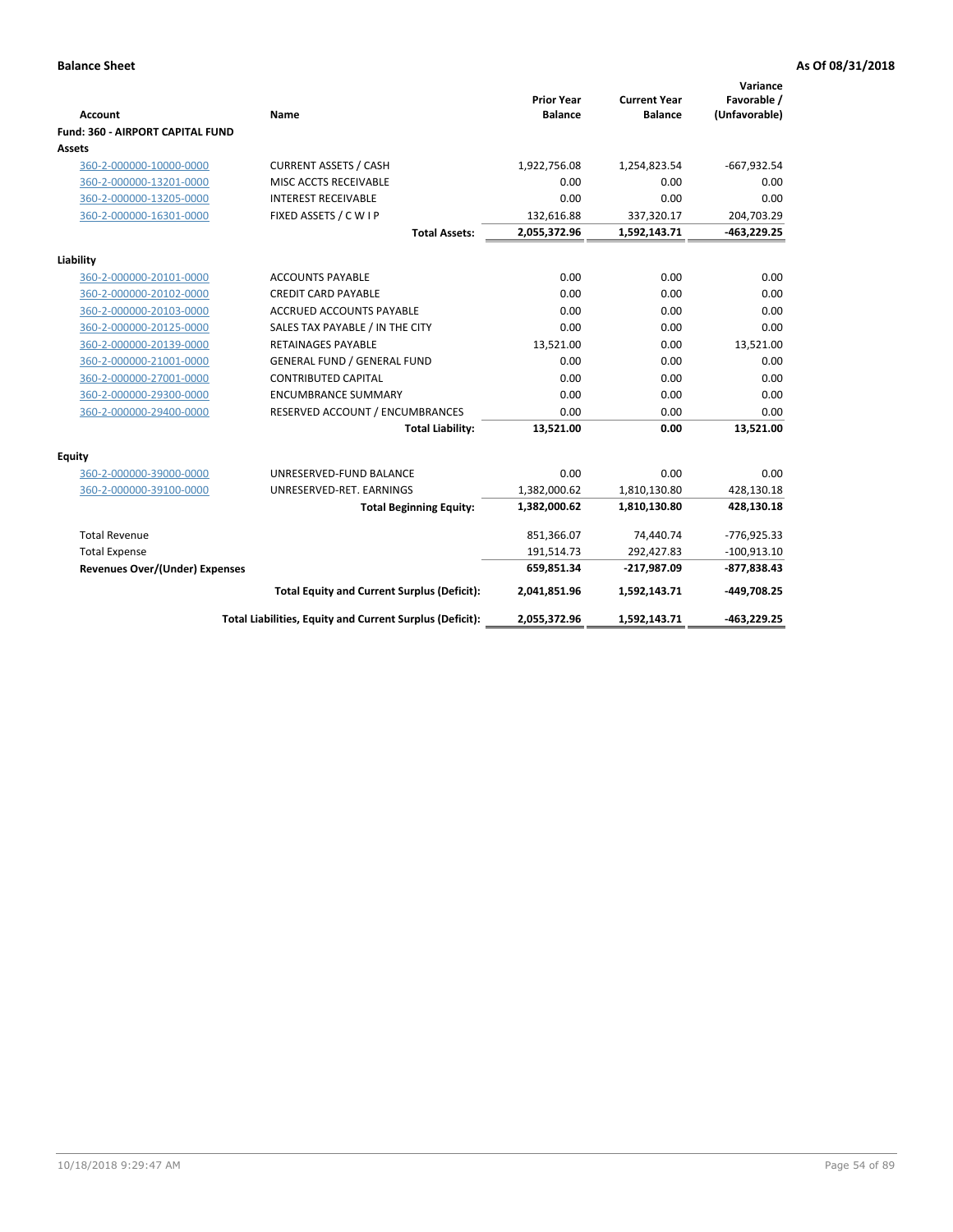| <b>Account</b>                        | <b>Name</b>                                              | <b>Prior Year</b><br><b>Balance</b> | <b>Current Year</b><br><b>Balance</b> | Variance<br>Favorable /<br>(Unfavorable) |
|---------------------------------------|----------------------------------------------------------|-------------------------------------|---------------------------------------|------------------------------------------|
| <b>Fund: 361 - L3-IDC FUND</b>        |                                                          |                                     |                                       |                                          |
| Assets                                |                                                          |                                     |                                       |                                          |
| 361-2-000000-10000-0000               | <b>CURRENT ASSETS / CASH</b>                             | 0.00                                | 0.00                                  | 0.00                                     |
| 361-2-000000-13201-0000               | MISC ACCTS RECEIVABLE                                    | 0.00                                | 0.00                                  | 0.00                                     |
| 361-2-000000-13205-0000               | <b>INTEREST RECEIVABLE</b>                               | 0.00                                | 0.00                                  | 0.00                                     |
|                                       | <b>Total Assets:</b>                                     | 0.00                                | 0.00                                  | 0.00                                     |
| Liability                             |                                                          |                                     |                                       |                                          |
| 361-2-000000-20101-0000               | <b>ACCOUNTS PAYABLE</b>                                  | 0.00                                | 0.00                                  | 0.00                                     |
| 361-2-000000-20102-0000               | <b>CREDIT CARD PAYABLE</b>                               | 0.00                                | 0.00                                  | 0.00                                     |
| 361-2-000000-20103-0000               | MISCELLANEOUS LIABILITIES                                | 0.00                                | 0.00                                  | 0.00                                     |
| 361-2-000000-20108-0000               | <b>MATURED BONDS PAYABLE</b>                             | 0.00                                | 0.00                                  | 0.00                                     |
| 361-2-000000-20111-0000               | <b>MATURED INTEREST PAYABLE</b>                          | 0.00                                | 0.00                                  | 0.00                                     |
| 361-2-000000-20112-0000               | <b>ACCRUED INTEREST PAYABLE</b>                          | 0.00                                | 0.00                                  | 0.00                                     |
| 361-2-000000-20139-0000               | <b>RETAINAGES PAYABLE</b>                                | 0.00                                | 0.00                                  | 0.00                                     |
| 361-2-000000-21001-0000               | <b>GENERAL FUND / GENERAL FUND</b>                       | 0.00                                | 0.00                                  | 0.00                                     |
|                                       | <b>Total Liability:</b>                                  | 0.00                                | 0.00                                  | 0.00                                     |
| Equity                                |                                                          |                                     |                                       |                                          |
| 361-2-000000-39000-0000               | UNRESERVED-FUND BALANCE                                  | 0.00                                | 0.00                                  | 0.00                                     |
| 361-2-000000-39100-0000               | UNRESERVED-RET. EARNINGS                                 | $-2,881,924.85$                     | $-2,881,924.85$                       | 0.00                                     |
| 361-2-000000-39150-0000               | RESERVED-RET. EARNINGS                                   | 2,881,924.85                        | 2,881,924.85                          | 0.00                                     |
|                                       | <b>Total Beginning Equity:</b>                           | 0.00                                | 0.00                                  | 0.00                                     |
| <b>Total Revenue</b>                  |                                                          | 0.00                                | 0.00                                  | 0.00                                     |
| <b>Total Expense</b>                  |                                                          | 0.00                                | 0.00                                  | 0.00                                     |
| <b>Revenues Over/(Under) Expenses</b> |                                                          | 0.00                                | 0.00                                  | 0.00                                     |
|                                       | <b>Total Equity and Current Surplus (Deficit):</b>       | 0.00                                | 0.00                                  | 0.00                                     |
|                                       | Total Liabilities, Equity and Current Surplus (Deficit): | 0.00                                | 0.00                                  | 0.00                                     |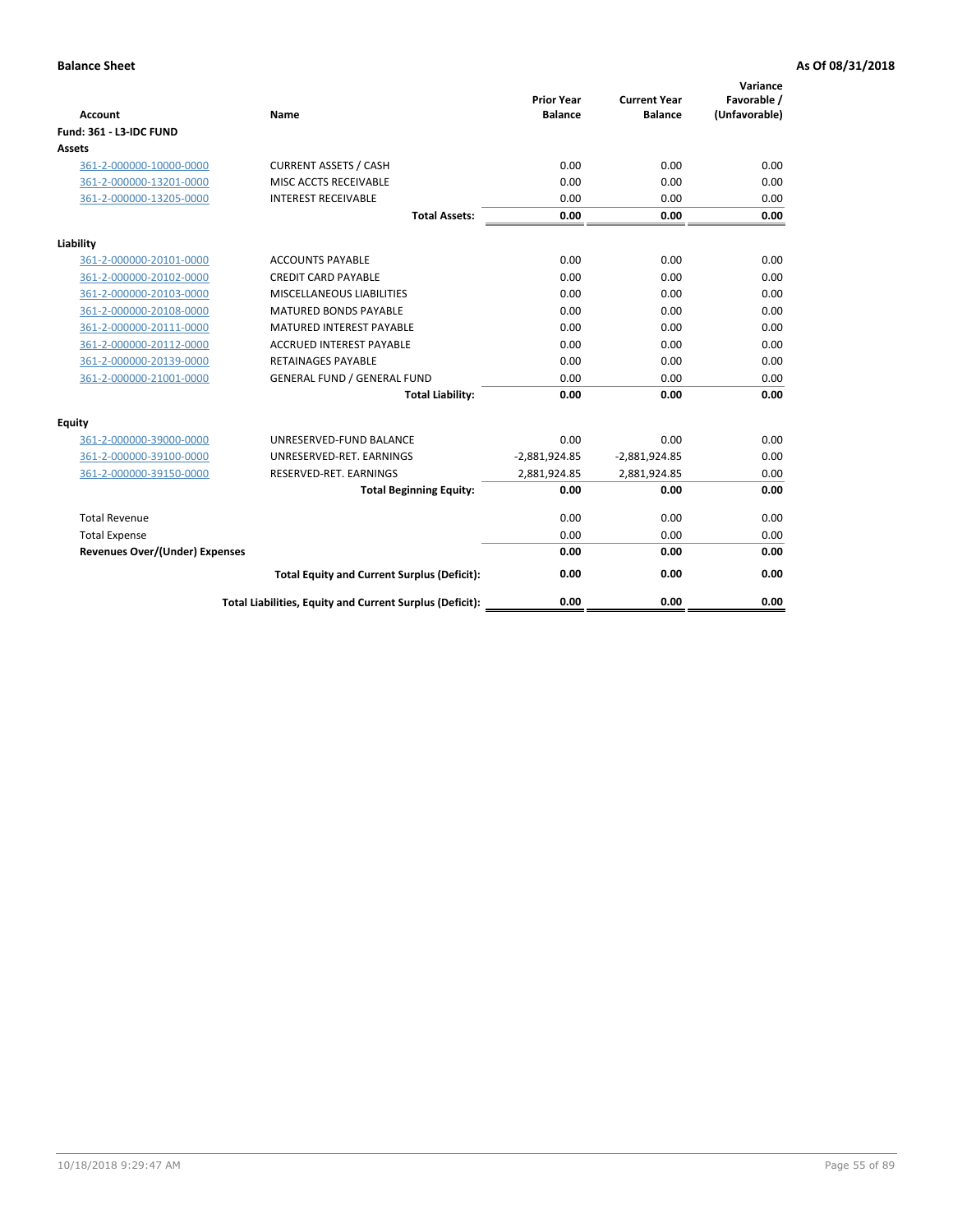|                                |                                                          |                                     |                                       | Variance                     |
|--------------------------------|----------------------------------------------------------|-------------------------------------|---------------------------------------|------------------------------|
| Account                        | Name                                                     | <b>Prior Year</b><br><b>Balance</b> | <b>Current Year</b><br><b>Balance</b> | Favorable /<br>(Unfavorable) |
| Fund: 362 - AIRPORT FBO FUEL   |                                                          |                                     |                                       |                              |
| Assets                         |                                                          |                                     |                                       |                              |
| 362-2-000000-10000-0000        | <b>CURRENT ASSETS / CASH</b>                             | 79,727.54                           | 69,646.83                             | $-10,080.71$                 |
| 362-2-000000-13201-0000        | MISC ACCTS RECEIVABLE                                    | 0.00                                | 0.00                                  | 0.00                         |
| 362-2-000000-13205-0000        | <b>INTEREST RECEIVABLE</b>                               | 0.00                                | 0.00                                  | 0.00                         |
|                                | <b>Total Assets:</b>                                     | 79,727.54                           | 69,646.83                             | $-10,080.71$                 |
| Liability                      |                                                          |                                     |                                       |                              |
| 362-2-000000-20101-0000        | <b>ACCOUNTS PAYABLE</b>                                  | 0.00                                | 0.00                                  | 0.00                         |
| 362-2-000000-20102-0000        | <b>CREDIT CARD PAYABLE</b>                               | 0.00                                | 0.00                                  | 0.00                         |
| 362-2-000000-20103-0000        | <b>ACCRUED ACCOUNTS PAYABLE</b>                          | 0.00                                | 0.00                                  | 0.00                         |
| 362-2-000000-20125-0000        | SALES TAX PAYABLE / IN THE CITY                          | 53.54                               | 37.57                                 | 15.97                        |
| 362-2-000000-29300-0000        | <b>ENCUMBRANCE SUMMARY</b>                               | 0.00                                | 0.00                                  | 0.00                         |
| 362-2-000000-29400-0000        | RESERVED ACCOUNT / ENCUMBRANCES                          | 0.00                                | 0.00                                  | 0.00                         |
|                                | <b>Total Liability:</b>                                  | 53.54                               | 37.57                                 | 15.97                        |
| Equity                         |                                                          |                                     |                                       |                              |
| 362-2-000000-39000-0000        | UNRESERVED-FUND BALANCE                                  | 0.00                                | 0.00                                  | 0.00                         |
| 362-2-000000-39100-0000        | UNRESERVED-RET. EARNINGS                                 | $-2.87$                             | $-41.31$                              | $-38.44$                     |
|                                | <b>Total Beginning Equity:</b>                           | $-2.87$                             | $-41.31$                              | $-38.44$                     |
| <b>Total Revenue</b>           |                                                          | 458,396.89                          | 375,706.31                            | $-82,690.58$                 |
| <b>Total Expense</b>           |                                                          | 378,720.02                          | 306,055.74                            | 72,664.28                    |
| Revenues Over/(Under) Expenses |                                                          | 79,676.87                           | 69,650.57                             | $-10,026.30$                 |
|                                | <b>Total Equity and Current Surplus (Deficit):</b>       | 79,674.00                           | 69,609.26                             | $-10,064.74$                 |
|                                | Total Liabilities, Equity and Current Surplus (Deficit): | 79,727.54                           | 69,646.83                             | $-10,080.71$                 |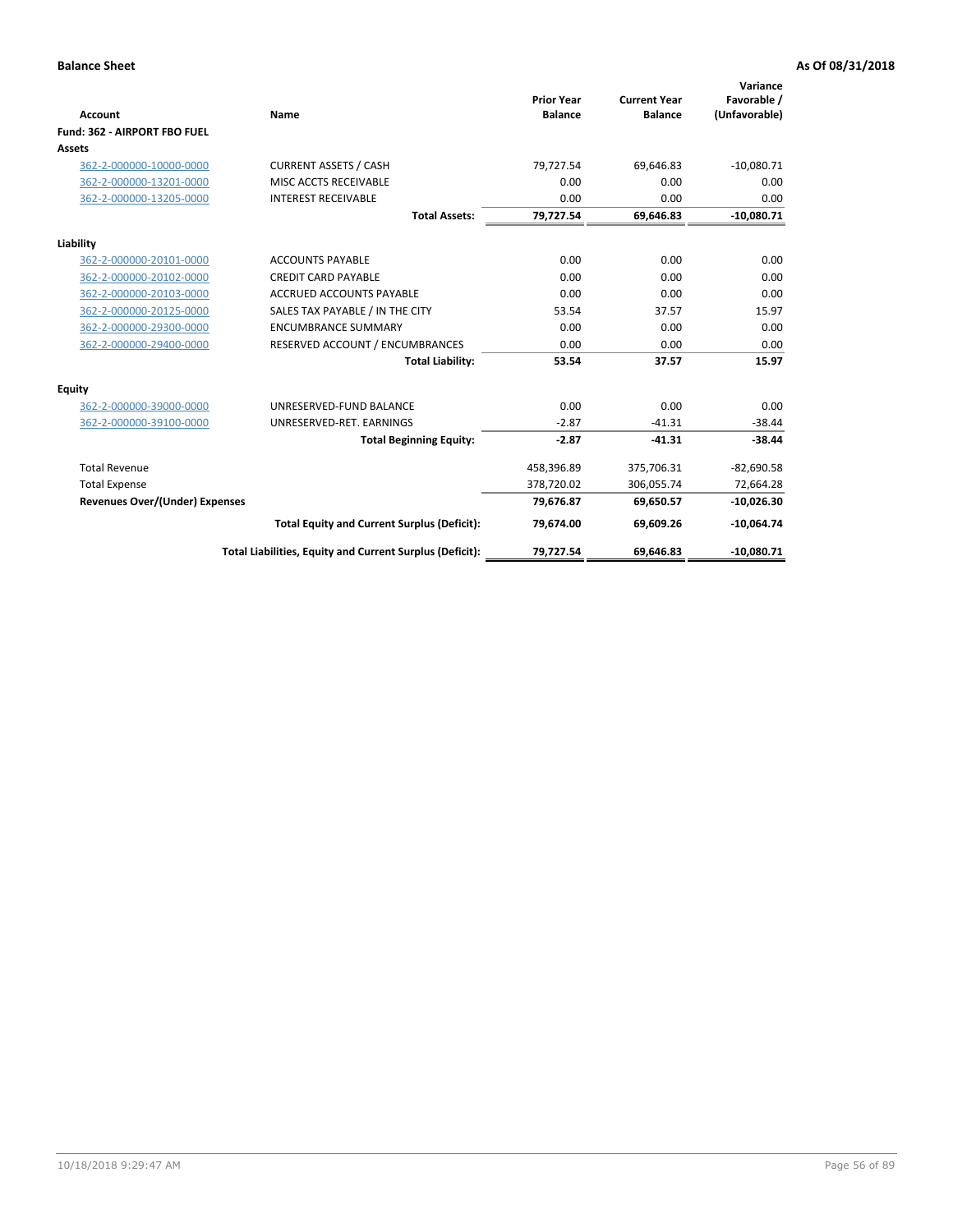| Account                 | Name                                  | <b>Prior Year</b><br><b>Balance</b> | <b>Current Year</b><br><b>Balance</b> | Variance<br>Favorable /<br>(Unfavorable) |
|-------------------------|---------------------------------------|-------------------------------------|---------------------------------------|------------------------------------------|
| Fund: 400 - GOLF FUND   |                                       |                                     |                                       |                                          |
| Assets                  |                                       |                                     |                                       |                                          |
| 400-2-000000-10000-0000 | <b>CURRENT ASSETS / CASH</b>          | -332,020.30                         | -360,229.30                           | $-28,209.00$                             |
| 400-2-000000-10304-0000 | CASH / PETTY CASH/CHANGE DRAWERS      | 200.00                              | 200.00                                | 0.00                                     |
| 400-2-000000-13007-0000 | <b>RETURNED CHECKS</b>                | 0.00                                | 0.00                                  | 0.00                                     |
| 400-2-000000-13201-0000 | MISC ACCTS RECEIVABLE                 | 3,604.98                            | $-407.31$                             | $-4,012.29$                              |
| 400-2-000000-13202-0000 | <b>EMPLOYEE ADVANCES</b>              | 0.00                                | 0.00                                  | 0.00                                     |
| 400-2-000000-13203-0000 | NON-CURRENT ASSETS / PREPAYMENTS      | 0.00                                | 0.00                                  | 0.00                                     |
| 400-2-000000-13205-0000 | <b>INTEREST RECEIVABLE</b>            | 0.00                                | 0.00                                  | 0.00                                     |
| 400-2-000000-13206-0000 | <b>CHARGES RECEIVABLE</b>             | 32,150.15                           | 35,755.08                             | 3,604.93                                 |
| 400-2-000000-15301-0000 | INVENTORIES / GOLF COURSE             | 7,272.38                            | 8,301.68                              | 1,029.30                                 |
| 400-2-000000-16001-0000 | FIXED ASSETS / LAND                   | 93,000.00                           | 93,000.00                             | 0.00                                     |
| 400-2-000000-16002-0000 | FIXED ASSETS / IMPROVMENTS-NON BUILDI | 521,160.58                          | 521,160.58                            | 0.00                                     |
| 400-2-000000-16003-0000 | ACCUM DEPR / IMPROVEMENTS-NON BUILI   | $-262,245.70$                       | -281,523.98                           | $-19,278.28$                             |
| 400-2-000000-16004-0000 | FIXED ASSETS / BUILDINGS              | 109,640.00                          | 109,640.00                            | 0.00                                     |
| 400-2-000000-16005-0000 | <b>ACCUM DEPR / BUILDINGS</b>         | $-107,771.86$                       | $-108,377.74$                         | $-605.88$                                |
| 400-2-000000-16201-0000 | FIXED ASSETS / MACHINERY AND EQUIPMEN | 51,957.00                           | 51,957.00                             | 0.00                                     |
| 400-2-000000-16202-0000 | ACCUM DEPR / MACHINERY AND EQUIPMEI   | $-51,957.00$                        | $-51,957.00$                          | 0.00                                     |
| 400-2-000000-16301-0000 | FIXED ASSETS / C W I P                | 0.00                                | 0.00                                  | 0.00                                     |
| 400-2-000000-17501-0000 | <b>EMPLOYEE CONTRIBUTIONS</b>         | 6,534.00                            | 7,149.00                              | 615.00                                   |
| 400-2-000000-17504-0000 | <b>INVESTMENT RETURN</b>              | 30,487.00                           | 22,540.00                             | $-7,947.00$                              |
| 400-2-000000-17508-0000 | <b>EXPERIENCE DIFFERENCE- OUTFLOW</b> | 618.00                              | 397.00                                | $-221.00$                                |
| 400-2-000000-17509-0000 | <b>EXPERIENCE DIFFERENCE - INFLOW</b> | 0.00                                | $-2,627.00$                           | $-2,627.00$                              |
| 400-2-000000-17520-0000 | <b>ASSUMPTION CHANGES</b>             | 8,101.00                            | 5,278.00                              | $-2,823.00$                              |
|                         | <b>Total Assets:</b>                  | 110,730.23                          | 50,256.01                             | -60,474.22                               |
|                         |                                       |                                     |                                       |                                          |
| Liability               |                                       |                                     |                                       |                                          |
| 400-2-000000-20101-0000 | <b>ACCOUNTS PAYABLE</b>               | 0.00                                | 0.00                                  | 0.00                                     |
| 400-2-000000-20102-0000 | <b>CREDIT CARD PAYABLE</b>            | 0.00                                | 0.00                                  | 0.00                                     |
| 400-2-000000-20103-0000 | ACCRUED ACCOUNTS PAYABLE              | 0.00                                | 0.00                                  | 0.00                                     |
| 400-2-000000-20112-0000 | <b>ACCRUED INTEREST PAYABLE</b>       | 0.00                                | 0.00                                  | 0.00                                     |
| 400-2-000000-20124-0000 | <b>GOLF COURSE RESALE</b>             | 0.00                                | 0.00                                  | 0.00                                     |
| 400-2-000000-20125-0000 | SALES TAX PAYABLE / IN THE CITY       | 530.70                              | 655.31                                | $-124.61$                                |
| 400-2-000000-20139-0000 | <b>RETAINAGES PAYABLE</b>             | 0.00                                | 0.00                                  | 0.00                                     |
| 400-2-000000-20141-0000 | <b>TELEPHONE CLEARING</b>             | 0.00                                | 0.00                                  | 0.00                                     |
| 400-2-000000-20160-0000 | <b>UNAPPLIED CREDIT</b>               | 0.00                                | 0.00                                  | 0.00                                     |
| 400-2-000000-21001-0000 | <b>GENERAL FUND / GENERAL FUND</b>    | 0.00                                | 0.00                                  | 0.00                                     |
| 400-2-000000-21101-0000 | ENTERPRISE / WTR/WWTR UTILITY FUND    | 0.00                                | 0.00                                  | 0.00                                     |
| 400-2-000000-22001-0000 | SALARIES PAYABLE                      | 4,793.59                            | 4,783.71                              | 9.88                                     |
| 400-2-000000-22002-0000 | VACATION/SICK PAYABLE                 | 9,962.69                            | 15,069.61                             | $-5,106.92$                              |
| 400-2-000000-23001-0000 | CAPITAL LEASE PAYABLE                 | 0.00                                | 0.00                                  | 0.00                                     |
| 400-2-000000-24001-0000 | O/S CHECKS PAYABLE                    | 0.00                                | 0.00                                  | 0.00                                     |
| 400-2-000000-26001-0000 | COMPENSATED ABSENCES PAY              | 36,211.40                           | 28,608.92                             | 7,602.48                                 |
| 400-2-000000-27001-0000 | <b>CONTRIBUTED CAPITAL</b>            | 0.00                                | 0.00                                  | 0.00                                     |
| 400-2-000000-27002-0000 | CONTRIBUTED CAPITAL / DEVELOPERS      | 0.00                                | 0.00                                  | 0.00                                     |
| 400-2-000000-29300-0000 | <b>ENCUMBRANCE SUMMARY</b>            | 0.00                                | 0.00                                  | 0.00                                     |
| 400-2-000000-29400-0100 | RESERVED ACCOUNT / ENCUMBRANCES       | 0.00                                | 0.00                                  | 0.00                                     |
| 400-2-000000-29999-0000 | <b>NET PENSION LIABILITY</b>          | 51,519.00                           | 48,989.00                             | 2,530.00                                 |
|                         | <b>Total Liability:</b>               | 103,017.38                          | 98,106.55                             | 4,910.83                                 |
| <b>Equity</b>           |                                       |                                     |                                       |                                          |
| 400-2-000000-39000-0000 | UNRESERVED-FUND BALANCE               | 0.00                                | 0.00                                  | 0.00                                     |
| 400-2-000000-39100-0000 | UNRESERVED-RET. EARNINGS              | $-13,008.54$                        | $-26,531.20$                          | $-13,522.66$                             |
| 400-2-000000-39500-0000 | <b>NET POSITION - PENSION</b>         | $-44.00$                            | $-44.00$                              | 0.00                                     |
|                         | <b>Total Beginning Equity:</b>        | $-13,052.54$                        | $-26,575.20$                          | $-13,522.66$                             |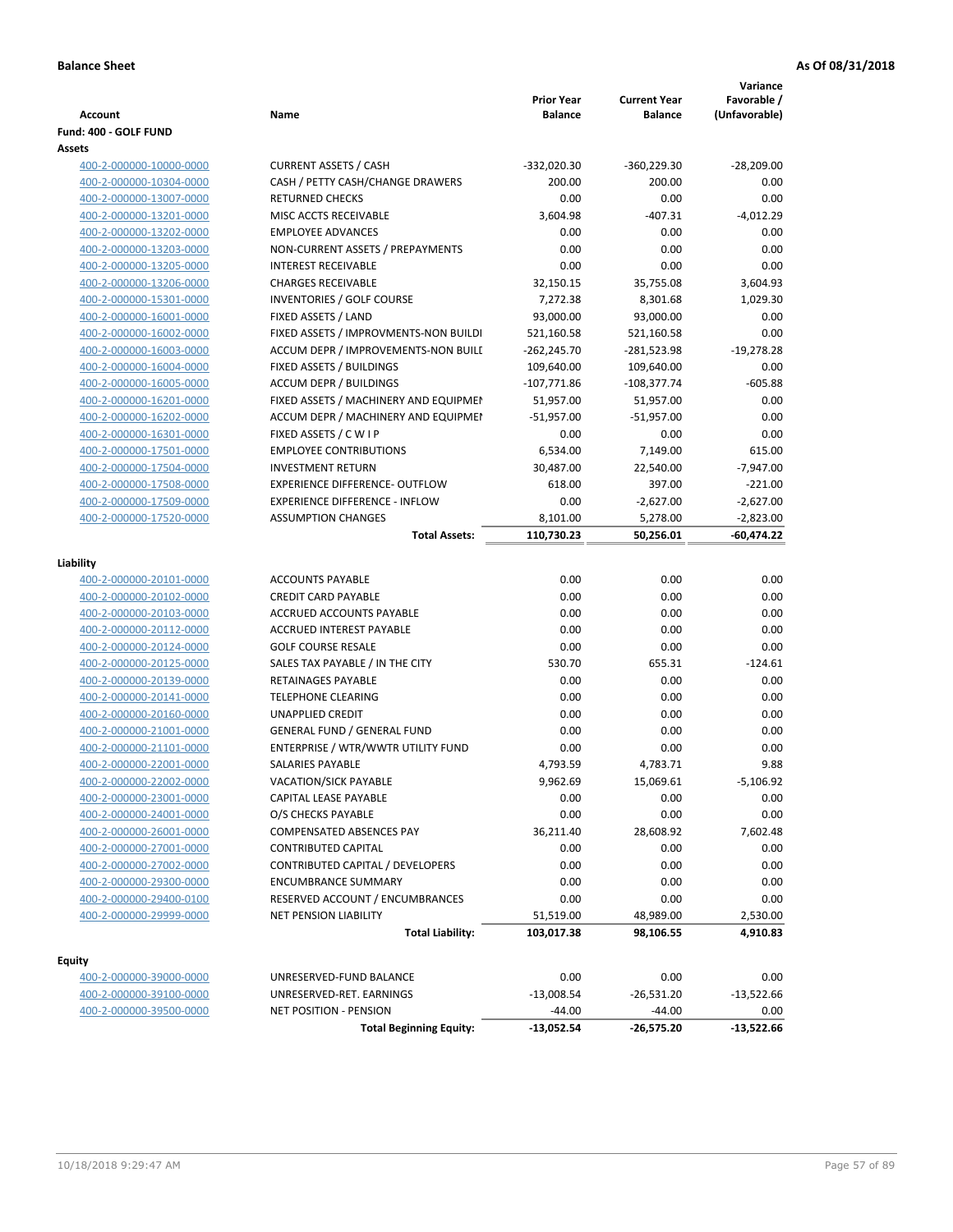| Account                        | Name                                                     | <b>Prior Year</b><br><b>Balance</b> | <b>Current Year</b><br><b>Balance</b> | Variance<br>Favorable /<br>(Unfavorable) |
|--------------------------------|----------------------------------------------------------|-------------------------------------|---------------------------------------|------------------------------------------|
| Total Revenue                  |                                                          | 222,640.30                          | 217,322.65                            | $-5,317.65$                              |
| <b>Total Expense</b>           |                                                          | 201,874.90                          | 238,597.98                            | $-36,723.08$                             |
| Revenues Over/(Under) Expenses |                                                          | 20,765.40                           | $-21,275.33$                          | $-42,040.73$                             |
|                                | <b>Total Equity and Current Surplus (Deficit):</b>       | 7.712.86                            | $-47.850.53$                          | $-55,563.39$                             |
|                                | Total Liabilities, Equity and Current Surplus (Deficit): | 110,730.24                          | 50,256.02                             | -60,474.22                               |
|                                | *** FUND 400 OUT OF BALANCE ***                          | $-0.01$                             | $-0.01$                               | 0.00                                     |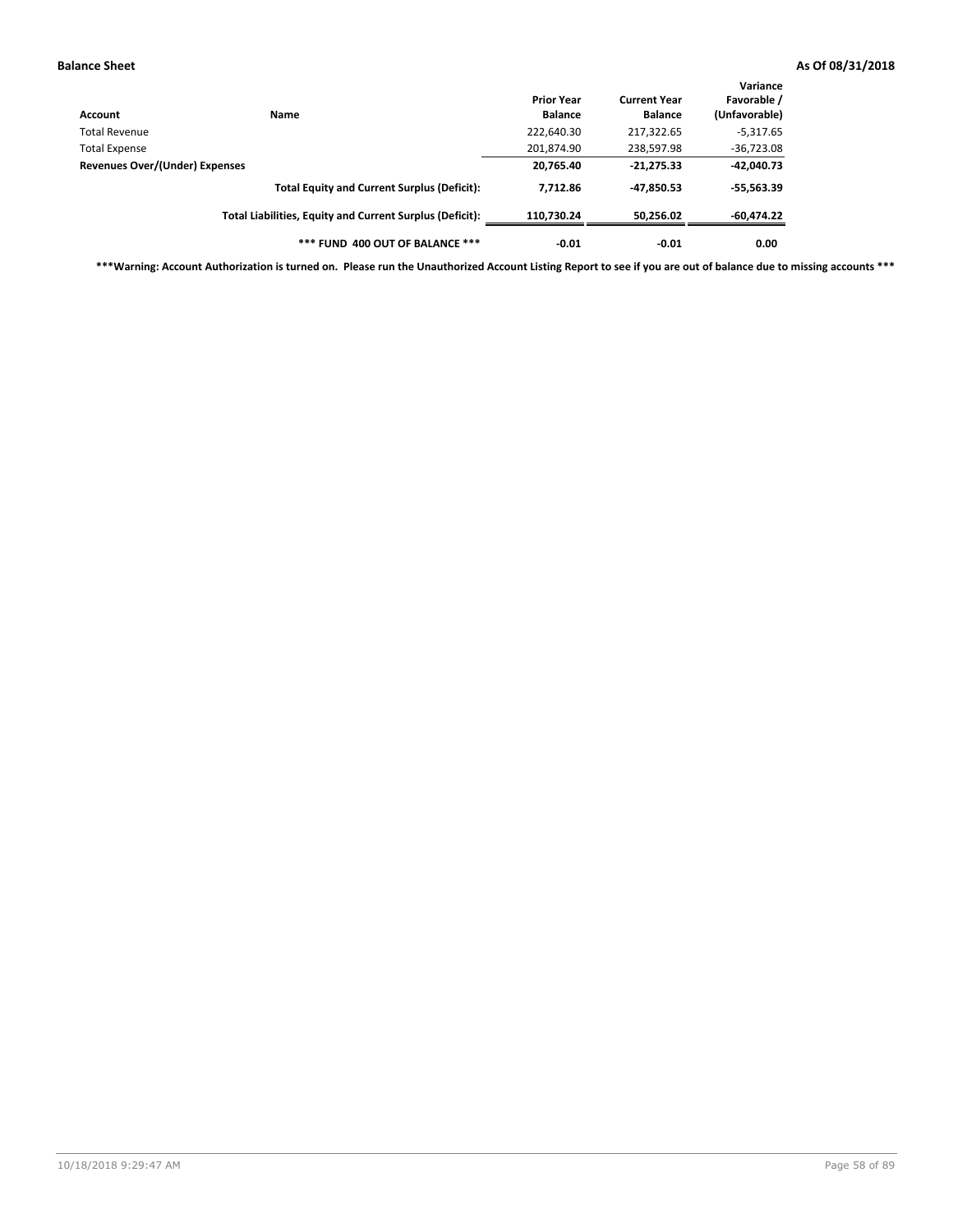|                                       |                                                          | <b>Prior Year</b> | <b>Current Year</b> | Variance<br>Favorable / |
|---------------------------------------|----------------------------------------------------------|-------------------|---------------------|-------------------------|
| <b>Account</b>                        | Name                                                     | <b>Balance</b>    | <b>Balance</b>      | (Unfavorable)           |
| <b>Fund: 500 - SANITATION FUND</b>    |                                                          |                   |                     |                         |
| Assets                                |                                                          |                   |                     |                         |
| 500-2-000000-10000-0000               | <b>CURRENT ASSETS / CASH</b>                             | 2,005,150.51      | 2,180,936.17        | 175,785.66              |
| 500-2-000000-13000-0000               | <b>CUSTOMER ACCTS RECEIVABLE</b>                         | 110,781.99        | 106,771.84          | $-4,010.15$             |
| 500-2-000000-13001-0000               | NON CURRENT CUSTOMER ACCTS RECEIVAE                      | 55,536.61         | 63,392.62           | 7,856.01                |
| 500-2-000000-13002-0000               | ALLOW FOR UNCOLLECT REC                                  | $-51,300.94$      | $-56,852.74$        | $-5,551.80$             |
| 500-2-000000-13003-0000               | UNBILLED YEAR-END ACCRUAL                                | 316,710.26        | 314,317.28          | $-2,392.98$             |
| 500-2-000000-13201-0000               | <b>MISC ACCTS RECEIVABLE</b>                             | 185.00            | 0.00                | $-185.00$               |
| 500-2-000000-17501-0000               | <b>EMPLOYEE CONTRIBUTIONS</b>                            | 6.534.00          | 7,149.00            | 615.00                  |
| 500-2-000000-17504-0000               | <b>INVESTMENT RETURN</b>                                 | 30,487.00         | 22,540.00           | $-7.947.00$             |
| 500-2-000000-17508-0000               | <b>EXPERIENCE DIFFERENCE- OUTFLOW</b>                    | 618.00            | 397.00              | $-221.00$               |
| 500-2-000000-17509-0000               | <b>EXPERIENCE DIFFERENCE - INFLOW</b>                    | 0.00              | $-2,627.00$         | $-2,627.00$             |
| 500-2-000000-17520-0000               | <b>ASSUMPTION CHANGES</b>                                | 8,101.00          | 5,278.00            | $-2,823.00$             |
|                                       | <b>Total Assets:</b>                                     | 2,482,803.43      | 2,641,302.17        | 158,498.74              |
|                                       |                                                          |                   |                     |                         |
| Liability                             |                                                          |                   |                     |                         |
| 500-2-000000-20101-0000               | <b>ACCOUNTS PAYABLE</b>                                  | 0.00              | 0.00                | 0.00                    |
| 500-2-000000-20102-0000               | <b>CREDIT CARD PAYABLE</b>                               | 0.00              | 0.00                | 0.00                    |
| 500-2-000000-20103-0000               | ACCRUED ACCOUNTS PAYABLE                                 | 0.00              | 0.00                | 0.00                    |
| 500-2-000000-20125-0000               | SALES TAX PAYABLE / IN THE CITY                          | 20,670.33         | 18,816.77           | 1,853.56                |
| 500-2-000000-20126-0000               | SALES TAX PAYABLE / OUT OF CITY                          | 0.00              | 0.00                | 0.00                    |
| 500-2-000000-20133-0000               | <b>GARBAGE CLEARING</b>                                  | 0.00              | 0.00                | 0.00                    |
| 500-2-000000-20135-0000               | <b>GARBAGE CLEARING / BAD DEBT EXPENS</b>                | 42,794.14         | 42,120.28           | 673.86                  |
| 500-2-000000-20160-0000               | <b>UNAPPLIED CREDIT</b>                                  | 0.00              | 0.00                | 0.00                    |
| 500-2-000000-20201-0000               | <b>DEFERRED REVENUE</b>                                  | 0.00              | 0.00                | 0.00                    |
| 500-2-000000-21001-0000               | <b>GENERAL FUND / GENERAL FUND</b>                       | 0.00              | 0.00                | 0.00                    |
| 500-2-000000-22001-0000               | <b>SALARIES PAYABLE</b>                                  | 2,316.20          | 4,893.72            | $-2,577.52$             |
| 500-2-000000-22002-0000               | <b>VACATION/SICK PAYABLE</b>                             | 5,358.50          | 7,535.45            | $-2,176.95$             |
| 500-2-000000-24002-0000               | <b>CUSTOMER DEPOSITS</b>                                 | 208,128.61        | 251,550.88          | $-43,422.27$            |
| 500-2-000000-24007-0000               | <b>BILLED DEPOSITS SUSPENSE</b>                          | 0.00              | 0.00                | 0.00                    |
| 500-2-000000-26001-0000               | <b>COMPENSATED ABSENCES PAY</b>                          | 2,594.17          | 3,841.35            | $-1,247.18$             |
| 500-2-000000-29300-0000               | <b>ENCUMBRANCE SUMMARY</b>                               | 0.00              | 0.00                | 0.00                    |
| 500-2-000000-29400-0100               | RESERVED ACCOUNT / ENCUMBRANCES                          | 0.00              | 0.00                | 0.00                    |
| 500-2-000000-29999-0000               | <b>NET PENSION LIABILITY</b>                             | 51,519.00         | 48,989.00           | 2.530.00                |
|                                       | <b>Total Liability:</b>                                  | 333,380.95        | 377,747.45          | -44,366.50              |
| Equity                                |                                                          |                   |                     |                         |
| 500-2-000000-39000-0000               | UNRESERVED-FUND BALANCE                                  | 0.00              | 0.00                | 0.00                    |
| 500-2-000000-39100-0000               | UNRESERVED-RET. EARNINGS                                 | 1,430,891.22      | 1,890,622.70        | 459,731.48              |
| <u>500-2-000000-39500-0000</u>        | NET POSITION - PENSION                                   | $-44.00$          | $-44.00$            | 0.00                    |
|                                       | <b>Total Beginning Equity:</b>                           | 1,430,847.22      | 1,890,578.70        | 459,731.48              |
|                                       |                                                          |                   |                     |                         |
| <b>Total Revenue</b>                  |                                                          | 3,650,942.55      | 3,558,385.93        | $-92,556.62$            |
| <b>Total Expense</b>                  |                                                          | 2,932,367.29      | 3,185,409.91        | -253,042.62             |
| <b>Revenues Over/(Under) Expenses</b> |                                                          | 718,575.26        | 372,976.02          | -345,599.24             |
|                                       | <b>Total Equity and Current Surplus (Deficit):</b>       | 2,149,422.48      | 2,263,554.72        | 114,132.24              |
|                                       | Total Liabilities, Equity and Current Surplus (Deficit): | 2,482,803.43      | 2,641,302.17        | 158,498.74              |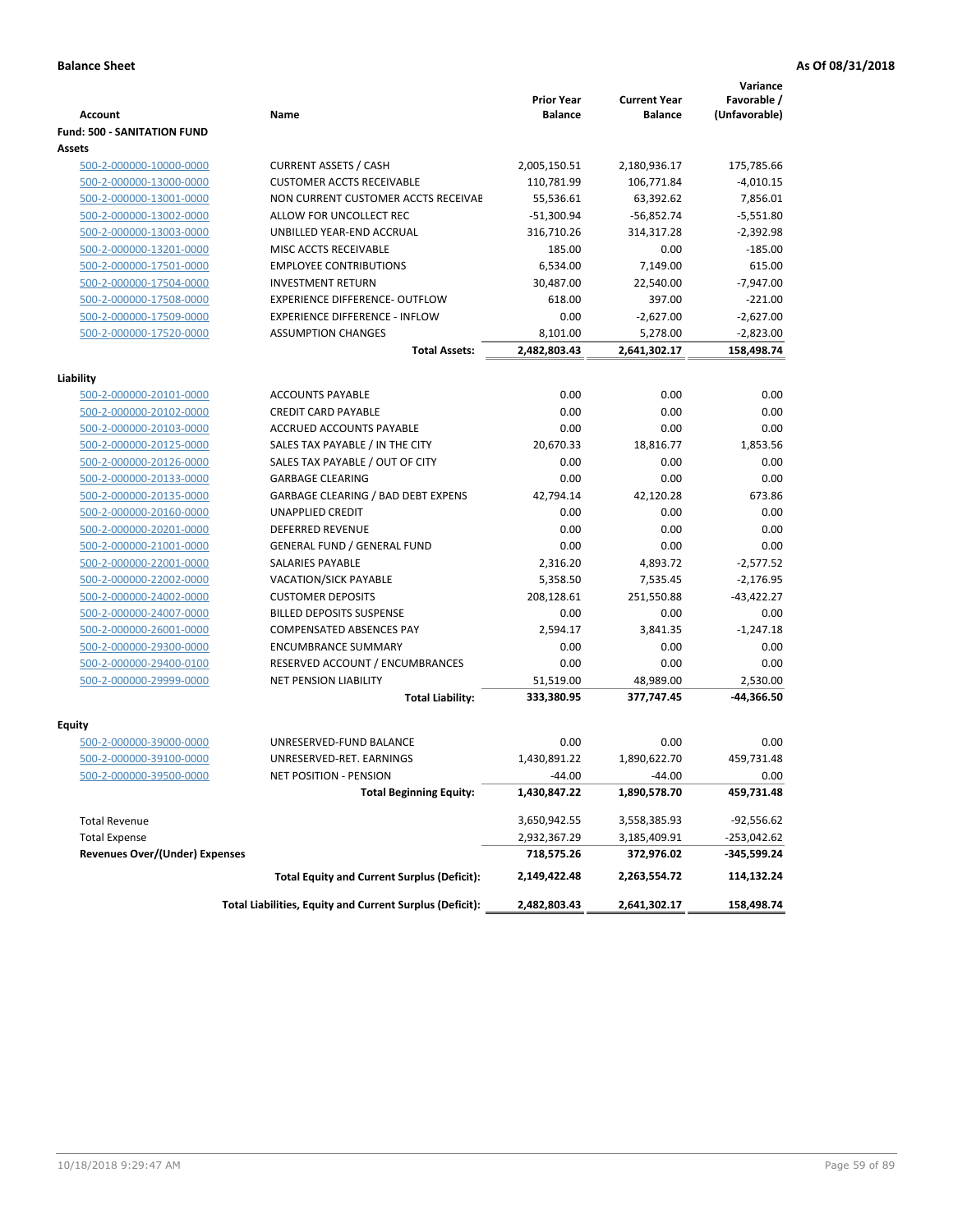| <b>Account</b>                        | Name                                                       | <b>Prior Year</b><br><b>Balance</b> | <b>Current Year</b><br><b>Balance</b> | Variance<br>Favorable /<br>(Unfavorable) |
|---------------------------------------|------------------------------------------------------------|-------------------------------------|---------------------------------------|------------------------------------------|
|                                       | <b>Fund: 561 - REGINAL HOUSEHOLD HAZARDOUS WASTE GRANT</b> |                                     |                                       |                                          |
| Assets                                |                                                            |                                     |                                       |                                          |
| 561-2-000000-10000-0000               | <b>CURRENT ASSETS / CASH</b>                               | 0.00                                | 0.00                                  | 0.00                                     |
| 561-2-000000-13201-0000               | MISC ACCTS RECEIVABLE                                      | 0.00                                | 0.00                                  | 0.00                                     |
| 561-2-000000-13205-0000               | <b>INTEREST RECEIVABLE</b>                                 | 0.00                                | 0.00                                  | 0.00                                     |
|                                       | <b>Total Assets:</b>                                       | 0.00                                | 0.00                                  | 0.00                                     |
| Liability                             |                                                            |                                     |                                       |                                          |
| 561-2-000000-20101-0000               | <b>ACCOUNTS PAYABLE</b>                                    | 0.00                                | 0.00                                  | 0.00                                     |
| 561-2-000000-20102-0000               | <b>CREDIT CARD PAYABLE</b>                                 | 0.00                                | 0.00                                  | 0.00                                     |
| 561-2-000000-20103-0000               | <b>ACCRUED ACCOUNTS PAYABLE</b>                            | 0.00                                | 0.00                                  | 0.00                                     |
| 561-2-000000-21140-0000               | DUE TO / SANITATION FUND                                   | 0.00                                | 0.00                                  | 0.00                                     |
| 561-2-000000-29300-0000               | <b>ENCUMBRANCE SUMMARY</b>                                 | 0.00                                | 0.00                                  | 0.00                                     |
| 561-2-000000-29400-0100               | RESERVED ACCOUNT / ENCUMBRANCES                            | 0.00                                | 0.00                                  | 0.00                                     |
|                                       | <b>Total Liability:</b>                                    | 0.00                                | 0.00                                  | 0.00                                     |
| <b>Equity</b>                         |                                                            |                                     |                                       |                                          |
| 561-2-000000-39100-0000               | UNRESERVED-RET. EARNINGS                                   | 0.00                                | 0.00                                  | 0.00                                     |
|                                       | <b>Total Beginning Equity:</b>                             | 0.00                                | 0.00                                  | 0.00                                     |
| <b>Total Revenue</b>                  |                                                            | 0.00                                | 0.00                                  | 0.00                                     |
| <b>Total Expense</b>                  |                                                            | 0.00                                | 0.00                                  | 0.00                                     |
| <b>Revenues Over/(Under) Expenses</b> |                                                            | 0.00                                | 0.00                                  | 0.00                                     |
|                                       | <b>Total Equity and Current Surplus (Deficit):</b>         | 0.00                                | 0.00                                  | 0.00                                     |
|                                       | Total Liabilities, Equity and Current Surplus (Deficit):   | 0.00                                | 0.00                                  | 0.00                                     |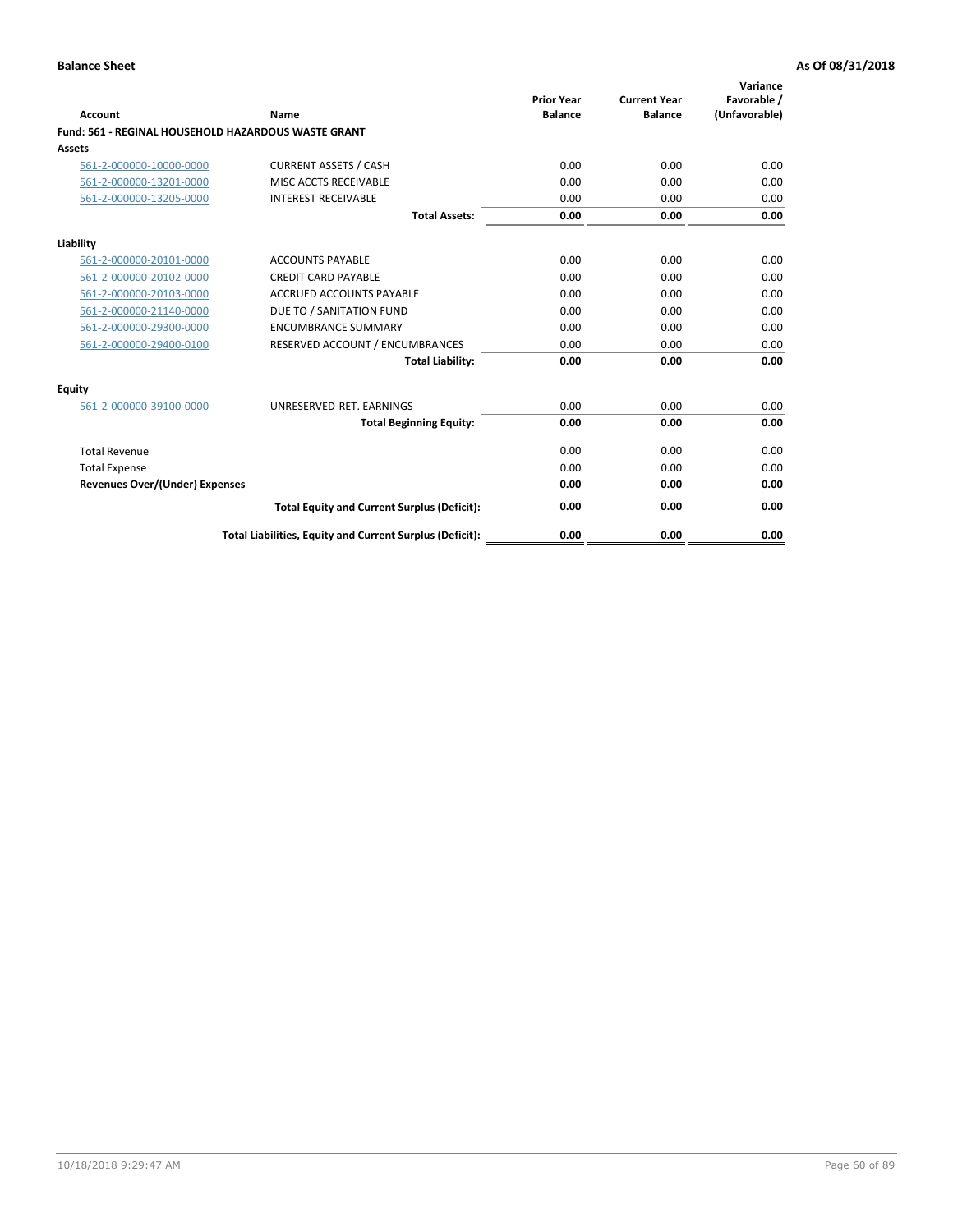| <b>Fund: 601 - CENTRAL SERVICE FUND</b><br>Assets<br><b>CURRENT ASSETS / CASH</b><br>5,034.43<br>$-95,394.45$<br>$-100,428.88$<br>601-2-000000-10000-0000<br>MISC ACCTS RECEIVABLE<br>0.00<br>0.00<br>0.00<br>601-2-000000-13201-0000<br>601-2-000000-13203-0000<br>NON-CURRENT ASSETS / PREPAYMENTS<br>0.00<br>0.00<br>0.00<br>0.00<br>601-2-000000-13204-0000<br>PREPAYMENTS / INSURANCE PREPAYMENT<br>0.00<br>0.00<br>0.00<br>0.00<br>601-2-000000-13205-0000<br><b>INTEREST RECEIVABLE</b><br>0.00<br>INVENTORIES / POSTAGE<br>0.00<br>0.00<br>0.00<br>601-2-000000-15001-0000<br><b>FACILITIES MAINT STOCK INVENTORIES</b><br>14,740.78<br>18,581.65<br>3,840.87<br>601-2-000000-15101-0000<br>206,367.43<br>76,829.26<br>601-2-000000-15201-0000<br><b>INVENTORIES / GARAGE</b><br>283,196.69<br>601-2-000000-16001-0000<br>FIXED ASSETS / LAND<br>0.00<br>0.00<br>0.00<br>0.00<br>601-2-000000-16002-0000<br>FIXED ASSETS / IMPROVMENTS-NON BUILDI<br>0.00<br>0.00<br>0.00<br>0.00<br>ACCUM DEPR / IMPROVEMENTS-NON BUILI<br>0.00<br>601-2-000000-16003-0000<br>FIXED ASSETS / BUILDINGS<br>100,832.00<br>100,832.00<br>0.00<br>601-2-000000-16004-0000<br>0.00<br>601-2-000000-16005-0000<br><b>ACCUM DEPR / BUILDINGS</b><br>$-100,832.00$<br>$-100,832.00$<br>0.00<br>601-2-000000-16201-0000<br>FIXED ASSETS / MACHINERY AND EQUIPMEN<br>166,476.00<br>166,476.00<br>0.00<br>601-2-000000-16202-0000<br>ACCUM DEPR / MACHINERY AND EQUIPMEI<br>$-166,476.00$<br>$-166,476.00$<br><b>EMPLOYEE CONTRIBUTIONS</b><br>26,136.00<br>28,595.00<br>2,459.00<br>601-2-000000-17501-0000<br>601-2-000000-17504-0000<br><b>INVESTMENT RETURN</b><br>121,950.00<br>$-31,791.00$<br>90,159.00<br>$-884.00$<br>601-2-000000-17508-0000<br><b>EXPERIENCE DIFFERENCE- OUTFLOW</b><br>2,471.00<br>1,587.00<br>601-2-000000-17509-0000<br><b>EXPERIENCE DIFFERENCE - INFLOW</b><br>0.00<br>$-10,507.00$<br>$-10,507.00$<br>601-2-000000-17520-0000<br><b>ASSUMPTION CHANGES</b><br>32,404.00<br>$-11,291.00$<br>21,113.00<br>409,103.64<br>337,330.89<br>-71,772.75<br><b>Total Assets:</b><br>Liability<br>0.00<br><b>ACCOUNTS PAYABLE</b><br>0.00<br>0.00<br>601-2-000000-20101-0000<br>601-2-000000-20102-0000<br><b>CREDIT CARD PAYABLE</b><br>0.00<br>0.00<br>0.00<br>ACCRUED ACCOUNTS PAYABLE<br>0.00<br>601-2-000000-20103-0000<br>0.00<br>0.00<br>0.00<br>0.00<br>601-2-000000-20115-0000<br><b>DRINK SUPPLY</b><br>0.00<br>0.00<br><b>TELEPHONE CLEARING</b><br>0.00<br>0.00<br>601-2-000000-20141-0000<br>0.00<br><b>FLEET FUEL CLEARING</b><br>0.00<br>0.00<br>601-2-000000-20148-0000<br>$-100.51$<br>601-2-000000-20149-0000<br>FLEET MAINTENANCE CLEARING<br>$-16.48$<br>84.03<br><b>DEFERRED REVENUE</b><br>0.00<br>601-2-000000-20201-0000<br>0.00<br>0.00<br>0.00<br>0.00<br>601-2-000000-21001-0000<br><b>GENERAL FUND / GENERAL FUND</b><br>0.00<br>ENTERPRISE / WTR/WWTR UTILITY FUND<br>0.00<br>0.00<br>601-2-000000-21101-0000<br>0.00<br>601-2-000000-22001-0000<br>SALARIES PAYABLE<br>16,959.79<br>16,938.86<br>20.93<br>601-2-000000-22002-0000<br><b>VACATION/SICK PAYABLE</b><br>31,596.43<br>31,233.84<br>362.59<br><b>CIVIC CENTER DEPOSITS</b><br>601-2-000000-24011-0000<br>0.00<br>0.00<br>0.00<br>0.00<br>0.00<br>601-2-000000-24012-0000<br><b>AUDITORIUM DEPOSITS</b><br>0.00<br>58,038.36<br>$-10,885.02$<br>601-2-000000-26001-0000<br>COMPENSATED ABSENCES PAY<br>47,153.34<br>601-2-000000-27001-0000<br><b>CONTRIBUTED CAPITAL</b><br>0.00<br>0.00<br>0.00<br>601-2-000000-29300-0000<br><b>ENCUMBRANCE SUMMARY</b><br>0.00<br>0.00<br>0.00<br>601-2-000000-29400-0100<br>RESERVED ACCOUNT / ENCUMBRANCES<br>0.00<br>0.00<br>0.00<br>601-2-000000-29999-0000<br><b>NET PENSION LIABILITY</b><br>206,074.00<br>195,957.00<br>10,117.00<br><b>Total Liability:</b><br>301,767.08<br>-485.01<br>302,252.09<br><b>Equity</b><br>UNRESERVED-FUND BALANCE<br>0.00<br>0.00<br>0.00<br>601-2-000000-39000-0000<br>601-2-000000-39100-0000<br>UNRESERVED-RET. EARNINGS<br>146,820.97<br>51,003.70<br>-95,817.27<br>601-2-000000-39500-0000<br>NET POSITION - PENSION<br>$-175.00$<br>$-175.00$<br>0.00<br>$-95,817.27$<br>146,645.97<br>50,828.70<br><b>Total Beginning Equity:</b> | <b>Account</b> | Name | <b>Prior Year</b><br><b>Balance</b> | <b>Current Year</b><br><b>Balance</b> | Variance<br>Favorable /<br>(Unfavorable) |
|---------------------------------------------------------------------------------------------------------------------------------------------------------------------------------------------------------------------------------------------------------------------------------------------------------------------------------------------------------------------------------------------------------------------------------------------------------------------------------------------------------------------------------------------------------------------------------------------------------------------------------------------------------------------------------------------------------------------------------------------------------------------------------------------------------------------------------------------------------------------------------------------------------------------------------------------------------------------------------------------------------------------------------------------------------------------------------------------------------------------------------------------------------------------------------------------------------------------------------------------------------------------------------------------------------------------------------------------------------------------------------------------------------------------------------------------------------------------------------------------------------------------------------------------------------------------------------------------------------------------------------------------------------------------------------------------------------------------------------------------------------------------------------------------------------------------------------------------------------------------------------------------------------------------------------------------------------------------------------------------------------------------------------------------------------------------------------------------------------------------------------------------------------------------------------------------------------------------------------------------------------------------------------------------------------------------------------------------------------------------------------------------------------------------------------------------------------------------------------------------------------------------------------------------------------------------------------------------------------------------------------------------------------------------------------------------------------------------------------------------------------------------------------------------------------------------------------------------------------------------------------------------------------------------------------------------------------------------------------------------------------------------------------------------------------------------------------------------------------------------------------------------------------------------------------------------------------------------------------------------------------------------------------------------------------------------------------------------------------------------------------------------------------------------------------------------------------------------------------------------------------------------------------------------------------------------------------------------------------------------------------------------------------------------------------------------------------------------------------------------------------------------------------------------------------------------------------------------------------------------------------------------------------------------------------------------------------------------------------------------------------------------------------------------------------------------------------------------------------------------------------------------------------------------------------------------------------------|----------------|------|-------------------------------------|---------------------------------------|------------------------------------------|
|                                                                                                                                                                                                                                                                                                                                                                                                                                                                                                                                                                                                                                                                                                                                                                                                                                                                                                                                                                                                                                                                                                                                                                                                                                                                                                                                                                                                                                                                                                                                                                                                                                                                                                                                                                                                                                                                                                                                                                                                                                                                                                                                                                                                                                                                                                                                                                                                                                                                                                                                                                                                                                                                                                                                                                                                                                                                                                                                                                                                                                                                                                                                                                                                                                                                                                                                                                                                                                                                                                                                                                                                                                                                                                                                                                                                                                                                                                                                                                                                                                                                                                                                                                                                               |                |      |                                     |                                       |                                          |
|                                                                                                                                                                                                                                                                                                                                                                                                                                                                                                                                                                                                                                                                                                                                                                                                                                                                                                                                                                                                                                                                                                                                                                                                                                                                                                                                                                                                                                                                                                                                                                                                                                                                                                                                                                                                                                                                                                                                                                                                                                                                                                                                                                                                                                                                                                                                                                                                                                                                                                                                                                                                                                                                                                                                                                                                                                                                                                                                                                                                                                                                                                                                                                                                                                                                                                                                                                                                                                                                                                                                                                                                                                                                                                                                                                                                                                                                                                                                                                                                                                                                                                                                                                                                               |                |      |                                     |                                       |                                          |
|                                                                                                                                                                                                                                                                                                                                                                                                                                                                                                                                                                                                                                                                                                                                                                                                                                                                                                                                                                                                                                                                                                                                                                                                                                                                                                                                                                                                                                                                                                                                                                                                                                                                                                                                                                                                                                                                                                                                                                                                                                                                                                                                                                                                                                                                                                                                                                                                                                                                                                                                                                                                                                                                                                                                                                                                                                                                                                                                                                                                                                                                                                                                                                                                                                                                                                                                                                                                                                                                                                                                                                                                                                                                                                                                                                                                                                                                                                                                                                                                                                                                                                                                                                                                               |                |      |                                     |                                       |                                          |
|                                                                                                                                                                                                                                                                                                                                                                                                                                                                                                                                                                                                                                                                                                                                                                                                                                                                                                                                                                                                                                                                                                                                                                                                                                                                                                                                                                                                                                                                                                                                                                                                                                                                                                                                                                                                                                                                                                                                                                                                                                                                                                                                                                                                                                                                                                                                                                                                                                                                                                                                                                                                                                                                                                                                                                                                                                                                                                                                                                                                                                                                                                                                                                                                                                                                                                                                                                                                                                                                                                                                                                                                                                                                                                                                                                                                                                                                                                                                                                                                                                                                                                                                                                                                               |                |      |                                     |                                       |                                          |
|                                                                                                                                                                                                                                                                                                                                                                                                                                                                                                                                                                                                                                                                                                                                                                                                                                                                                                                                                                                                                                                                                                                                                                                                                                                                                                                                                                                                                                                                                                                                                                                                                                                                                                                                                                                                                                                                                                                                                                                                                                                                                                                                                                                                                                                                                                                                                                                                                                                                                                                                                                                                                                                                                                                                                                                                                                                                                                                                                                                                                                                                                                                                                                                                                                                                                                                                                                                                                                                                                                                                                                                                                                                                                                                                                                                                                                                                                                                                                                                                                                                                                                                                                                                                               |                |      |                                     |                                       |                                          |
|                                                                                                                                                                                                                                                                                                                                                                                                                                                                                                                                                                                                                                                                                                                                                                                                                                                                                                                                                                                                                                                                                                                                                                                                                                                                                                                                                                                                                                                                                                                                                                                                                                                                                                                                                                                                                                                                                                                                                                                                                                                                                                                                                                                                                                                                                                                                                                                                                                                                                                                                                                                                                                                                                                                                                                                                                                                                                                                                                                                                                                                                                                                                                                                                                                                                                                                                                                                                                                                                                                                                                                                                                                                                                                                                                                                                                                                                                                                                                                                                                                                                                                                                                                                                               |                |      |                                     |                                       |                                          |
|                                                                                                                                                                                                                                                                                                                                                                                                                                                                                                                                                                                                                                                                                                                                                                                                                                                                                                                                                                                                                                                                                                                                                                                                                                                                                                                                                                                                                                                                                                                                                                                                                                                                                                                                                                                                                                                                                                                                                                                                                                                                                                                                                                                                                                                                                                                                                                                                                                                                                                                                                                                                                                                                                                                                                                                                                                                                                                                                                                                                                                                                                                                                                                                                                                                                                                                                                                                                                                                                                                                                                                                                                                                                                                                                                                                                                                                                                                                                                                                                                                                                                                                                                                                                               |                |      |                                     |                                       |                                          |
|                                                                                                                                                                                                                                                                                                                                                                                                                                                                                                                                                                                                                                                                                                                                                                                                                                                                                                                                                                                                                                                                                                                                                                                                                                                                                                                                                                                                                                                                                                                                                                                                                                                                                                                                                                                                                                                                                                                                                                                                                                                                                                                                                                                                                                                                                                                                                                                                                                                                                                                                                                                                                                                                                                                                                                                                                                                                                                                                                                                                                                                                                                                                                                                                                                                                                                                                                                                                                                                                                                                                                                                                                                                                                                                                                                                                                                                                                                                                                                                                                                                                                                                                                                                                               |                |      |                                     |                                       |                                          |
|                                                                                                                                                                                                                                                                                                                                                                                                                                                                                                                                                                                                                                                                                                                                                                                                                                                                                                                                                                                                                                                                                                                                                                                                                                                                                                                                                                                                                                                                                                                                                                                                                                                                                                                                                                                                                                                                                                                                                                                                                                                                                                                                                                                                                                                                                                                                                                                                                                                                                                                                                                                                                                                                                                                                                                                                                                                                                                                                                                                                                                                                                                                                                                                                                                                                                                                                                                                                                                                                                                                                                                                                                                                                                                                                                                                                                                                                                                                                                                                                                                                                                                                                                                                                               |                |      |                                     |                                       |                                          |
|                                                                                                                                                                                                                                                                                                                                                                                                                                                                                                                                                                                                                                                                                                                                                                                                                                                                                                                                                                                                                                                                                                                                                                                                                                                                                                                                                                                                                                                                                                                                                                                                                                                                                                                                                                                                                                                                                                                                                                                                                                                                                                                                                                                                                                                                                                                                                                                                                                                                                                                                                                                                                                                                                                                                                                                                                                                                                                                                                                                                                                                                                                                                                                                                                                                                                                                                                                                                                                                                                                                                                                                                                                                                                                                                                                                                                                                                                                                                                                                                                                                                                                                                                                                                               |                |      |                                     |                                       |                                          |
|                                                                                                                                                                                                                                                                                                                                                                                                                                                                                                                                                                                                                                                                                                                                                                                                                                                                                                                                                                                                                                                                                                                                                                                                                                                                                                                                                                                                                                                                                                                                                                                                                                                                                                                                                                                                                                                                                                                                                                                                                                                                                                                                                                                                                                                                                                                                                                                                                                                                                                                                                                                                                                                                                                                                                                                                                                                                                                                                                                                                                                                                                                                                                                                                                                                                                                                                                                                                                                                                                                                                                                                                                                                                                                                                                                                                                                                                                                                                                                                                                                                                                                                                                                                                               |                |      |                                     |                                       |                                          |
|                                                                                                                                                                                                                                                                                                                                                                                                                                                                                                                                                                                                                                                                                                                                                                                                                                                                                                                                                                                                                                                                                                                                                                                                                                                                                                                                                                                                                                                                                                                                                                                                                                                                                                                                                                                                                                                                                                                                                                                                                                                                                                                                                                                                                                                                                                                                                                                                                                                                                                                                                                                                                                                                                                                                                                                                                                                                                                                                                                                                                                                                                                                                                                                                                                                                                                                                                                                                                                                                                                                                                                                                                                                                                                                                                                                                                                                                                                                                                                                                                                                                                                                                                                                                               |                |      |                                     |                                       |                                          |
|                                                                                                                                                                                                                                                                                                                                                                                                                                                                                                                                                                                                                                                                                                                                                                                                                                                                                                                                                                                                                                                                                                                                                                                                                                                                                                                                                                                                                                                                                                                                                                                                                                                                                                                                                                                                                                                                                                                                                                                                                                                                                                                                                                                                                                                                                                                                                                                                                                                                                                                                                                                                                                                                                                                                                                                                                                                                                                                                                                                                                                                                                                                                                                                                                                                                                                                                                                                                                                                                                                                                                                                                                                                                                                                                                                                                                                                                                                                                                                                                                                                                                                                                                                                                               |                |      |                                     |                                       |                                          |
|                                                                                                                                                                                                                                                                                                                                                                                                                                                                                                                                                                                                                                                                                                                                                                                                                                                                                                                                                                                                                                                                                                                                                                                                                                                                                                                                                                                                                                                                                                                                                                                                                                                                                                                                                                                                                                                                                                                                                                                                                                                                                                                                                                                                                                                                                                                                                                                                                                                                                                                                                                                                                                                                                                                                                                                                                                                                                                                                                                                                                                                                                                                                                                                                                                                                                                                                                                                                                                                                                                                                                                                                                                                                                                                                                                                                                                                                                                                                                                                                                                                                                                                                                                                                               |                |      |                                     |                                       |                                          |
|                                                                                                                                                                                                                                                                                                                                                                                                                                                                                                                                                                                                                                                                                                                                                                                                                                                                                                                                                                                                                                                                                                                                                                                                                                                                                                                                                                                                                                                                                                                                                                                                                                                                                                                                                                                                                                                                                                                                                                                                                                                                                                                                                                                                                                                                                                                                                                                                                                                                                                                                                                                                                                                                                                                                                                                                                                                                                                                                                                                                                                                                                                                                                                                                                                                                                                                                                                                                                                                                                                                                                                                                                                                                                                                                                                                                                                                                                                                                                                                                                                                                                                                                                                                                               |                |      |                                     |                                       |                                          |
|                                                                                                                                                                                                                                                                                                                                                                                                                                                                                                                                                                                                                                                                                                                                                                                                                                                                                                                                                                                                                                                                                                                                                                                                                                                                                                                                                                                                                                                                                                                                                                                                                                                                                                                                                                                                                                                                                                                                                                                                                                                                                                                                                                                                                                                                                                                                                                                                                                                                                                                                                                                                                                                                                                                                                                                                                                                                                                                                                                                                                                                                                                                                                                                                                                                                                                                                                                                                                                                                                                                                                                                                                                                                                                                                                                                                                                                                                                                                                                                                                                                                                                                                                                                                               |                |      |                                     |                                       |                                          |
|                                                                                                                                                                                                                                                                                                                                                                                                                                                                                                                                                                                                                                                                                                                                                                                                                                                                                                                                                                                                                                                                                                                                                                                                                                                                                                                                                                                                                                                                                                                                                                                                                                                                                                                                                                                                                                                                                                                                                                                                                                                                                                                                                                                                                                                                                                                                                                                                                                                                                                                                                                                                                                                                                                                                                                                                                                                                                                                                                                                                                                                                                                                                                                                                                                                                                                                                                                                                                                                                                                                                                                                                                                                                                                                                                                                                                                                                                                                                                                                                                                                                                                                                                                                                               |                |      |                                     |                                       |                                          |
|                                                                                                                                                                                                                                                                                                                                                                                                                                                                                                                                                                                                                                                                                                                                                                                                                                                                                                                                                                                                                                                                                                                                                                                                                                                                                                                                                                                                                                                                                                                                                                                                                                                                                                                                                                                                                                                                                                                                                                                                                                                                                                                                                                                                                                                                                                                                                                                                                                                                                                                                                                                                                                                                                                                                                                                                                                                                                                                                                                                                                                                                                                                                                                                                                                                                                                                                                                                                                                                                                                                                                                                                                                                                                                                                                                                                                                                                                                                                                                                                                                                                                                                                                                                                               |                |      |                                     |                                       |                                          |
|                                                                                                                                                                                                                                                                                                                                                                                                                                                                                                                                                                                                                                                                                                                                                                                                                                                                                                                                                                                                                                                                                                                                                                                                                                                                                                                                                                                                                                                                                                                                                                                                                                                                                                                                                                                                                                                                                                                                                                                                                                                                                                                                                                                                                                                                                                                                                                                                                                                                                                                                                                                                                                                                                                                                                                                                                                                                                                                                                                                                                                                                                                                                                                                                                                                                                                                                                                                                                                                                                                                                                                                                                                                                                                                                                                                                                                                                                                                                                                                                                                                                                                                                                                                                               |                |      |                                     |                                       |                                          |
|                                                                                                                                                                                                                                                                                                                                                                                                                                                                                                                                                                                                                                                                                                                                                                                                                                                                                                                                                                                                                                                                                                                                                                                                                                                                                                                                                                                                                                                                                                                                                                                                                                                                                                                                                                                                                                                                                                                                                                                                                                                                                                                                                                                                                                                                                                                                                                                                                                                                                                                                                                                                                                                                                                                                                                                                                                                                                                                                                                                                                                                                                                                                                                                                                                                                                                                                                                                                                                                                                                                                                                                                                                                                                                                                                                                                                                                                                                                                                                                                                                                                                                                                                                                                               |                |      |                                     |                                       |                                          |
|                                                                                                                                                                                                                                                                                                                                                                                                                                                                                                                                                                                                                                                                                                                                                                                                                                                                                                                                                                                                                                                                                                                                                                                                                                                                                                                                                                                                                                                                                                                                                                                                                                                                                                                                                                                                                                                                                                                                                                                                                                                                                                                                                                                                                                                                                                                                                                                                                                                                                                                                                                                                                                                                                                                                                                                                                                                                                                                                                                                                                                                                                                                                                                                                                                                                                                                                                                                                                                                                                                                                                                                                                                                                                                                                                                                                                                                                                                                                                                                                                                                                                                                                                                                                               |                |      |                                     |                                       |                                          |
|                                                                                                                                                                                                                                                                                                                                                                                                                                                                                                                                                                                                                                                                                                                                                                                                                                                                                                                                                                                                                                                                                                                                                                                                                                                                                                                                                                                                                                                                                                                                                                                                                                                                                                                                                                                                                                                                                                                                                                                                                                                                                                                                                                                                                                                                                                                                                                                                                                                                                                                                                                                                                                                                                                                                                                                                                                                                                                                                                                                                                                                                                                                                                                                                                                                                                                                                                                                                                                                                                                                                                                                                                                                                                                                                                                                                                                                                                                                                                                                                                                                                                                                                                                                                               |                |      |                                     |                                       |                                          |
|                                                                                                                                                                                                                                                                                                                                                                                                                                                                                                                                                                                                                                                                                                                                                                                                                                                                                                                                                                                                                                                                                                                                                                                                                                                                                                                                                                                                                                                                                                                                                                                                                                                                                                                                                                                                                                                                                                                                                                                                                                                                                                                                                                                                                                                                                                                                                                                                                                                                                                                                                                                                                                                                                                                                                                                                                                                                                                                                                                                                                                                                                                                                                                                                                                                                                                                                                                                                                                                                                                                                                                                                                                                                                                                                                                                                                                                                                                                                                                                                                                                                                                                                                                                                               |                |      |                                     |                                       |                                          |
|                                                                                                                                                                                                                                                                                                                                                                                                                                                                                                                                                                                                                                                                                                                                                                                                                                                                                                                                                                                                                                                                                                                                                                                                                                                                                                                                                                                                                                                                                                                                                                                                                                                                                                                                                                                                                                                                                                                                                                                                                                                                                                                                                                                                                                                                                                                                                                                                                                                                                                                                                                                                                                                                                                                                                                                                                                                                                                                                                                                                                                                                                                                                                                                                                                                                                                                                                                                                                                                                                                                                                                                                                                                                                                                                                                                                                                                                                                                                                                                                                                                                                                                                                                                                               |                |      |                                     |                                       |                                          |
|                                                                                                                                                                                                                                                                                                                                                                                                                                                                                                                                                                                                                                                                                                                                                                                                                                                                                                                                                                                                                                                                                                                                                                                                                                                                                                                                                                                                                                                                                                                                                                                                                                                                                                                                                                                                                                                                                                                                                                                                                                                                                                                                                                                                                                                                                                                                                                                                                                                                                                                                                                                                                                                                                                                                                                                                                                                                                                                                                                                                                                                                                                                                                                                                                                                                                                                                                                                                                                                                                                                                                                                                                                                                                                                                                                                                                                                                                                                                                                                                                                                                                                                                                                                                               |                |      |                                     |                                       |                                          |
|                                                                                                                                                                                                                                                                                                                                                                                                                                                                                                                                                                                                                                                                                                                                                                                                                                                                                                                                                                                                                                                                                                                                                                                                                                                                                                                                                                                                                                                                                                                                                                                                                                                                                                                                                                                                                                                                                                                                                                                                                                                                                                                                                                                                                                                                                                                                                                                                                                                                                                                                                                                                                                                                                                                                                                                                                                                                                                                                                                                                                                                                                                                                                                                                                                                                                                                                                                                                                                                                                                                                                                                                                                                                                                                                                                                                                                                                                                                                                                                                                                                                                                                                                                                                               |                |      |                                     |                                       |                                          |
|                                                                                                                                                                                                                                                                                                                                                                                                                                                                                                                                                                                                                                                                                                                                                                                                                                                                                                                                                                                                                                                                                                                                                                                                                                                                                                                                                                                                                                                                                                                                                                                                                                                                                                                                                                                                                                                                                                                                                                                                                                                                                                                                                                                                                                                                                                                                                                                                                                                                                                                                                                                                                                                                                                                                                                                                                                                                                                                                                                                                                                                                                                                                                                                                                                                                                                                                                                                                                                                                                                                                                                                                                                                                                                                                                                                                                                                                                                                                                                                                                                                                                                                                                                                                               |                |      |                                     |                                       |                                          |
|                                                                                                                                                                                                                                                                                                                                                                                                                                                                                                                                                                                                                                                                                                                                                                                                                                                                                                                                                                                                                                                                                                                                                                                                                                                                                                                                                                                                                                                                                                                                                                                                                                                                                                                                                                                                                                                                                                                                                                                                                                                                                                                                                                                                                                                                                                                                                                                                                                                                                                                                                                                                                                                                                                                                                                                                                                                                                                                                                                                                                                                                                                                                                                                                                                                                                                                                                                                                                                                                                                                                                                                                                                                                                                                                                                                                                                                                                                                                                                                                                                                                                                                                                                                                               |                |      |                                     |                                       |                                          |
|                                                                                                                                                                                                                                                                                                                                                                                                                                                                                                                                                                                                                                                                                                                                                                                                                                                                                                                                                                                                                                                                                                                                                                                                                                                                                                                                                                                                                                                                                                                                                                                                                                                                                                                                                                                                                                                                                                                                                                                                                                                                                                                                                                                                                                                                                                                                                                                                                                                                                                                                                                                                                                                                                                                                                                                                                                                                                                                                                                                                                                                                                                                                                                                                                                                                                                                                                                                                                                                                                                                                                                                                                                                                                                                                                                                                                                                                                                                                                                                                                                                                                                                                                                                                               |                |      |                                     |                                       |                                          |
|                                                                                                                                                                                                                                                                                                                                                                                                                                                                                                                                                                                                                                                                                                                                                                                                                                                                                                                                                                                                                                                                                                                                                                                                                                                                                                                                                                                                                                                                                                                                                                                                                                                                                                                                                                                                                                                                                                                                                                                                                                                                                                                                                                                                                                                                                                                                                                                                                                                                                                                                                                                                                                                                                                                                                                                                                                                                                                                                                                                                                                                                                                                                                                                                                                                                                                                                                                                                                                                                                                                                                                                                                                                                                                                                                                                                                                                                                                                                                                                                                                                                                                                                                                                                               |                |      |                                     |                                       |                                          |
|                                                                                                                                                                                                                                                                                                                                                                                                                                                                                                                                                                                                                                                                                                                                                                                                                                                                                                                                                                                                                                                                                                                                                                                                                                                                                                                                                                                                                                                                                                                                                                                                                                                                                                                                                                                                                                                                                                                                                                                                                                                                                                                                                                                                                                                                                                                                                                                                                                                                                                                                                                                                                                                                                                                                                                                                                                                                                                                                                                                                                                                                                                                                                                                                                                                                                                                                                                                                                                                                                                                                                                                                                                                                                                                                                                                                                                                                                                                                                                                                                                                                                                                                                                                                               |                |      |                                     |                                       |                                          |
|                                                                                                                                                                                                                                                                                                                                                                                                                                                                                                                                                                                                                                                                                                                                                                                                                                                                                                                                                                                                                                                                                                                                                                                                                                                                                                                                                                                                                                                                                                                                                                                                                                                                                                                                                                                                                                                                                                                                                                                                                                                                                                                                                                                                                                                                                                                                                                                                                                                                                                                                                                                                                                                                                                                                                                                                                                                                                                                                                                                                                                                                                                                                                                                                                                                                                                                                                                                                                                                                                                                                                                                                                                                                                                                                                                                                                                                                                                                                                                                                                                                                                                                                                                                                               |                |      |                                     |                                       |                                          |
|                                                                                                                                                                                                                                                                                                                                                                                                                                                                                                                                                                                                                                                                                                                                                                                                                                                                                                                                                                                                                                                                                                                                                                                                                                                                                                                                                                                                                                                                                                                                                                                                                                                                                                                                                                                                                                                                                                                                                                                                                                                                                                                                                                                                                                                                                                                                                                                                                                                                                                                                                                                                                                                                                                                                                                                                                                                                                                                                                                                                                                                                                                                                                                                                                                                                                                                                                                                                                                                                                                                                                                                                                                                                                                                                                                                                                                                                                                                                                                                                                                                                                                                                                                                                               |                |      |                                     |                                       |                                          |
|                                                                                                                                                                                                                                                                                                                                                                                                                                                                                                                                                                                                                                                                                                                                                                                                                                                                                                                                                                                                                                                                                                                                                                                                                                                                                                                                                                                                                                                                                                                                                                                                                                                                                                                                                                                                                                                                                                                                                                                                                                                                                                                                                                                                                                                                                                                                                                                                                                                                                                                                                                                                                                                                                                                                                                                                                                                                                                                                                                                                                                                                                                                                                                                                                                                                                                                                                                                                                                                                                                                                                                                                                                                                                                                                                                                                                                                                                                                                                                                                                                                                                                                                                                                                               |                |      |                                     |                                       |                                          |
|                                                                                                                                                                                                                                                                                                                                                                                                                                                                                                                                                                                                                                                                                                                                                                                                                                                                                                                                                                                                                                                                                                                                                                                                                                                                                                                                                                                                                                                                                                                                                                                                                                                                                                                                                                                                                                                                                                                                                                                                                                                                                                                                                                                                                                                                                                                                                                                                                                                                                                                                                                                                                                                                                                                                                                                                                                                                                                                                                                                                                                                                                                                                                                                                                                                                                                                                                                                                                                                                                                                                                                                                                                                                                                                                                                                                                                                                                                                                                                                                                                                                                                                                                                                                               |                |      |                                     |                                       |                                          |
|                                                                                                                                                                                                                                                                                                                                                                                                                                                                                                                                                                                                                                                                                                                                                                                                                                                                                                                                                                                                                                                                                                                                                                                                                                                                                                                                                                                                                                                                                                                                                                                                                                                                                                                                                                                                                                                                                                                                                                                                                                                                                                                                                                                                                                                                                                                                                                                                                                                                                                                                                                                                                                                                                                                                                                                                                                                                                                                                                                                                                                                                                                                                                                                                                                                                                                                                                                                                                                                                                                                                                                                                                                                                                                                                                                                                                                                                                                                                                                                                                                                                                                                                                                                                               |                |      |                                     |                                       |                                          |
|                                                                                                                                                                                                                                                                                                                                                                                                                                                                                                                                                                                                                                                                                                                                                                                                                                                                                                                                                                                                                                                                                                                                                                                                                                                                                                                                                                                                                                                                                                                                                                                                                                                                                                                                                                                                                                                                                                                                                                                                                                                                                                                                                                                                                                                                                                                                                                                                                                                                                                                                                                                                                                                                                                                                                                                                                                                                                                                                                                                                                                                                                                                                                                                                                                                                                                                                                                                                                                                                                                                                                                                                                                                                                                                                                                                                                                                                                                                                                                                                                                                                                                                                                                                                               |                |      |                                     |                                       |                                          |
|                                                                                                                                                                                                                                                                                                                                                                                                                                                                                                                                                                                                                                                                                                                                                                                                                                                                                                                                                                                                                                                                                                                                                                                                                                                                                                                                                                                                                                                                                                                                                                                                                                                                                                                                                                                                                                                                                                                                                                                                                                                                                                                                                                                                                                                                                                                                                                                                                                                                                                                                                                                                                                                                                                                                                                                                                                                                                                                                                                                                                                                                                                                                                                                                                                                                                                                                                                                                                                                                                                                                                                                                                                                                                                                                                                                                                                                                                                                                                                                                                                                                                                                                                                                                               |                |      |                                     |                                       |                                          |
|                                                                                                                                                                                                                                                                                                                                                                                                                                                                                                                                                                                                                                                                                                                                                                                                                                                                                                                                                                                                                                                                                                                                                                                                                                                                                                                                                                                                                                                                                                                                                                                                                                                                                                                                                                                                                                                                                                                                                                                                                                                                                                                                                                                                                                                                                                                                                                                                                                                                                                                                                                                                                                                                                                                                                                                                                                                                                                                                                                                                                                                                                                                                                                                                                                                                                                                                                                                                                                                                                                                                                                                                                                                                                                                                                                                                                                                                                                                                                                                                                                                                                                                                                                                                               |                |      |                                     |                                       |                                          |
|                                                                                                                                                                                                                                                                                                                                                                                                                                                                                                                                                                                                                                                                                                                                                                                                                                                                                                                                                                                                                                                                                                                                                                                                                                                                                                                                                                                                                                                                                                                                                                                                                                                                                                                                                                                                                                                                                                                                                                                                                                                                                                                                                                                                                                                                                                                                                                                                                                                                                                                                                                                                                                                                                                                                                                                                                                                                                                                                                                                                                                                                                                                                                                                                                                                                                                                                                                                                                                                                                                                                                                                                                                                                                                                                                                                                                                                                                                                                                                                                                                                                                                                                                                                                               |                |      |                                     |                                       |                                          |
|                                                                                                                                                                                                                                                                                                                                                                                                                                                                                                                                                                                                                                                                                                                                                                                                                                                                                                                                                                                                                                                                                                                                                                                                                                                                                                                                                                                                                                                                                                                                                                                                                                                                                                                                                                                                                                                                                                                                                                                                                                                                                                                                                                                                                                                                                                                                                                                                                                                                                                                                                                                                                                                                                                                                                                                                                                                                                                                                                                                                                                                                                                                                                                                                                                                                                                                                                                                                                                                                                                                                                                                                                                                                                                                                                                                                                                                                                                                                                                                                                                                                                                                                                                                                               |                |      |                                     |                                       |                                          |
|                                                                                                                                                                                                                                                                                                                                                                                                                                                                                                                                                                                                                                                                                                                                                                                                                                                                                                                                                                                                                                                                                                                                                                                                                                                                                                                                                                                                                                                                                                                                                                                                                                                                                                                                                                                                                                                                                                                                                                                                                                                                                                                                                                                                                                                                                                                                                                                                                                                                                                                                                                                                                                                                                                                                                                                                                                                                                                                                                                                                                                                                                                                                                                                                                                                                                                                                                                                                                                                                                                                                                                                                                                                                                                                                                                                                                                                                                                                                                                                                                                                                                                                                                                                                               |                |      |                                     |                                       |                                          |
|                                                                                                                                                                                                                                                                                                                                                                                                                                                                                                                                                                                                                                                                                                                                                                                                                                                                                                                                                                                                                                                                                                                                                                                                                                                                                                                                                                                                                                                                                                                                                                                                                                                                                                                                                                                                                                                                                                                                                                                                                                                                                                                                                                                                                                                                                                                                                                                                                                                                                                                                                                                                                                                                                                                                                                                                                                                                                                                                                                                                                                                                                                                                                                                                                                                                                                                                                                                                                                                                                                                                                                                                                                                                                                                                                                                                                                                                                                                                                                                                                                                                                                                                                                                                               |                |      |                                     |                                       |                                          |
|                                                                                                                                                                                                                                                                                                                                                                                                                                                                                                                                                                                                                                                                                                                                                                                                                                                                                                                                                                                                                                                                                                                                                                                                                                                                                                                                                                                                                                                                                                                                                                                                                                                                                                                                                                                                                                                                                                                                                                                                                                                                                                                                                                                                                                                                                                                                                                                                                                                                                                                                                                                                                                                                                                                                                                                                                                                                                                                                                                                                                                                                                                                                                                                                                                                                                                                                                                                                                                                                                                                                                                                                                                                                                                                                                                                                                                                                                                                                                                                                                                                                                                                                                                                                               |                |      |                                     |                                       |                                          |
|                                                                                                                                                                                                                                                                                                                                                                                                                                                                                                                                                                                                                                                                                                                                                                                                                                                                                                                                                                                                                                                                                                                                                                                                                                                                                                                                                                                                                                                                                                                                                                                                                                                                                                                                                                                                                                                                                                                                                                                                                                                                                                                                                                                                                                                                                                                                                                                                                                                                                                                                                                                                                                                                                                                                                                                                                                                                                                                                                                                                                                                                                                                                                                                                                                                                                                                                                                                                                                                                                                                                                                                                                                                                                                                                                                                                                                                                                                                                                                                                                                                                                                                                                                                                               |                |      |                                     |                                       |                                          |
|                                                                                                                                                                                                                                                                                                                                                                                                                                                                                                                                                                                                                                                                                                                                                                                                                                                                                                                                                                                                                                                                                                                                                                                                                                                                                                                                                                                                                                                                                                                                                                                                                                                                                                                                                                                                                                                                                                                                                                                                                                                                                                                                                                                                                                                                                                                                                                                                                                                                                                                                                                                                                                                                                                                                                                                                                                                                                                                                                                                                                                                                                                                                                                                                                                                                                                                                                                                                                                                                                                                                                                                                                                                                                                                                                                                                                                                                                                                                                                                                                                                                                                                                                                                                               |                |      |                                     |                                       |                                          |
|                                                                                                                                                                                                                                                                                                                                                                                                                                                                                                                                                                                                                                                                                                                                                                                                                                                                                                                                                                                                                                                                                                                                                                                                                                                                                                                                                                                                                                                                                                                                                                                                                                                                                                                                                                                                                                                                                                                                                                                                                                                                                                                                                                                                                                                                                                                                                                                                                                                                                                                                                                                                                                                                                                                                                                                                                                                                                                                                                                                                                                                                                                                                                                                                                                                                                                                                                                                                                                                                                                                                                                                                                                                                                                                                                                                                                                                                                                                                                                                                                                                                                                                                                                                                               |                |      |                                     |                                       |                                          |
|                                                                                                                                                                                                                                                                                                                                                                                                                                                                                                                                                                                                                                                                                                                                                                                                                                                                                                                                                                                                                                                                                                                                                                                                                                                                                                                                                                                                                                                                                                                                                                                                                                                                                                                                                                                                                                                                                                                                                                                                                                                                                                                                                                                                                                                                                                                                                                                                                                                                                                                                                                                                                                                                                                                                                                                                                                                                                                                                                                                                                                                                                                                                                                                                                                                                                                                                                                                                                                                                                                                                                                                                                                                                                                                                                                                                                                                                                                                                                                                                                                                                                                                                                                                                               |                |      |                                     |                                       |                                          |
|                                                                                                                                                                                                                                                                                                                                                                                                                                                                                                                                                                                                                                                                                                                                                                                                                                                                                                                                                                                                                                                                                                                                                                                                                                                                                                                                                                                                                                                                                                                                                                                                                                                                                                                                                                                                                                                                                                                                                                                                                                                                                                                                                                                                                                                                                                                                                                                                                                                                                                                                                                                                                                                                                                                                                                                                                                                                                                                                                                                                                                                                                                                                                                                                                                                                                                                                                                                                                                                                                                                                                                                                                                                                                                                                                                                                                                                                                                                                                                                                                                                                                                                                                                                                               |                |      |                                     |                                       |                                          |
|                                                                                                                                                                                                                                                                                                                                                                                                                                                                                                                                                                                                                                                                                                                                                                                                                                                                                                                                                                                                                                                                                                                                                                                                                                                                                                                                                                                                                                                                                                                                                                                                                                                                                                                                                                                                                                                                                                                                                                                                                                                                                                                                                                                                                                                                                                                                                                                                                                                                                                                                                                                                                                                                                                                                                                                                                                                                                                                                                                                                                                                                                                                                                                                                                                                                                                                                                                                                                                                                                                                                                                                                                                                                                                                                                                                                                                                                                                                                                                                                                                                                                                                                                                                                               |                |      |                                     |                                       |                                          |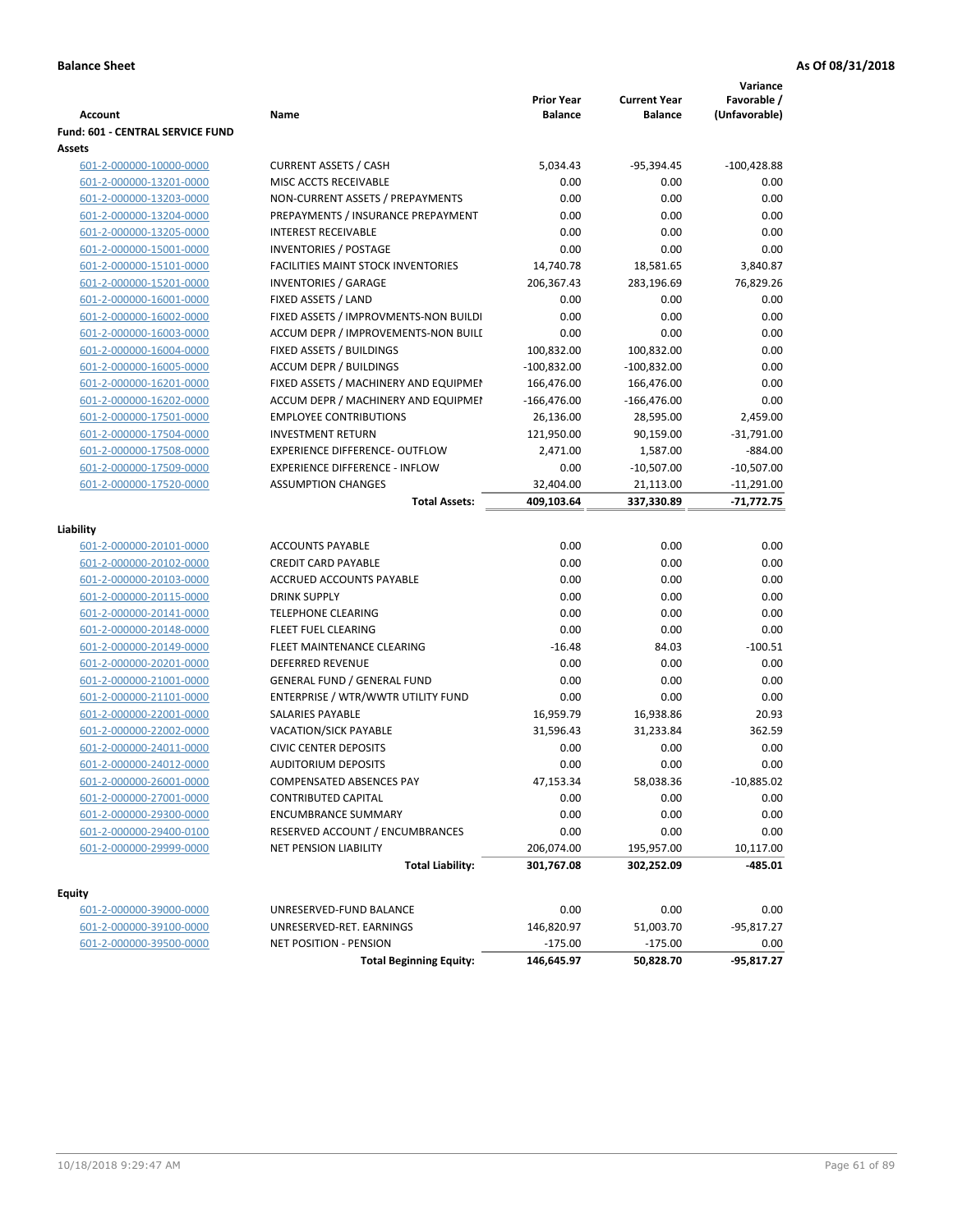| Account                        | Name                                                     | <b>Prior Year</b><br><b>Balance</b> | <b>Current Year</b><br><b>Balance</b> | Variance<br>Favorable /<br>(Unfavorable) |
|--------------------------------|----------------------------------------------------------|-------------------------------------|---------------------------------------|------------------------------------------|
| Total Revenue                  |                                                          | 745,438.87                          | 815,416.36                            | 69,977.49                                |
| <b>Total Expense</b>           |                                                          | 784,748.41                          | 831,166.45                            | $-46,418.04$                             |
| Revenues Over/(Under) Expenses | $-39,309.54$                                             | $-15,750.09$                        | 23,559.45                             |                                          |
|                                | <b>Total Equity and Current Surplus (Deficit):</b>       | 107,336.43                          | 35,078.61                             | $-72,257.82$                             |
|                                | Total Liabilities, Equity and Current Surplus (Deficit): | 409,103.51                          | 337.330.70                            | -71,772.81                               |
|                                | *** FUND 601 OUT OF BALANCE ***                          | 0.13                                | 0.19                                  | 0.06                                     |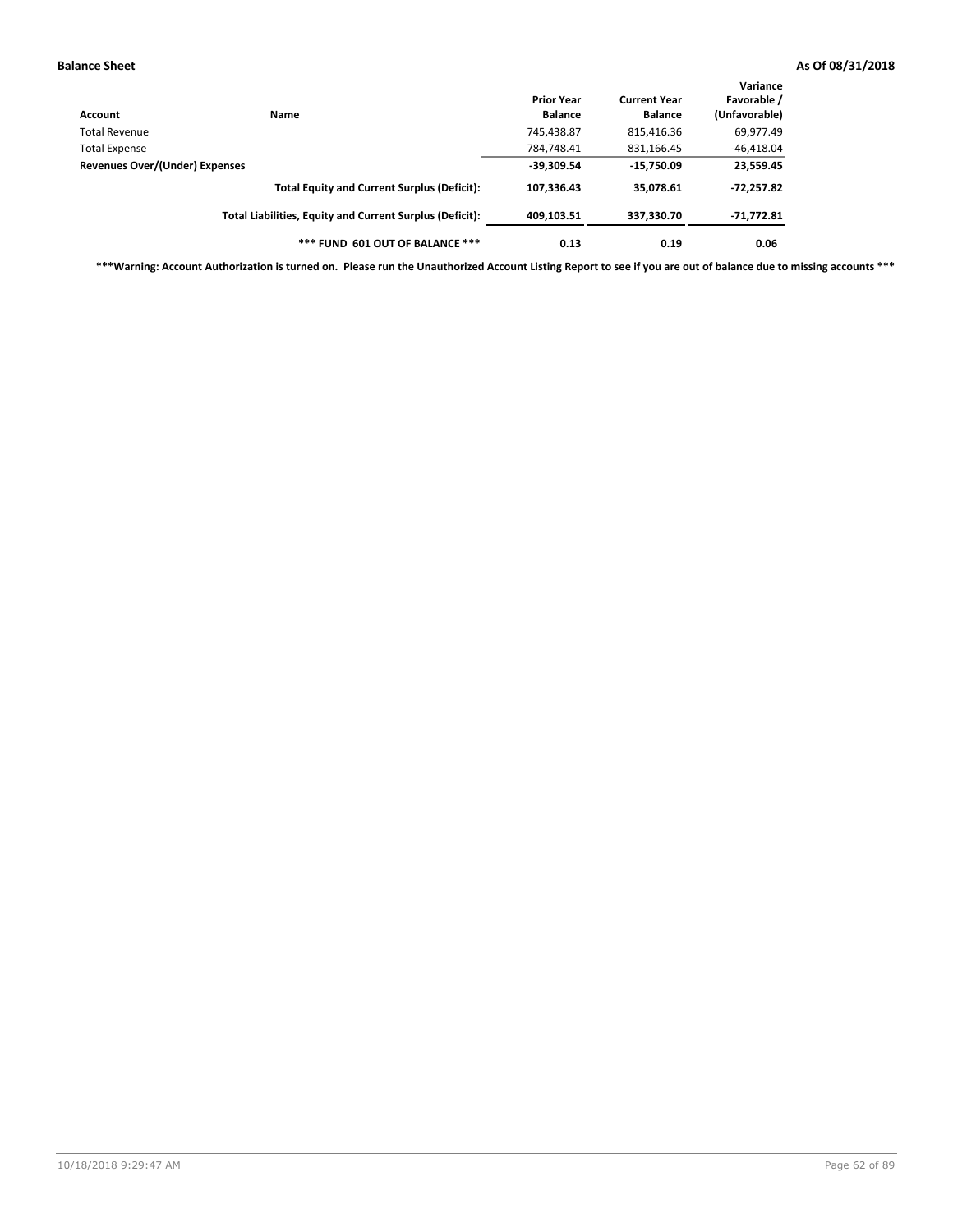|                                       |                                                          |                                     |                                       | Variance                     |
|---------------------------------------|----------------------------------------------------------|-------------------------------------|---------------------------------------|------------------------------|
| Account                               | <b>Name</b>                                              | <b>Prior Year</b><br><b>Balance</b> | <b>Current Year</b><br><b>Balance</b> | Favorable /<br>(Unfavorable) |
| <b>Fund: 602 - INSURANCE FUND</b>     |                                                          |                                     |                                       |                              |
| Assets                                |                                                          |                                     |                                       |                              |
| 602-2-000000-10000-0000               | <b>CURRENT ASSETS / CASH</b>                             | $-552,474.95$                       | $-90,034.19$                          | 462,440.76                   |
| 602-2-000000-13201-0000               | MISC ACCTS RECEIVABLE                                    | 0.00                                | 0.00                                  | 0.00                         |
| 602-2-000000-13204-0000               | PREPAYMENTS / INSURANCE PREPAYMENT                       | 0.00                                | 0.00                                  | 0.00                         |
| 602-2-000000-13205-0000               | <b>INTEREST RECEIVABLE</b>                               | 0.00                                | 0.00                                  | 0.00                         |
|                                       | <b>Total Assets:</b>                                     | $-552,474.95$                       | $-90,034.19$                          | 462,440.76                   |
| Liability                             |                                                          |                                     |                                       |                              |
| 602-2-000000-20101-0000               | <b>ACCOUNTS PAYABLE</b>                                  | $-0.09$                             | $-0.09$                               | 0.00                         |
| 602-2-000000-20102-0000               | <b>CREDIT CARD PAYABLE</b>                               | 0.00                                | 0.00                                  | 0.00                         |
| 602-2-000000-20103-0000               | <b>ACCRUED ACCOUNTS PAYABLE</b>                          | 0.00                                | 0.00                                  | 0.00                         |
| 602-2-000000-20201-0000               | <b>DEFERRED REVENUE</b>                                  | 0.00                                | 0.00                                  | 0.00                         |
| 602-2-000000-29300-0000               | <b>ENCUMBRANCE SUMMARY</b>                               | 0.00                                | 0.00                                  | 0.00                         |
| 602-2-000000-29400-0100               | RESERVED ACCOUNT / ENCUMBRANCES                          | 0.00                                | 0.00                                  | 0.00                         |
|                                       | <b>Total Liability:</b>                                  | $-0.09$                             | $-0.09$                               | 0.00                         |
| Equity                                |                                                          |                                     |                                       |                              |
| 602-2-000000-39000-0000               | UNRESERVED-FUND BALANCE                                  | 0.00                                | 0.00                                  | 0.00                         |
| 602-2-000000-39100-0000               | UNRESERVED-RET. EARNINGS                                 | 632,449.20                          | $-253,836.31$                         | $-886, 285.51$               |
|                                       | <b>Total Beginning Equity:</b>                           | 632,449.20                          | $-253,836.31$                         | $-886,285.51$                |
| <b>Total Revenue</b>                  |                                                          | 4,561,613.37                        | 5,148,251.74                          | 586,638.37                   |
| <b>Total Expense</b>                  |                                                          | 5,746,537.43                        | 4,984,449.53                          | 762,087.90                   |
| <b>Revenues Over/(Under) Expenses</b> |                                                          | $-1,184,924.06$                     | 163,802.21                            | 1,348,726.27                 |
|                                       | <b>Total Equity and Current Surplus (Deficit):</b>       | $-552,474.86$                       | $-90.034.10$                          | 462,440.76                   |
|                                       | Total Liabilities, Equity and Current Surplus (Deficit): | $-552,474.95$                       | $-90,034.19$                          | 462,440.76                   |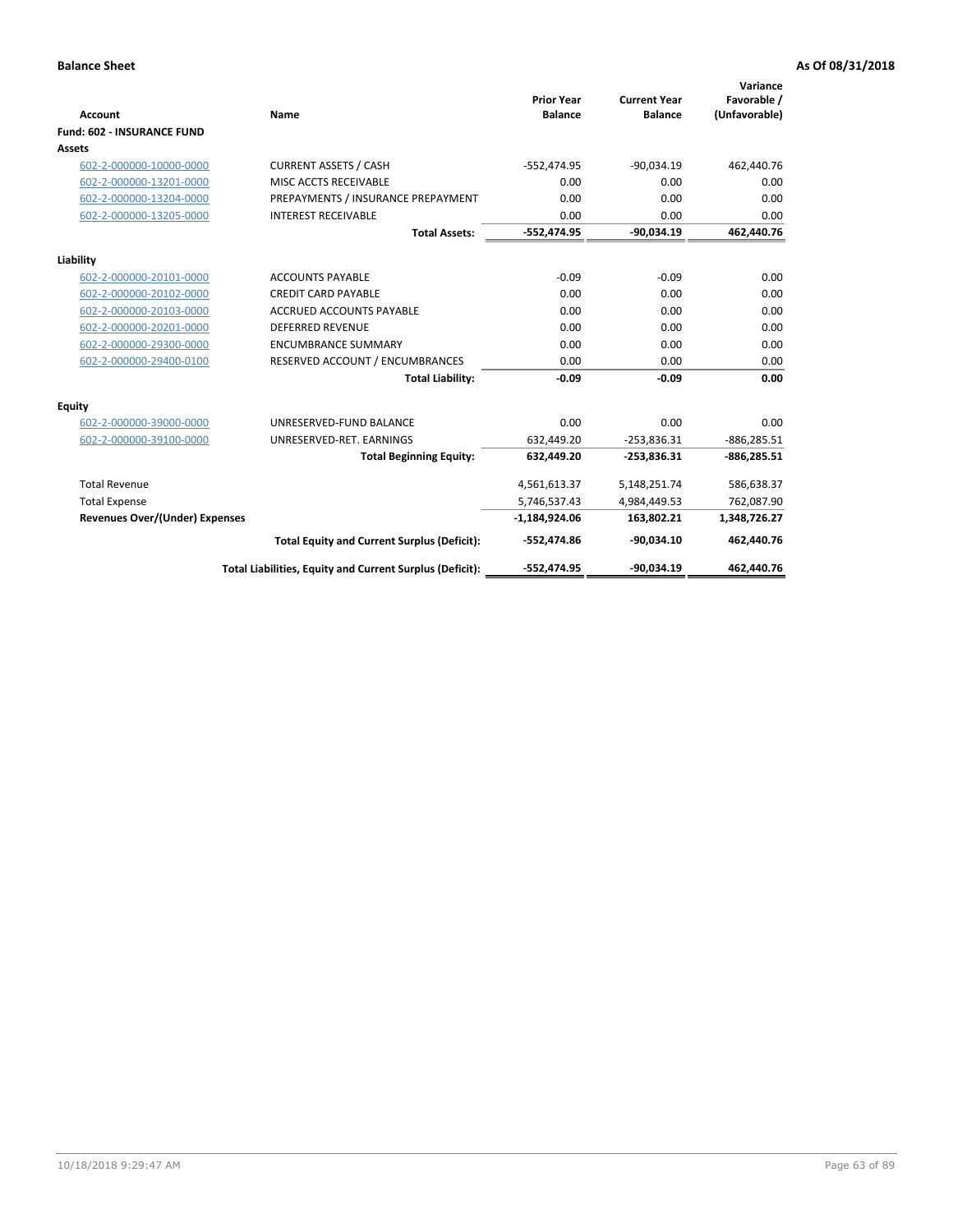|                                                    |                                                                              | <b>Prior Year</b>               | <b>Current Year</b>             | Variance<br>Favorable / |
|----------------------------------------------------|------------------------------------------------------------------------------|---------------------------------|---------------------------------|-------------------------|
| <b>Account</b>                                     | <b>Name</b>                                                                  | <b>Balance</b>                  | <b>Balance</b>                  | (Unfavorable)           |
| Fund: 604 - MIS FUND                               |                                                                              |                                 |                                 |                         |
| Assets                                             | <b>CURRENT ASSETS / CASH</b>                                                 |                                 |                                 |                         |
| 604-2-000000-10000-0000                            | <b>MISC ACCTS RECEIVABLE</b>                                                 | 182,906.35<br>0.00              | 247,244.75<br>0.00              | 64,338.40<br>0.00       |
| 604-2-000000-13201-0000                            | <b>EMPLOYEE ADVANCES</b>                                                     | 0.00                            | 0.00                            | 0.00                    |
| 604-2-000000-13202-1400<br>604-2-000000-13203-0000 | NON-CURRENT ASSETS / PREPAYMENTS                                             | 0.00                            | 0.00                            | 0.00                    |
|                                                    | <b>INTEREST RECEIVABLE</b>                                                   | 0.00                            | 0.00                            | 0.00                    |
| 604-2-000000-13205-0000<br>604-2-000000-15601-0000 | IT NETWORK PRINTER SUPPLY INVENTORY                                          | 0.00                            | 0.00                            | 0.00                    |
|                                                    | <b>FIXED ASSETS / BUILDINGS</b>                                              | 0.00                            | 0.00                            | 0.00                    |
| 604-2-000000-16004-0000                            | <b>ACCUM DEPR / BUILDINGS</b>                                                | 0.00                            | 0.00                            | 0.00                    |
| 604-2-000000-16005-0000<br>604-2-000000-16201-0000 |                                                                              |                                 |                                 | 0.00                    |
|                                                    | FIXED ASSETS / MACHINERY AND EQUIPMEN<br>ACCUM DEPR / MACHINERY AND EQUIPMEI | 1,587,000.47<br>$-1,324,554.90$ | 1,587,000.47<br>$-1,415,037.83$ | $-90,482.93$            |
| 604-2-000000-16202-0000<br>604-2-000000-16301-0000 | FIXED ASSETS / C W I P                                                       | $-0.20$                         | $-0.20$                         | 0.00                    |
|                                                    | <b>EMPLOYEE CONTRIBUTIONS</b>                                                | 13,068.00                       |                                 | 1,230.00                |
| 604-2-000000-17501-0000                            | <b>INVESTMENT RETURN</b>                                                     |                                 | 14,298.00<br>45,080.00          | $-15,895.00$            |
| 604-2-000000-17504-0000                            | <b>EXPERIENCE DIFFERENCE- OUTFLOW</b>                                        | 60,975.00                       |                                 |                         |
| 604-2-000000-17508-0000<br>604-2-000000-17509-0000 | <b>EXPERIENCE DIFFERENCE - INFLOW</b>                                        | 1,235.00<br>0.00                | 794.00                          | $-441.00$               |
|                                                    |                                                                              |                                 | $-5,254.00$                     | $-5,254.00$             |
| 604-2-000000-17520-0000                            | <b>ASSUMPTION CHANGES</b>                                                    | 16,202.00                       | 10,557.00                       | $-5,645.00$             |
|                                                    | <b>Total Assets:</b>                                                         | 536,831.72                      | 484,682.19                      | $-52,149.53$            |
| Liability                                          |                                                                              |                                 |                                 |                         |
| 604-2-000000-20101-0000                            | <b>ACCOUNTS PAYABLE</b>                                                      | 0.00                            | 0.00                            | 0.00                    |
| 604-2-000000-20102-0000                            | <b>CREDIT CARD PAYABLE</b>                                                   | 0.00                            | 0.00                            | 0.00                    |
| 604-2-000000-20103-0000                            | ACCRUED ACCOUNTS PAYABLE                                                     | 0.00                            | 0.00                            | 0.00                    |
| 604-2-000000-20141-0000                            | <b>TELEPHONE CLEARING</b>                                                    | 0.00                            | 0.00                            | 0.00                    |
| 604-2-000000-21035-0000                            | DEBT SERVICE / DUE TO DEBT SERVICE                                           | 0.00                            | 0.00                            | 0.00                    |
| 604-2-000000-22001-0000                            | SALARIES PAYABLE                                                             | 9,550.49                        | 9,756.01                        | $-205.52$               |
| 604-2-000000-22002-0000                            | VACATION/SICK PAYABLE                                                        | 17,135.39                       | 25,471.59                       | $-8,336.20$             |
| 604-2-000000-22208-0000                            | INSURANCE / AMERICAN FIDELITY                                                | 0.00                            | 0.00                            | 0.00                    |
| 604-2-000000-23001-0000                            | CAPITAL LEASE PAYABLE                                                        | 15,132.00                       | $-1.88$                         | 15,133.88               |
| 604-2-000000-23101-0000                            | CAPITAL LEASE PAYABLE                                                        | $-0.40$                         | $-0.40$                         | 0.00                    |
| 604-2-000000-26001-0000                            | <b>COMPENSATED ABSENCES PAY</b>                                              | 13,875.77                       | 9,692.17                        | 4,183.60                |
| 604-2-000000-27001-0000                            | <b>CONTRIBUTED CAPITAL</b>                                                   | 0.00                            | 0.00                            | 0.00                    |
| 604-2-000000-29300-0000                            | <b>ENCUMBRANCE SUMMARY</b>                                                   | 0.00                            | 0.00                            | 0.00                    |
| 604-2-000000-29400-0100                            | RESERVED ACCOUNT / ENCUMBRANCES                                              | 0.27                            | 0.27                            | 0.00                    |
| 604-2-000000-29999-0000                            | <b>NET PENSION LIABILITY</b>                                                 | 103,037.00                      | 97,979.00                       | 5,058.00                |
| 604-2-000000-92194-0101                            | <b>BANK ONE / DIGITEC</b>                                                    | 0.00                            | 0.00                            | 0.00                    |
|                                                    | <b>Total Liability:</b>                                                      | 158,730.52                      | 142.896.76                      | 15,833.76               |
|                                                    |                                                                              |                                 |                                 |                         |
| Equity                                             |                                                                              |                                 |                                 |                         |
| 604-2-000000-39000-0000                            | UNRESERVED-FUND BALANCE                                                      | 0.00                            | 0.00                            | 0.00                    |
| 604-2-000000-39100-0000                            | UNRESERVED-RET. EARNINGS                                                     | 335,832.26                      | 305,605.35                      | $-30,226.91$            |
| 604-2-000000-39500-0000                            | NET POSITION - PENSION                                                       | $-88.00$                        | $-88.00$                        | 0.00                    |
|                                                    | <b>Total Beginning Equity:</b>                                               | 335,744.26                      | 305,517.35                      | -30,226.91              |
| <b>Total Revenue</b>                               |                                                                              | 740,805.12                      | 761,853.62                      | 21,048.50               |
| <b>Total Expense</b>                               |                                                                              | 698,448.18                      | 725,585.54                      | -27,137.36              |
| <b>Revenues Over/(Under) Expenses</b>              |                                                                              | 42,356.94                       | 36,268.08                       | -6,088.86               |
|                                                    | <b>Total Equity and Current Surplus (Deficit):</b>                           | 378,101.20                      | 341,785.43                      | $-36,315.77$            |
|                                                    | Total Liabilities, Equity and Current Surplus (Deficit):                     | 536,831.72                      | 484,682.19                      | $-52,149.53$            |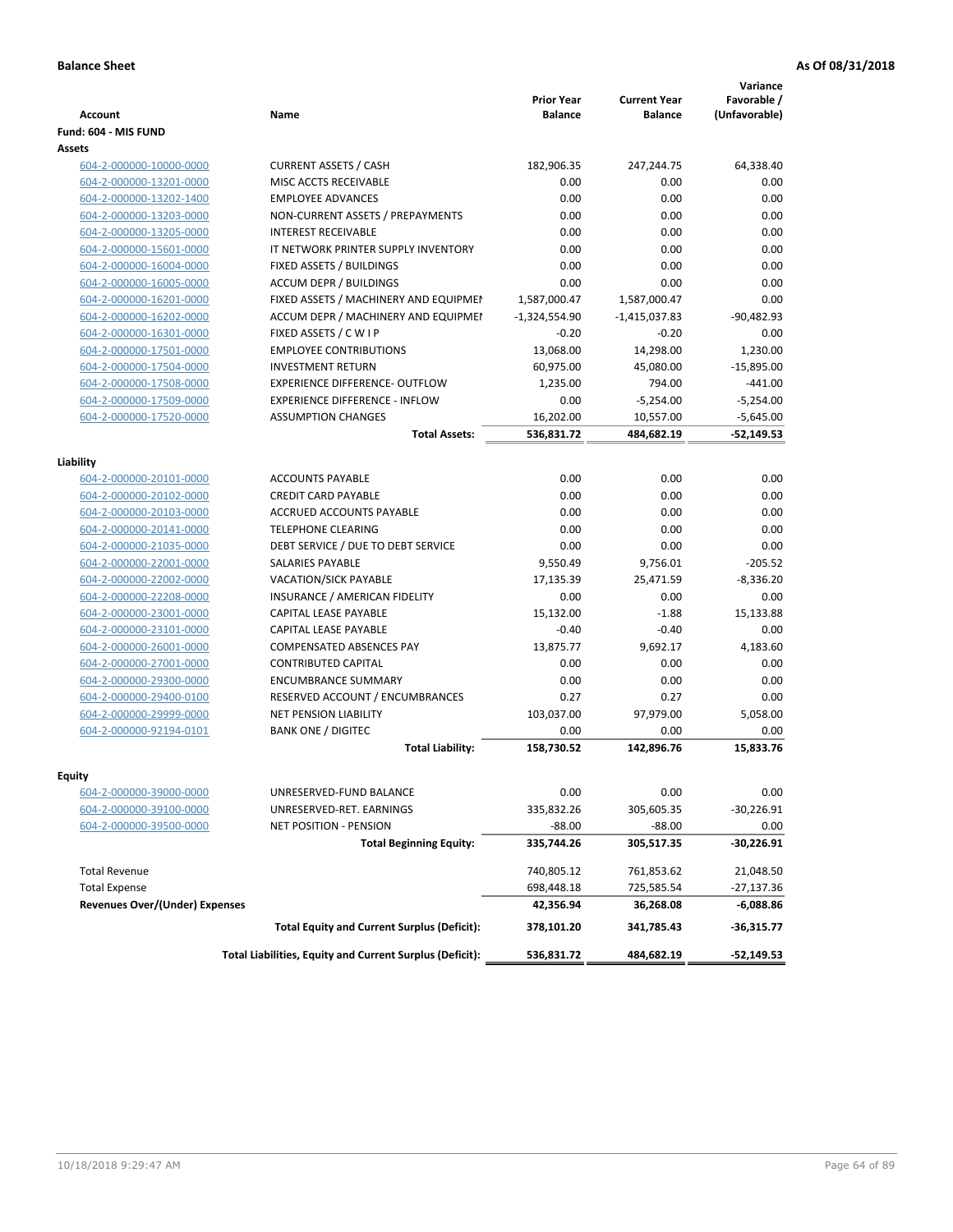|                                             |                                                          |                                     |                                       | Variance                     |
|---------------------------------------------|----------------------------------------------------------|-------------------------------------|---------------------------------------|------------------------------|
| <b>Account</b>                              | Name                                                     | <b>Prior Year</b><br><b>Balance</b> | <b>Current Year</b><br><b>Balance</b> | Favorable /<br>(Unfavorable) |
| <b>Fund: 660 - VEHICLE REPLACEMENT FUND</b> |                                                          |                                     |                                       |                              |
| Assets                                      |                                                          |                                     |                                       |                              |
| 660-2-000000-10000-0000                     | <b>CURRENT ASSETS / CASH</b>                             | 65,421.91                           | $-229,652.45$                         | -295,074.36                  |
| 660-2-000000-11309-0000                     | <b>TAX ANTICIPATION NOTES</b>                            | 0.00                                | 0.00                                  | 0.00                         |
| 660-2-000000-11510-0000                     | PUBLIC SAFETY VEHICLE REPLACEMENT                        | 58,289.18                           | 874,789.37                            | 816,500.19                   |
| 660-2-000000-11520-0000                     | <b>CERTIFICATES OF DEPOSIT</b>                           | 0.00                                | 0.00                                  | 0.00                         |
| 660-2-000000-11530-0000                     | TexasTERM CP                                             | 500,000.00                          | 0.00                                  | $-500,000.00$                |
| 660-2-000000-13201-0000                     | MISC ACCTS RECEIVABLE                                    | 0.00                                | 0.00                                  | 0.00                         |
| 660-2-000000-13205-0000                     | <b>INTEREST RECEIVABLE</b>                               | 0.00                                | 0.00                                  | 0.00                         |
| 660-2-000000-16201-0000                     | FIXED ASSETS / MACHINERY AND EQUIPMEN                    | 7,856,299.34                        | 8,124,063.50                          | 267,764.16                   |
| 660-2-000000-16202-0000                     | ACCUM DEPR / MACHINERY AND EQUIPMEI                      | $-5,896,736.20$                     | $-6,345,562.78$                       | -448,826.58                  |
| 660-2-000000-16301-0000                     | FIXED ASSETS / C W I P                                   | 0.00                                | 0.00                                  | 0.00                         |
| 660-2-000000-39300-0000                     | RESERVED ACCOUNT / ESCROW BALANCE                        | 0.00                                | 0.00                                  | 0.00                         |
|                                             | <b>Total Assets:</b>                                     | 2,583,274.23                        | 2,423,637.64                          | -159,636.59                  |
|                                             |                                                          |                                     |                                       |                              |
| Liability                                   |                                                          |                                     |                                       |                              |
| 660-2-000000-20101-0000                     | <b>ACCOUNTS PAYABLE</b>                                  | 0.00                                | 0.00                                  | 0.00                         |
| 660-2-000000-20102-0000                     | <b>CREDIT CARD PAYABLE</b>                               | 0.00                                | 0.00                                  | 0.00                         |
| 660-2-000000-20103-0000                     | ACCRUED ACCOUNTS PAYABLE                                 | 0.00                                | 0.00                                  | 0.00                         |
| 660-2-000000-21001-0000                     | <b>GENERAL FUND / GENERAL FUND</b>                       | 0.00                                | 0.00                                  | 0.00                         |
| 660-2-000000-23001-0000                     | CAPITAL LEASE PAYABLE                                    | 58,323.01                           | 61,063.17                             | $-2,740.16$                  |
| 660-2-000000-23101-0000                     | <b>CAPITAL LEASE PAYABLE</b>                             | 114,135.17                          | 53,071.82                             | 61,063.35                    |
| 660-2-000000-27001-0000                     | <b>CONTRIBUTED CAPITAL</b>                               | 0.00                                | 0.00                                  | 0.00                         |
| 660-2-000000-29300-0000                     | <b>ENCUMBRANCE SUMMARY</b>                               | 0.00                                | 0.00                                  | 0.00                         |
| 660-2-000000-29400-0100                     | RESERVED ACCOUNT / ENCUMBRANCES                          | 0.00                                | 0.00                                  | 0.00                         |
|                                             | <b>Total Liability:</b>                                  | 172,458.18                          | 114,134.99                            | 58,323.19                    |
| <b>Equity</b>                               |                                                          |                                     |                                       |                              |
| 660-2-000000-39000-0000                     | UNRESERVED-FUND BALANCE                                  | 0.00                                | 0.00                                  | 0.00                         |
| 660-2-000000-39100-0000                     | UNRESERVED-RET. EARNINGS                                 | 2,259,983.96                        | 2,239,163.84                          | $-20,820.12$                 |
|                                             | <b>Total Beginning Equity:</b>                           | 2,259,983.96                        | 2,239,163.84                          | $-20,820.12$                 |
|                                             |                                                          |                                     |                                       |                              |
| <b>Total Revenue</b>                        |                                                          | 408,626.49                          | 956,088.06                            | 547,461.57                   |
| <b>Total Expense</b>                        |                                                          | 257,794.40                          | 885,749.25                            | $-627,954.85$                |
| Revenues Over/(Under) Expenses              |                                                          | 150,832.09                          | 70,338.81                             | $-80,493.28$                 |
|                                             | <b>Total Equity and Current Surplus (Deficit):</b>       | 2,410,816.05                        | 2,309,502.65                          | $-101,313.40$                |
|                                             | Total Liabilities, Equity and Current Surplus (Deficit): | 2,583,274.23                        | 2,423,637.64                          | $-159,636.59$                |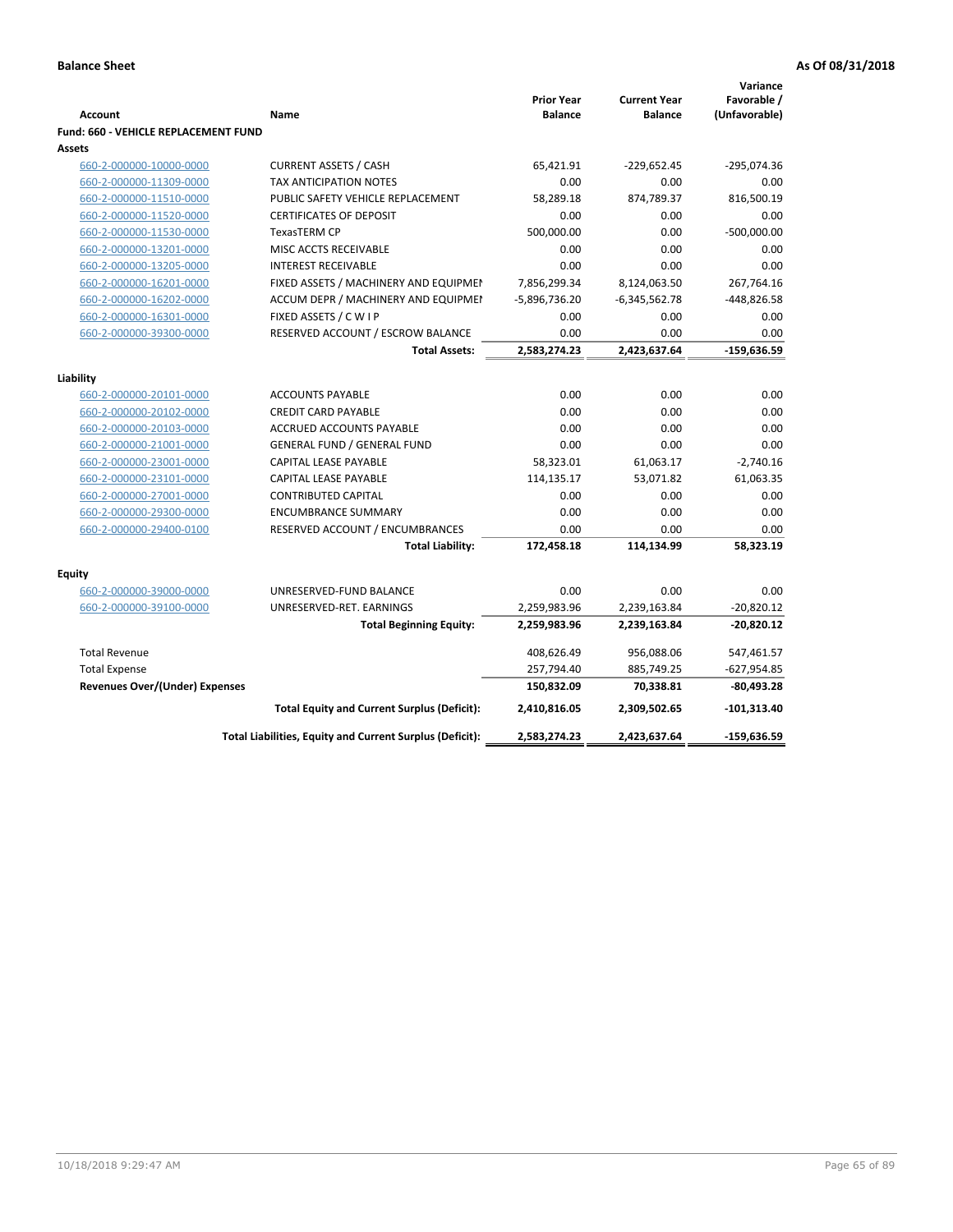| Account                               | Name                                                     | <b>Prior Year</b><br><b>Balance</b> | <b>Current Year</b><br><b>Balance</b> | Variance<br>Favorable /<br>(Unfavorable) |
|---------------------------------------|----------------------------------------------------------|-------------------------------------|---------------------------------------|------------------------------------------|
| Fund: 701 - FIREMEN'S PENSION         |                                                          |                                     |                                       |                                          |
| <b>Assets</b>                         |                                                          |                                     |                                       |                                          |
| 701-1-000000-10000-0000               | <b>CURRENT ASSETS / CASH</b>                             | 0.00                                | 0.00                                  | 0.00                                     |
|                                       | <b>Total Assets:</b>                                     | 0.00                                | 0.00                                  | 0.00                                     |
| Liability                             |                                                          |                                     |                                       |                                          |
| 701-1-000000-20103-0000               | <b>ACCOUNTS PAYABLE</b>                                  | 0.00                                | 0.00                                  | 0.00                                     |
| 701-1-000000-22306-1000               | UNREALIZED GAIN/LOSS                                     | 543,546.00                          | 0.00                                  | 543,546.00                               |
|                                       | <b>Total Liability:</b>                                  | 543,546.00                          | 0.00                                  | 543,546.00                               |
| <b>Equity</b>                         |                                                          |                                     |                                       |                                          |
| 701-1-000000-39000-0000               | UNRESERVED-FUND BALANCE                                  | $-543,546.00$                       | 0.00                                  | 543,546.00                               |
|                                       | <b>Total Beginning Equity:</b>                           | $-543,546.00$                       | 0.00                                  | 543,546.00                               |
| <b>Total Expense</b>                  |                                                          | 0.00                                | 0.00                                  | 0.00                                     |
| <b>Revenues Over/(Under) Expenses</b> |                                                          | 0.00                                | 0.00                                  | 0.00                                     |
|                                       | <b>Total Equity and Current Surplus (Deficit):</b>       | $-543,546.00$                       | 0.00                                  | 543,546.00                               |
|                                       | Total Liabilities, Equity and Current Surplus (Deficit): | 0.00                                | 0.00                                  | 0.00                                     |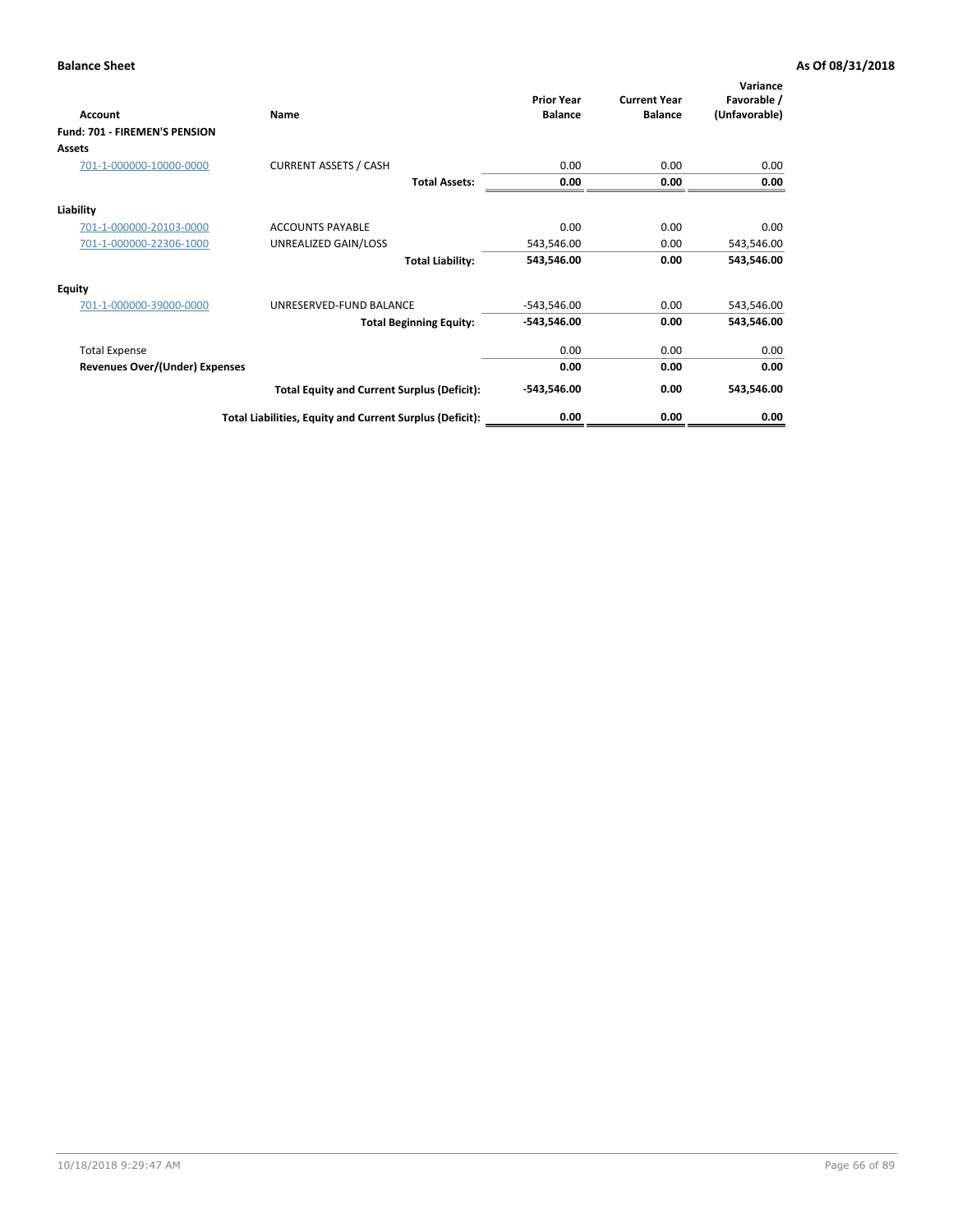|                                       |                                                          |                                     |                                       | Variance                     |
|---------------------------------------|----------------------------------------------------------|-------------------------------------|---------------------------------------|------------------------------|
| <b>Account</b>                        | <b>Name</b>                                              | <b>Prior Year</b><br><b>Balance</b> | <b>Current Year</b><br><b>Balance</b> | Favorable /<br>(Unfavorable) |
| Fund: 800 - SPENCE FUND               |                                                          |                                     |                                       |                              |
| <b>Assets</b>                         |                                                          |                                     |                                       |                              |
| 800-3-000000-10000-0000               | <b>CURRENT ASSETS / CASH</b>                             | $-1,566.38$                         | $-2,166.38$                           | $-600.00$                    |
| 800-3-000000-11507-0000               | <b>SPENCE ENDOWMENT</b>                                  | 573,373.84                          | 581,975.33                            | 8,601.49                     |
| 800-3-000000-11520-0000               | <b>CERTIFICATES OF DEPOSIT</b>                           | 0.00                                | 0.00                                  | 0.00                         |
| 800-3-000000-11605-0000               | <b>SPENCE ENDOWMENT</b>                                  | 0.00                                | 0.00                                  | 0.00                         |
| 800-3-000000-13205-0000               | <b>INTEREST RECEIVABLE</b>                               | 1,337.43                            | 0.00                                  | $-1,337.43$                  |
|                                       | <b>Total Assets:</b>                                     | 573,144.89                          | 579,808.95                            | 6,664.06                     |
| Liability                             |                                                          |                                     |                                       |                              |
| 800-3-000000-20101-0000               | <b>ACCOUNTS PAYABLE</b>                                  | 0.00                                | 0.00                                  | 0.00                         |
| 800-3-000000-20102-0000               | <b>CREDIT CARD PAYABLE</b>                               | 0.00                                | 0.00                                  | 0.00                         |
| 800-3-000000-20103-0000               | <b>ACCRUED ACCOUNTS PAYABLE</b>                          | 0.00                                | 0.00                                  | 0.00                         |
| 800-3-000000-20139-0000               | <b>RETAINAGES PAYABLE</b>                                | 0.00                                | 0.00                                  | 0.00                         |
| 800-3-000000-21001-0000               | <b>GENERAL FUND / GENERAL FUND</b>                       | 0.00                                | 0.00                                  | 0.00                         |
| 800-3-000000-29300-0000               | <b>ENCUMBRANCE SUMMARY</b>                               | 0.00                                | 0.00                                  | 0.00                         |
| 800-3-000000-29400-0000               | RESERVED ACCOUNT / ENCUMBRANCES                          | 0.00                                | 0.00                                  | 0.00                         |
|                                       | <b>Total Liability:</b>                                  | 0.00                                | 0.00                                  | 0.00                         |
| Equity                                |                                                          |                                     |                                       |                              |
| 800-3-000000-39000-0000               | UNRESERVED-FUND BALANCE                                  | 566,627.77                          | 572,241.50                            | 5,613.73                     |
|                                       | <b>Total Beginning Equity:</b>                           | 566,627.77                          | 572,241.50                            | 5,613.73                     |
| <b>Total Revenue</b>                  |                                                          | 7,067.12                            | 8,117.45                              | 1,050.33                     |
| <b>Total Expense</b>                  |                                                          | 550.00                              | 550.00                                | 0.00                         |
| <b>Revenues Over/(Under) Expenses</b> |                                                          | 6,517.12                            | 7,567.45                              | 1,050.33                     |
|                                       | <b>Total Equity and Current Surplus (Deficit):</b>       | 573,144.89                          | 579,808.95                            | 6,664.06                     |
|                                       | Total Liabilities, Equity and Current Surplus (Deficit): | 573,144.89                          | 579,808.95                            | 6,664.06                     |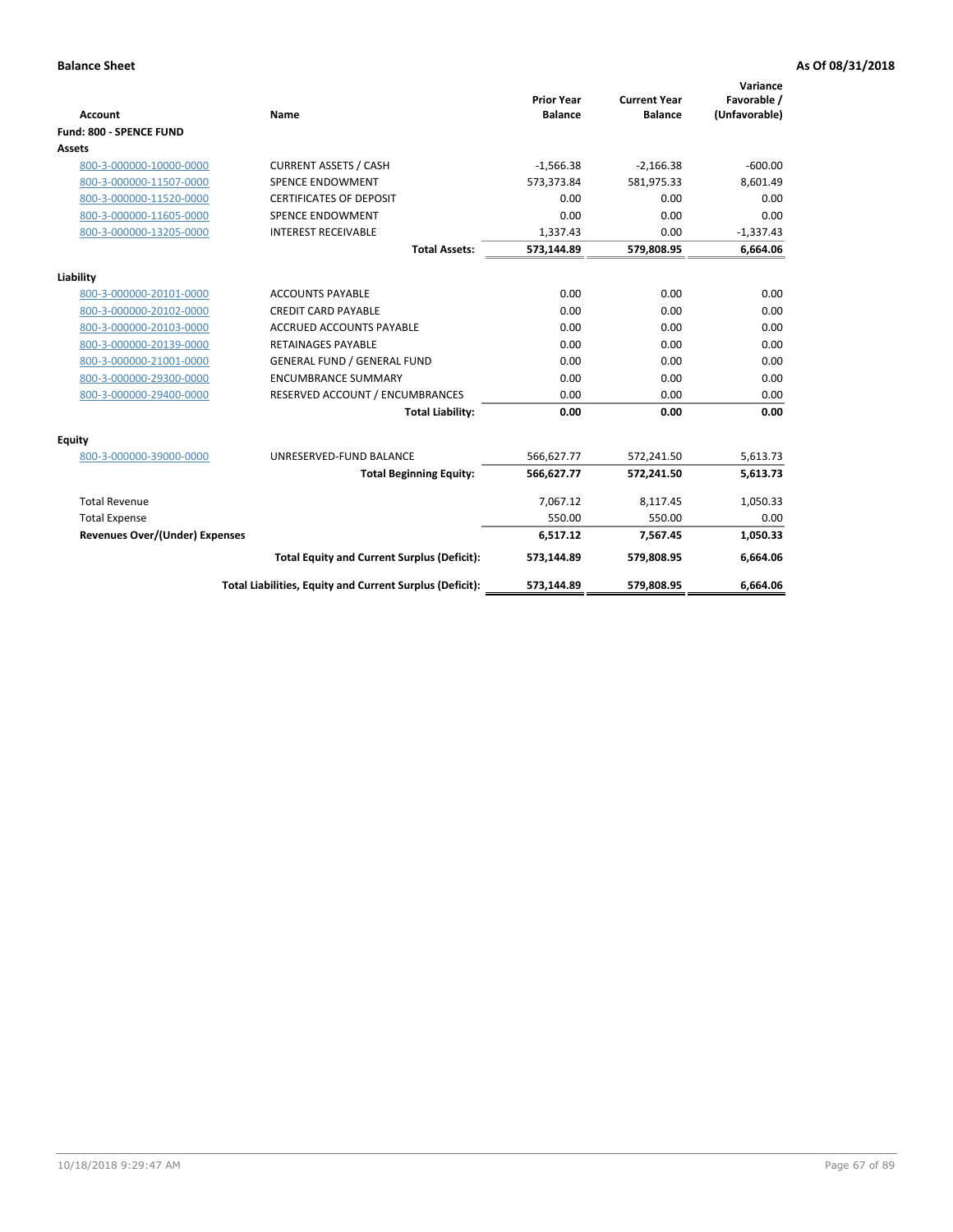| Account                         | Name                                                     | <b>Prior Year</b><br><b>Balance</b> | <b>Current Year</b><br><b>Balance</b> | Variance<br>Favorable /<br>(Unfavorable) |
|---------------------------------|----------------------------------------------------------|-------------------------------------|---------------------------------------|------------------------------------------|
| Fund: 801 - JONES LIBRARY TRUST |                                                          |                                     |                                       |                                          |
| <b>Assets</b>                   |                                                          |                                     |                                       |                                          |
| 801-3-000000-10000-0000         | <b>CURRENT ASSETS / CASH</b>                             | 15,431.20                           | 15,524.93                             | 93.73                                    |
| 801-3-000000-13201-0000         | MISC ACCTS RECEIVABLE                                    | 0.00                                | 0.00                                  | 0.00                                     |
| 801-3-000000-13205-0000         | <b>INTEREST RECEIVABLE</b>                               | 0.00                                | 0.00                                  | 0.00                                     |
|                                 | <b>Total Assets:</b>                                     | 15,431.20                           | 15,524.93                             | 93.73                                    |
| Liability                       |                                                          |                                     |                                       |                                          |
| 801-3-000000-20101-0000         | <b>ACCOUNTS PAYABLE</b>                                  | 0.00                                | 0.00                                  | 0.00                                     |
| 801-3-000000-20102-0000         | <b>CREDIT CARD PAYABLE</b>                               | 0.00                                | 0.00                                  | 0.00                                     |
| 801-3-000000-20103-0000         | <b>ACCRUED ACCOUNTS PAYABLE</b>                          | 0.00                                | 0.00                                  | 0.00                                     |
|                                 | <b>Total Liability:</b>                                  | 0.00                                | 0.00                                  | 0.00                                     |
| Equity                          |                                                          |                                     |                                       |                                          |
| 801-3-000000-39000-0000         | UNRESERVED-FUND BALANCE                                  | 15,407.38                           | 15,424.19                             | 16.81                                    |
|                                 | <b>Total Beginning Equity:</b>                           | 15,407.38                           | 15,424.19                             | 16.81                                    |
| <b>Total Revenue</b>            |                                                          | 33.50                               | 107.28                                | 73.78                                    |
| <b>Total Expense</b>            |                                                          | 9.68                                | 6.54                                  | 3.14                                     |
| Revenues Over/(Under) Expenses  |                                                          | 23.82                               | 100.74                                | 76.92                                    |
|                                 | <b>Total Equity and Current Surplus (Deficit):</b>       | 15,431.20                           | 15,524.93                             | 93.73                                    |
|                                 | Total Liabilities, Equity and Current Surplus (Deficit): | 15,431.20                           | 15,524.93                             | 93.73                                    |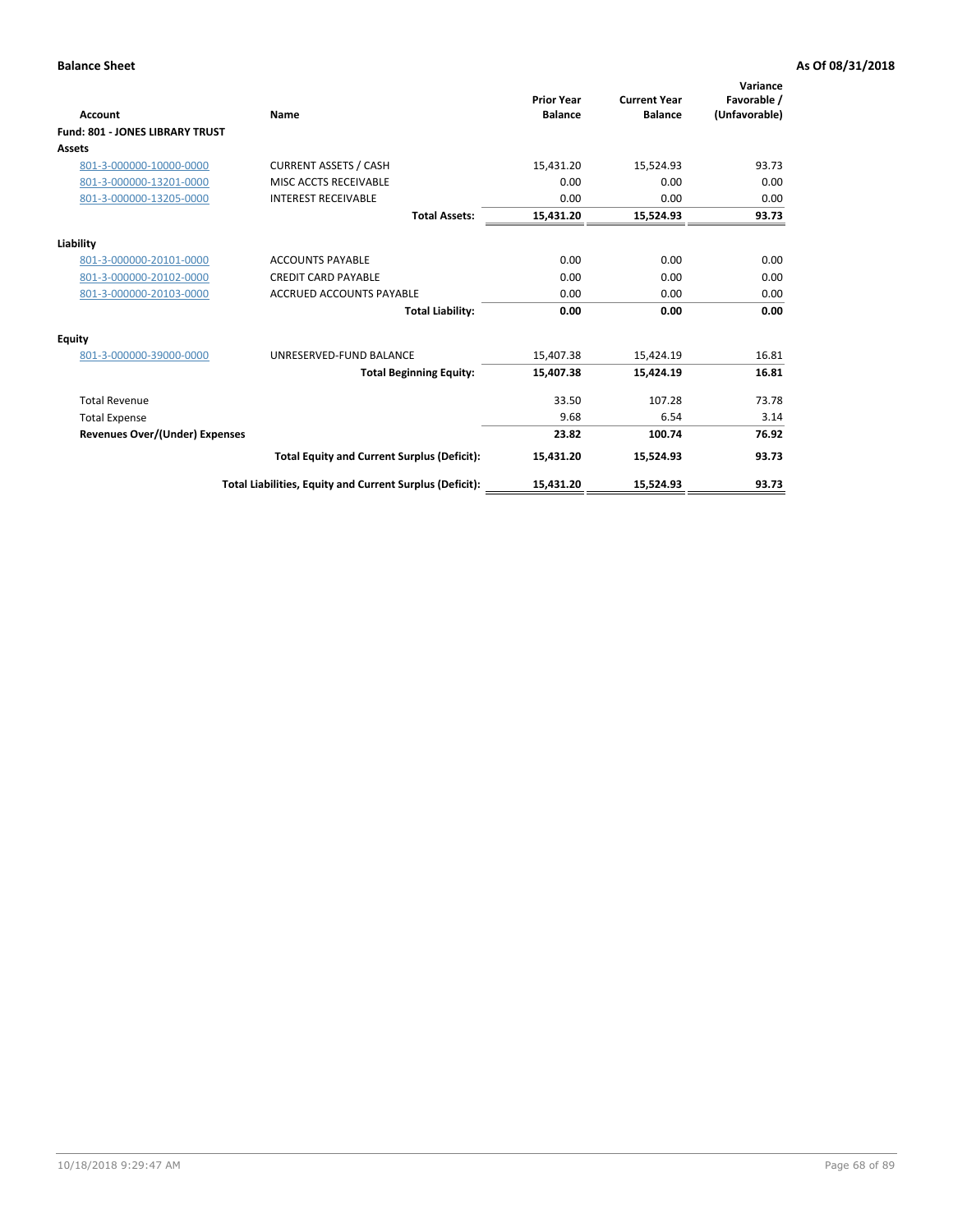| <b>Account</b>                              | Name                                                     | <b>Prior Year</b><br><b>Balance</b> | <b>Current Year</b><br><b>Balance</b> | Variance<br>Favorable /<br>(Unfavorable) |
|---------------------------------------------|----------------------------------------------------------|-------------------------------------|---------------------------------------|------------------------------------------|
| Fund: 803 - GREENVILLE BOARD OF DEVELOPMENT |                                                          |                                     |                                       |                                          |
| <b>Assets</b>                               |                                                          |                                     |                                       |                                          |
| 803-3-000000-10000-0000                     | <b>CURRENT ASSETS / CASH</b>                             | 0.00                                | 0.00                                  | 0.00                                     |
| 803-3-000000-13201-0000                     | MISC ACCTS RECEIVABLE                                    | 0.00                                | 0.00                                  | 0.00                                     |
| 803-3-000000-13203-0000                     | NON-CURRENT ASSETS / PREPAYMENTS                         | 0.00                                | 0.00                                  | 0.00                                     |
|                                             | <b>Total Assets:</b>                                     | 0.00                                | 0.00                                  | 0.00                                     |
| Liability                                   |                                                          |                                     |                                       |                                          |
| 803-3-000000-20101-0000                     | <b>ACCOUNTS PAYABLE</b>                                  | 0.00                                | 0.00                                  | 0.00                                     |
| 803-3-000000-20102-0000                     | <b>ACCOUNTS PAYABLE</b>                                  | 0.00                                | 0.00                                  | 0.00                                     |
| 803-3-000000-20103-0000                     | <b>ACCRUED ACCOUNTS PAYABLE</b>                          | 0.00                                | 0.00                                  | 0.00                                     |
| 803-3-000000-20139-0000                     | <b>RETAINAGES PAYABLE</b>                                | 0.00                                | 0.00                                  | 0.00                                     |
| 803-3-000000-20141-0000                     | <b>TELEPHONE CLEARING</b>                                | 0.00                                | 0.00                                  | 0.00                                     |
| 803-3-000000-21400-0000                     | <b>ELECTRIC OPERATING FUND</b>                           | 0.00                                | 0.00                                  | 0.00                                     |
| 803-3-000000-22001-0000                     | ACCRUED SALARIES/WAGES                                   | 0.00                                | 0.00                                  | 0.00                                     |
| 803-3-000000-22002-0000                     | <b>ACCRUED SALARIES/WAGES</b>                            | 0.00                                | 0.00                                  | 0.00                                     |
| 803-3-000000-26001-0000                     | <b>COMPENSATED ABSENCES PAY</b>                          | 0.00                                | 0.00                                  | 0.00                                     |
| 803-3-000000-29300-0000                     | <b>ENCUMBRANCE SUMMARY</b>                               | 0.00                                | 0.00                                  | 0.00                                     |
| 803-3-000000-29400-0100                     | RESERVED ACCOUNT / ENCUMBRANCES                          | 103,228.62                          | 0.00                                  | 103,228.62                               |
|                                             | <b>Total Liability:</b>                                  | 103,228.62                          | 0.00                                  | 103,228.62                               |
| Equity                                      |                                                          |                                     |                                       |                                          |
| 803-3-000000-39000-0000                     | UNRESERVED-FUND BALANCE                                  | $-103,228.62$                       | 0.00                                  | 103,228.62                               |
|                                             | <b>Total Beginning Equity:</b>                           | $-103,228.62$                       | 0.00                                  | 103,228.62                               |
| <b>Total Revenue</b>                        |                                                          | 0.00                                | 0.00                                  | 0.00                                     |
| <b>Total Expense</b>                        |                                                          | 0.00                                | 0.00                                  | 0.00                                     |
| <b>Revenues Over/(Under) Expenses</b>       |                                                          | 0.00                                | 0.00                                  | 0.00                                     |
|                                             | <b>Total Equity and Current Surplus (Deficit):</b>       | $-103,228.62$                       | 0.00                                  | 103,228.62                               |
|                                             | Total Liabilities, Equity and Current Surplus (Deficit): | 0.00                                | 0.00                                  | 0.00                                     |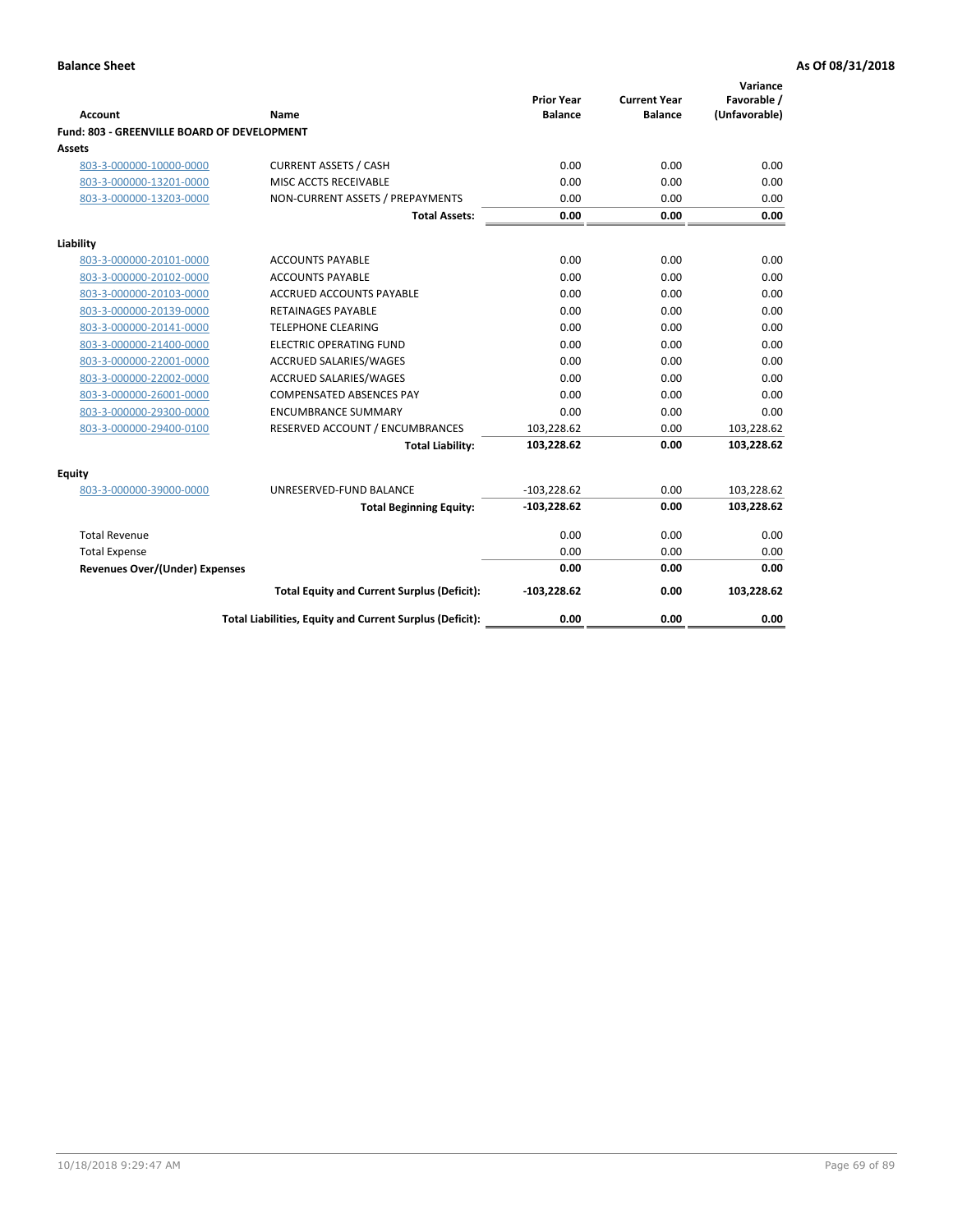| <b>Account</b>                        | Name                                                     | <b>Prior Year</b><br><b>Balance</b> | <b>Current Year</b><br><b>Balance</b> | Variance<br>Favorable /<br>(Unfavorable) |
|---------------------------------------|----------------------------------------------------------|-------------------------------------|---------------------------------------|------------------------------------------|
| <b>Fund: 807 - 4A-EDC</b>             |                                                          |                                     |                                       |                                          |
| <b>Assets</b>                         |                                                          |                                     |                                       |                                          |
| 807-3-000000-10000-0000               | <b>CURRENT ASSETS / CASH</b>                             | 0.00                                | 0.00                                  | 0.00                                     |
| 807-3-000000-13201-0000               | MISC ACCTS RECEIVABLE                                    | 0.00                                | 0.00                                  | 0.00                                     |
| 807-3-000000-16301-0000               | FIXED ASSETS / C W I P                                   | 0.00                                | 0.00                                  | 0.00                                     |
|                                       | <b>Total Assets:</b>                                     | 0.00                                | 0.00                                  | 0.00                                     |
| Liability                             |                                                          |                                     |                                       |                                          |
| 807-3-000000-20101-0000               | <b>ACCOUNTS PAYABLE</b>                                  | 0.00                                | 0.00                                  | 0.00                                     |
| 807-3-000000-20103-0000               | <b>ACCOUNTS PAYABLE</b>                                  | 0.00                                | 0.00                                  | 0.00                                     |
| 807-3-000000-20139-0000               | <b>RETAINAGES PAYABLE</b>                                | 0.00                                | 0.00                                  | 0.00                                     |
| 807-3-000000-26105-0000               | INV NET OF RELATED DEBT                                  | 305,846.00                          | 0.00                                  | 305,846.00                               |
| 807-3-000000-29300-0000               | <b>ENCUMBRANCE SUMMARY</b>                               | 0.00                                | 0.00                                  | 0.00                                     |
| 807-3-000000-29400-0100               | RESERVED ACCOUNT / ENCUMBRANCES                          | 18,078.76                           | 0.00                                  | 18,078.76                                |
| 807-3-495000-20180-0000               | <b>CURRENT DEBT</b>                                      | 0.00                                | 0.00                                  | 0.00                                     |
| 807-3-495000-26002-0000               | CA - LONG-TERM DEBT / AMT TO BE PROVIL                   | 0.00                                | 0.00                                  | 0.00                                     |
|                                       | <b>Total Liability:</b>                                  | 323,924.76                          | 0.00                                  | 323,924.76                               |
| Equity                                |                                                          |                                     |                                       |                                          |
| 807-3-000000-39000-0000               | UNRESERVED-FUND BALANCE                                  | $-323,924.76$                       | 0.00                                  | 323,924.76                               |
|                                       | <b>Total Beginning Equity:</b>                           | $-323,924.76$                       | 0.00                                  | 323,924.76                               |
| <b>Total Revenue</b>                  |                                                          | 0.00                                | 0.00                                  | 0.00                                     |
| <b>Total Expense</b>                  |                                                          | 0.00                                | 0.00                                  | 0.00                                     |
| <b>Revenues Over/(Under) Expenses</b> |                                                          | 0.00                                | 0.00                                  | 0.00                                     |
|                                       | <b>Total Equity and Current Surplus (Deficit):</b>       | $-323,924.76$                       | 0.00                                  | 323,924.76                               |
|                                       | Total Liabilities, Equity and Current Surplus (Deficit): | 0.00                                | 0.00                                  | 0.00                                     |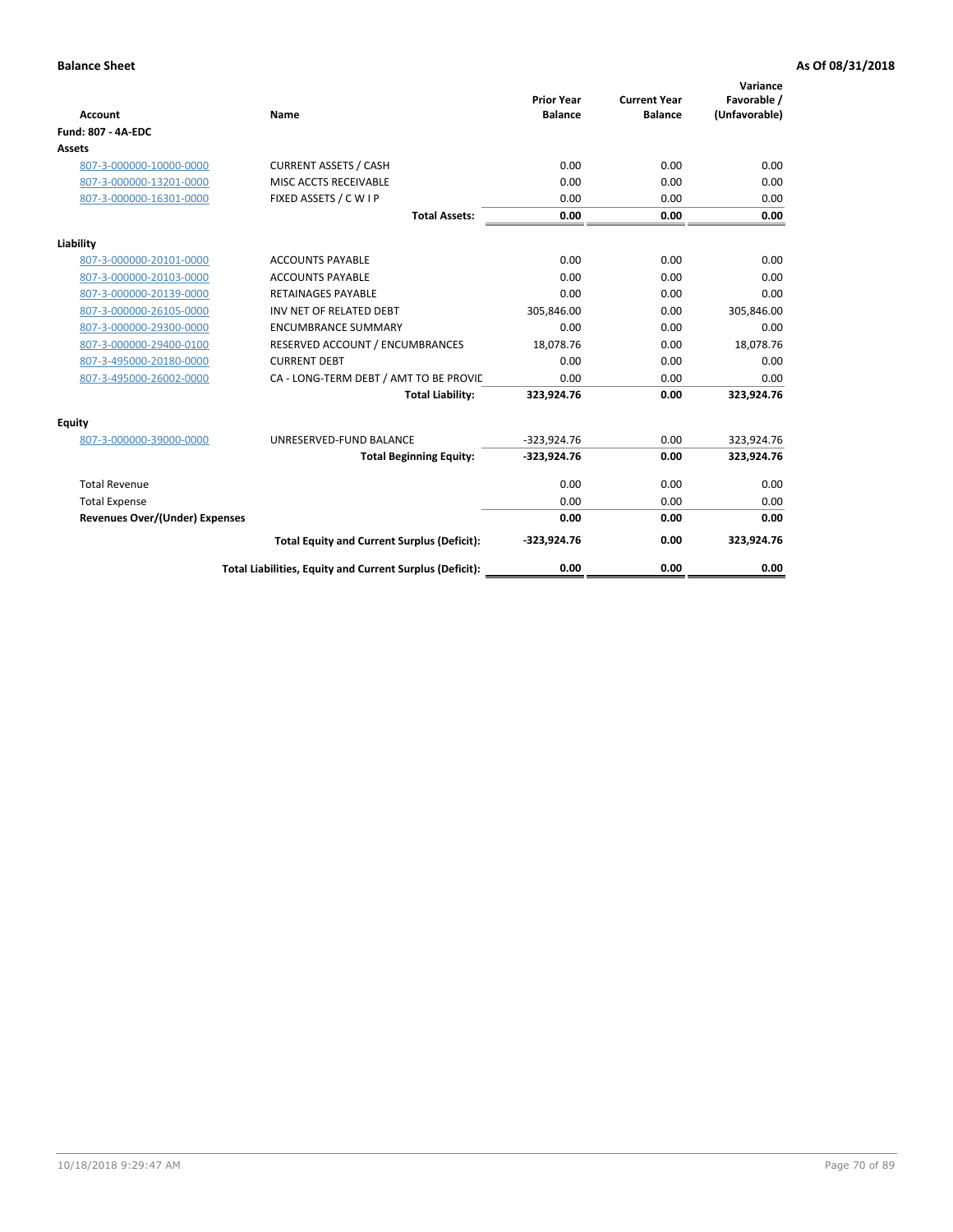|                                       |                                                          | <b>Prior Year</b> | <b>Current Year</b> | Variance<br>Favorable / |
|---------------------------------------|----------------------------------------------------------|-------------------|---------------------|-------------------------|
| Account                               | Name                                                     | <b>Balance</b>    | <b>Balance</b>      | (Unfavorable)           |
| Fund: 809 - GREENVILLE IDC (L-3)      |                                                          |                   |                     |                         |
| Assets                                |                                                          |                   |                     |                         |
| 809-3-000000-10000-0000               | <b>CURRENT ASSETS / CASH</b>                             | 0.40              | 147.43              | 147.03                  |
| 809-3-000000-13201-0000               | MISC ACCTS RECEIVABLE                                    | 0.00              | 0.00                | 0.00                    |
|                                       | <b>Total Assets:</b>                                     | 0.40              | 147.43              | 147.03                  |
| Liability                             |                                                          |                   |                     |                         |
| 809-3-000000-20101-0000               | <b>ACCOUNTS PAYABLE</b>                                  | 0.00              | $-58,813.60$        | 58,813.60               |
| 809-3-000000-20103-0000               | ACCRUED ACCOUNTS PAYABLE                                 | 0.00              | $-640.91$           | 640.91                  |
| 809-3-000000-21001-0000               | <b>GENERAL FUND / GENERAL FUND</b>                       | 0.00              | 0.00                | 0.00                    |
|                                       | <b>Total Liability:</b>                                  | 0.00              | $-59,454.51$        | 59,454.51               |
| Equity                                |                                                          |                   |                     |                         |
| 809-3-000000-39000-0000               | UNRESERVED-FUND BALANCE                                  | 0.40              | 0.40                | 0.00                    |
| 809-3-000000-39100-0000               | UNRESERVED-RET. EARNINGS                                 | 0.00              | 0.00                | 0.00                    |
| 809-3-000000-39150-0000               | RESERVED-RET. EARNINGS                                   | 0.00              | 0.00                | 0.00                    |
|                                       | <b>Total Beginning Equity:</b>                           | 0.40              | 0.40                | 0.00                    |
| <b>Total Revenue</b>                  |                                                          | 4,533,247.43      | 5,871,102.12        | 1,337,854.69            |
| <b>Total Expense</b>                  |                                                          | 4,533,247.43      | 5,811,500.58        | $-1,278,253.15$         |
| <b>Revenues Over/(Under) Expenses</b> |                                                          | 0.00              | 59,601.54           | 59,601.54               |
|                                       | <b>Total Equity and Current Surplus (Deficit):</b>       | 0.40              | 59,601.94           | 59,601.54               |
|                                       | Total Liabilities, Equity and Current Surplus (Deficit): | 0.40              | 147.43              | 147.03                  |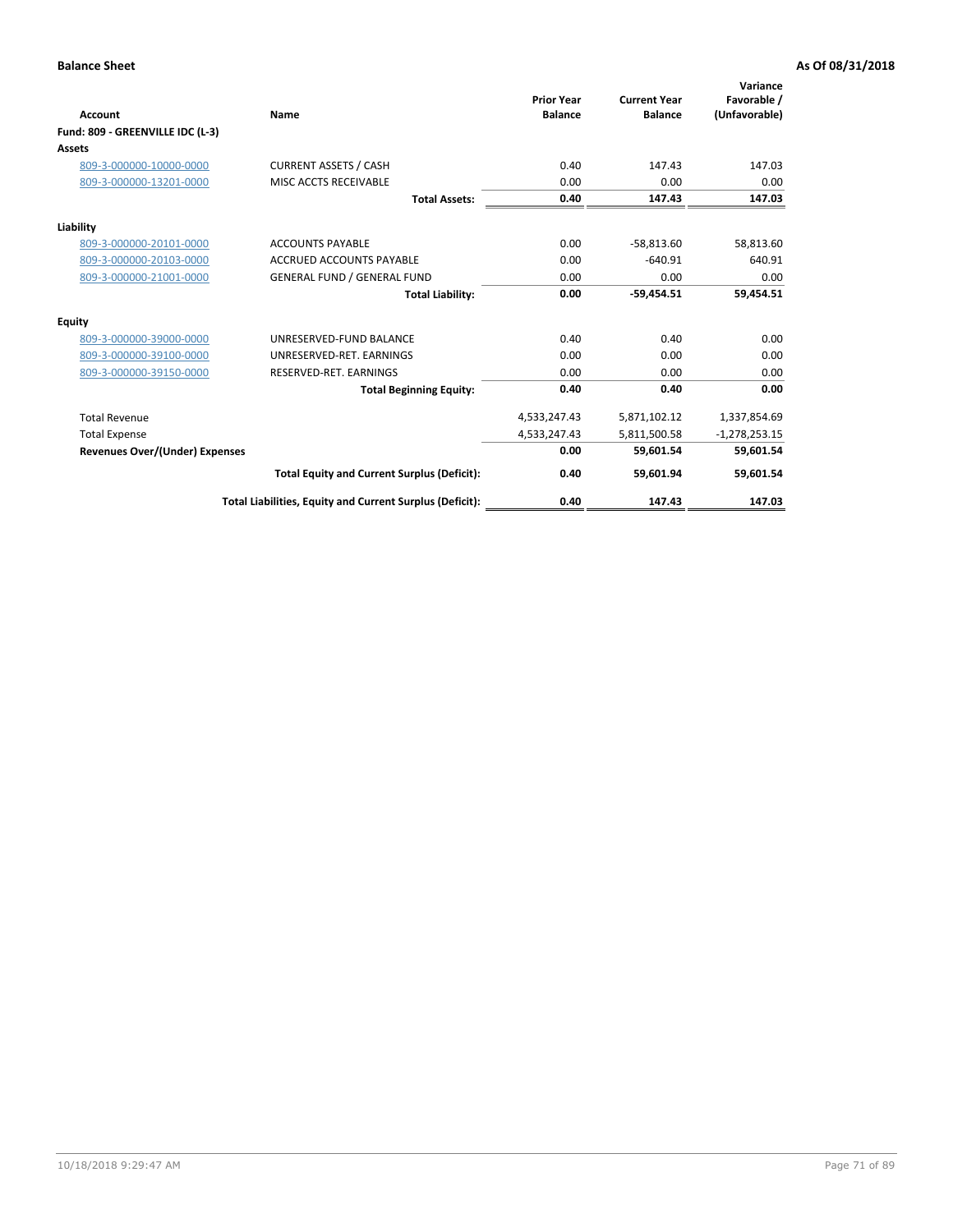| <b>Account</b>                                 | Name                                                     | <b>Prior Year</b><br><b>Balance</b> | <b>Current Year</b><br><b>Balance</b> | Variance<br>Favorable /<br>(Unfavorable) |
|------------------------------------------------|----------------------------------------------------------|-------------------------------------|---------------------------------------|------------------------------------------|
| <b>Fund: 810 - SEIZURE FUNDS - STATE RULES</b> |                                                          |                                     |                                       |                                          |
| <b>Assets</b>                                  |                                                          |                                     |                                       |                                          |
| 810-3-000000-10000-0000                        | <b>CURRENT ASSETS / CASH</b>                             | 262,741.28                          | 266,574.69                            | 3,833.41                                 |
| 810-3-000000-13201-0000                        | MISC ACCTS RECEIVABLE                                    | 0.00                                | 0.00                                  | 0.00                                     |
| 810-3-000000-13202-1400                        | <b>EMPLOYEE ADVANCES</b>                                 | 0.00                                | 0.00                                  | 0.00                                     |
| 810-3-000000-13205-0000                        | <b>INTEREST RECEIVABLE</b>                               | 0.00                                | 0.00                                  | 0.00                                     |
| 810-3-000000-16201-0000                        | <b>MACHINERY AND EQUIPMENT</b>                           | 0.00                                | 0.00                                  | 0.00                                     |
| 810-3-000000-16202-0000                        | ACCUMULATED DEPRECATION                                  | 0.00                                | 0.00                                  | 0.00                                     |
|                                                | <b>Total Assets:</b>                                     | 262,741.28                          | 266,574.69                            | 3,833.41                                 |
|                                                |                                                          |                                     |                                       |                                          |
| Liability                                      |                                                          |                                     |                                       |                                          |
| 810-3-000000-20101-0000                        | <b>ACCOUNTS PAYABLE</b>                                  | 0.00                                | 0.00                                  | 0.00                                     |
| 810-3-000000-20102-0000                        | <b>CREDIT CARD PAYABLE</b>                               | 0.00                                | 0.00                                  | 0.00                                     |
| 810-3-000000-20103-0000                        | <b>ACCRUED ACCOUNTS PAYABLE</b>                          | 0.00                                | 0.00                                  | 0.00                                     |
| 810-3-000000-29300-0000                        | <b>ENCUMBRANCE SUMMARY</b>                               | 0.00                                | 0.00                                  | 0.00                                     |
| 810-3-000000-29400-0100                        | RESERVED ACCOUNT / ENCUMBRANCES                          | 0.00                                | 0.00                                  | 0.00                                     |
| 810-3-000000-92520-0600                        | RESERVED ACCOUNT/HB65 SIEZURES                           | 0.00                                | 0.00                                  | 0.00                                     |
|                                                | <b>Total Liability:</b>                                  | 0.00                                | 0.00                                  | 0.00                                     |
| <b>Equity</b>                                  |                                                          |                                     |                                       |                                          |
| 810-3-000000-39000-0000                        | UNRESERVED-FUND BALANCE                                  | 328,736.81                          | 262,591.46                            | $-66, 145.35$                            |
|                                                | <b>Total Beginning Equity:</b>                           | 328,736.81                          | 262,591.46                            | $-66, 145.35$                            |
| <b>Total Revenue</b>                           |                                                          | 9,937.94                            | 4,161.07                              | $-5,776.87$                              |
| <b>Total Expense</b>                           |                                                          | 75,933.47                           | 177.84                                | 75,755.63                                |
| Revenues Over/(Under) Expenses                 |                                                          | $-65,995.53$                        | 3,983.23                              | 69,978.76                                |
|                                                | <b>Total Equity and Current Surplus (Deficit):</b>       | 262,741.28                          | 266,574.69                            | 3,833.41                                 |
|                                                | Total Liabilities, Equity and Current Surplus (Deficit): | 262,741.28                          | 266,574.69                            | 3,833.41                                 |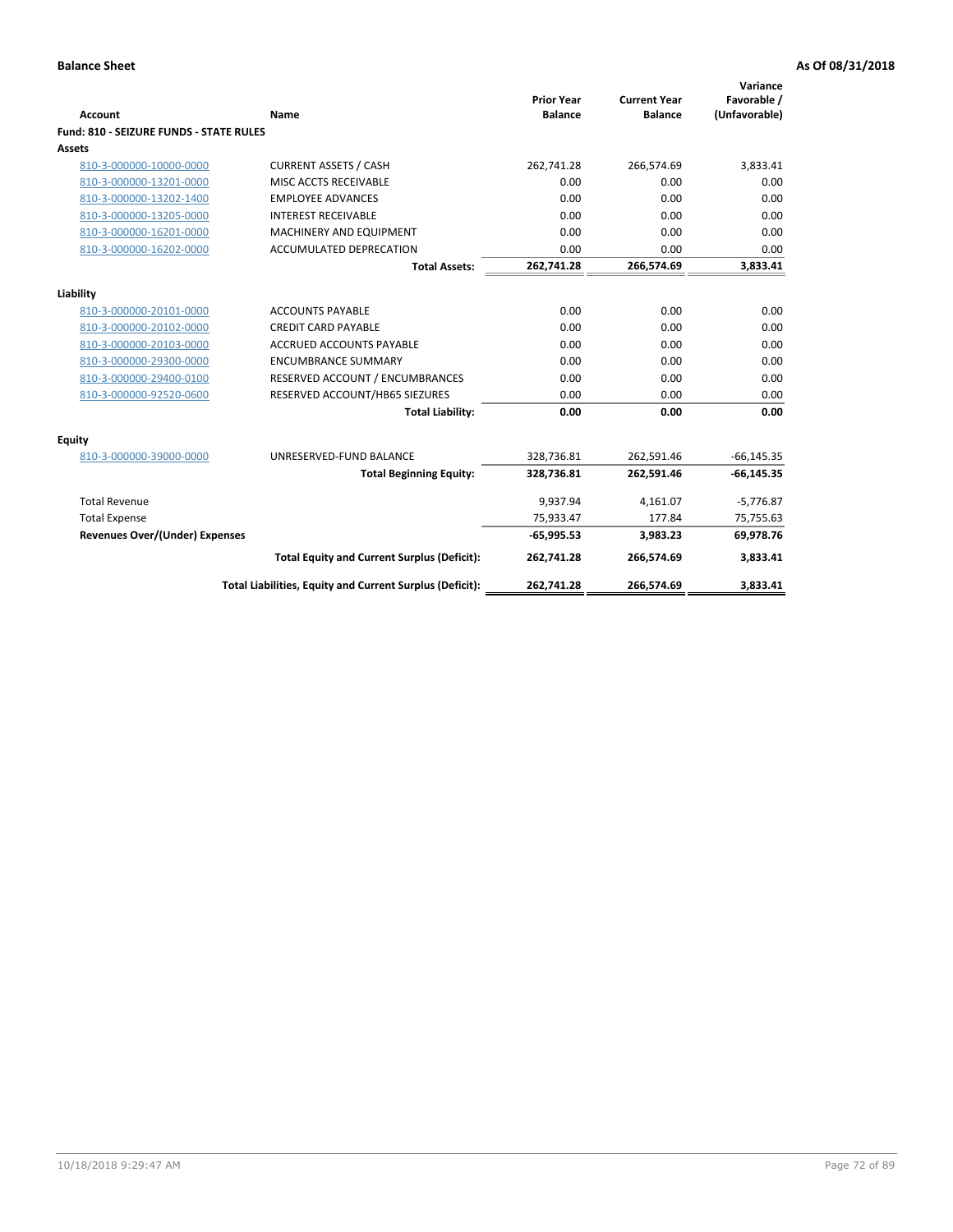| <b>Account</b>                        | Name                                                     | <b>Prior Year</b><br><b>Balance</b> | <b>Current Year</b><br><b>Balance</b> | Variance<br>Favorable /<br>(Unfavorable) |
|---------------------------------------|----------------------------------------------------------|-------------------------------------|---------------------------------------|------------------------------------------|
| Fund: 811 - SEIZURE FUNDS - FED RULES |                                                          |                                     |                                       |                                          |
| <b>Assets</b>                         |                                                          |                                     |                                       |                                          |
| 811-3-000000-10000-0000               | <b>CURRENT ASSETS / CASH</b>                             | 152,309.97                          | 298,779.52                            | 146,469.55                               |
| 811-3-000000-13201-0000               | MISC ACCTS RECEIVABLE                                    | 0.00                                | 0.00                                  | 0.00                                     |
| 811-3-000000-13205-0000               | <b>INTEREST RECEIVABLE</b>                               | 0.00                                | 0.00                                  | 0.00                                     |
| 811-3-000000-16201-0000               | <b>MACHINERY AND EQUIPMENT</b>                           | 0.00                                | 0.00                                  | 0.00                                     |
| 811-3-000000-16202-0000               | <b>ACCUMULATED DEPRECATION</b>                           | 0.00                                | 0.00                                  | 0.00                                     |
|                                       | <b>Total Assets:</b>                                     | 152,309.97                          | 298,779.52                            | 146,469.55                               |
| Liability                             |                                                          |                                     |                                       |                                          |
| 811-3-000000-20101-0000               | <b>ACCOUNTS PAYABLE</b>                                  | 0.00                                | 0.00                                  | 0.00                                     |
| 811-3-000000-20102-0000               | <b>CREDIT CARD PAYABLE</b>                               | 0.00                                | 0.00                                  | 0.00                                     |
| 811-3-000000-20103-0000               | <b>ACCRUED ACCOUNTS PAYABLE</b>                          | 0.00                                | 0.00                                  | 0.00                                     |
| 811-3-000000-29300-0000               | <b>ENCUMBRANCE SUMMARY</b>                               | 0.00                                | 0.00                                  | 0.00                                     |
| 811-3-000000-29400-0100               | RESERVED ACCOUNT / ENCUMBRANCES                          | 0.00                                | 0.00                                  | 0.00                                     |
| 811-3-000000-92521-0700               | RESERVED ACCOUNT/FED SIEZURES                            | 0.00                                | 0.00                                  | 0.00                                     |
|                                       | <b>Total Liability:</b>                                  | 0.00                                | 0.00                                  | 0.00                                     |
| Equity                                |                                                          |                                     |                                       |                                          |
| 811-3-000000-39000-0000               | UNRESERVED-FUND BALANCE                                  | 139,835.09                          | 156,639.33                            | 16,804.24                                |
|                                       | <b>Total Beginning Equity:</b>                           | 139,835.09                          | 156,639.33                            | 16,804.24                                |
| <b>Total Revenue</b>                  |                                                          | 15,786.61                           | 142,231.48                            | 126,444.87                               |
| <b>Total Expense</b>                  |                                                          | 3,311.73                            | 91.29                                 | 3,220.44                                 |
| Revenues Over/(Under) Expenses        |                                                          | 12,474.88                           | 142,140.19                            | 129,665.31                               |
|                                       | <b>Total Equity and Current Surplus (Deficit):</b>       | 152,309.97                          | 298,779.52                            | 146,469.55                               |
|                                       | Total Liabilities, Equity and Current Surplus (Deficit): | 152,309.97                          | 298.779.52                            | 146.469.55                               |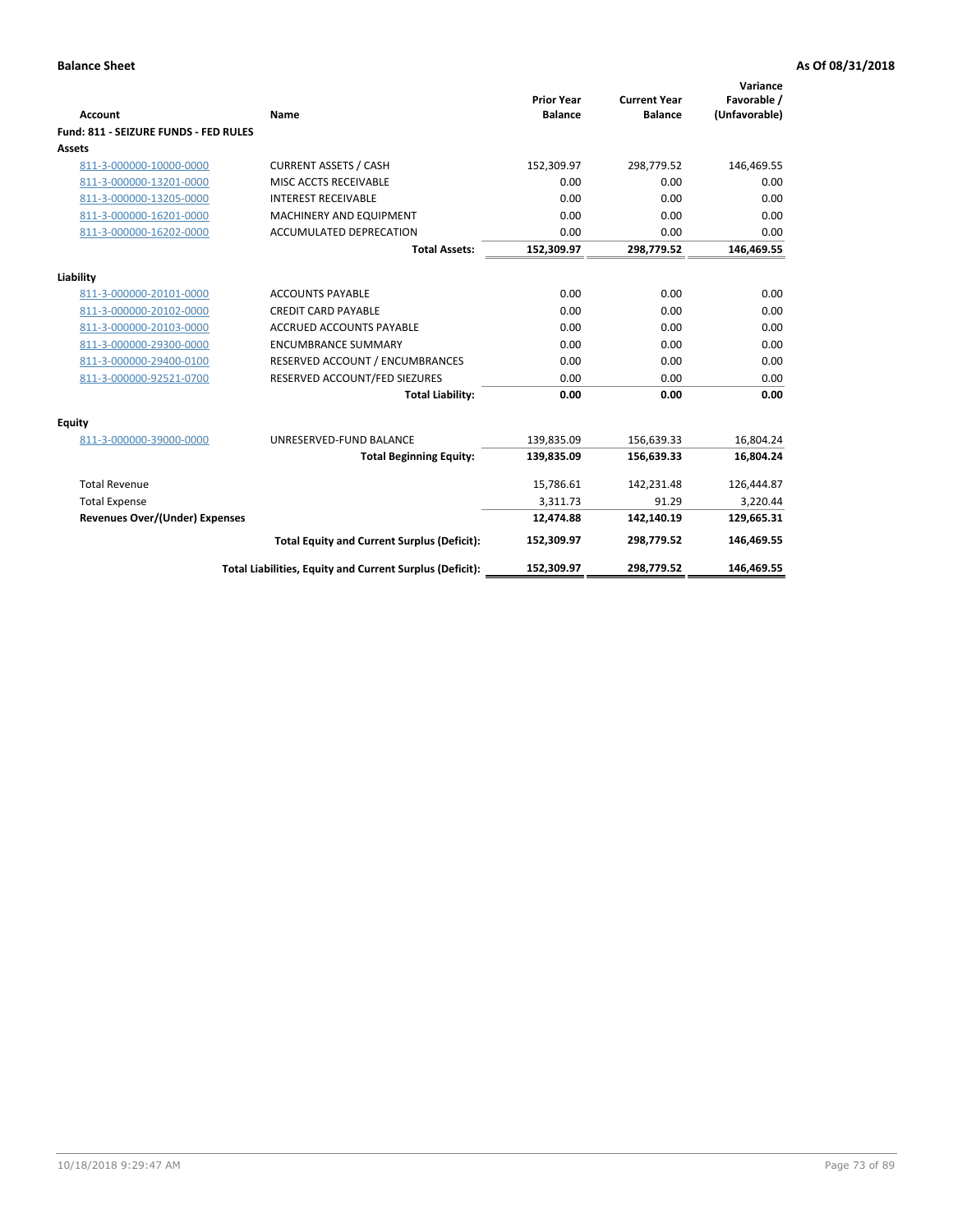| Account                                                 | Name                                                     | <b>Prior Year</b><br><b>Balance</b> | <b>Current Year</b><br><b>Balance</b> | Variance<br>Favorable /<br>(Unfavorable) |
|---------------------------------------------------------|----------------------------------------------------------|-------------------------------------|---------------------------------------|------------------------------------------|
| Fund: 820 - TIRZ FUND (Tax Increment Reinvestment Zone) |                                                          |                                     |                                       |                                          |
| <b>Assets</b>                                           |                                                          |                                     |                                       |                                          |
| 820-3-000000-10000-0000                                 | <b>CURRENT ASSETS / CASH</b>                             | 1,232,086.68                        | 1,725,924.29                          | 493,837.61                               |
| 820-3-000000-13101-0000                                 | <b>TAX RECEIVABLE-CURRENT</b>                            | 19,140.49                           | 15,923.55                             | $-3,216.94$                              |
| 820-3-000000-13102-0000                                 | <b>TAXES REC-DELINQUENT</b>                              | 2,300.47                            | 3,340.48                              | 1,040.01                                 |
| 820-3-000000-13103-0000                                 | ALLOW FOR UNCOLLECT TAXES                                | $-524.83$                           | $-1,375.55$                           | $-850.72$                                |
| 820-3-000000-13201-0000                                 | MISC ACCTS RECEIVABLE                                    | 0.00                                | 0.00                                  | 0.00                                     |
| 820-3-000000-13205-0000                                 | <b>INTEREST RECEIVABLE</b>                               | 0.00                                | 0.00                                  | 0.00                                     |
| 820-3-000000-13221-0000                                 | MISC A/R - PROPERTY TAXES                                | 121.94                              | 0.00                                  | $-121.94$                                |
|                                                         | <b>Total Assets:</b>                                     | 1,253,124.75                        | 1,743,812.77                          | 490,688.02                               |
| Liability                                               |                                                          |                                     |                                       |                                          |
| 820-3-000000-20101-0000                                 | <b>ACCOUNTS PAYABLE</b>                                  | 0.00                                | 0.00                                  | 0.00                                     |
| 820-3-000000-20103-0000                                 | <b>ACCRUED ACCOUNTS PAYABLE</b>                          | 0.00                                | 0.00                                  | 0.00                                     |
| 820-3-000000-20203-0000                                 | <b>DEFERRED TAX REVENUE</b>                              | 22,339.97                           | 19,432.75                             | 2,907.22                                 |
| 820-3-000000-29300-0000                                 | <b>ENCUMBRANCE SUMMARY</b>                               | 0.00                                | 0.00                                  | 0.00                                     |
| 820-3-000000-29400-0100                                 | RESERVED ACCOUNT / ENCUMBRANCES                          | 0.00                                | 0.00                                  | 0.00                                     |
|                                                         | <b>Total Liability:</b>                                  | 22,339.97                           | 19,432.75                             | 2.907.22                                 |
| <b>Equity</b>                                           |                                                          |                                     |                                       |                                          |
| 820-3-000000-39000-0000                                 | UNRESERVED-FUND BALANCE                                  | 1,070,780.75                        | 1,268,317.16                          | 197,536.41                               |
| 820-3-000000-39100-0000                                 | UNRESERVED-RET. EARNINGS                                 | 0.00                                | 0.00                                  | 0.00                                     |
|                                                         | <b>Total Beginning Equity:</b>                           | 1,070,780.75                        | 1,268,317.16                          | 197,536.41                               |
| <b>Total Revenue</b>                                    |                                                          | 421,227.48                          | 578,804.54                            | 157,577.06                               |
| <b>Total Expense</b>                                    |                                                          | 261,223.45                          | 122,741.68                            | 138,481.77                               |
| <b>Revenues Over/(Under) Expenses</b>                   |                                                          | 160,004.03                          | 456,062.86                            | 296,058.83                               |
|                                                         | <b>Total Equity and Current Surplus (Deficit):</b>       | 1,230,784.78                        | 1,724,380.02                          | 493,595.24                               |
|                                                         | Total Liabilities, Equity and Current Surplus (Deficit): | 1,253,124.75                        | 1,743,812.77                          | 490,688.02                               |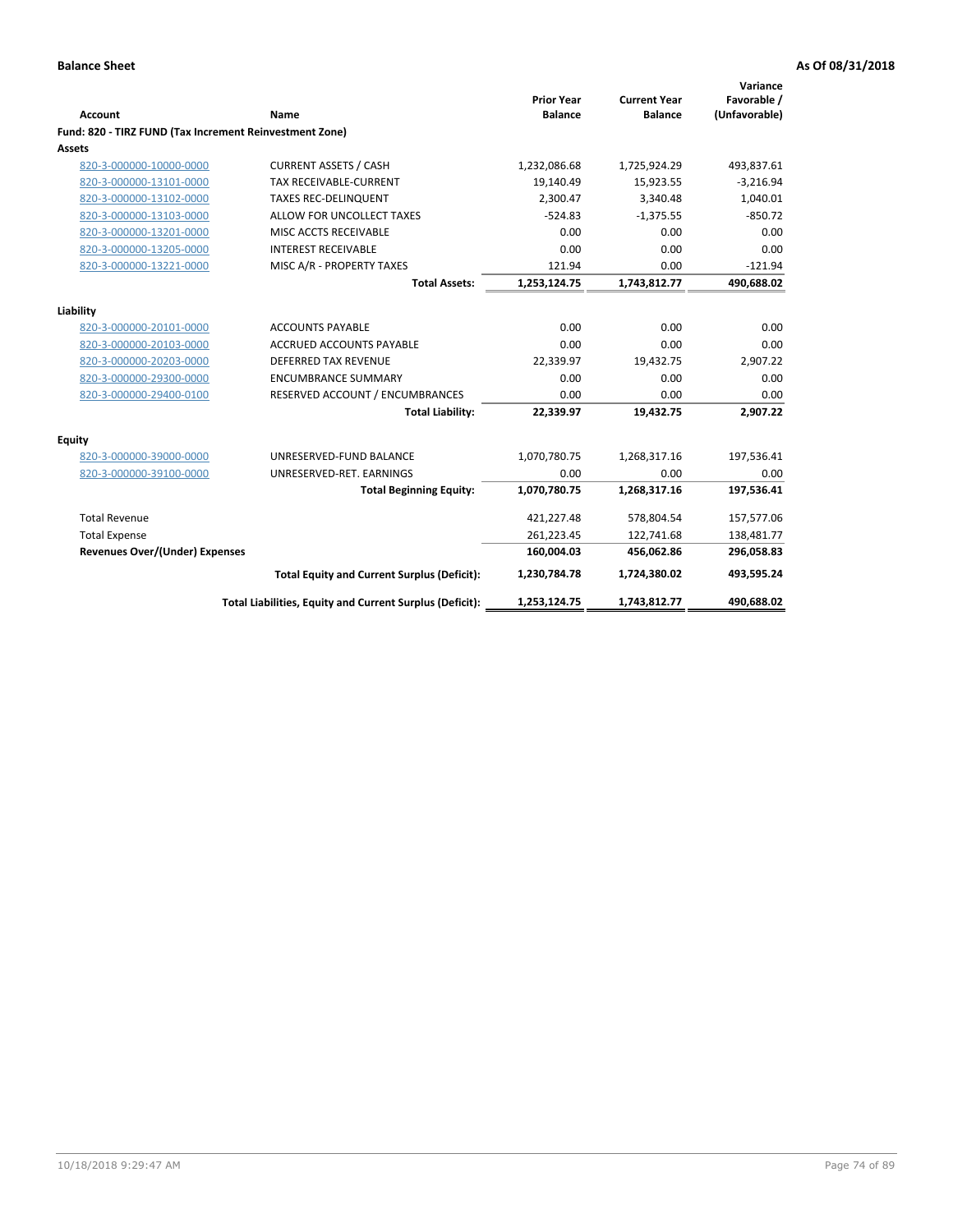| <b>Account</b>                           | Name                                                     | <b>Prior Year</b><br><b>Balance</b> | <b>Current Year</b><br><b>Balance</b> | Variance<br>Favorable /<br>(Unfavorable) |
|------------------------------------------|----------------------------------------------------------|-------------------------------------|---------------------------------------|------------------------------------------|
| Fund: 890 - GRNVL IDC (L-3) FIXED ASSETS |                                                          |                                     |                                       |                                          |
| <b>Assets</b>                            |                                                          |                                     |                                       |                                          |
| 890-3-000000-10000-0000                  | <b>CURRENT ASSETS / CASH</b>                             | $-0.18$                             | $-0.18$                               | 0.00                                     |
| 890-3-000000-16004-0000                  | FIXED ASSETS / BUILDINGS                                 | 0.00                                | 0.00                                  | 0.00                                     |
| 890-3-000000-16005-0000                  | <b>ACCUMULATED DEPRECIATION</b>                          | 0.00                                | 0.00                                  | 0.00                                     |
| 890-3-000000-16301-0000                  | FIXED ASSETS / C W I P                                   | 0.25                                | 0.25                                  | 0.00                                     |
|                                          | <b>Total Assets:</b>                                     | 0.07                                | 0.07                                  | 0.00                                     |
| Liability                                |                                                          |                                     |                                       |                                          |
| 890-3-000000-20101-0000                  | <b>ACCOUNTS PAYABLE</b>                                  | 0.00                                | 0.00                                  | 0.00                                     |
| 890-3-000000-27001-0000                  | <b>CONTRIBUTED CAPITAL</b>                               | 0.00                                | 0.00                                  | 0.00                                     |
| 890-3-000000-27101-0000                  | INVESTMENT IN GFA / GENERAL FUND                         | 0.00                                | 0.00                                  | 0.00                                     |
| 890-3-000000-27102-0000                  | SPECIAL REVENUE FUNDS                                    | 0.00                                | 0.00                                  | 0.00                                     |
| 890-3-000000-27103-0000                  | <b>GENERAL CIP FUND</b>                                  | 0.00                                | 0.00                                  | 0.00                                     |
| 890-3-000000-27104-0000                  | PROPRIETARY FUNDS                                        | 0.07                                | 0.07                                  | 0.00                                     |
| 890-3-000000-27201-0000                  | CAFR USE / MUNICIPAL BUILDINGS                           | 0.00                                | 0.00                                  | 0.00                                     |
| 890-3-000000-27202-0000                  | CAFR USE / OTHER GENERAL GOVERNMEN                       | 0.00                                | 0.00                                  | 0.00                                     |
| 890-3-000000-27205-0000                  | CAFR USE / PUBLIC WORKS                                  | 0.00                                | 0.00                                  | 0.00                                     |
| 890-3-000000-27210-0000                  | CAFR USE / INVESTMENT IN GFA                             | 0.00                                | 0.00                                  | 0.00                                     |
| 890-3-000000-27301-0000                  | DONATIONS/GRANTS                                         | 0.00                                | 0.00                                  | 0.00                                     |
|                                          | <b>Total Liability:</b>                                  | 0.07                                | 0.07                                  | 0.00                                     |
| Equity                                   |                                                          |                                     |                                       |                                          |
| 890-3-000000-39000-0000                  | UNRESERVED-FUND BALANCE                                  | 0.00                                | 0.00                                  | 0.00                                     |
|                                          | <b>Total Beginning Equity:</b>                           | 0.00                                | 0.00                                  | 0.00                                     |
| <b>Total Expense</b>                     |                                                          | 0.00                                | 0.00                                  | 0.00                                     |
| Revenues Over/(Under) Expenses           |                                                          | 0.00                                | 0.00                                  | 0.00                                     |
|                                          | <b>Total Equity and Current Surplus (Deficit):</b>       | 0.00                                | 0.00                                  | 0.00                                     |
|                                          | Total Liabilities, Equity and Current Surplus (Deficit): | 0.07                                | 0.07                                  | 0.00                                     |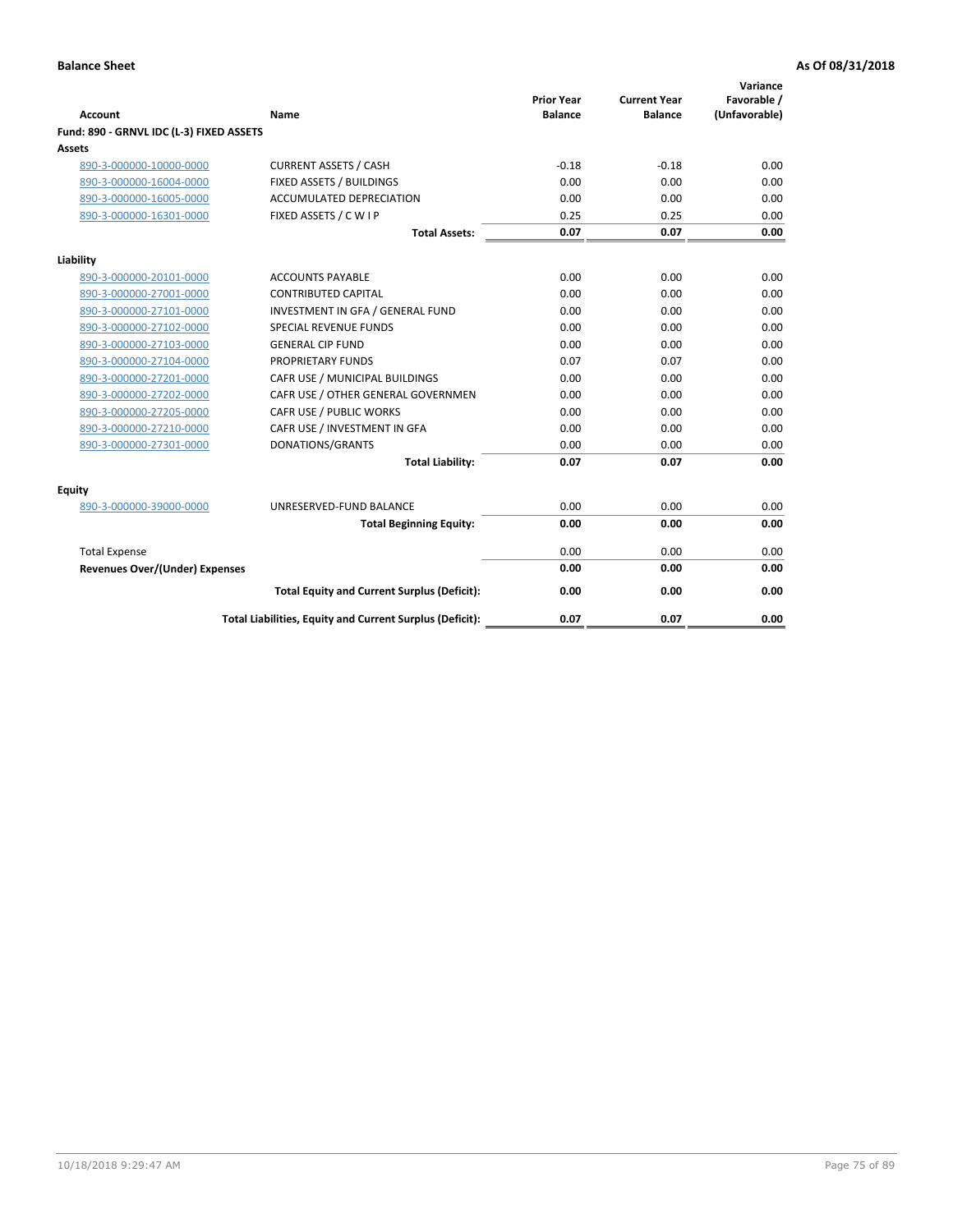|                                                    |                                                             |                                     |                                       | Variance                     |
|----------------------------------------------------|-------------------------------------------------------------|-------------------------------------|---------------------------------------|------------------------------|
| <b>Account</b>                                     | Name                                                        | <b>Prior Year</b><br><b>Balance</b> | <b>Current Year</b><br><b>Balance</b> | Favorable /<br>(Unfavorable) |
| Fund: 899 - POOLED CASH                            |                                                             |                                     |                                       |                              |
| Assets                                             |                                                             |                                     |                                       |                              |
| 899-8-000000-10000-0000                            | <b>CURRENT ASSETS / CASH</b>                                | 0.00                                | 0.00                                  | 0.00                         |
| 899-8-000000-10101-0000                            | CHASE OUTBOUND OPERATING                                    | -764,905.90                         | $-692,901.52$                         | 72,004.38                    |
| 899-8-000000-10102-0000                            | <b>CHASE INBOUND OPERATING</b>                              | 20,061,382.52                       | 7,914,156.72                          | $-12,147,225.80$             |
| 899-8-000000-10103-0000                            | OPERATING ACCOUNT / CLAIMS ACCOUNT                          | $-600,000.00$                       | 0.00                                  | 600,000.00                   |
| 899-8-000000-10105-0000                            | CHASE BANK / SAVINGS - 3003113077                           | 1,540,507.38                        | 1,543,281.73                          | 2,774.35                     |
| 899-8-000000-10106-0000                            | CHASE BANK / SAVINGS - 2911913371                           | 1,615,096.53                        | 1,618,546.06                          | 3,449.53                     |
| 899-8-000000-10107-0000                            | CHASE TASC FLEX SPENDING                                    | 0.00                                | 0.00                                  | 0.00                         |
| 899-8-000000-10401-0000                            | <b>CURRENT ASSETS / INTERNAL CLEARING</b>                   | 0.00                                | 0.00                                  | 0.00                         |
| 899-8-000000-10402-0000                            | <b>CREDIT CARD CLEARING</b>                                 | 0.00                                | 0.00                                  | 0.00                         |
| 899-8-000000-10403-0000                            | <b>NET BILL PAYMENTS</b>                                    | 0.00                                | 0.00                                  | 0.00                         |
| 899-8-000000-11101-0000                            | TX CLASS / OPERATING                                        | 0.00                                | 1,016,361.25                          | 1,016,361.25                 |
| 899-8-000000-11201-0000                            | LOGIC INVESTMENTS / OPERATING                               | 1,016,347.15                        | 1,033,857.95                          | 17,510.80                    |
| 899-8-000000-11401-0000<br>899-8-000000-11601-0000 | <b>TEXSTAR ACCT - OPERATING</b><br>TEXPOOL ACCT - OPERATING | 0.01<br>1,011,050.02                | 0.01<br>1,026,921.31                  | 0.00<br>15,871.29            |
| 899-8-000000-11801-0000                            | TX GEN TERM OPERATING                                       | 0.00                                | 13,090,991.85                         | 13,090,991.85                |
| 899-8-000000-12001-0000                            | AMERICAN NATIONAL OPERATING                                 | 0.00                                | 0.00                                  | 0.00                         |
| 899-8-000000-12002-0000                            | PFM ACCT OPERATING                                          | 17,542,133.36                       | 16,170,321.14                         | $-1,371,812.22$              |
| 899-8-000000-12003-0000                            | TREASURIES - CITY ONLY                                      | 0.00                                | 0.00                                  | 0.00                         |
| 899-8-000000-12301-0000                            | <b>BOND PROCEEDS / PURCHASED INTEREST</b>                   | 0.00                                | 0.00                                  | 0.00                         |
| 899-8-000000-13205-0000                            | <b>INTEREST RECEIVABLE</b>                                  | 44,948.39                           | 44,509.08                             | $-439.31$                    |
| 899-8-000000-14100-0000                            | DUE FROM FUND 100                                           | 0.00                                | 942.55                                | 942.55                       |
| 899-8-000000-14101-0000                            | DUE FROM FUND 101                                           | 0.00                                | 0.00                                  | 0.00                         |
| 899-8-000000-14102-0000                            | DUE FROM FUND 102                                           | 0.00                                | 0.00                                  | 0.00                         |
| 899-8-000000-14103-0000                            | DUE FROM FUND 103                                           | 0.00                                | 0.00                                  | 0.00                         |
| 899-8-000000-14110-0000                            | DUE FROM FUND 110                                           | 0.00                                | 0.00                                  | 0.00                         |
| 899-8-000000-14111-0000                            | DUE FROM FUND 111                                           | 0.00                                | 0.00                                  | 0.00                         |
| 899-8-000000-14112-0000                            | DUE FROM FUND 112                                           | 0.00                                | 0.00                                  | 0.00                         |
| 899-8-000000-14113-0000                            | DUE FROM FUND 113                                           | 0.00                                | 0.00                                  | 0.00                         |
| 899-8-000000-14114-0000                            | DUE FROM FUND 114                                           | 0.00                                | 0.00                                  | 0.00                         |
| 899-8-000000-14115-0000                            | DUE FROM FUND 115                                           | 0.00                                | 0.00                                  | 0.00                         |
| 899-8-000000-14116-0000<br>899-8-000000-14117-0000 | DUE FROM FUND 116<br>DUE FROM FUND 117                      | 0.00<br>0.00                        | 0.00<br>0.00                          | 0.00<br>0.00                 |
| 899-8-000000-14118-0000                            | DUE FROM FUND 118                                           | 0.00                                | 0.00                                  | 0.00                         |
| 899-8-000000-14119-0000                            | DUE FROM FUND 119                                           | 0.00                                | 0.00                                  | 0.00                         |
| 899-8-000000-14120-0000                            | DUE FROM FUND 120                                           | 0.00                                | 0.00                                  | 0.00                         |
| 899-8-000000-14121-0000                            | DUE FROM FUND 121                                           | 0.00                                | 0.00                                  | 0.00                         |
| 899-8-000000-14122-0000                            | DUE FROM FUND 122                                           | 0.00                                | 0.00                                  | 0.00                         |
| 899-8-000000-14123-0000                            | DUE FROM FUND 123                                           | 0.00                                | 0.00                                  | 0.00                         |
| 899-8-000000-14124-0000                            | DUE FROM FUND 124                                           | 0.00                                | 0.00                                  | 0.00                         |
| 899-8-000000-14125-0000                            | DUE FROM FUND 125                                           | 0.00                                | 0.00                                  | 0.00                         |
| 899-8-000000-14126-0000                            | DUE FROM FUND 126                                           | 0.00                                | 0.00                                  | 0.00                         |
| 899-8-000000-14140-0000                            | DUE FROM FUND 140                                           | 0.00                                | 0.00                                  | 0.00                         |
| 899-8-000000-14160-0000                            | DUE FROM FUND 160                                           | 0.00                                | 0.00                                  | 0.00                         |
| 899-8-000000-14161-0000                            | DUE FROM FUND 161                                           | 0.00                                | 0.00                                  | 0.00                         |
| 899-8-000000-14162-0000                            | DUE FROM FUND 162                                           | 0.00                                | 0.00                                  | 0.00                         |
| 899-8-000000-14163-0000                            | DUE FROM FUND 163                                           | 0.00                                | 0.00                                  | 0.00                         |
| 899-8-000000-14164-0000                            | DUE FROM FUND 164                                           | 0.00                                | 0.00                                  | 0.00                         |
| 899-8-000000-14165-0000                            | DUE FROM FUND 165                                           | 0.00                                | 0.00                                  | 0.00                         |
| 899-8-000000-14170-0000<br>899-8-000000-14171-0000 | DUE FROM FUND 170<br>DUE FROM FUND 171                      | 0.00<br>0.00                        | 0.00<br>0.00                          | 0.00<br>0.00                 |
| 899-8-000000-14172-0000                            | DUE FROM FUND 172                                           | 0.00                                | 0.00                                  | 0.00                         |
| 899-8-000000-14173-0000                            | DUE FROM FUND 173                                           | 0.00                                | 0.00                                  | 0.00                         |
| 899-8-000000-14174-0000                            | DUE FROM FUND 174                                           | 0.00                                | 0.00                                  | 0.00                         |
| 899-8-000000-14175-0000                            | DUE FROM FUND 175                                           | 0.00                                | 0.00                                  | 0.00                         |
| 899-8-000000-14176-0000                            | DUE FROM FUND 176                                           | 0.00                                | 0.00                                  | 0.00                         |
| 899-8-000000-14177-0000                            | DUE FROM FUND 177                                           | 0.00                                | 0.00                                  | 0.00                         |
| 899-8-000000-14190-0000                            | DUE FROM FUND 190                                           | 0.00                                | 0.00                                  | 0.00                         |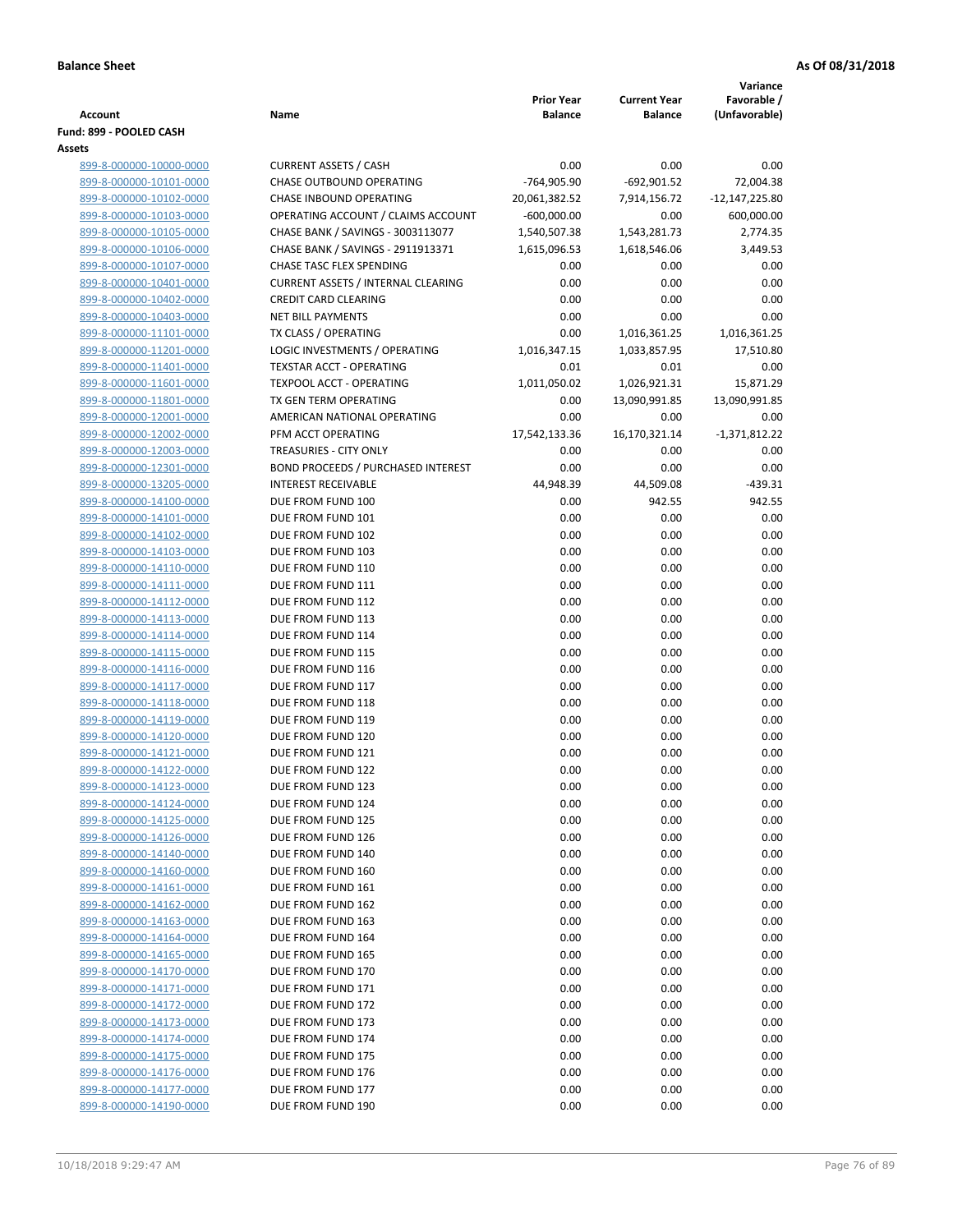|                                                    |                                        |                   |                     | Variance        |
|----------------------------------------------------|----------------------------------------|-------------------|---------------------|-----------------|
|                                                    |                                        | <b>Prior Year</b> | <b>Current Year</b> | Favorable /     |
| <b>Account</b>                                     | Name                                   | <b>Balance</b>    | <b>Balance</b>      | (Unfavorable)   |
| 899-8-000000-14192-0000<br>899-8-000000-14200-0000 | DUE FROM FUND 192<br>DUE FROM FUND 200 | 0.00<br>$-379.90$ | 0.00<br>$-234.45$   | 0.00<br>145.45  |
| 899-8-000000-14210-0000                            | DUE FROM FUND 210                      | 0.00              | 0.00                | 0.00            |
| 899-8-000000-14211-0000                            | DUE FROM FUND 211                      | 0.00              | 0.00                | 0.00            |
| 899-8-000000-14212-0000                            | DUE FROM FUND 212                      | 0.00              | 0.00                | 0.00            |
| 899-8-000000-14216-0000                            | DUE FROM FUND 216                      | 0.00              | 0.00                | 0.00            |
| 899-8-000000-14217-0000                            | DUE FROM FUND 217                      | 0.00              | 0.00                | 0.00            |
| 899-8-000000-14300-0000                            | DUE FROM FUND 300                      | 0.00              | 0.00                | 0.00            |
| 899-8-000000-14320-0000                            | DUE FROM FUND 320                      | 0.00              | 0.00                | 0.00            |
| 899-8-000000-14360-0000                            | DUE FROM FUND 360                      | 0.00              | 0.00                | 0.00            |
| 899-8-000000-14361-0000                            | DUE FROM FUND 361                      | 0.00              | 0.00                | 0.00            |
| 899-8-000000-14400-0000                            | DUE FROM FUND 400                      | 0.00              | 0.00                | 0.00            |
| 899-8-000000-14500-0000                            | DUE FROM FUND 500                      | 0.00              | 0.00                | 0.00            |
| 899-8-000000-14561-0000                            | DUE FROM FUND 561                      | 0.00              | 0.00                | 0.00            |
| 899-8-000000-14601-0000                            | DUE FROM FUND 601                      | 0.00              | 0.00                | 0.00            |
| 899-8-000000-14602-0000                            | DUE FROM FUND 602                      | $-0.09$           | $-0.09$             | 0.00            |
| 899-8-000000-14604-0000                            | DUE FROM FUND 604                      | 0.00              | 0.00                | 0.00            |
| 899-8-000000-14660-0000                            | DUE FROM FUND 660                      | 0.00              | 0.00                | 0.00            |
| 899-8-000000-14800-0000                            | DUE FROM FUND 800                      | 0.00              | 0.00                | 0.00            |
| 899-8-000000-14801-0000                            | DUE FROM FUND 801                      | 0.00              | 0.00                | 0.00            |
| 899-8-000000-14802-0000                            | DUE FROM FUND 802                      | 0.00              | 0.00                | 0.00            |
| 899-8-000000-14803-0000                            | DUE FROM FUND 803                      | 0.00              | 0.00                | 0.00            |
| 899-8-000000-14807-0000                            | DUE FROM FUND 807                      | 0.00              | 0.00                | 0.00            |
| 899-8-000000-14809-0000                            | DUE FROM FUND 809                      | 0.00              | $-58,813.60$        | $-58,813.60$    |
| 899-8-000000-14810-0000                            | DUE FROM FUND 810                      | 0.00              | 0.00                | 0.00            |
| 899-8-000000-14811-0000                            | DUE FROM FUND 811                      | 0.00              | 0.00                | 0.00            |
| 899-8-000000-14820-0000                            | DUE FROM TIRZ FUND                     | 0.00              | 0.00                | 0.00            |
| 899-8-000000-14890-0000                            | DUE FROM GRNVL IDC (L-3) FIXED ASSETS  | 0.00              | 0.00                | 0.00            |
| 899-8-000000-14910-0000                            | DUE FROM FUND 910                      | $-192.04$         | 141,275.19          | 141,467.23      |
| 899-8-000000-14911-0000                            | DUE FROM FUND 911                      | 0.00              | 0.00                | 0.00            |
| 899-8-000000-14912-0000                            | DUE FROM FUND 912                      | 0.00              | 0.00                | 0.00            |
| 899-8-000000-14913-0000                            | DUE FROM FUND 913                      | 0.00              | 0.00                | 0.00            |
| 899-8-000000-14916-0000                            | DUE FROM FUND 916                      | 0.00              | 0.00                | 0.00            |
| 899-8-000000-14950-0000                            | DUE FROM FUND 950                      | 2,006.06          | 0.00                | $-2,006.06$     |
| 899-8-000000-91011-1001                            | <b>BANK OF AMERICA</b>                 | 0.00              | 0.00                | 0.00            |
|                                                    | <b>Total Assets:</b>                   | 41,467,993.49     | 42.849.215.18       | 1,381,221.69    |
| Liability                                          |                                        |                   |                     |                 |
| 899-8-000000-20101-0000                            | <b>ACCOUNTS PAYABLE</b>                | 1,434.03          | 83,169.60           | $-81,735.57$    |
| 899-8-000000-20102-0000                            | <b>CREDIT CARD PAYABLE</b>             | 0.00              | 0.00                | 0.00            |
| 899-8-000000-21040-0000                            | DUE TO OTHER FUNDS                     | 41,466,559.50     | 42,766,046.66       | $-1,299,487.16$ |
|                                                    | <b>Total Liability:</b>                | 41,467,993.53     | 42,849,216.26       | -1,381,222.73   |
| <b>Equity</b>                                      |                                        |                   |                     |                 |
| 899-3-000000-39000-0000                            | UNRESERVED-FUND BALANCE                | $-0.02$           | $-0.04$             | $-0.02$         |
| 899-8-000000-14362-0000                            | DUE FROM FUND 362                      | 0.00              | 0.00                | 0.00            |
| 899-8-000000-39200-0101                            | EQUITY IN POOLED CASH                  | 0.00              | 0.00                | 0.00            |
| 899-8-000000-39200-0110                            | EQUITY IN POOLED CASH                  | 0.00              | 0.00                | 0.00            |
| 899-8-000000-39200-0111                            | EQUITY IN POOLED CASH                  | 0.00              | 0.00                | 0.00            |
| 899-8-000000-39200-0112                            | EQUITY IN POOLED CASH                  | 0.00              | 0.00                | 0.00            |
| 899-8-000000-39200-0190                            | EQUITY IN POOLED CASH                  | 0.00              | 0.00                | 0.00            |
| 899-8-000000-39200-0201                            | EQUITY IN POOLED CASH                  | 0.00              | 0.00                | 0.00            |
| 899-8-000000-39200-0202                            | EQUITY IN POOLED CASH                  | 0.00              | 0.00                | 0.00            |
| 899-8-000000-39200-0203                            | EQUITY IN POOLED CASH                  | 0.00              | 0.00                | 0.00            |
| 899-8-000000-39200-0204                            | EQUITY IN POOLED CASH                  | 0.00              | 0.00                | 0.00            |
| 899-8-000000-39200-0205                            | EQUITY IN POOLED CASH                  | 0.00              | 0.00                | 0.00            |
| 899-8-000000-39200-0206                            | EQUITY IN POOLED CASH                  | 0.00              | 0.00                | 0.00            |
| 899-8-000000-39200-0207                            | EQUITY IN POOLED CASH                  | 0.00              | 0.00                | 0.00            |
| 899-8-000000-39200-0208                            | EQUITY IN POOLED CASH                  | 0.00              | 0.00                | 0.00            |
| 899-8-000000-39200-0209                            | EQUITY IN POOLED CASH                  | 0.00              | 0.00                | 0.00            |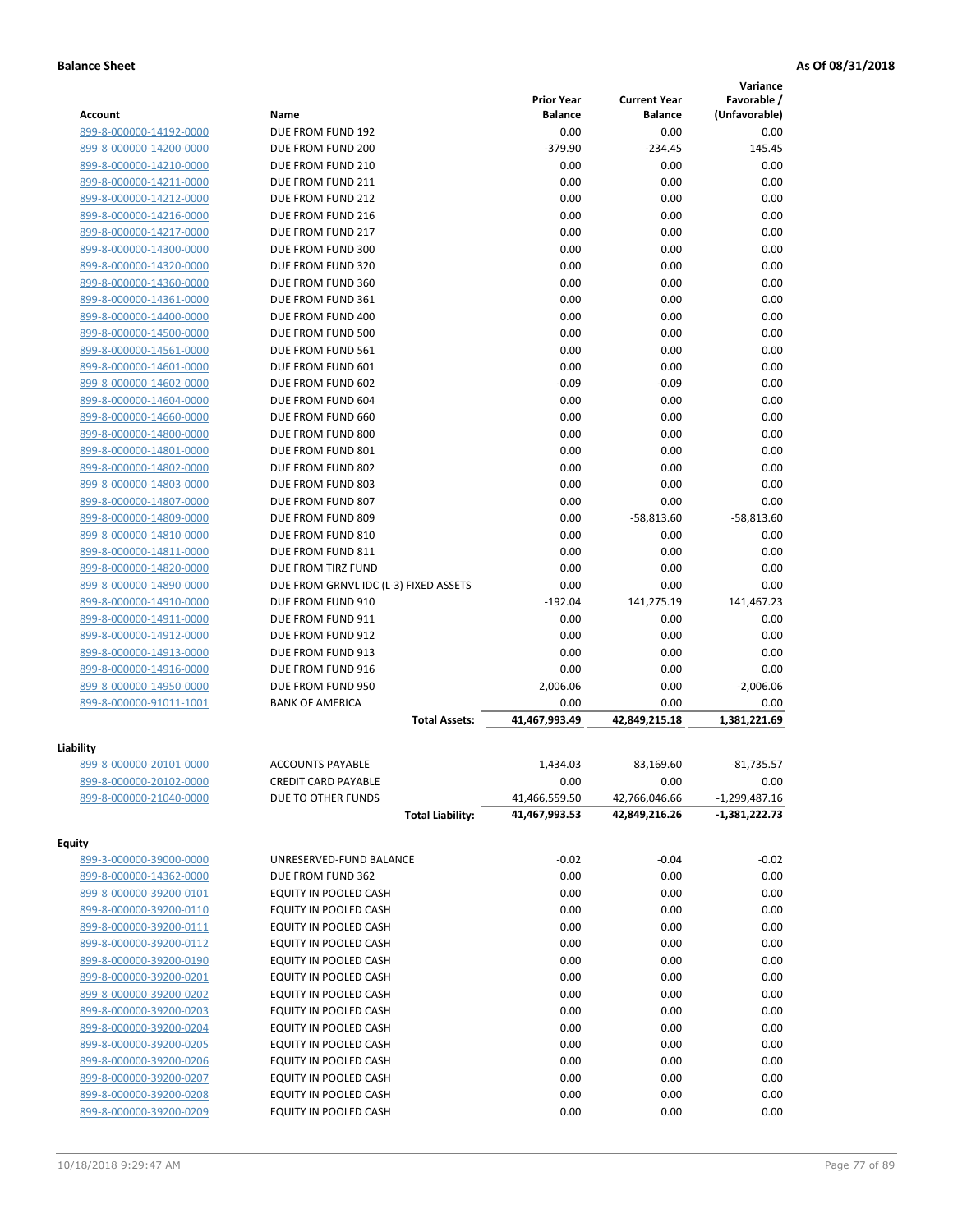**Variance**

| Account                                            | Name                                           | <b>Prior Year</b><br><b>Balance</b> | <b>Current Year</b><br><b>Balance</b> | Favorable /<br>(Unfavorable) |
|----------------------------------------------------|------------------------------------------------|-------------------------------------|---------------------------------------|------------------------------|
| 899-8-000000-39200-0210                            | EQUITY IN POOLED CASH                          | 0.00                                | 0.00                                  | 0.00                         |
| 899-8-000000-39200-0211                            | EQUITY IN POOLED CASH                          | 0.00                                | 0.00                                  | 0.00                         |
| 899-8-000000-39200-0212                            | EQUITY IN POOLED CASH                          | 0.00                                | 0.00                                  | 0.00                         |
| 899-8-000000-39200-0213                            | EQUITY IN POOLED CASH                          | 0.00                                | 0.00                                  | 0.00                         |
| 899-8-000000-39200-0214                            | <b>EQUITY IN POOLED CASH</b>                   | 0.00                                | 0.00                                  | 0.00                         |
| 899-8-000000-39200-0215                            | EQUITY IN POOLED CASH                          | 0.00                                | 0.00                                  | 0.00                         |
| 899-8-000000-39200-0216                            | EQUITY IN POOLED CASH                          | 0.00                                | 0.00                                  | 0.00                         |
| 899-8-000000-39200-0217                            | EQUITY IN POOLED CASH                          | 0.00                                | 0.00                                  | 0.00                         |
| 899-8-000000-39200-0218                            | EQUITY IN POOLED CASH                          | 0.00                                | 0.00                                  | 0.00                         |
| 899-8-000000-39200-0219                            | EQUITY IN POOLED CASH                          | 0.00                                | 0.00                                  | 0.00                         |
| 899-8-000000-39200-0220                            | EQUITY IN POOLED CASH                          | 0.00                                | 0.00                                  | 0.00                         |
| 899-8-000000-39200-0221                            | EQUITY IN POOLED CASH                          | 0.00                                | 0.00                                  | 0.00                         |
| 899-8-000000-39200-0222                            | EQUITY IN POOLED CASH                          | 0.00                                | 0.00                                  | 0.00                         |
| 899-8-000000-39200-0223                            | EQUITY IN POOLED CASH                          | 0.00                                | 0.00                                  | 0.00                         |
| 899-8-000000-39200-0224                            | EQUITY IN POOLED CASH                          | 0.00                                | 0.00                                  | 0.00                         |
| 899-8-000000-39200-0225                            | EQUITY IN POOLED CASH                          | 0.00                                | 0.00                                  | 0.00                         |
| 899-8-000000-39200-0226                            | EQUITY IN POOLED CASH                          | 0.00                                | 0.00                                  | 0.00                         |
| 899-8-000000-39200-0227                            | EQUITY IN POOLED CASH                          | 0.00                                | 0.00                                  | 0.00                         |
| 899-8-000000-39200-0228                            | EQUITY IN POOLED CASH                          | 0.00                                | 0.00                                  | 0.00                         |
| 899-8-000000-39200-0229                            | <b>EQUITY IN POOLED CASH</b>                   | 0.00                                | 0.00                                  | 0.00                         |
| 899-8-000000-39200-0231                            | <b>EQUITY IN POOLED CASH</b>                   | 0.00                                | 0.00                                  | 0.00                         |
| 899-8-000000-39200-0232                            | EQUITY IN POOLED CASH                          | 0.00                                | 0.00                                  | 0.00                         |
| 899-8-000000-39200-0233                            | <b>EQUITY IN POOLED CASH</b>                   | 0.00                                | 0.00                                  | 0.00                         |
| 899-8-000000-39200-0234                            | EQUITY IN POOLED CASH                          | 0.00                                | 0.00                                  | 0.00                         |
| 899-8-000000-39200-0235                            | EQUITY IN POOLED CASH                          | 0.00                                | 0.00                                  | 0.00                         |
| 899-8-000000-39200-0236                            | EQUITY IN POOLED CASH                          | 0.00                                | 0.00                                  | 0.00                         |
| 899-8-000000-39200-0241                            | EQUITY IN POOLED CASH                          | 0.00                                | 0.00                                  | 0.00                         |
| 899-8-000000-39200-0247                            | EQUITY IN POOLED CASH                          | 0.00                                | 0.00                                  | 0.00                         |
| 899-8-000000-39200-0250                            | EQUITY IN POOLED CASH                          | 0.00                                | 0.00                                  | 0.00                         |
| 899-8-000000-39200-0251                            | EQUITY IN POOLED CASH                          | 0.00                                | 0.00                                  | 0.00                         |
| 899-8-000000-39200-0252                            | EQUITY IN POOLED CASH                          | 0.00                                | 0.00                                  | 0.00                         |
| 899-8-000000-39200-0253                            | EQUITY IN POOLED CASH                          | 0.00                                | 0.00                                  | 0.00                         |
| 899-8-000000-39200-0254                            | EQUITY IN POOLED CASH                          | 0.00                                | 0.00                                  | 0.00                         |
| 899-8-000000-39200-0301<br>899-8-000000-39200-0302 | EQUITY IN POOLED CASH                          | 0.00<br>0.00                        | 0.00                                  | 0.00                         |
| 899-8-000000-39200-0401                            | EQUITY IN POOLED CASH<br>EQUITY IN POOLED CASH | 0.00                                | 0.00<br>0.00                          | 0.00<br>0.00                 |
| 899-8-000000-39200-0402                            | EQUITY IN POOLED CASH                          | 0.00                                | 0.00                                  | 0.00                         |
| 899-8-000000-39200-0403                            | EQUITY IN POOLED CASH                          | 0.00                                | 0.00                                  | 0.00                         |
| 899-8-000000-39200-0405                            | <b>EQUITY IN POOLED CASH</b>                   | 0.00                                | 0.00                                  | 0.00                         |
| 899-8-000000-39200-0406                            | EQUITY IN POOLED CASH                          | 0.00                                | 0.00                                  | 0.00                         |
| 899-8-000000-39200-0410                            | <b>EQUITY IN POOLED CASH</b>                   | 0.00                                | 0.00                                  | 0.00                         |
| 899-8-000000-39200-0411                            | EQUITY IN POOLED CASH                          | 0.00                                | 0.00                                  | 0.00                         |
| 899-8-000000-39200-0501                            | EQUITY IN POOLED CASH                          | 0.00                                | 0.00                                  | 0.00                         |
| 899-8-000000-39200-0502                            | EQUITY IN POOLED CASH                          | 0.00                                | 0.00                                  | 0.00                         |
| 899-8-000000-39200-0503                            | EQUITY IN POOLED CASH                          | 0.00                                | 0.00                                  | 0.00                         |
| 899-8-000000-39200-0504                            | <b>EQUITY IN POOLED CASH</b>                   | 0.00                                | 0.00                                  | 0.00                         |
| 899-8-000000-39200-0505                            | EQUITY IN POOLED CASH                          | 0.00                                | 0.00                                  | 0.00                         |
| 899-8-000000-39200-0506                            | EQUITY IN POOLED CASH                          | 0.00                                | 0.00                                  | 0.00                         |
| 899-8-000000-39200-0507                            | EQUITY IN POOLED CASH                          | 0.00                                | 0.00                                  | 0.00                         |
| 899-8-000000-39200-0511                            | <b>EQUITY IN POOLED CASH</b>                   | 0.00                                | 0.00                                  | 0.00                         |
| 899-8-000000-39200-0513                            | EQUITY IN POOLED CASH                          | 0.00                                | 0.00                                  | 0.00                         |
| 899-8-000000-39200-0521                            | EQUITY IN POOLED CASH                          | 0.00                                | 0.00                                  | 0.00                         |
| 899-8-000000-39200-0522                            | EQUITY IN POOLED CASH                          | 0.00                                | 0.00                                  | 0.00                         |
| 899-8-000000-39200-0523                            | EQUITY IN POOLED CASH                          | 0.00                                | 0.00                                  | 0.00                         |
| 899-8-000000-39200-0601                            | EQUITY IN POOLED CASH                          | 0.00                                | 0.00                                  | 0.00                         |
| 899-8-000000-39200-0602                            | EQUITY IN POOLED CASH                          | 0.00                                | 0.00                                  | 0.00                         |
| 899-8-000000-39200-0603                            | EQUITY IN POOLED CASH                          | 0.00                                | 0.00                                  | 0.00                         |
| 899-8-000000-39200-0604                            | EQUITY IN POOLED CASH                          | 0.00                                | 0.00                                  | 0.00                         |
| 899-8-000000-39200-0702                            | EQUITY IN POOLED CASH                          | 0.00                                | 0.00                                  | 0.00                         |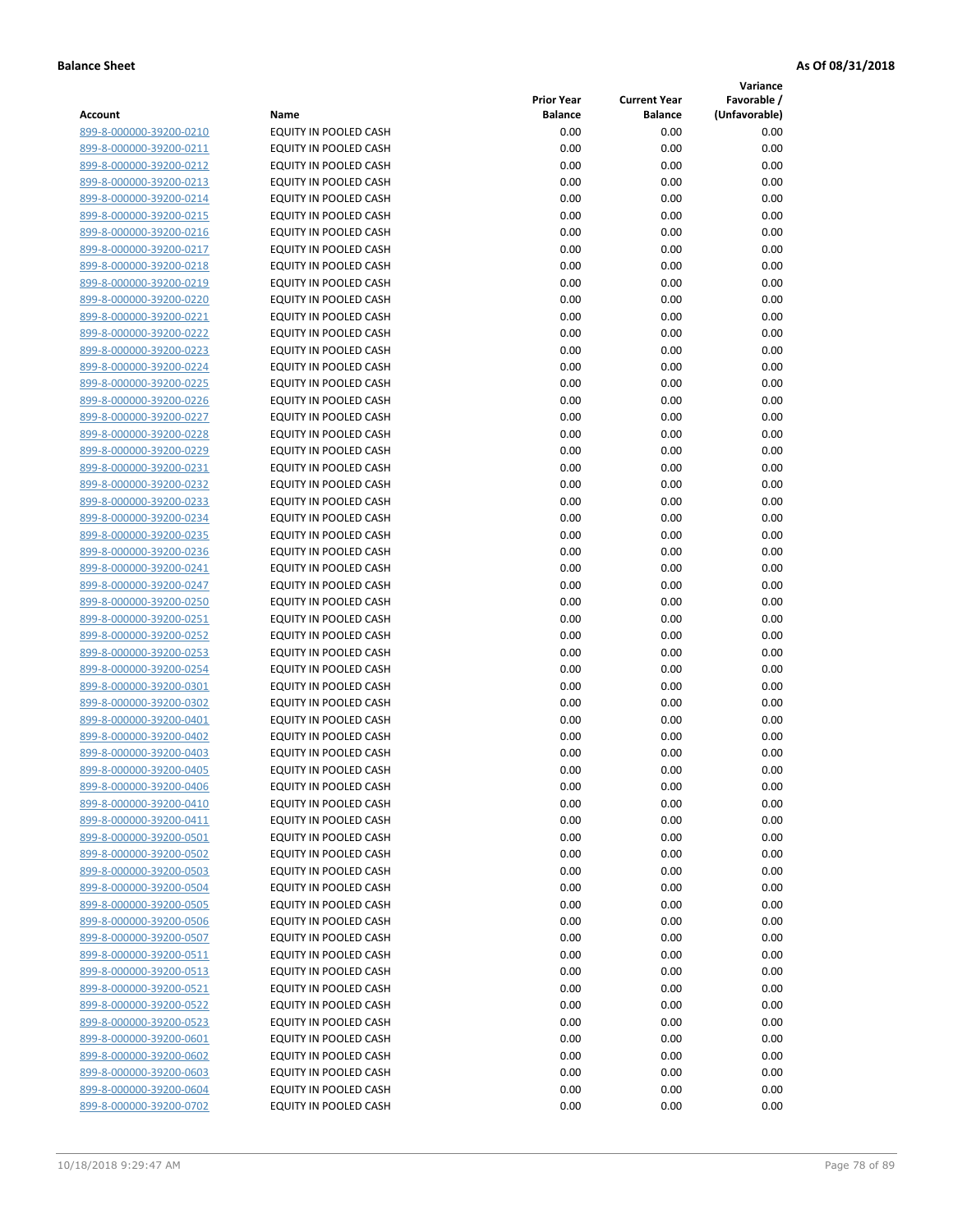|                                       |                                                          |                   |                     | Variance      |
|---------------------------------------|----------------------------------------------------------|-------------------|---------------------|---------------|
|                                       |                                                          | <b>Prior Year</b> | <b>Current Year</b> | Favorable /   |
| <b>Account</b>                        | <b>Name</b>                                              | <b>Balance</b>    | <b>Balance</b>      | (Unfavorable) |
| 899-8-000000-39200-0703               | EQUITY IN POOLED CASH                                    | 0.00              | 0.00                | 0.00          |
| 899-8-000000-39200-0704               | EQUITY IN POOLED CASH                                    | 0.00              | 0.00                | 0.00          |
| 899-8-000000-39200-0705               | <b>EQUITY IN POOLED CASH</b>                             | 0.00              | 0.00                | 0.00          |
| 899-8-000000-39200-0706               | <b>EQUITY IN POOLED CASH</b>                             | 0.00              | 0.00                | 0.00          |
| 899-8-000000-39200-0707               | <b>EQUITY IN POOLED CASH</b>                             | 0.00              | 0.00                | 0.00          |
| 899-8-000000-39200-0708               | <b>EQUITY IN POOLED CASH</b>                             | 0.00              | 0.00                | 0.00          |
| 899-8-000000-39200-0710               | <b>EQUITY IN POOLED CASH</b>                             | 0.00              | 0.00                | 0.00          |
| 899-8-000000-39200-0721               | <b>EQUITY IN POOLED CASH</b>                             | 0.00              | 0.00                | 0.00          |
| 899-8-000000-39200-0722               | <b>EQUITY IN POOLED CASH</b>                             | 0.00              | 0.00                | 0.00          |
| 899-8-000000-39200-0723               | <b>EQUITY IN POOLED CASH</b>                             | 0.00              | 0.00                | 0.00          |
| 899-8-000000-39200-0731               | <b>EQUITY IN POOLED CASH</b>                             | 0.00              | 0.00                | 0.00          |
| 899-8-000000-39200-0825               | EQUITY IN POOLED CASH                                    | 0.00              | 0.00                | 0.00          |
| 899-8-000000-39200-0901               | <b>EQUITY IN POOLED CASH</b>                             | 0.00              | 0.00                | 0.00          |
| 899-8-000000-39200-0902               | <b>EQUITY IN POOLED CASH</b>                             | 0.00              | 0.00                | 0.00          |
| 899-8-000000-39200-0903               | <b>EQUITY IN POOLED CASH</b>                             | 0.00              | 0.00                | 0.00          |
| 899-8-000000-39200-0904               | <b>EQUITY IN POOLED CASH</b>                             | 0.00              | 0.00                | 0.00          |
| 899-8-000000-39200-0905               | EQUITY IN POOLED CASH                                    | 0.00              | 0.00                | 0.00          |
| 899-8-000000-39200-0909               | EQUITY IN POOLED CASH                                    | 0.00              | 0.00                | 0.00          |
| 899-8-000000-39200-0910               | <b>EQUITY IN POOLED CASH</b>                             | 0.00              | 0.00                | 0.00          |
| 899-8-000000-39200-0960               | <b>EQUITY IN POOLED CASH</b>                             | 0.00              | 0.00                | 0.00          |
| 899-8-000000-39200-9999               | EQUITY IN POOLED CASH                                    | 0.00              | 0.00                | 0.00          |
|                                       | <b>Total Beginning Equity:</b>                           | $-0.02$           | $-0.04$             | $-0.02$       |
| <b>Total Revenue</b>                  |                                                          | $-0.02$           | $-1.04$             | $-1.02$       |
| <b>Revenues Over/(Under) Expenses</b> |                                                          | $-0.02$           | $-1.04$             | $-1.02$       |
|                                       | <b>Total Equity and Current Surplus (Deficit):</b>       | $-0.04$           | $-1.08$             | $-1.04$       |
|                                       | Total Liabilities, Equity and Current Surplus (Deficit): | 41,467,993.49     | 42,849,215.18       | 1,381,221.69  |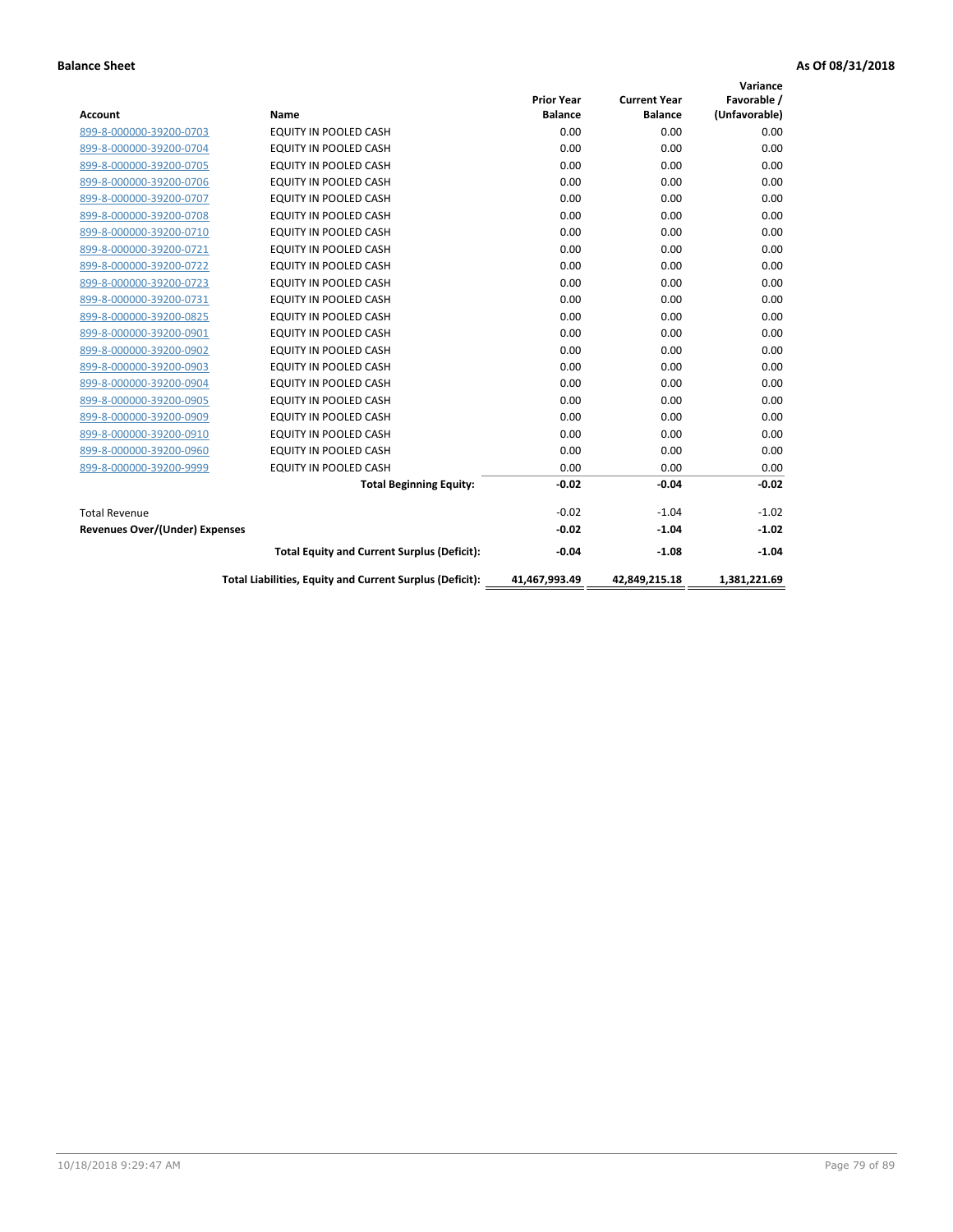| <b>Account</b>                                     | Name                                                                           | <b>Prior Year</b><br><b>Balance</b> | <b>Current Year</b><br><b>Balance</b> | Variance<br>Favorable /<br>(Unfavorable) |
|----------------------------------------------------|--------------------------------------------------------------------------------|-------------------------------------|---------------------------------------|------------------------------------------|
| <b>Fund: 910 - ELECTRIC OPERATING FUND</b>         |                                                                                |                                     |                                       |                                          |
| Assets                                             |                                                                                |                                     |                                       |                                          |
| 910-9-000000-10000-1300                            | <b>CASH</b>                                                                    | 12,002,755.13                       | 14,117,273.38                         | 2,114,518.25                             |
| 910-9-000000-10209-1300                            | <b>ADMIN PETTY CASH</b>                                                        | 658.89                              | 658.89                                | 0.00                                     |
| 910-9-000000-10308-1300                            | <b>GEUS SERVICE CENTER CHANGE</b>                                              | 849.90                              | 849.90                                | 0.00                                     |
| 910-9-000000-10309-1300                            | <b>GEUS DOWNTOWN CHANGE</b>                                                    | 1,650.00                            | 1,650.00                              | 0.00                                     |
| 910-9-000000-12190-1810                            | DEFERRED ISSUANCE COSTS 2001                                                   | 0.00                                | 0.00                                  | 0.00                                     |
| 910-9-000000-12191-1810                            | DEFERRED ISSUANCE COST 2008 ENGINE PR                                          | 0.00                                | 0.00                                  | 0.00                                     |
| 910-9-000000-12192-1810                            | DEFERRED ISSUANCE COSTS 2010 BOA ENGI<br>DEFERRED ISSUANCE COSTS 2010 SCRUBBEI | 0.00                                | 0.00                                  | 0.00                                     |
| 910-9-000000-12193-1810                            | DEFERRED ISSUANCE COSTS 2010 TMPA DEI                                          | 0.00                                | 0.00                                  | 0.00                                     |
| 910-9-000000-12194-1810<br>910-9-000000-12201-1810 | <b>BOND DISCOUNT</b>                                                           | 0.00                                | 0.00                                  | 0.00                                     |
| 910-9-000000-13000-1420                            | <b>CUSTOMER ACCOUNTS RECEIVABLE</b>                                            | 124,995.74<br>1,346,850.94          | 113,851.33<br>1,601,447.92            | $-11,144.41$<br>254,596.98               |
| 910-9-000000-13001-1420                            | NON CURRENT CUSTOMER ACCTS RECEIVAE                                            | 472,456.72                          | 533,048.38                            | 60,591.66                                |
| 910-9-000000-13002-1440                            | ALLOWANCE FOR UNCOLLECTABLE                                                    | $-486,011.78$                       | $-554,203.11$                         | -68,191.33                               |
| 910-9-000000-13003-1422                            | UNBILLED YEAR-END ACCRUAL                                                      | 3,919,838.73                        | 4,061,587.22                          | 141,748.49                               |
| 910-9-000000-13009-1423                            | FUEL ADJUSTMENT - UNDER/OVER                                                   | -240,024.36                         | 630,529.35                            | 870,553.71                               |
| 910-9-000000-13011-1420                            | <b>AMP RECEIVABLE</b>                                                          | $-25,161.01$                        | $-102,940.87$                         | -77,779.86                               |
| 910-9-000000-13066-1421                            | AMPY CUSTOMER ACCOUNTS RECEIVABLE                                              | 0.00                                | 0.00                                  | 0.00                                     |
| 910-9-000000-13067-1421                            | AMPY ARREARS ACCOUNTS RECEIVABLE                                               | $-4,414.87$                         | $-5,552.74$                           | $-1,137.87$                              |
| 910-9-000000-13068-1421                            | AMPY Customers Left With Balance A/R                                           | 44,785.64                           | 52,814.68                             | 8,029.04                                 |
| 910-9-000000-13201-1430                            | MISCELLANEOUS ACCOUNTS RECEIVABLE                                              | 0.00                                | 0.00                                  | 0.00                                     |
| 910-9-000000-13205-1710                            | <b>INTEREST RECEIVABLE</b>                                                     | 0.00                                | 0.00                                  | 0.00                                     |
| 910-9-000000-13290-1650                            | PREPAYMENTS                                                                    | 0.00                                | 0.00                                  | 0.00                                     |
| 910-9-000000-13291-1651                            | TMPA SCRUBBER PREPAYMENT                                                       | 7,334,542.58                        | 26,478.58                             | -7,308,064.00                            |
| 910-9-000000-13293-1653                            | TMPA FIXED COSTS PREPAYMENT                                                    | 28,437,556.06                       | 102,678.14                            | -28,334,877.92                           |
| 910-9-000000-13294-1654                            | TMPA DEMAND COSTS ESCROW                                                       | 0.00                                | 0.00                                  | 0.00                                     |
| 910-9-000000-13297-1657                            | <b>ERCOT CRR PREPAYMENTS</b>                                                   | 79,816.76                           | 29,362.30                             | $-50,454.46$                             |
| 910-9-000000-13299-1655                            | <b>ERCOT COLLATERAL</b>                                                        | 111,550.00                          | 111,550.00                            | 0.00                                     |
| 910-9-000000-14001-1461                            | DUE FROM COG - GENERAL FUND                                                    | 0.00                                | 0.00                                  | 0.00                                     |
| 910-9-000000-14402-1469                            | DUE FROM DEBT SERVICE FUND                                                     | 4,625,445.97                        | 4,625,445.97                          | 0.00                                     |
| 910-9-000000-14501-1467                            | DUE FROM GBOD                                                                  | 0.00                                | 0.00                                  | 0.00                                     |
| 910-9-000000-14916-1469                            | DUE FROM FUND 916                                                              | 0.00                                | 0.00                                  | 0.00                                     |
| 910-9-000000-14999-1910                            | DUE FROM 906                                                                   | 0.00                                | 0.00                                  | 0.00                                     |
| 910-9-000000-15900-1540                            | <b>INVENTORY</b>                                                               | 2,579,701.73                        | 2,460,437.39                          | $-119,264.34$                            |
| 910-9-000000-15901-1541                            | <b>GEUS UNLEADED GASOLINE</b>                                                  | $-48.44$                            | $-179.83$                             | $-131.39$                                |
| 910-9-000000-15902-1542                            | <b>GEUS DIESEL GASOLINE</b>                                                    | 2,649.05                            | 2,388.56                              | $-260.49$                                |
| 910-9-000000-15903-1543                            | <b>INVENTORY - SUBSTATION</b>                                                  | 7,771.80                            | 7,771.80                              | 0.00                                     |
| 910-9-000000-15909-1510                            | STEAM PLANT FUEL OIL INVENTORY                                                 | 579,780.55                          | 579,780.55                            | 0.00                                     |
| 910-9-000000-16301-1070                            | <b>CWIP</b>                                                                    | 0.00                                | 72,260.35                             | 72,260.35                                |
| 910-9-000000-17501-1860                            | <b>EMPLOYEE CONTRIBUTIONS</b>                                                  | 457,380.00                          | 500,413.00                            | 43,033.00                                |
| 910-9-000000-17504-1860                            | <b>INVESTMENT RETURN</b>                                                       | 2,134,124.00                        | 1,577,787.00                          | -556,337.00                              |
| 910-9-000000-17508-1860                            | EXPERIENCE DIFFERENCE- OUTFLOW                                                 | 43,240.00                           | 27,775.00                             | $-15,465.00$                             |
| 910-9-000000-17509-1860                            | <b>EXPERIENCE DIFFERENCE - INFLOW</b>                                          | 0.00                                | $-183,876.00$                         | $-183,876.00$                            |
| 910-9-000000-17520-1860                            | <b>ASSUMPTION CHANGES</b>                                                      | 567,066.00                          | 369,482.00                            | $-197,584.00$                            |
| 910-9-000000-19000-3100                            | STEAM - LAND                                                                   | 117,340.90                          | 117,340.90                            | 0.00                                     |
| 910-9-000000-19001-3110                            | STEAM PLANT - STRUCTURES                                                       | 1,082,096.04                        | 1,082,096.04                          | 0.00                                     |
| 910-9-000000-19002-3120                            | STEAM PLANT - BOILER PLANT EQUIPMENT                                           | 4,865,386.86                        | 4,886,434.29                          | 21,047.43                                |
| 910-9-000000-19003-3130                            | STEAM PLANT - ENGINES                                                          | 0.00                                | 0.00                                  | 0.00                                     |
| 910-9-000000-19004-3140                            | STEAM PLANT - GENERATORS<br>STEAM PLANT - ACCESSORY ELECTRIC EQUIF             | 9,067,106.70                        | 9,067,106.70                          | 0.00                                     |
| 910-9-000000-19005-3150<br>910-9-000000-19006-3160 | STEAM PLANT - MISC POWER PLANT EQUIPI                                          | 1,066,062.56<br>12,912.88           | 990,833.75                            | $-75,228.81$<br>0.00                     |
|                                                    | <b>ENGINE PLANT - LAND</b>                                                     |                                     | 12,912.88                             |                                          |
| 910-9-000000-19100-3400<br>910-9-000000-19101-3410 | <b>ENGINE PLANT - STRUCTURES</b>                                               | 43,850.00<br>4,655,874.20           | 43,850.00<br>4,655,874.20             | 0.00<br>0.00                             |
| 910-9-000000-19101-3411                            | <b>ENGINE PLANT - STRUCTURES</b>                                               | 0.00                                | 0.00                                  | 0.00                                     |
| 910-9-000000-19104-3440                            | ENGINE PLANT - ENGINE PLANT GENERATOF                                          | 28,654,263.02                       | 28,633,940.73                         | $-20,322.29$                             |
| 910-9-000000-19105-3450                            | ENGINE PLANT - ACCESSORY ELECTRIC EQUI                                         | 216,217.48                          | 216,217.48                            | 0.00                                     |
| 910-9-000000-19106-3460                            | ENGINE PLANT - MISCELLANEOUS POWER P                                           | 24,458.10                           | 24,458.10                             | 0.00                                     |
| 910-9-000000-19204-3442                            | ENGINE PLANT - RENEWABLE GENERATORS                                            | 245,000.01                          | 245,000.01                            | 0.00                                     |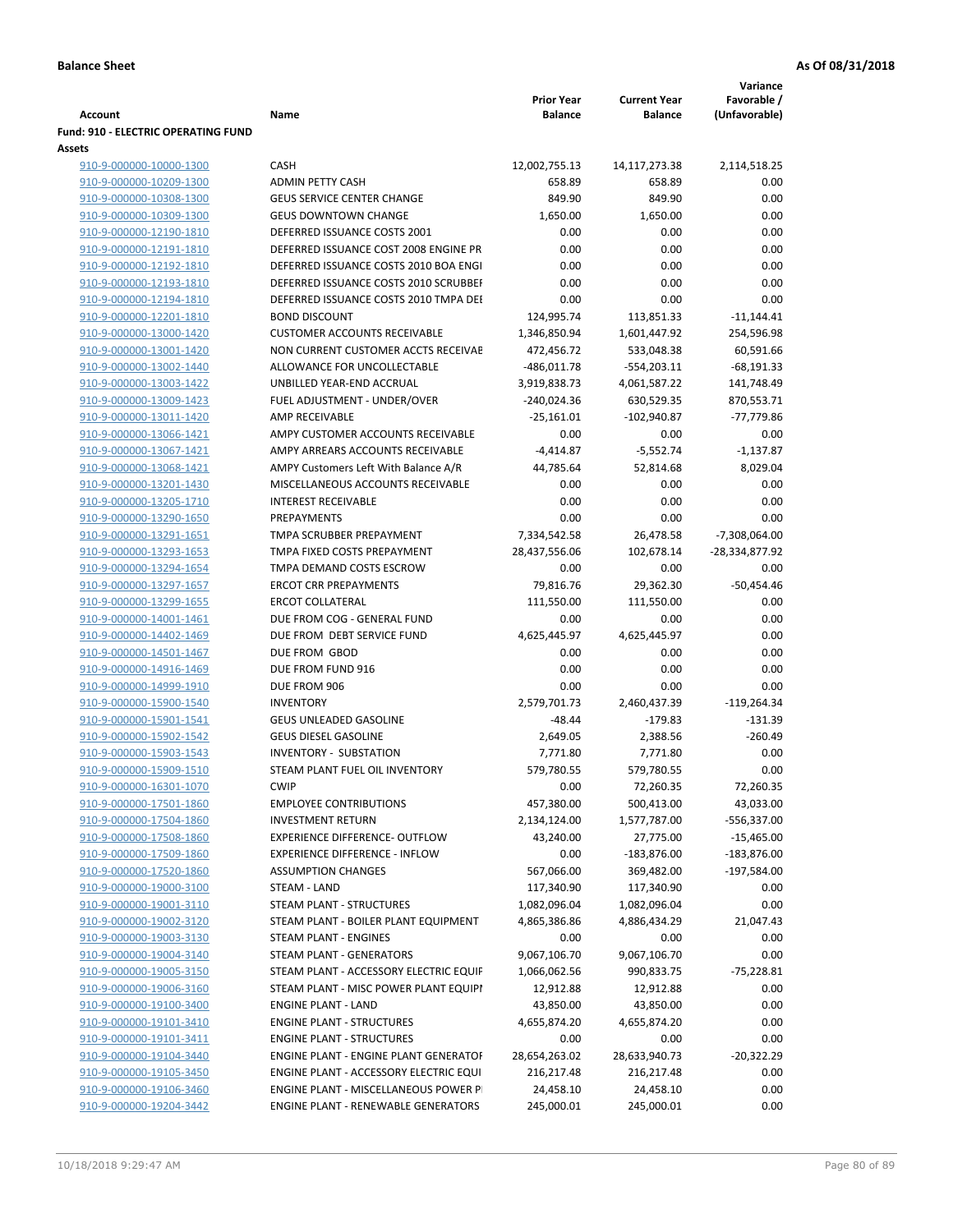**Variance**

|                                                    |                                                    | <b>Prior Year</b>  | <b>Current Year</b> | Favorable /                                                        |
|----------------------------------------------------|----------------------------------------------------|--------------------|---------------------|--------------------------------------------------------------------|
| Account                                            | Name                                               | <b>Balance</b>     | <b>Balance</b>      | (Unfavorable)                                                      |
| 910-9-000000-19301-3500                            | TRANSMISSION - LAND                                | 53,501.21          | 53,501.21           | 0.00                                                               |
| 910-9-000000-19302-3530                            | TRANSMISSION - SUBSTATIONS                         | 5,699,742.99       | 5,714,413.54        | 14,670.55                                                          |
| 910-9-000000-19303-3572                            | TRANSMISSION - TMPA LINES                          | 1,156,631.80       | 1,156,631.80        | 0.00                                                               |
| 910-9-000000-19304-3571                            | TRANSMISSION - GEUS LINES                          | 3,661,064.79       | 3,709,927.39        | 48,862.60                                                          |
| 910-9-000000-19401-3600                            | <b>DISTRIBUTION - LAND</b>                         | 218,418.15         | 218,418.15          | 0.00                                                               |
| 910-9-000000-19402-3620                            | DISTRIBUTION - SUBSTATIONS                         | 6,010,987.00       | 6,166,201.55        | 155,214.55                                                         |
| 910-9-000000-19403-3640                            | <b>DISTRIBUTION - POLES</b>                        | 4,360,010.49       | 4,441,832.25        | 81,821.76                                                          |
| 910-9-000000-19404-3650                            | DISTRIBUTION - OH CONDUCTOR & DEVICES              | 3,596,762.98       | 3,789,682.68        | 192,919.70                                                         |
| 910-9-000000-19405-3660                            | DISTRIBUTION - UNDERGROUND CONDUIT                 | 1,515,741.11       | 1,627,405.55        | 111,664.44                                                         |
| 910-9-000000-19406-3670                            | DISTRIBUTION - UG CONDUCTOR & DEVICES              | 2,942,593.48       | 2,988,077.35        | 45,483.87                                                          |
| 910-9-000000-19407-3680                            | <b>DISTRIBUTION - TRANSFORMERS</b>                 | 4,349,000.32       | 4,298,515.53        | $-50,484.79$                                                       |
| 910-9-000000-19408-3690                            | DISTRIBUTION - SERVICE CONNECTIONS                 | 601,984.40         | 588,547.03          | $-13,437.37$                                                       |
| 910-9-000000-19409-3700                            | <b>DISTRIBUTION - METERS</b>                       | 1,873,933.82       | 1,892,735.62        | 18,801.80                                                          |
| 910-9-000000-19410-3710                            | <b>DISTRIBUTION - VAPOR LIGHTS</b>                 | 86,117.21          | 87,306.38           | 1,189.17                                                           |
| 910-9-000000-19411-3750                            | DISTRIBUTION - STREET LIGHTS & SIGNALS             | 92,156.68          | 93,927.69           | 1,771.01                                                           |
| 910-9-000000-19501-3890                            | <b>GENERAL - LAND</b>                              | 110,503.10         | 110,503.10          | 0.00                                                               |
| 910-9-000000-19502-3900                            | <b>GENERAL - STRUCTURES</b>                        | 5,945,156.47       | 5,945,156.47        | 0.00                                                               |
| 910-9-000000-19503-3910                            | <b>GENERAL - FURNITURE &amp; OFFICE EQUIPMEN</b>   | 583,464.65         | 540,997.72          | $-42,466.93$                                                       |
| 910-9-000000-19504-3941                            | <b>GENERAL - METER READING ASSETS</b>              | 38,482.00          | 38,482.00           | 0.00                                                               |
| 910-9-000000-19505-3911                            | GENERAL - CUSTOMER SERVICE EQUIPMENT               | 11,750.00          | 11,750.00           | 0.00                                                               |
| 910-9-000000-19506-3914                            | <b>GENERAL - BILLING EQUIPMENT</b>                 | 0.00               | 0.00                | 0.00                                                               |
| 910-9-000000-19507-3915                            | GENERAL - CASHIERING EQUIPMENT                     | 7,033.54           | 7,033.54            | 0.00                                                               |
| 910-9-000000-19508-3920                            | <b>GENERAL - TRANSPORTATION EQUIPMENT</b>          | 2,472,187.38       | 2,561,103.63        | 88,916.25                                                          |
| 910-9-000000-19509-3930                            | <b>GENERAL - WAREHOUSE EQUIPMENT</b>               | 69,324.02          | 69,324.02           | 0.00                                                               |
| 910-9-000000-19510-3940                            | <b>GENERAL - TOOLS</b>                             | 13,918.37          | 13,918.37           | 0.00                                                               |
| 910-9-000000-19511-3950                            | <b>GENERAL - LABORATORY EQUIPMENT</b>              | 336,291.99         | 336,291.99          | 0.00                                                               |
| 910-9-000000-19512-3960                            | <b>GENERAL - POWER OPERATED EQUIPMENT</b>          | 343,749.03         | 349,755.28          | 6,006.25                                                           |
| 910-9-000000-19513-3970                            | <b>GENERAL - COMMUNICATIONS EQUIPMENT</b>          | 47,808.65          | 47,808.65           | 0.00                                                               |
| 910-9-000000-19514-3980                            | <b>GENERAL - MISCELLANEOUS EQUIPMENT</b>           | 0.00               | 0.00                | 0.00                                                               |
| 910-9-000000-19999-1080                            | ACCUMULATED DEPRECIATION                           | $-40,514,857.61$   | -42,390,504.18      | -1,875,646.57                                                      |
|                                                    | <b>Total Assets:</b>                               | 119,853,832.50     | 85,205,378.53       | -34,648,453.97                                                     |
|                                                    |                                                    |                    |                     |                                                                    |
| Liability                                          |                                                    |                    |                     |                                                                    |
| 910-9-000000-20101-2320                            | <b>ACCOUNTS PAYABLE</b>                            | $-192.04$          | 141,275.19          | $-141,467.23$                                                      |
|                                                    |                                                    |                    |                     |                                                                    |
| 910-9-000000-20102-2321                            | <b>CREDIT CARD PAYABLE</b>                         | $-7,886.41$        | $-7,886.41$         | 0.00                                                               |
| 910-9-000000-20103-2322                            | ACCRUED ACCOUNTS PAYABLE                           | 0.00               | 2,000,881.00        | $-2,000,881.00$                                                    |
| 910-9-000000-20139-2323                            | <b>RETAINAGES PAYABLE</b>                          | 0.00               | 0.00                | 0.00                                                               |
| 910-9-000000-20141-0000                            | <b>TELEPHONE CLEARING</b>                          | 0.00               | 0.00                | 0.00                                                               |
|                                                    | <b>ESCROW</b>                                      | 0.00               | 0.00                | 0.00                                                               |
| 910-9-000000-20142-0000<br>910-9-000000-20815-2410 | SALES TAX PAYABLE - IN THE CITY                    | 82,720.03          | 87,041.87           | $-4,321.84$                                                        |
|                                                    |                                                    |                    |                     |                                                                    |
| 910-9-000000-20816-2411                            | SALES TAX PAYABLE - OUT OF CITY                    | 3,136.15           | 4,488.45            |                                                                    |
| 910-9-000000-21001-2341                            | DUE TO COG - GEN FUND                              | 0.00               | 0.00                |                                                                    |
| 910-9-000000-21406-2329                            | <b>DUE TO 906</b>                                  | 0.00               | 0.00                |                                                                    |
| 910-9-000000-21507-2347                            | DUE TO GBOD                                        | 0.00               | 0.00                | 0.00                                                               |
| 910-9-000000-22001-2327                            | SALARIES PAYABLE                                   | 293,173.93         | 311,677.92          | $-18,503.99$                                                       |
| 910-9-000000-22002-2328                            | PTO PAYABLE                                        | 448,558.72         | 488,765.12          | $-40,206.40$                                                       |
| 910-9-000000-23011-2211                            | <b>REVENUE BONDS</b>                               | 475,000.00         | 490,000.00          | $-15,000.00$                                                       |
| 910-9-000000-24000-2350                            | <b>CUSTOMER DEPOSITS</b>                           | 2,344,159.13       | 2,471,949.37        | $-127,790.24$                                                      |
| 910-9-000000-24014-2359                            | <b>CUSTOMER DEPOSITS / AMPY EQUIPMENT</b>          | 105,036.59         | 101,359.23          |                                                                    |
| 910-9-000000-24015-2350                            | <b>AMP RESERVE</b>                                 | $-25,161.01$       | $-102,940.87$       | 77,779.86                                                          |
| 910-9-000000-25069-2530                            | PREPAID ELECTRICITY - AMPY                         | 170,572.38         | -75,184.89          | 245,757.27                                                         |
| 910-9-000000-26001-2283                            | <b>OBLIGATION FOR COMPENSATED ABSENCES</b>         | 404,816.69         | 448,710.12          | -43,893.43                                                         |
| 910-9-000000-26102-2210                            | REVENUE BONDS PAYABLE                              | 38,288,000.00      | 37,798,000.00       |                                                                    |
| 910-9-000000-26107-2250                            | PREMIUM ON 2010 ISSUE                              | 203,298.46         | 188,365.62          | 14,932.84                                                          |
| 910-9-000000-26108-2250                            | SCRUBBER DEBT - 2010                               | 10,395,000.00      | 10,395,000.00       | 0.00                                                               |
| 910-9-000000-26109-2250                            | PREMIUM ON SCRUBBER                                | 172,831.89         | 160,136.91          | $-1,352.30$<br>0.00<br>0.00<br>3,677.36<br>490,000.00<br>12,694.98 |
| 910-9-000000-26110-2250                            | TMPA DEBT - 2010                                   | 20,640,000.00      | 20,640,000.00       | 0.00                                                               |
| 910-9-000000-26111-2250<br>910-9-000000-29300-0000 | PREMIUM ON TMPA DEBT<br><b>ENCUMBRANCE SUMMARY</b> | 342,781.61<br>0.00 | 317,603.37<br>0.00  | 25,178.24<br>0.00                                                  |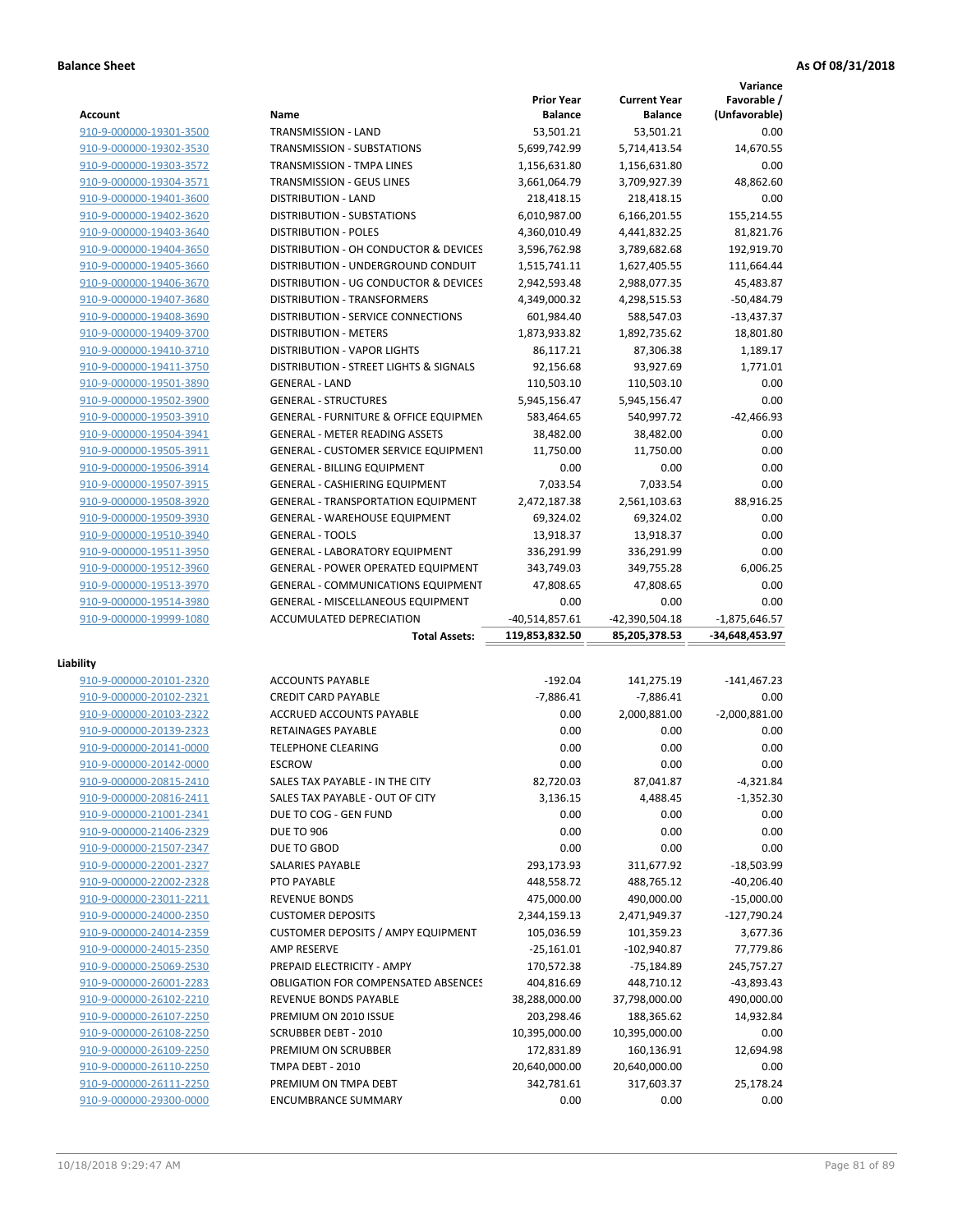| <b>Account</b>                        | Name                                                     | <b>Prior Year</b><br><b>Balance</b> | <b>Current Year</b><br><b>Balance</b> | Variance<br>Favorable /<br>(Unfavorable) |
|---------------------------------------|----------------------------------------------------------|-------------------------------------|---------------------------------------|------------------------------------------|
| 910-9-000000-29400-0100               | <b>RESERVED ACCOUNT / ENCUMBRANCES</b>                   | 0.00                                | 0.00                                  | 0.00                                     |
| 910-9-000000-29999-2283               | <b>NET PENSION LIABILITY</b>                             | 3,606,302.00                        | 3,429,248.00                          | 177,054.00                               |
|                                       | <b>Total Liability:</b>                                  | 77,942,148.12                       | 79,288,490.00                         | $-1,346,341.88$                          |
| <b>Equity</b>                         |                                                          |                                     |                                       |                                          |
| 910-9-000000-39100-2160               | UNRESERVED RETAINED EARNINGS                             | 43,006,089.64                       | 5,334,474.05                          | $-37,671,615.59$                         |
| 910-9-000000-39500-4210               | <b>NET POSITION - PENSION</b>                            | $-3,070.00$                         | $-3,070.00$                           | 0.00                                     |
|                                       | <b>Total Beginning Equity:</b>                           | 43,003,019.64                       | 5,331,404.05                          | $-37,671,615.59$                         |
| <b>Total Revenue</b>                  |                                                          | 45,534,953.19                       | 54,835,679.59                         | 9,300,726.40                             |
| <b>Total Expense</b>                  |                                                          | 46,626,288.45                       | 54,250,195.11                         | $-7,623,906.66$                          |
| <b>Revenues Over/(Under) Expenses</b> |                                                          | -1,091,335.26                       | 585.484.48                            | 1,676,819.74                             |
|                                       | <b>Total Equity and Current Surplus (Deficit):</b>       | 41,911,684.38                       | 5,916,888.53                          | -35,994,795.85                           |
|                                       | Total Liabilities, Equity and Current Surplus (Deficit): | 119,853,832.50                      | 85,205,378.53                         | $-34,648,453.97$                         |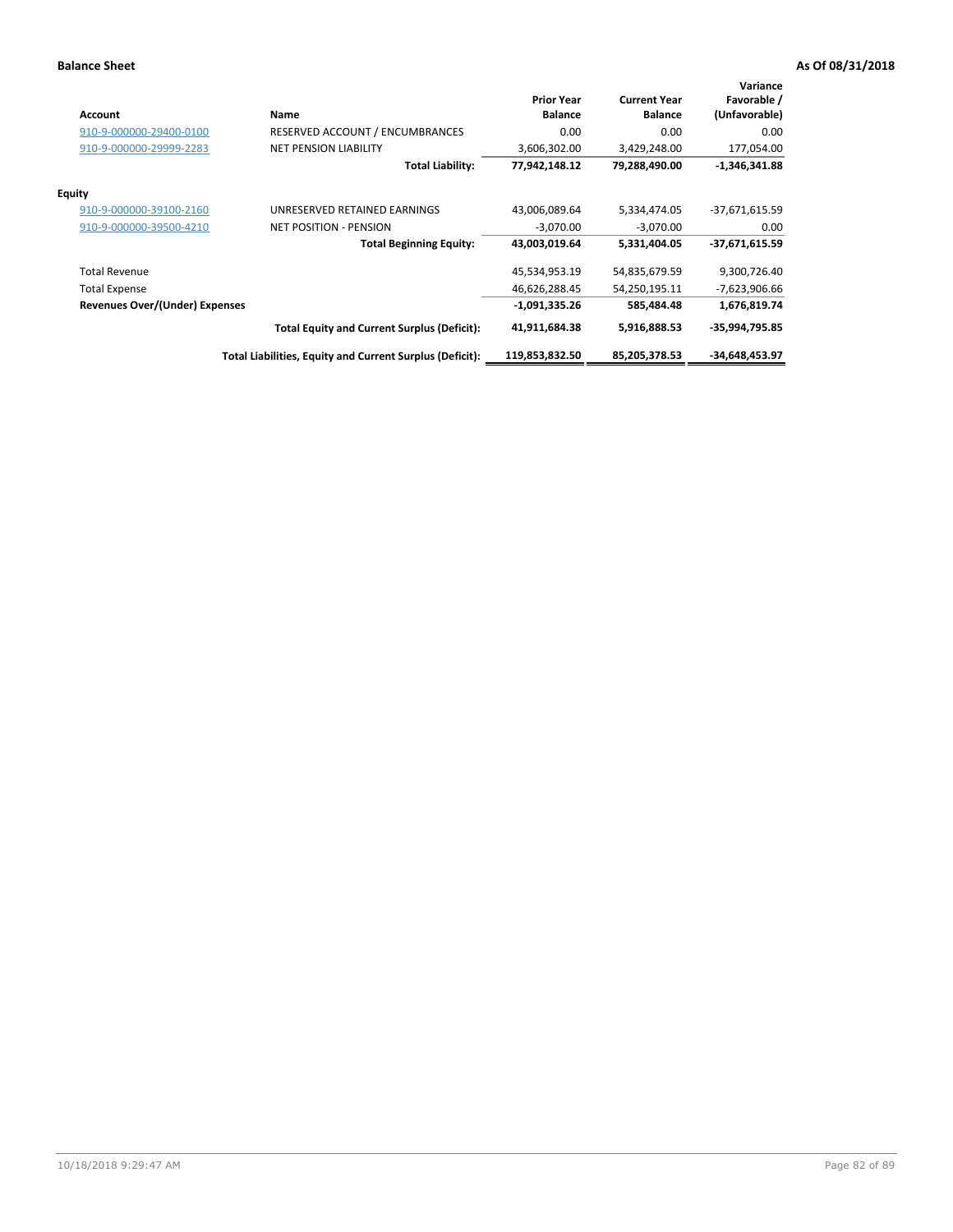| Account                                    | Name                                                     | <b>Prior Year</b><br><b>Balance</b> | <b>Current Year</b><br><b>Balance</b> | Variance<br>Favorable /<br>(Unfavorable) |
|--------------------------------------------|----------------------------------------------------------|-------------------------------------|---------------------------------------|------------------------------------------|
| <b>Fund: 911 - ELECTRIC DEBT REDUCTION</b> |                                                          |                                     |                                       |                                          |
| Assets                                     |                                                          |                                     |                                       |                                          |
| 911-9-000000-10000-1300                    | CASH                                                     | 3,029,289.12                        | 3,047,673.64                          | 18,384.52                                |
| 911-9-000000-12002-0000                    | <b>GOVERNMENT OBLIGATIONS / AGENCIES</b>                 | 0.00                                | 0.00                                  | 0.00                                     |
| 911-9-000000-13201-1430                    | MISCELLANEOUS ACCOUNTS RECEIVABLE                        | 0.00                                | 0.00                                  | 0.00                                     |
| 911-9-000000-13205-1710                    | <b>INTEREST RECEIVABLE</b>                               | 0.00                                | 0.00                                  | 0.00                                     |
|                                            | <b>Total Assets:</b>                                     | 3,029,289.12                        | 3,047,673.64                          | 18,384.52                                |
| Liability                                  |                                                          |                                     |                                       |                                          |
| 911-9-000000-20101-0000                    | <b>ACCOUNTS PAYABLE</b>                                  | 0.00                                | 0.00                                  | 0.00                                     |
| 911-9-000000-20103-0100                    | <b>ACCRUED ACCOUNTS PAYABLE</b>                          | 0.00                                | 0.00                                  | 0.00                                     |
| 911-9-000000-Z2430-0000                    | RESERVED ACCOUNT / ENCUMBRANCE SUM                       | 0.00                                | 0.00                                  | 0.00                                     |
| 911-9-000000-Z2520-0100                    | RESERVED ACCOUNT / ENCUMBRANCES                          | 0.00                                | 0.00                                  | 0.00                                     |
|                                            | <b>Total Liability:</b>                                  | 0.00                                | 0.00                                  | 0.00                                     |
| Equity                                     |                                                          |                                     |                                       |                                          |
| 911-9-000000-39100-2160                    | UNRESERVED RETAINED EARNINGS                             | 3,024,538.46                        | 3,027,912.28                          | 3,373.82                                 |
|                                            | <b>Total Beginning Equity:</b>                           | 3,024,538.46                        | 3,027,912.28                          | 3,373.82                                 |
| <b>Total Revenue</b>                       |                                                          | 4.750.66                            | 19.761.36                             | 15,010.70                                |
| <b>Total Expense</b>                       |                                                          | 0.00                                | 0.00                                  | 0.00                                     |
| Revenues Over/(Under) Expenses             |                                                          | 4,750.66                            | 19,761.36                             | 15,010.70                                |
|                                            | <b>Total Equity and Current Surplus (Deficit):</b>       | 3,029,289.12                        | 3,047,673.64                          | 18,384.52                                |
|                                            | Total Liabilities, Equity and Current Surplus (Deficit): | 3,029,289.12                        | 3,047,673.64                          | 18,384.52                                |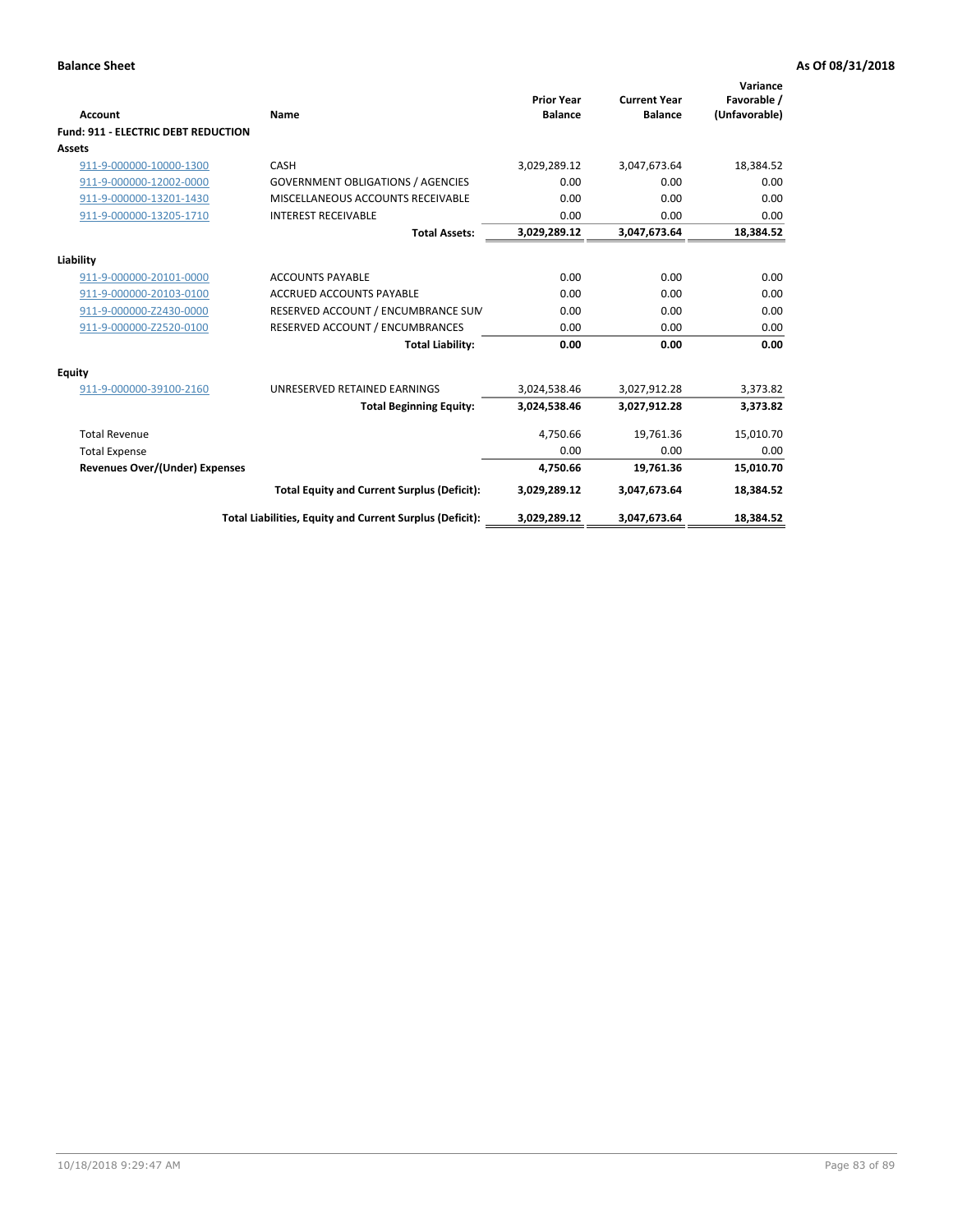| Account                                  | Name                                                     | <b>Prior Year</b><br><b>Balance</b> | <b>Current Year</b><br><b>Balance</b> | Variance<br>Favorable /<br>(Unfavorable) |
|------------------------------------------|----------------------------------------------------------|-------------------------------------|---------------------------------------|------------------------------------------|
| <b>Fund: 912 - ELECTRIC DEBT SERVICE</b> |                                                          |                                     |                                       |                                          |
| <b>Assets</b>                            |                                                          |                                     |                                       |                                          |
| 912-9-000000-10000-1300                  | CASH                                                     | 1,744,571.04                        | 1,769,192.01                          | 24,620.97                                |
| 912-9-000000-11504-1301                  | RESERVE FUND - 2008 BOND ISSUE                           | 1,148,113.35                        | 1,156,419.64                          | 8,306.29                                 |
| 912-9-000000-11506-1301                  | RESERVE FUND - 2010 BOND ISSUE                           | 3,355,370.73                        | 3,378,958.25                          | 23,587.52                                |
| 912-9-000000-11515-1301                  | RESERVE FUND - 2015 BOND ISSUE                           | 137,509.36                          | 139,567.06                            | 2,057.70                                 |
| 912-9-000000-11516-1301                  | RESERVE FUND - 2015 TAXABLE BONDS                        | 44,731.29                           | 45,400.66                             | 669.37                                   |
| 912-9-000000-13205-1710                  | <b>INTEREST RECEIVABLE</b>                               | 0.00                                | 0.00                                  | 0.00                                     |
|                                          | <b>Total Assets:</b>                                     | 6,430,295.77                        | 6,489,537.62                          | 59,241.85                                |
| Liability                                |                                                          |                                     |                                       |                                          |
| 912-9-000000-20101-2320                  | <b>ACCOUNTS PAYABLE</b>                                  | 0.00                                | 0.00                                  | 0.00                                     |
| 912-9-000000-20107-2370                  | <b>ACCRUED INTEREST PAYABLE</b>                          | 490,577.76                          | 451,276.64                            | 39,301.12                                |
| 912-9-000000-21400-2999                  | DUE TO GEUS 910 - ELECTRIC OPERATING                     | 4,625,445.97                        | 4,625,445.97                          | 0.00                                     |
| 912-9-000000-Z2430-0000                  | <b>ENCUMBRANCE SUMMARY</b>                               | 0.00                                | 0.00                                  | 0.00                                     |
| 912-9-000000-Z2520-0100                  | RESERVED ACCOUNT / ENCUMBRANCES                          | 0.00                                | 0.00                                  | 0.00                                     |
|                                          | <b>Total Liability:</b>                                  | 5,116,023.73                        | 5,076,722.61                          | 39,301.12                                |
| Equity                                   |                                                          |                                     |                                       |                                          |
| 912-9-000000-39100-2150                  | SEMI RESERVED RETAINED EARNINGS                          | 1,613,381.08                        | 1,707,694.04                          | 94,312.96                                |
|                                          | <b>Total Beginning Equity:</b>                           | 1,613,381.08                        | 1,707,694.04                          | 94,312.96                                |
| <b>Total Revenue</b>                     |                                                          | 3,520,000.00                        | 3,520,000.00                          | 0.00                                     |
| <b>Total Expense</b>                     |                                                          | 3,819,109.04                        | 3,814,879.03                          | 4,230.01                                 |
| <b>Revenues Over/(Under) Expenses</b>    |                                                          | $-299,109.04$                       | $-294,879.03$                         | 4,230.01                                 |
|                                          | <b>Total Equity and Current Surplus (Deficit):</b>       | 1,314,272.04                        | 1,412,815.01                          | 98,542.97                                |
|                                          | Total Liabilities, Equity and Current Surplus (Deficit): | 6,430,295.77                        | 6,489,537.62                          | 59.241.85                                |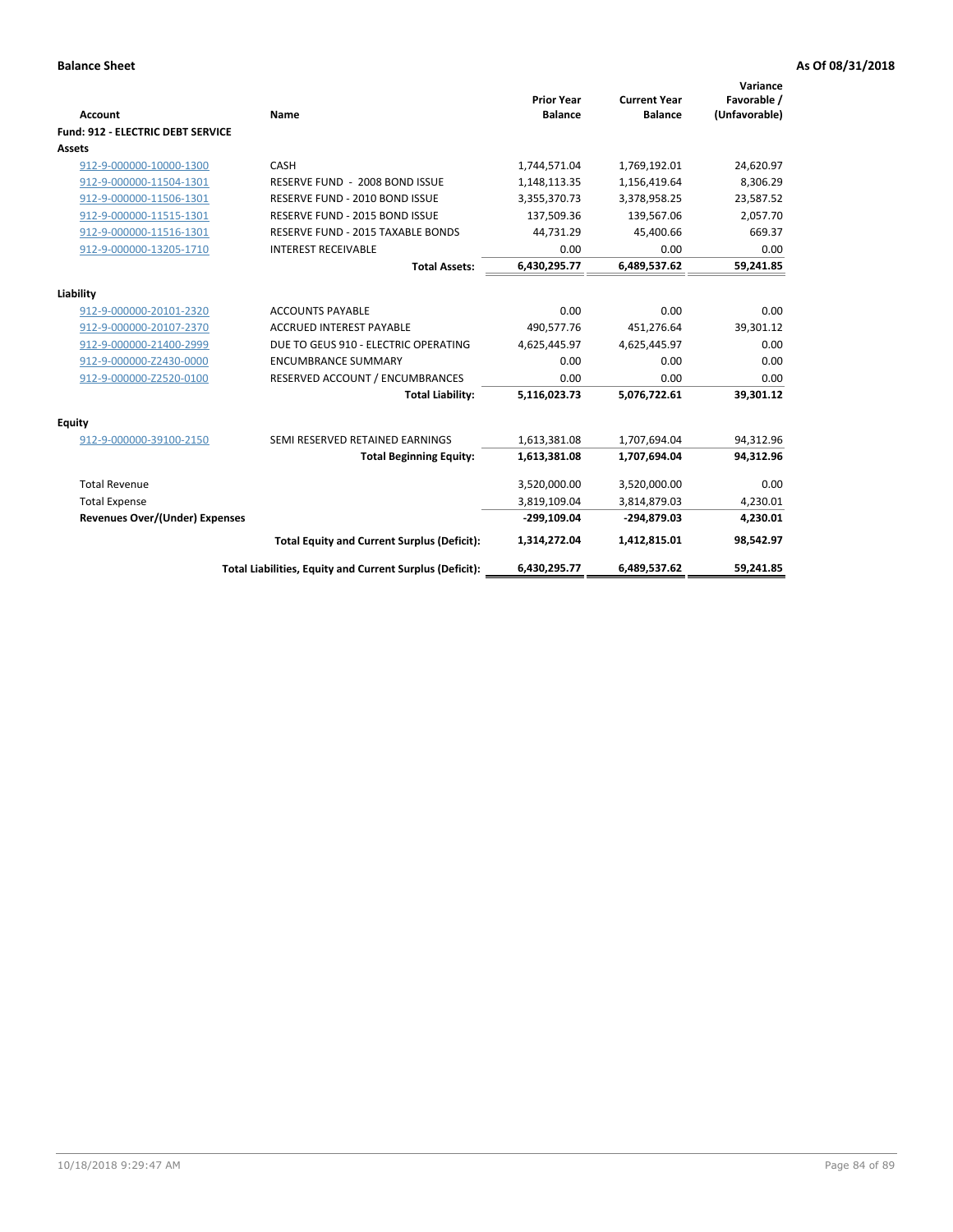| Account                                       | Name                                                     | <b>Prior Year</b><br><b>Balance</b> | <b>Current Year</b><br><b>Balance</b> | Variance<br>Favorable /<br>(Unfavorable) |
|-----------------------------------------------|----------------------------------------------------------|-------------------------------------|---------------------------------------|------------------------------------------|
| <b>Fund: 913 - ELECTRIC CONSTRUCTION FUND</b> |                                                          |                                     |                                       |                                          |
| Assets                                        |                                                          |                                     |                                       |                                          |
| 913-9-000000-10000-1300                       | CASH                                                     | 101,084.53                          | 101,698.04                            | 613.51                                   |
| 913-9-000000-13201-1430                       | MISCELLANEOUS ACCOUNTS RECEIVABLE                        | 0.00                                | 0.00                                  | 0.00                                     |
| 913-9-000000-13205-1710                       | <b>INTEREST RECEIVABLE</b>                               | 0.00                                | 0.00                                  | 0.00                                     |
|                                               | <b>Total Assets:</b>                                     | 101,084.53                          | 101,698.04                            | 613.51                                   |
| Liability                                     |                                                          |                                     |                                       |                                          |
| 913-9-000000-20101-2320                       | <b>ACCOUNTS PAYABLE</b>                                  | 0.00                                | 0.00                                  | 0.00                                     |
| 913-9-000000-20102-2321                       | <b>CREDIT CARD PAYABLE</b>                               | 0.00                                | 0.00                                  | 0.00                                     |
| 913-9-000000-20103-0000                       | <b>ACCRUED ACCOUNTS PAYABLE</b>                          | 0.00                                | 0.00                                  | 0.00                                     |
| 913-9-000000-29300-0000                       | <b>ENCUMBRANCE SUMMARY</b>                               | 0.00                                | 0.00                                  | 0.00                                     |
| 913-9-000000-29400-0100                       | RESERVED ACCOUNT / ENCUMBRANCES                          | 0.00                                | 0.00                                  | 0.00                                     |
|                                               | <b>Total Liability:</b>                                  | 0.00                                | 0.00                                  | 0.00                                     |
| Equity                                        |                                                          |                                     |                                       |                                          |
| 913-9-000000-39100-2160                       | SEMI RESERVED RETAINED EARNINGS                          | 100,926.02                          | 101,038.59                            | 112.57                                   |
|                                               | <b>Total Beginning Equity:</b>                           | 100,926.02                          | 101,038.59                            | 112.57                                   |
| <b>Total Revenue</b>                          |                                                          | 158.51                              | 659.45                                | 500.94                                   |
| <b>Total Expense</b>                          |                                                          | 0.00                                | 0.00                                  | 0.00                                     |
| <b>Revenues Over/(Under) Expenses</b>         |                                                          | 158.51                              | 659.45                                | 500.94                                   |
|                                               | <b>Total Equity and Current Surplus (Deficit):</b>       | 101,084.53                          | 101,698.04                            | 613.51                                   |
|                                               | Total Liabilities, Equity and Current Surplus (Deficit): | 101,084.53                          | 101,698.04                            | 613.51                                   |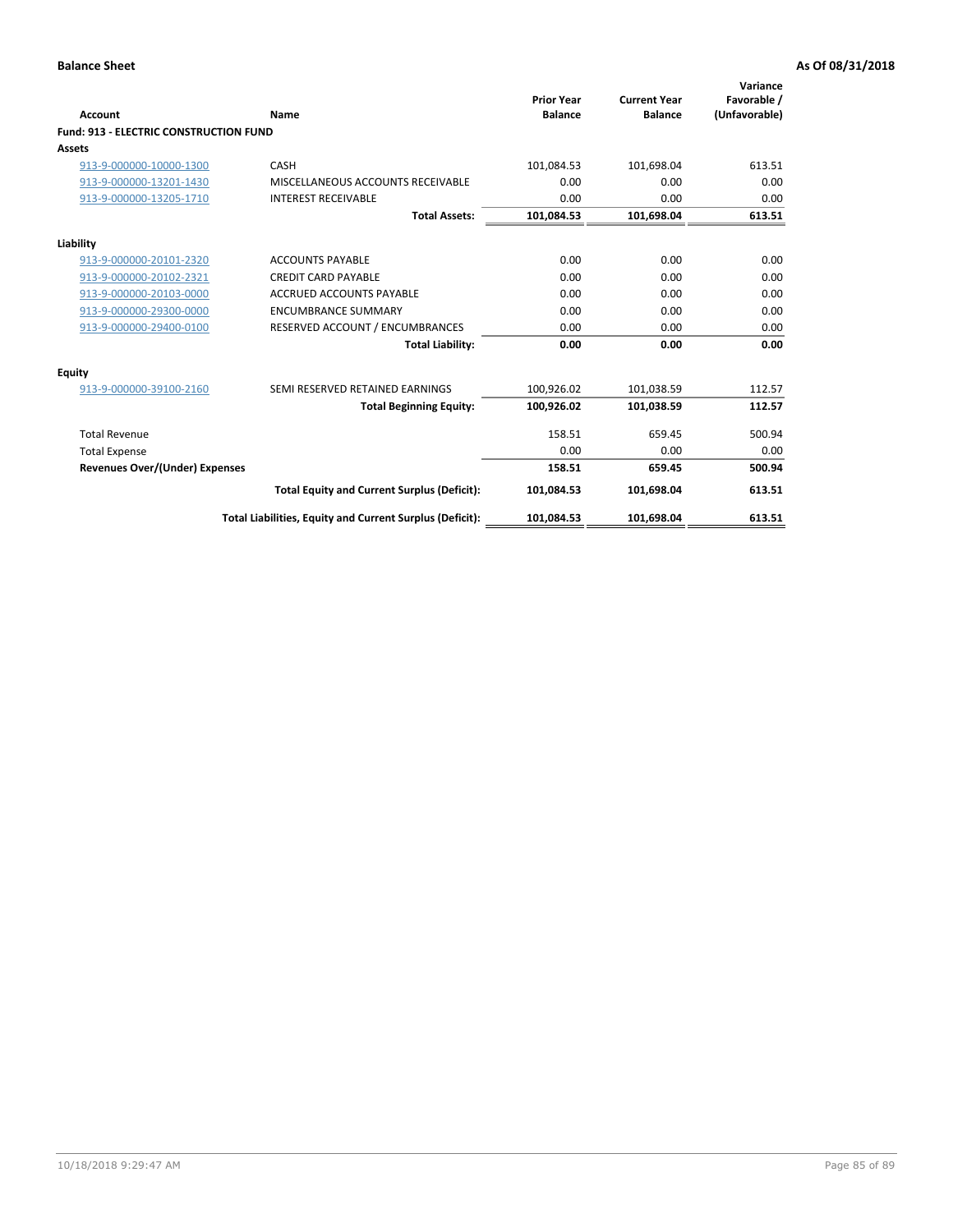| <b>Account</b>                        | Name                                                     | <b>Prior Year</b><br><b>Balance</b> | <b>Current Year</b><br><b>Balance</b> | Variance<br>Favorable /<br>(Unfavorable) |
|---------------------------------------|----------------------------------------------------------|-------------------------------------|---------------------------------------|------------------------------------------|
| Fund: 916 - 08 ENGINE BOND PROCEEDS   |                                                          |                                     |                                       |                                          |
| <b>Assets</b>                         |                                                          |                                     |                                       |                                          |
| 916-9-000000-10000-1300               | CASH                                                     | 0.00                                | 0.00                                  | 0.00                                     |
| 916-9-000000-12189-0000               | 08 ENGINE BOND PROCEEDS                                  | 0.00                                | 0.00                                  | 0.00                                     |
| 916-9-000000-13201-1430               | MISCELLANOEUS ACCOUNTS RECEIVABLE                        | 0.00                                | 0.00                                  | 0.00                                     |
| 916-9-000000-13205-1710               | <b>INTEREST RECEIVABLE</b>                               | 0.00                                | 0.00                                  | 0.00                                     |
| 916-9-000000-Z1030-1202               | 2008 GEUS REVENUE BOND - TEXAS TERM                      | 0.00                                | 0.00                                  | 0.00                                     |
| 916-9-000000-Z1030-1401               | 2008 GEUS REVENUE BOND - PFM                             | 0.00                                | 0.00                                  | 0.00                                     |
| 916-9-000000-Z1030-1402               | 2009 GEUS REVENUE BOND - PFM                             | 0.00                                | 0.00                                  | 0.00                                     |
| 916-9-000000-Z1030-3123               | 2009 GEUS REVENUE BOND - TEXAS TERM                      | 0.00                                | 0.00                                  | 0.00                                     |
|                                       | <b>Total Assets:</b>                                     | 0.00                                | 0.00                                  | 0.00                                     |
| Liability                             |                                                          |                                     |                                       |                                          |
| 916-9-000000-20101-2320               | <b>ACCOUNTS PAYABLE</b>                                  | 0.00                                | 0.00                                  | 0.00                                     |
| 916-9-000000-20139-2323               | <b>RETAINAGES PAYABLE</b>                                | 0.00                                | 0.00                                  | 0.00                                     |
| 916-9-000000-21401-2330               | DUE TO ELECTRIC OPERATING                                | 0.00                                | 0.00                                  | 0.00                                     |
| 916-9-000000-29300-0000               | <b>ENCUMBRANCE SUMMARY</b>                               | 0.00                                | 0.00                                  | 0.00                                     |
| 916-9-000000-29400-0100               | RESERVED ACCOUNT / ENCUMBRANCES                          | 0.00                                | 0.00                                  | 0.00                                     |
|                                       | <b>Total Liability:</b>                                  | 0.00                                | 0.00                                  | 0.00                                     |
| Equity                                |                                                          |                                     |                                       |                                          |
| 916-9-000000-39100-2150               | <b>RESERVED RETAINED EARNINGS</b>                        | 0.00                                | 0.00                                  | 0.00                                     |
|                                       | <b>Total Beginning Equity:</b>                           | 0.00                                | 0.00                                  | 0.00                                     |
| <b>Total Revenue</b>                  |                                                          | 0.00                                | 0.00                                  | 0.00                                     |
| <b>Total Expense</b>                  |                                                          | 0.00                                | 0.00                                  | 0.00                                     |
| <b>Revenues Over/(Under) Expenses</b> |                                                          | 0.00                                | 0.00                                  | 0.00                                     |
|                                       | <b>Total Equity and Current Surplus (Deficit):</b>       | 0.00                                | 0.00                                  | 0.00                                     |
|                                       | Total Liabilities, Equity and Current Surplus (Deficit): | 0.00                                | 0.00                                  | 0.00                                     |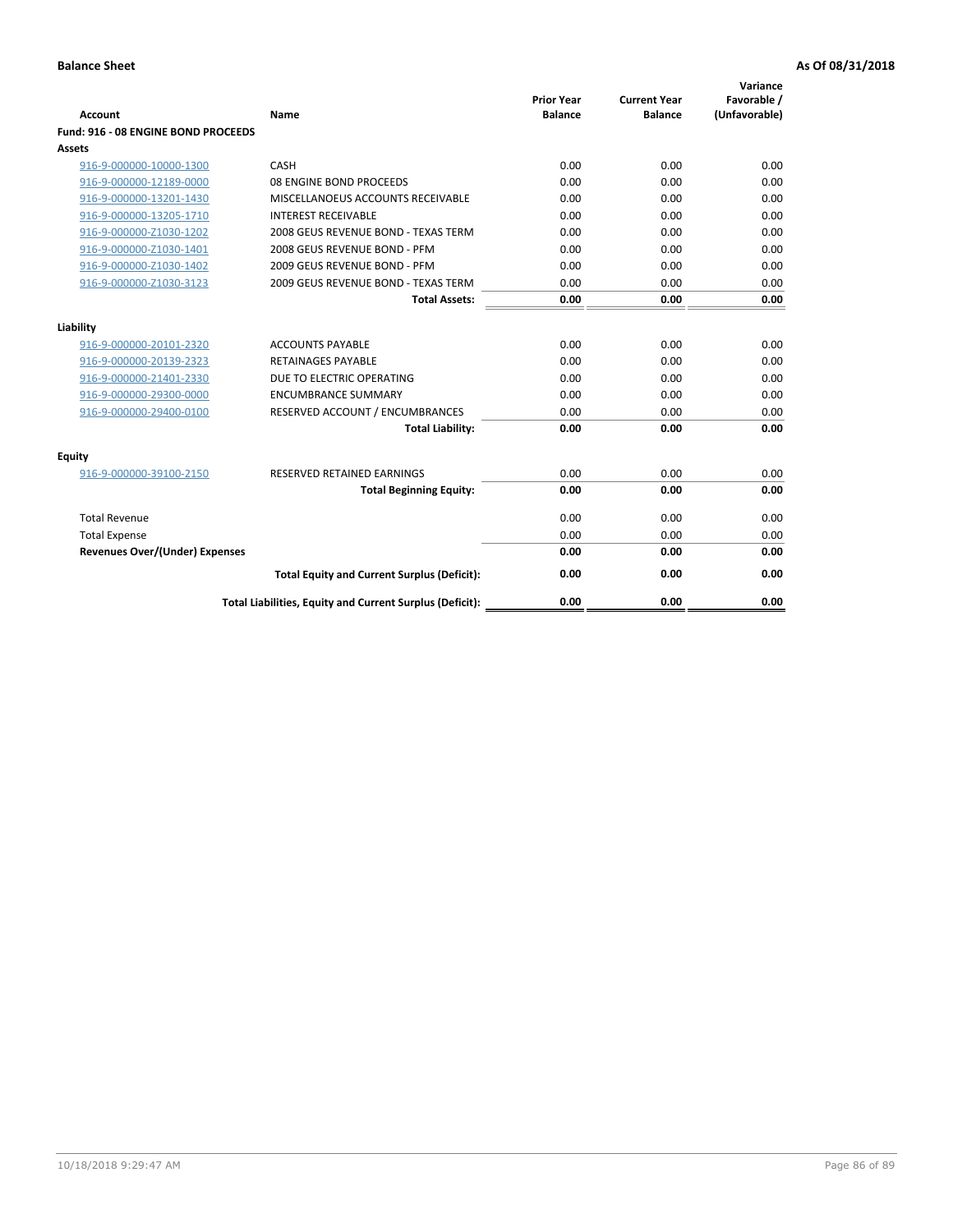| <b>Account</b>               | Name                                       | <b>Prior Year</b><br><b>Balance</b> | <b>Current Year</b><br><b>Balance</b> | Variance<br>Favorable /<br>(Unfavorable) |
|------------------------------|--------------------------------------------|-------------------------------------|---------------------------------------|------------------------------------------|
| Fund: 950 - CABLE / INTERNET |                                            |                                     |                                       |                                          |
| Assets                       |                                            |                                     |                                       |                                          |
| 950-9-000000-10000-1300      | CASH                                       | 1,106,666.01                        | 1,116,879.44                          | 10,213.43                                |
| 950-9-000000-13000-1420      | <b>CUSTOMER ACCOUNTS RECEIVABLE</b>        | 214,609.45                          | 232,862.18                            | 18,252.73                                |
| 950-9-000000-13001-1420      | NON CURRENT CUSTOMER ACCTS RECEIVAE        | 236,953.99                          | 276,685.96                            | 39,731.97                                |
| 950-9-000000-13002-1440      | ALLOWANCE FOR UNCOLLECTABLE                | $-173,526.51$                       | $-186,953.66$                         | $-13,427.15$                             |
| 950-9-000000-13003-1421      | UNBILLED YEAR-END ACCRUAL                  | 453,890.27                          | 444,091.98                            | $-9,798.29$                              |
| 950-9-000000-13201-1430      | MISCELLANEOUS ACCOUNTS RECEIVABLE          | 0.00                                | 0.00                                  | 0.00                                     |
| 950-9-000000-13205-1710      | <b>INTEREST RECEIVABLE</b>                 | 0.00                                | 0.00                                  | 0.00                                     |
| 950-9-000000-15801-1540      | <b>INVENTORY</b>                           | 190,362.37                          | 191,186.74                            | 824.37                                   |
| 950-9-000000-16301-1070      | <b>CWIP</b>                                | 0.00                                | 13,937.94                             | 13,937.94                                |
| 950-9-000000-17501-1860      | <b>EMPLOYEE CONTRIBUTIONS</b>              | 65,340.00                           | 71,488.00                             | 6,148.00                                 |
| 950-9-000000-17504-1860      | <b>INVESTMENT RETURN</b>                   | 304,875.00                          | 225,398.00                            | $-79,477.00$                             |
| 950-9-000000-17508-1860      | <b>EXPERIENCE DIFFERENCE- OUTFLOW</b>      | 6,177.00                            | 3,968.00                              | $-2,209.00$                              |
| 950-9-000000-17509-1860      | <b>EXPERIENCE DIFFERENCE - INFLOW</b>      | 0.00                                | $-26,268.00$                          | $-26,268.00$                             |
| 950-9-000000-17520-1860      | <b>ASSUMPTION CHANGES</b>                  | 81,009.00                           | 52,783.00                             | $-28,226.00$                             |
| 950-9-000000-18001-5110      | HEADEND, TRUNK & DISTRIBUTION SYSTEM       | 9,813,629.64                        | 9,898,485.39                          | 84,855.75                                |
| 950-9-000000-18002-5111      | <b>HEADEND EQUIPMENT</b>                   | 1,290,975.52                        | 1,339,980.56                          | 49,005.04                                |
| 950-9-000000-18003-5120      | <b>DROPS</b>                               | 3,201,165.34                        | 2,810,572.22                          | -390,593.12                              |
| 950-9-000000-18101-5130      | <b>CUSTOMER PREMISES EQUIPMENT</b>         | 1,234,540.00                        | 1,267,770.00                          | 33,230.00                                |
| 950-9-000000-18102-5140      | PRODUCTION EQUIPMENT                       | 69,984.90                           | 69,984.90                             | 0.00                                     |
| 950-9-000000-18201-5210      | CENTRAL INTERNET EQUIPMENT                 | 422,769.46                          | 422,769.46                            | 0.00                                     |
| 950-9-000000-18202-5220      | <b>CUSTOMER INTERFACE EQUIPMENT</b>        | 230,582.09                          | 256,575.29                            | 25,993.20                                |
| 950-9-000000-18301-5000      | <b>FIBER OPTICS</b>                        | 744,208.60                          | 744,208.60                            | 0.00                                     |
| 950-9-000000-18501-5901      | <b>STRUCTURES &amp; IMPROVEMENTS</b>       | 608,729.19                          | 608,729.19                            | 0.00                                     |
| 950-9-000000-18502-5910      | <b>FURNITURE &amp; OFFICE EQUIPMENT</b>    | 137,419.19                          | 137,419.19                            | 0.00                                     |
| 950-9-000000-18503-5920      | <b>TRANSPORTATION EQUIPMENT</b>            | 373,895.50                          | 373,895.50                            | 0.00                                     |
| 950-9-000000-18504-5950      | LABORATORY EQUIPMENT                       | 163,348.67                          | 163,348.67                            | 0.00                                     |
| 950-9-000000-18505-5960      | POWER OPERATED EQUIPMENT                   | 5,500.00                            | 5,500.00                              | 0.00                                     |
| 950-9-000000-18506-5980      | MISCELLANEOUS EQUIPMENT                    | 0.00                                | 0.00                                  | 0.00                                     |
| 950-9-000000-18999-1080      | ACCUMULATED DEPRECIATION                   | -10,600,059.27                      | -10,996,400.95                        | -396,341.68                              |
|                              | <b>Total Assets:</b>                       | 10,183,045.41                       | 9,518,897.60                          | -664,147.81                              |
| Liability                    |                                            |                                     |                                       |                                          |
| 950-9-000000-20101-2320      | <b>ACCOUNTS PAYABLE</b>                    | 2,006.06                            | 0.00                                  | 2,006.06                                 |
| 950-9-000000-20102-2321      | <b>CREDIT CARD PAYABLE</b>                 | 7,886.41                            | 7,886.41                              | 0.00                                     |
| 950-9-000000-20103-2322      | ACCRUED ACCOUNTS PAYABLE                   | 0.00                                | 0.00                                  | 0.00                                     |
| 950-9-000000-20815-2410      | SALES TAX PAYABLE - IN THE CITY            | 30,263.57                           | 31,113.33                             | $-849.76$                                |
| 950-9-000000-20816-2411      | SALES TAX PAYABLE - OUT OF CITY            | 0.00                                | 0.00                                  | 0.00                                     |
| 950-9-000000-21001-1101      | DUE TO COG - GEN FUND                      | 0.00                                | 0.00                                  | 0.00                                     |
| 950-9-000000-21507-2347      | DUE TO GBOD                                | 0.00                                | 0.00                                  | 0.00                                     |
| 950-9-000000-22001-2327      | SALARIES PAYABLE                           | 43,791.74                           | 45,167.97                             | -1,376.23                                |
| 950-9-000000-22002-2328      | PTO PAYABLE                                | 58,535.74                           | 59,949.64                             | $-1,413.90$                              |
| 950-9-000000-24000-2350      | <b>CUSTOMER DEPOSITS</b>                   | 11,327.27                           | 11,185.18                             | 142.09                                   |
| 950-9-000000-26001-2283      | <b>OBLIGATION FOR COMPENSATED ABSENCES</b> | 13,908.37                           | 20,920.81                             | $-7,012.44$                              |
| 950-9-000000-29300-0000      | <b>ENCUMBRANCE SUMMARY</b>                 | 0.00                                | 0.00                                  | 0.00                                     |
| 950-9-000000-29400-0100      | RESERVED ACCOUNT / ENCUMBRANCES            | 0.00                                | 0.00                                  | 0.00                                     |
| 950-9-000000-29999-2283      | <b>NET PENSION LIABILITY</b>               | 515,186.00                          | 489,893.00                            | 25,293.00                                |
|                              | <b>Total Liability:</b>                    | 682,905.16                          | 666,116.34                            | 16,788.82                                |
| Equity                       |                                            |                                     |                                       |                                          |
| 950-9-000000-39100-2160      | UNRESERVED RETAINED EARNINGS               | 9,128,980.69                        | 8,481,781.47                          | $-647,199.22$                            |
| 950-9-000000-39500-4210      | NET POSITION - PENSION                     | $-438.00$                           | $-438.00$                             | 0.00                                     |
|                              | <b>Total Beginning Equity:</b>             | 9,128,542.69                        | 8,481,343.47                          | -647,199.22                              |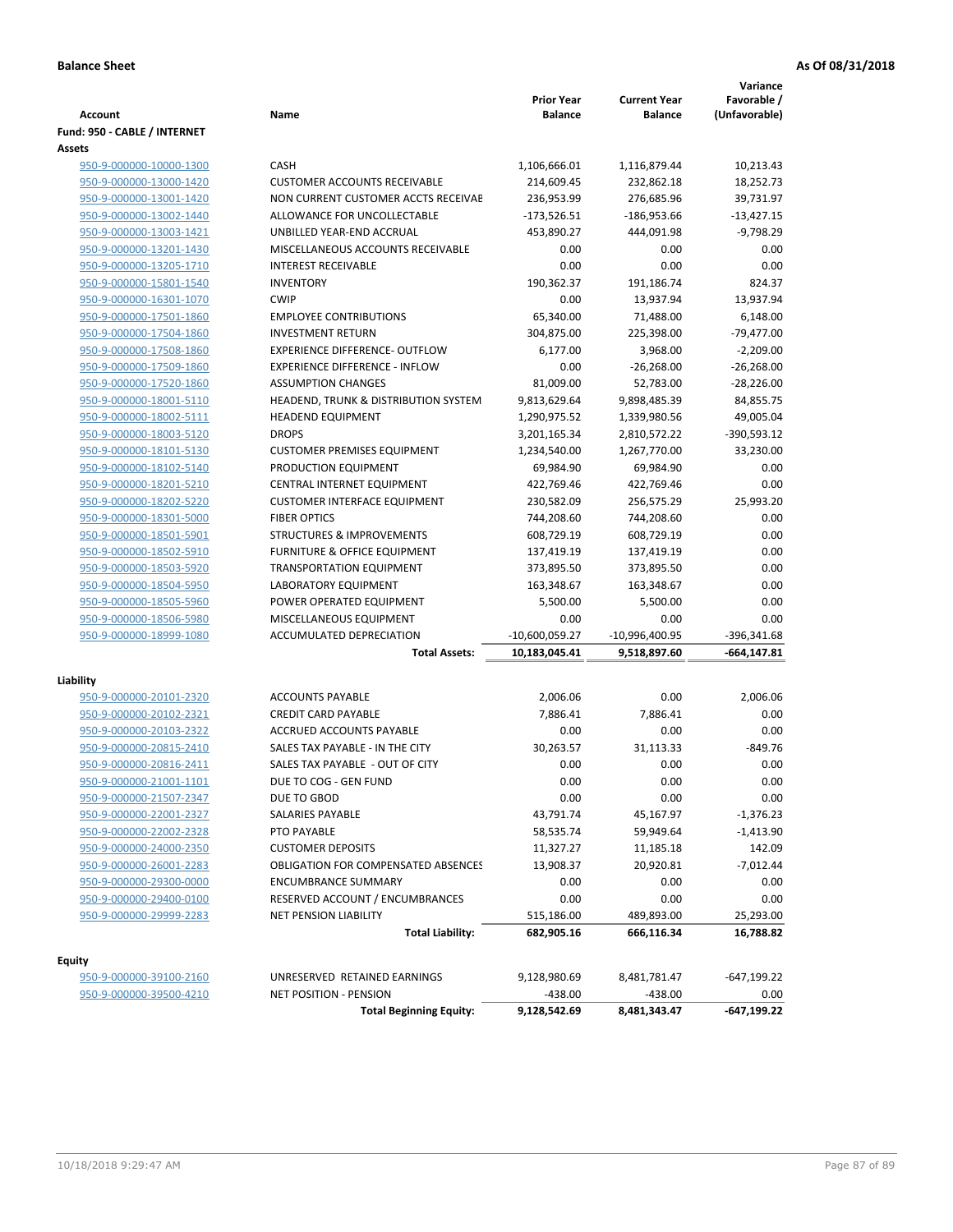| Account                        | Name                                                     | <b>Prior Year</b><br><b>Balance</b> | <b>Current Year</b><br><b>Balance</b> | Variance<br>Favorable /<br>(Unfavorable) |
|--------------------------------|----------------------------------------------------------|-------------------------------------|---------------------------------------|------------------------------------------|
| <b>Total Revenue</b>           |                                                          | 5,825,714.99                        | 5,822,421.16                          | $-3,293.83$                              |
| <b>Total Expense</b>           |                                                          | 5,454,117.43                        | 5,450,983.37                          | 3,134.06                                 |
| Revenues Over/(Under) Expenses |                                                          | 371,597.56                          | 371.437.79                            | $-159.77$                                |
|                                | <b>Total Equity and Current Surplus (Deficit):</b>       | 9.500.140.25                        | 8.852.781.26                          | $-647,358.99$                            |
|                                | Total Liabilities, Equity and Current Surplus (Deficit): | 10.183.045.41                       | 9,518,897.60                          | $-664.147.81$                            |